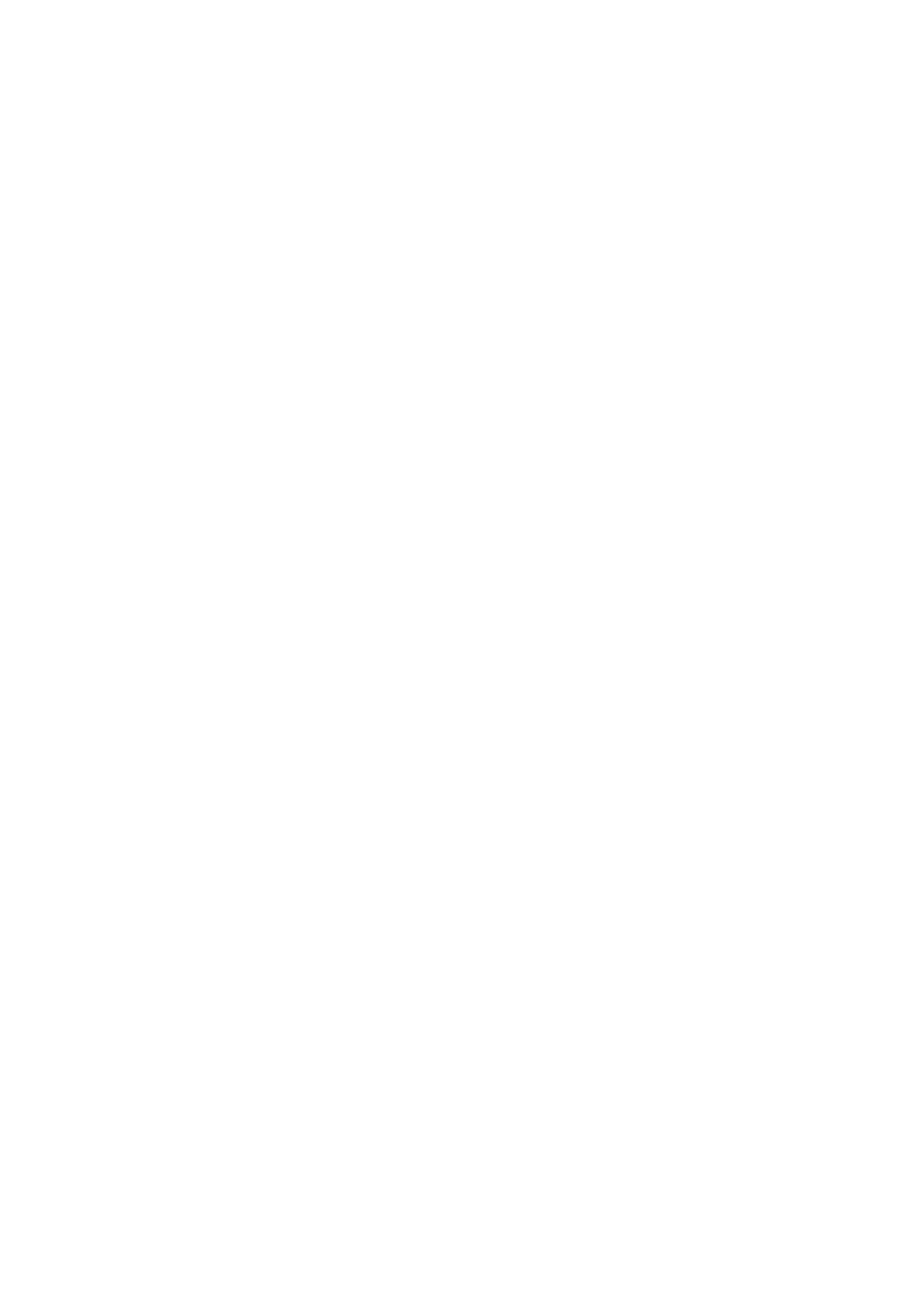Georgi Medarov Jana Tsoneva Madlen Nikolova

## Exploitation & Resistance

Labour in Three Subcontracting Industries



Sofia 2019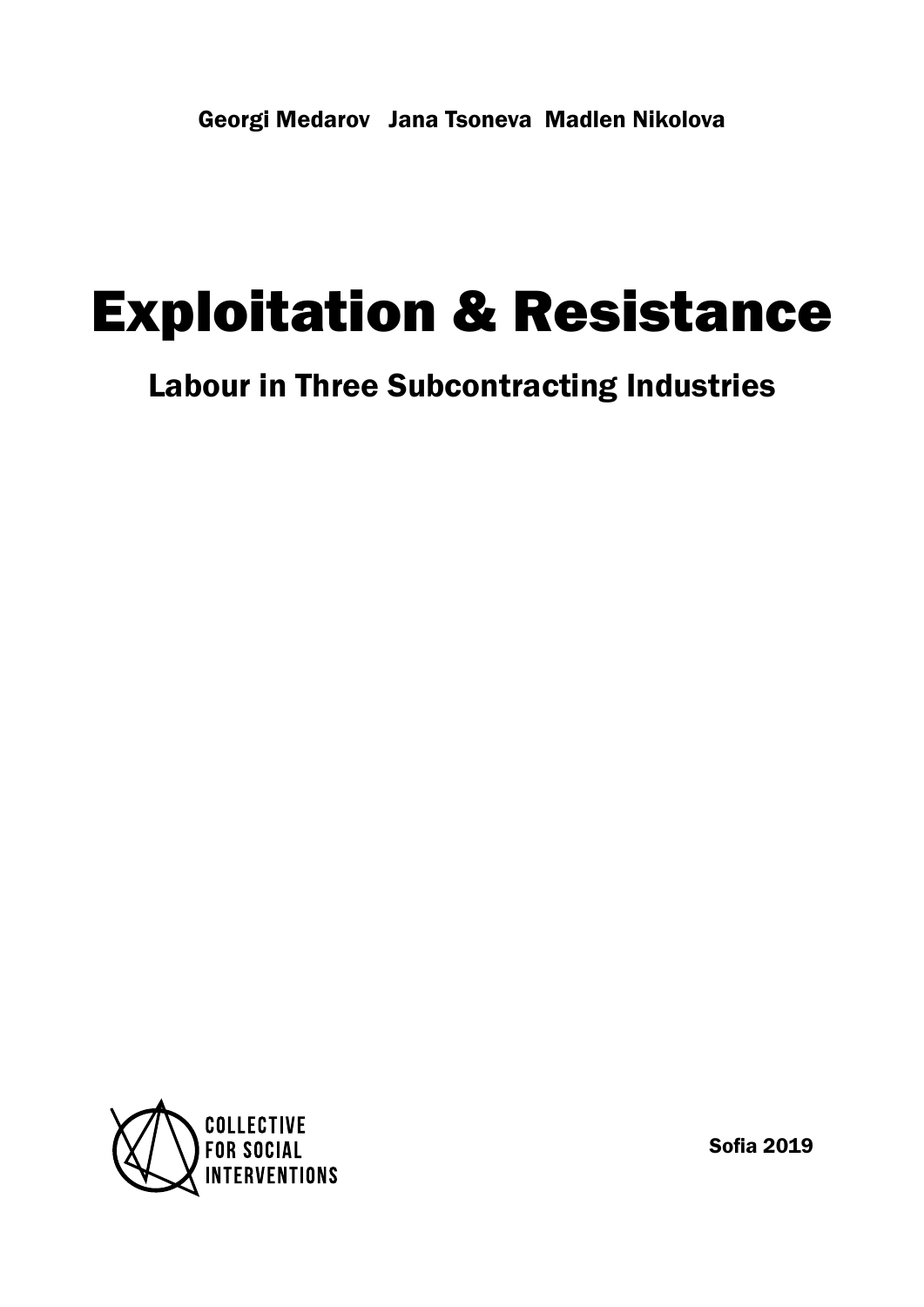Authors: Georgi Medarov, Jana Tsoneva, Madlen Nikolova

**Translator:** Veronika Stoyanova

Researchers: Georgi Medarov, Ina Dimitrova, Jana Tsoneva, Julia Rone, Madlen Nikolova, Ognian Kassabov, Veronika Stoyanova

Graphic Design: Filip Panchev

### Collective for Social Interventions, Sofia, 2019

ISBN 978-619-7219-22-7

### www.koibooks.novilevi.org

Supported by Rosa Luxemburg Stiftung Southeast Europe with funds of the German Federal Foreign Office. This publication or parts of it can be used by others for free as long as they provide a proper reference to the original publication.





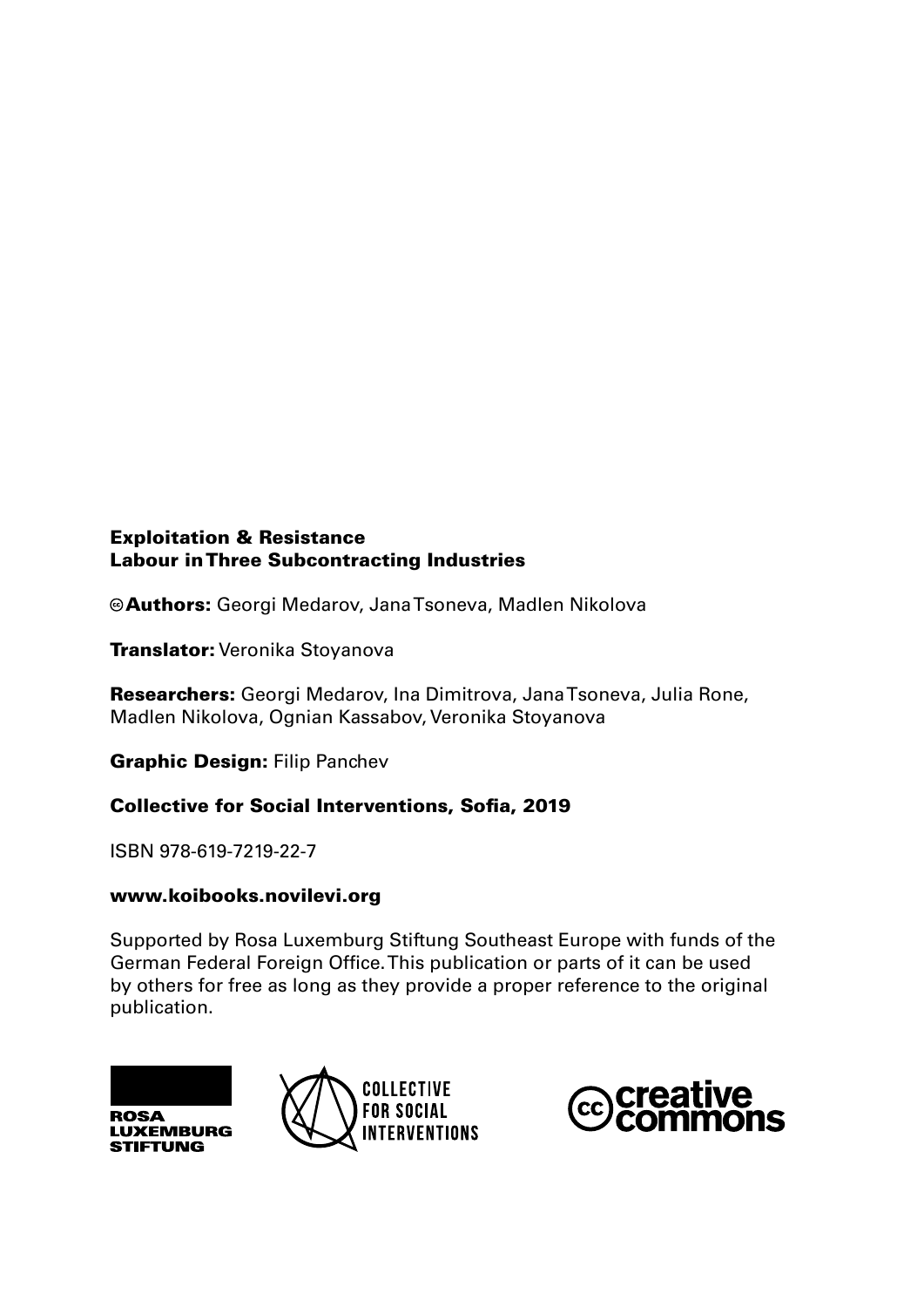"Maybe he needs two hunderd men, so he talks to five hunderd, an' they tell other folks, an' when you get to the place, they's a thousan' men. This here fella says, 'I'm payin' twenty cents an hour.' An' maybe half a the men walk off. But they's still five hunderd that's so goddamn hungry they'll work for nothin' but biscuits. Well, this here fella's got a contract to pick them peaches or—chop that cotton. You see now? The more fellas he can get, an' the hungrier, less he's gonna pay. An' he'll get a fella with kids if he can, cause—hell, I says I wasn't gonna fret ya."

John Steinbeck, *The Grapes of Wrath*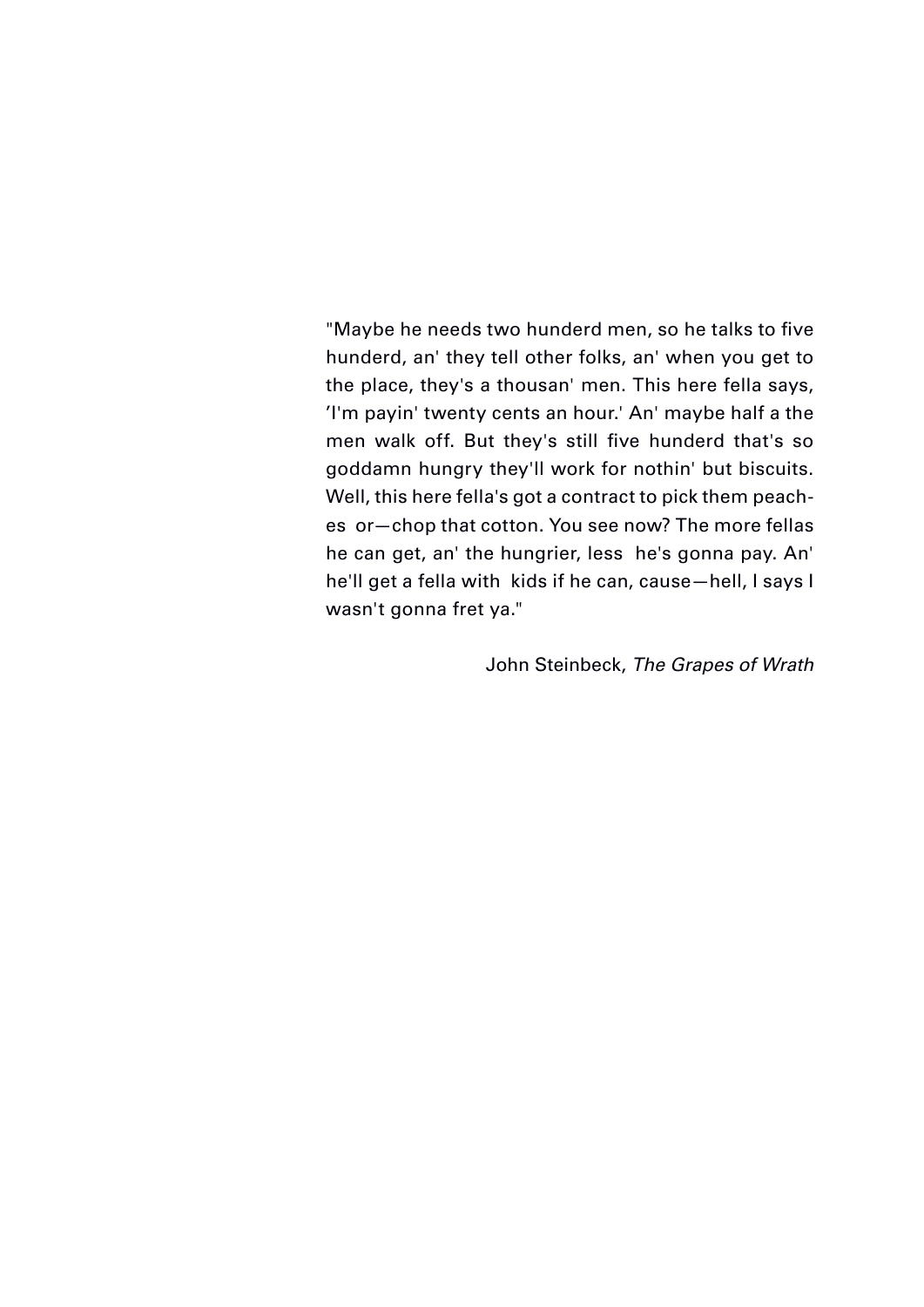### **Contents**

### Introduction

### Chapter 1. Exploitation and Resistance in the Workplace

- Inequalities and exploitation
- The social and political roots of inequalities
- Exploitation and resistance
- Employers and employees
- Who can become an agent of social change?
- The crisis of trade unions and the crisis of the welfare state
- Towards a broad social movement unionism?
- Labour in subcontracting industries: three examples
- Why subcontracting?
- Whose organisation of labour?
- Methodology for an engaged study
- Key findings

### Chapter 2. Tolling Production [ishleme]: Unacknowledged Outsourcing in the Garment Industry

- The garment industry in context
- A despotic regime of labour management
- The garment industry and the Bulgarian economy after 1989
- 'Fast fashion' and 'tolling production' –unacknowledged forms of outsourcing
- The fieldwork: a view from below
- The factories
- Piecework production and labour discipline
- Management by stress
- Intersections of social conflicts
- Wages and consumption
- Reproduction of labour power
- Organisation of free time and solidarity
- The trade unions

### Chapter 3. Insecure Security: Labour in Private Security Companies

- The privatisation of security after 1989
- From being a competitor to being a partner
- The battles over time, and the insecurity of the security providers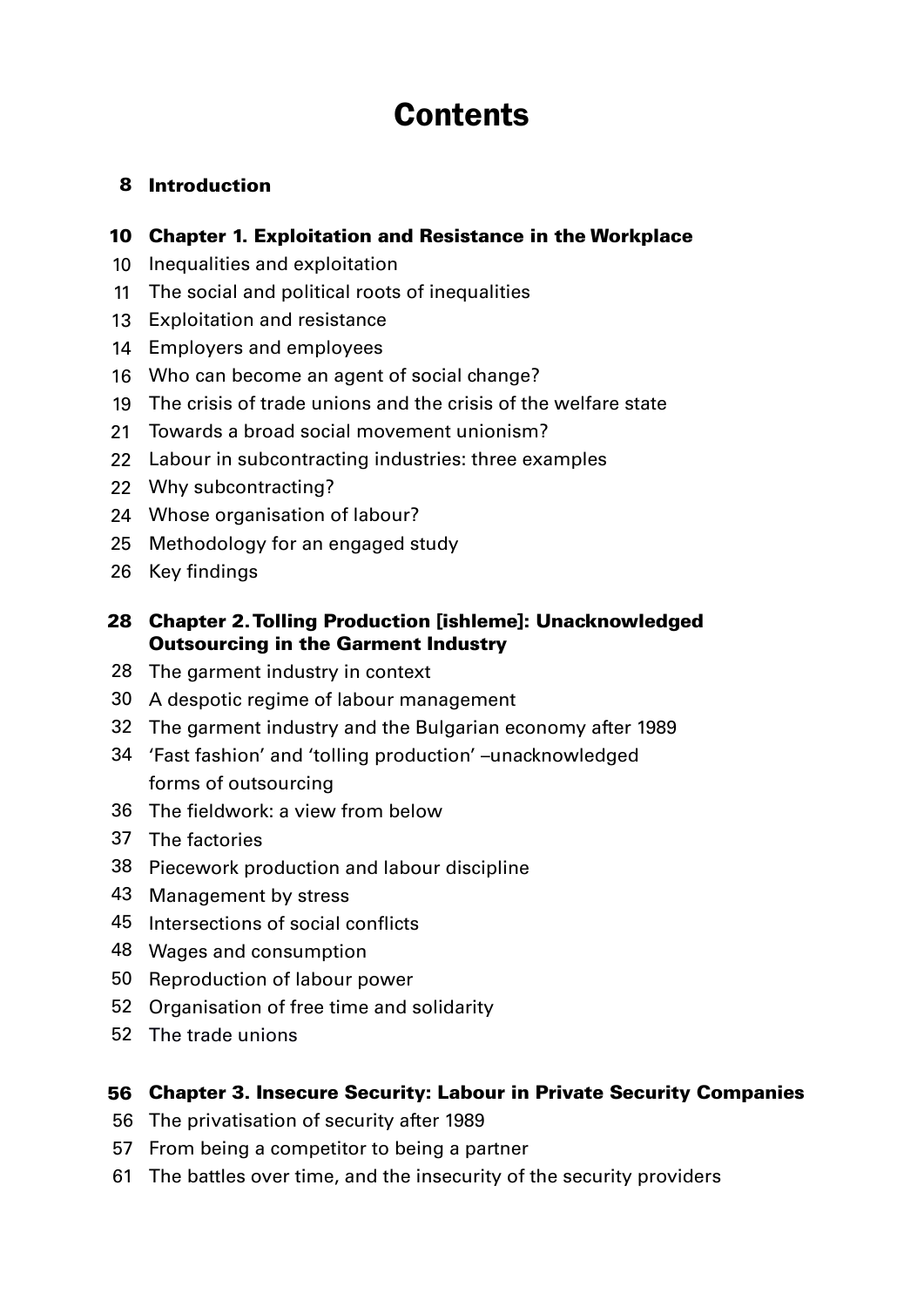- Doorkeepers and security guards
- On the negative effects of working for a subcontractor

### Chapter 4.The Impossible Syndi*call*isation

- Outsourcing and subcontracting
- New work discipline or bullshit job?
- Corporatism
- The middle class and the sector
- The future of the sector of the future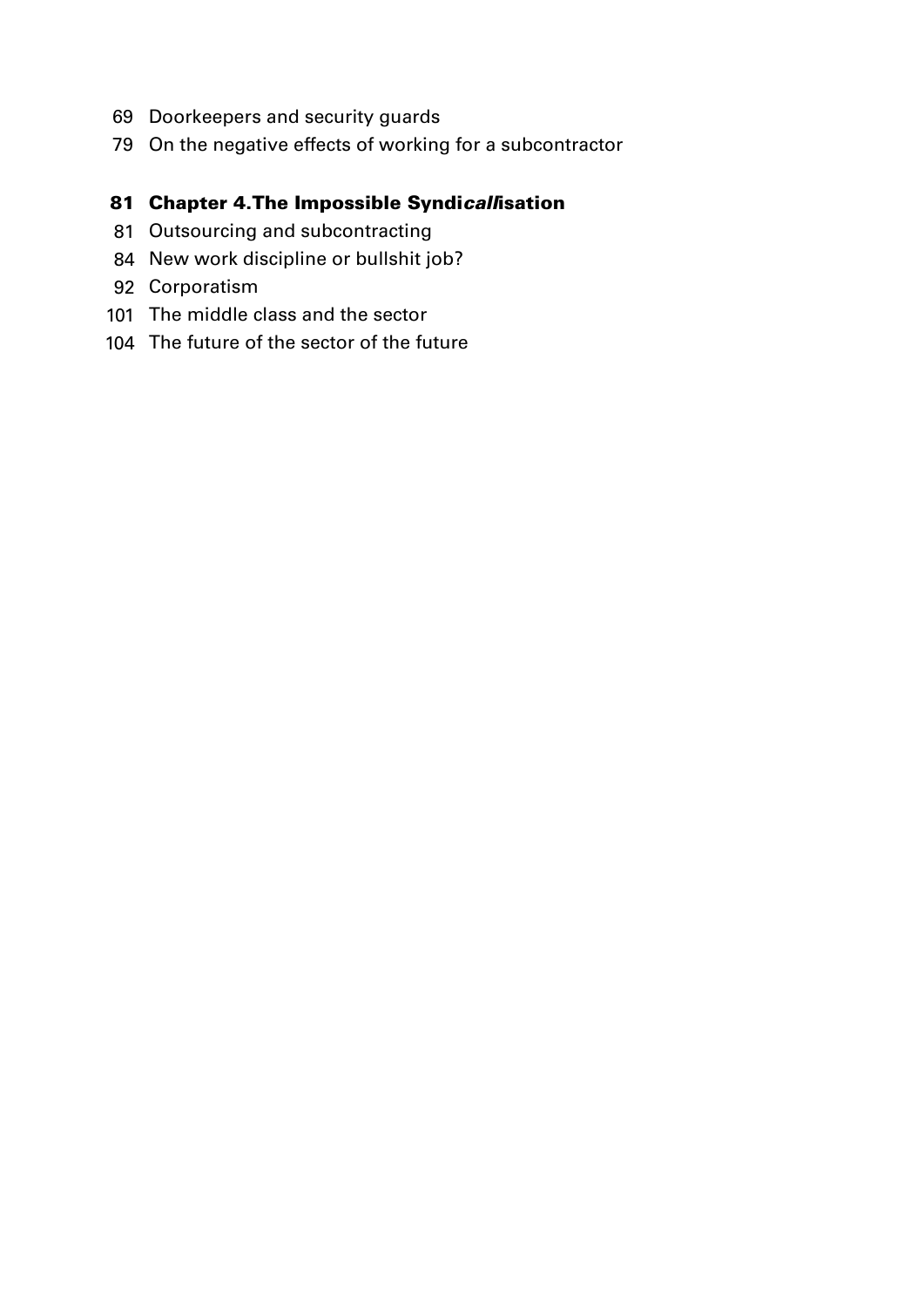### Introduction

<span id="page-7-0"></span>*This book takes a snapshot of labour conditions in three subcontracting sectors in Bulgaria – the garment, security, and call centre industries. Although the analysis does not aim to be comprehensive and representative, it offers a critical introduction and a guide to some of the key problems of labour relations for all of us who seek to know under what conditions an effective social movement for social justice can be built.* 

*We turned our attention to subcontracting companies since this is typically where we see some of the worst labour conditions, and it is also where workers' rights to unionise tend to be most limited. Our research is based on semi-structured interviews and conversations with the workers, and we quote these extensively. By rounding up workers' voices in the text, we want to show the everyday perspective on labour relations from the vantage point of the workers themselves, hoping that this would both bring the text to life and also sharpen our grasp of conditions. In this sense, is also a critique of the growing number of elitist and antidemocratic representations of 'the masses' of Bulgarian citizens, who are often disparaged in media as irrational, resigned, easily swayed, whilst also mired in rigid beliefs.*  As the interviews themselves will show, workers provide immensely fine-tuned *analyses that radically depart from the political and media mainstream which tend instead to indulge in neoconservative fantasies about conspiracies and 'gender ideologies'. Our analysis of the interviews also places workers' narratives in the context of the political and economic transformations after 1989.* 

In the first chapter, we examine our principal concerns and presuppositions. *We put forward the key themes and problems of the research, that is, the nature of the relationship between inequalities and exploitation, as well as questions about the sort of social and political changes that can lead to the emergence of a democratic and progressive form of social transformation. In this chapter we also outline our reasons for choosing the garment, security, and call centre industries,*  we spell out our methodological approach, and we sketch out our key findings.

The second chapter deals with the garment industry. We first put the sector in the context of global capitalism's history. We also examine briefly the relationship *between the transnationalisation of production, the globalisation of value-ex-*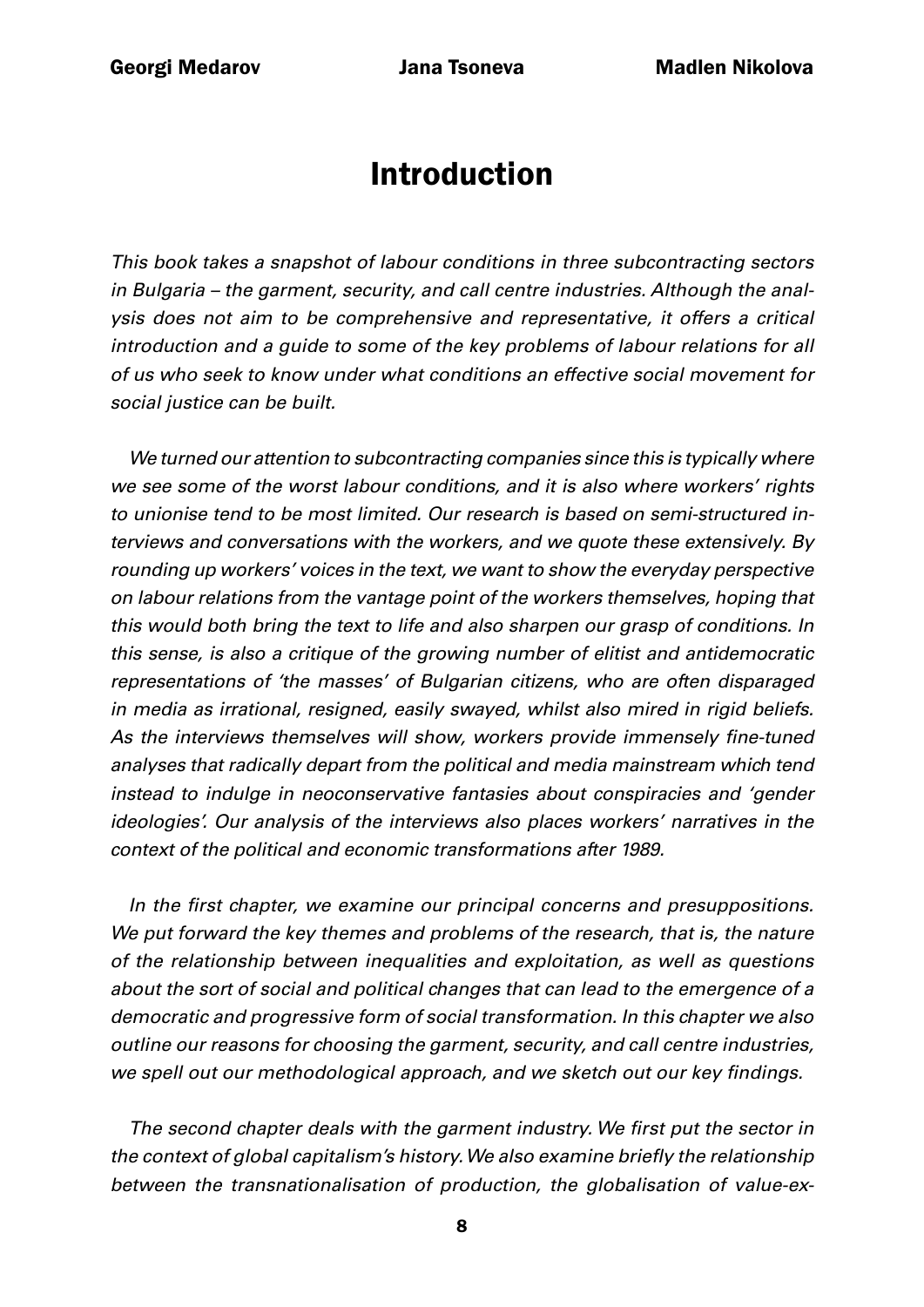*traction chains (consisting of global brands and local subcontractors) and the exploitation of labour. The chapter then describes some of the most widespread technologies of exploitation used in the sector, such as management by stress,*  labour intensification, piecework remuneration, as well as excess overtime. We *further offer examples of everyday critique and resistance (such as workers' self-organisation through trade unions) and their positive effects.*

*In the third chapter, we deal with subcontracting in the private security business. The growth of subcontracting in this sector is not a product of global value chains, but has instead been generated by politics at the national level. Unlike the garment industry, this sector lacks forms of exploitation such as piecework remuneration or management by stress, but suffers from equally dreadful working conditions, poor pay, and grave breaches of labour legislation. Particularly telling here are the differences we discover between labour conditions for workers hired directly by state institutions and those hired by a private subcontractor working for the same institutions.* 

In the last chapter, we turn our attention to subcontractors in the call centre business as the central player in Bulgaria. We show that in spite of the significant*ly higher pay, as well as the relatively better working conditions, labour here suffers from problems that are surprisingly similar to those of the garment industry,*  such as an intensified and despotic labour discipline. Unlike the garment sector, *however, call centres appear to attempt to iron out some of the contradictions between management and workers, and to create a corporatist organisation of labour in lieu of trade unionism that is nowhere to be seen in this sector.* 

The English translation is an abridged version. The full-length study is available only in Bulgarian at http://novilevi.org/publications/319-exploitation-resistance-pdf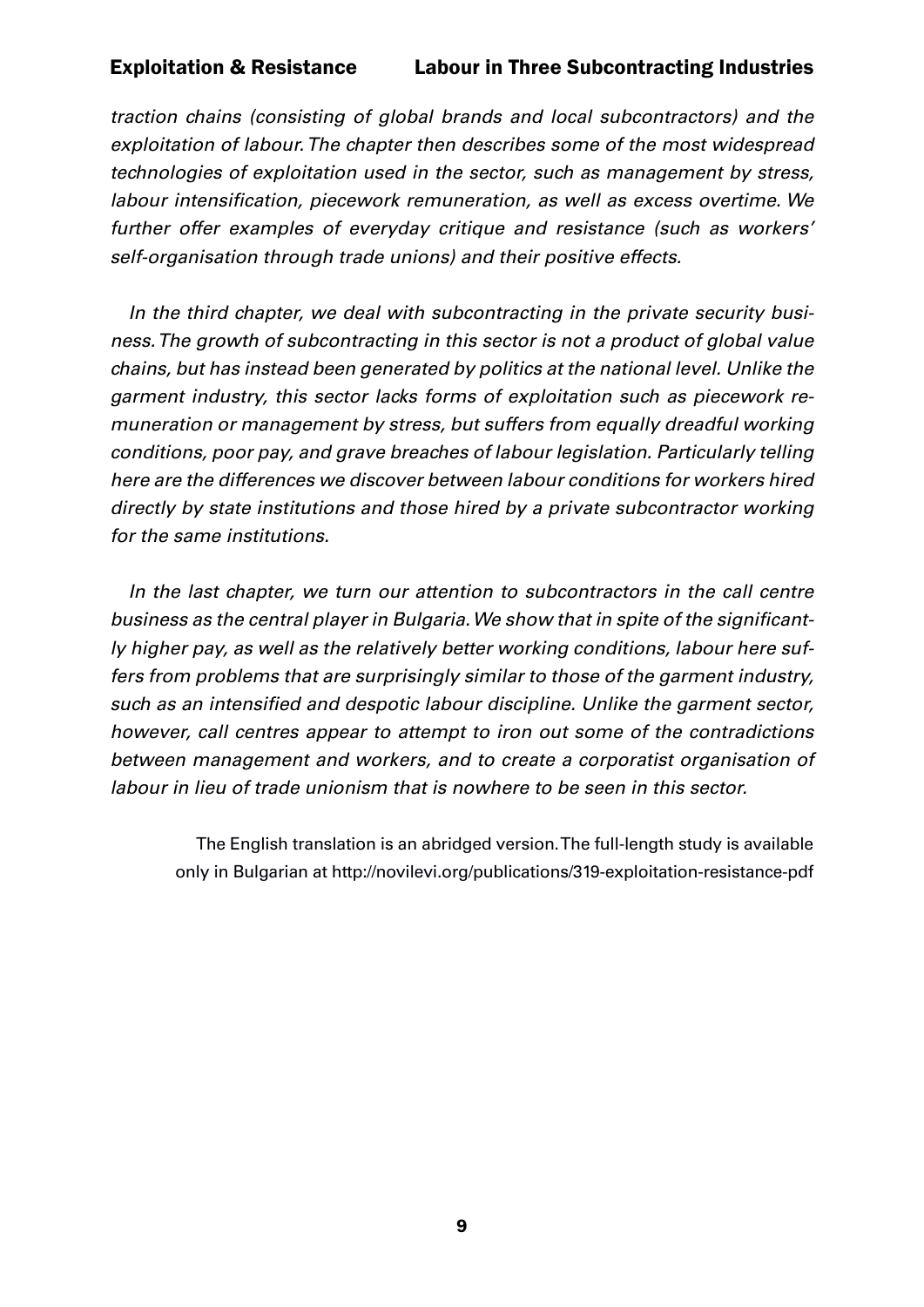### <span id="page-9-0"></span>Chapter 1. Exploitation and Resistance in the Workplace

### Inequalities and exploitation

Among European Union member-states, Bulgaria has the highest proportion of people who live in severe material deprivation, and it also tops the rankings on income inequality. These disturbing indicators reflect alarming tendencies that in effect annihilate dignified life – and sometimes life itself – for large groups of people. Such poverty undoubtedly erodes the social fabric, and is commonly considered a key factor in the rise of support for far-right ideologies replete with xenophobia and racism. The fight against poverty and inequality then increasingly appears as both a form of moral duty for the betterment of real human lives, and a matter of political urgency, if we were to preserve social cohesion and 'fight extremism'.

To tackle inequalities, however, we must first identify their root causes, which would enable us to launch radical critique – literally, critique that penetrates the roots of the problem. Neoliberal ideologues, corporate media, technocrats, and politicians of all stripes frequently attribute inequalities to a purported bad investment climate, low-skilled labour, 'business-unfriendly' public education, low labour productivity, and slow economic growth. Yet, these claims appear at odds with reality: Bulgaria has had a relatively good economic growth rate (3.5% of GDP for 2017 against an EU average of 2.4%), but continues to see a significant increase in inequalities – the wealthiest 20% are 8 times better off than the poorest 20% (against an EU average difference of 5 times).

It is thus fairly obvious that the enormous inequalities and poverty in Bulgaria do not come from any sort of 'bad investment climate', but instead from labour exploitation, an ill-functioning welfare system, low wealth redistribution, and a practically regressive tax system.<sup>1</sup> As Bulgarian trade union activists have frequently noted, the average labour productivity in Bulgaria is two times lower than the average for the EU, but pay is five times lower (and not just twice as low!). The only way we can explain this discrepancy is by accounting for the phe-

<sup>1</sup> See Kassabov, Ognian, Ivaylo Atanasov, Vanya Grigorova (2018) *Flat Tax or Democracy? Towards a Progressive Tax Reform in Bulgaria*. Sofia: KOI.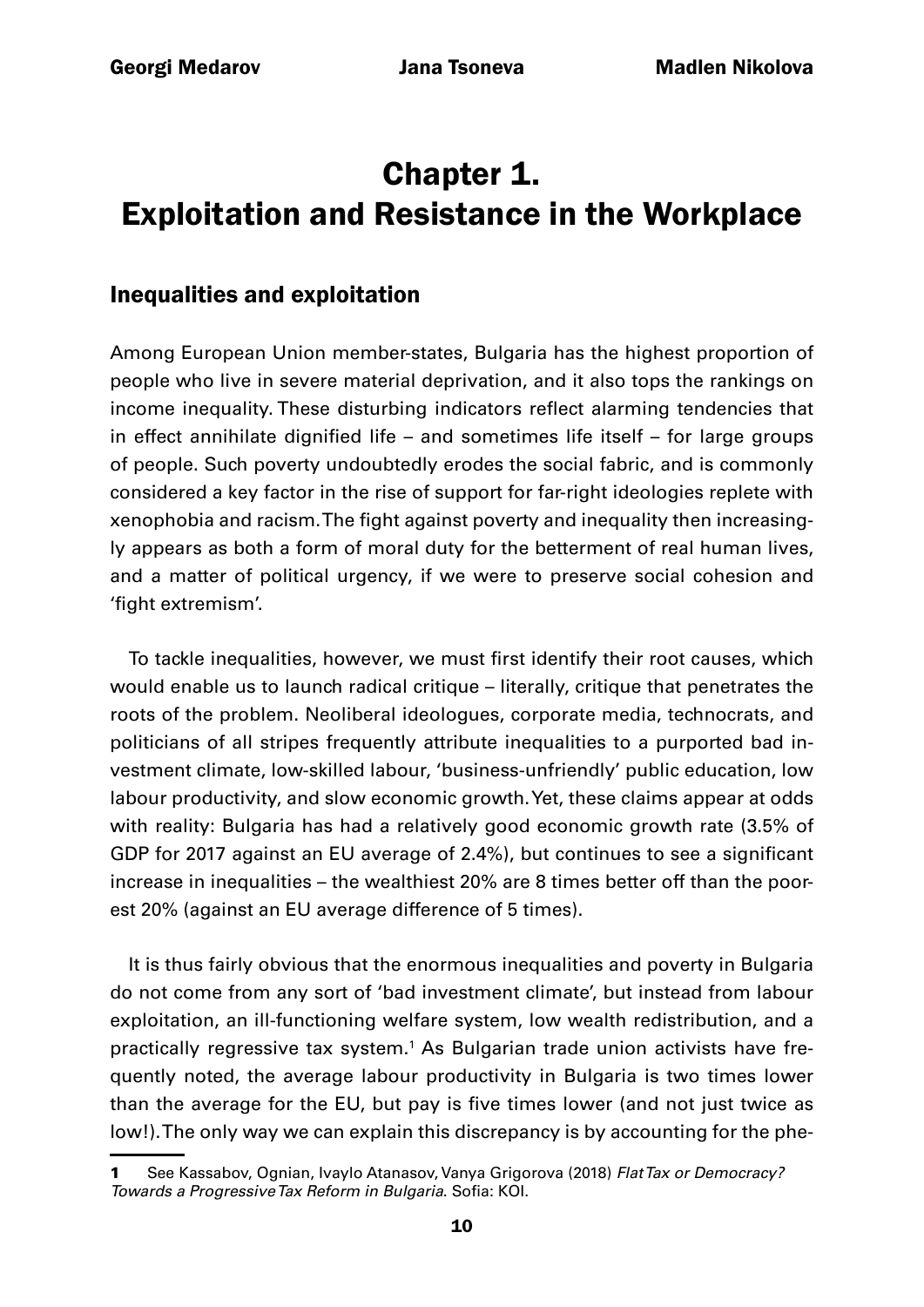<span id="page-10-0"></span>nomenon of *unpaid labour*, that is, to admit that what we are witnessing far and wide in Bulgaria is *labour exploitation*. How exploitation occurs is precisely what interests us in this book. Such high inequality rates cannot be – and are not – something 'natural'; they are instead a direct product precisely of the high levels of exploitation and of unfair pay for workers' labour.

Our research also aims to show that these trends are not irreversible. There exists an active labour resistance in Bulgaria, which has the potential to grow into a movement for real change. Workers, though often poor and exploited, are not voiceless victims – they resist their subjection and sometimes actively struggle to change the predicament in which they find themselves. These processes are difficult and the levels of wider-scale collective organisation are relatively low, but workers do consistently engage in active efforts aimed at change. This is why this study is also an attempt to overcome the defeatist and apathetic attitude that seems to have gripped a significant part of Bulgarian society. In this sense, this text should also be read as a call for action.

### The social and political roots of inequalities

Unfortunately, despite being of absolute urgency, democratic socialist accounts of inequalities in Bulgaria are highly marginalised. The hegemonic account has shifted what passes for 'normal' so much to the right, that even reports by the EU Commission – a manifestly neoliberal institution – are significantly more 'leftist' than the mainstream in Bulgaria. Undoubtedly, a consensus on the necessity of wealth redistribution and a fair tax policy is a necessary precondition for the fight against inequality. Yet, these are also far from enough. If we reduce inequalities to income inequalities, we would be ignoring a host of other important and entrenched types of inequalities, such as those stemming from the regime of private property ownership, and inequalities based on class, health status, housing, gender and sexuality, ethnicity and religion, cultural and educational disparities.

Thinking in abstract terms only, concepts such as 'inequality' and 'poverty' can strip the problem of its political charge, presenting it as a matter of morality instead: "Let us take care of those whom Fortune has abandoned!". The category of "poverty" often conjures up explanations that blame the victims, or present them as passive and/or unwilling to escape their predicament. What is more, this makes it easier for us to ignore and forget about the very real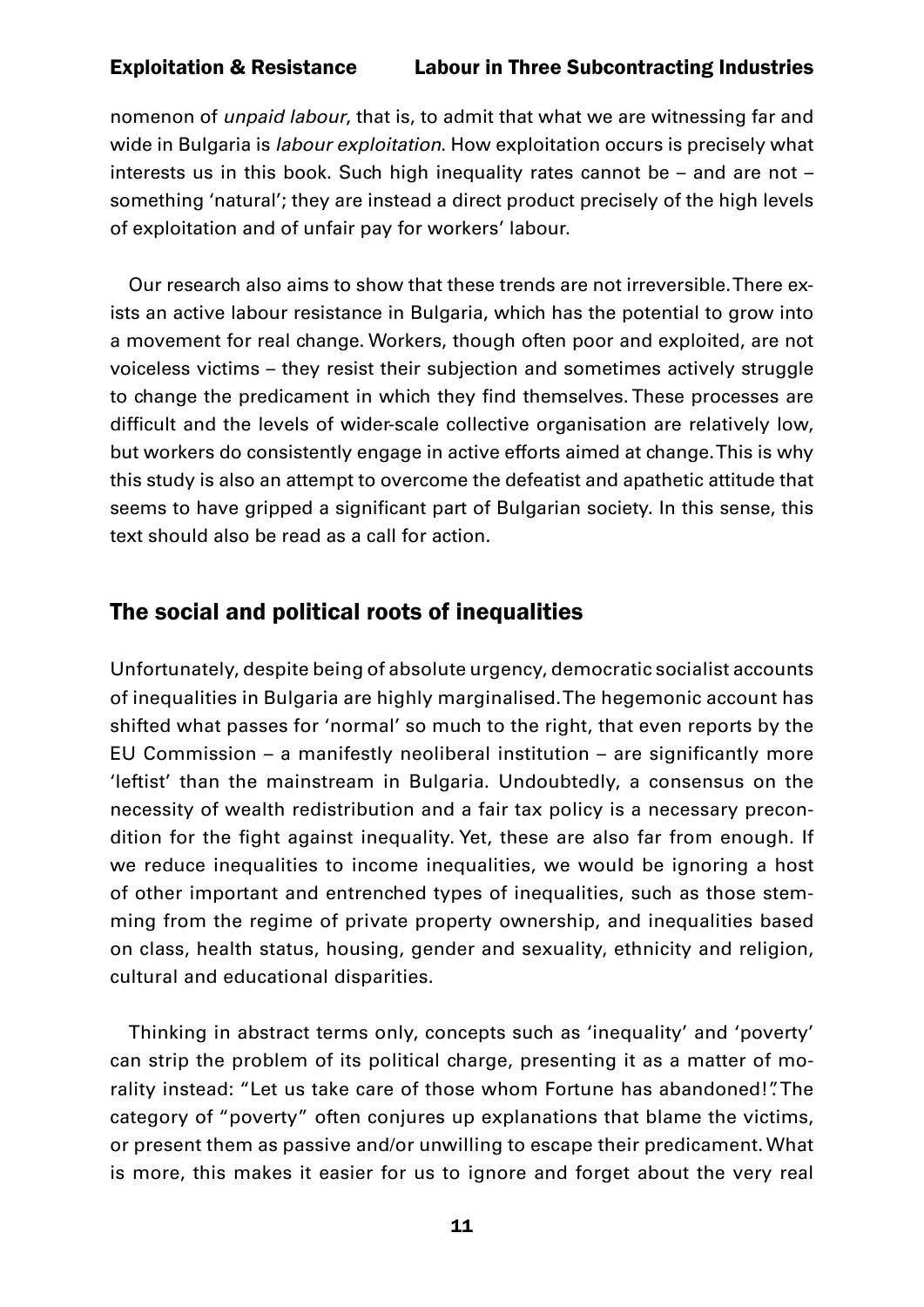practices of exploitation and coercion which essentially produce 'inequality' and 'poverty' to start with. Inequalities do not emanate mystically from some sort of 'fate' but are a product of the unequal structure of society. And to the extent that the poor are victims, they are victims not of some impersonal force, but of the same forms of exploitation and coercion which have very visible economic and political foundations. Poverty is not a product of chance - it is inherited, just like wealth.

We are often told that industry and the economy are the spheres where 'natural inequalities' reside – inequalities that cannot be changed. "There are always winners, and there are losers" – they often say. "It is acceptable," they argue, "for the state to interfere and attempt to reduce inequalities only after economic production and the market have done their job." Yet, such a view turns a blind eye to politics at the workplace – it ignores trade union struggles for collective labour agreements, for improving working conditions, etc.

The practice of ignoring conflicts and embracing formal mechanisms such as *social partnership* and *tripartite cooperation*, also deprive the critique of inequalities of its political charge. It creates the illusion that there exists a singular social, nation-wide interest, rather than a range of contradicting interests (between those of Capital and those of Labour). Or, if there are such differing interests, they can co-exist in harmony and be reconciled via consensus building and rational dialogue. Rejecting conflict in principle (e.g. via the aforementioned 'fight with extremism') obscures the fact that too many societal relationships in our day are fundamentally based on conflict and coercion. And when we ignore social conflict, particularly socio-economic conflict, we miss seeing how ethnic and religious conflicts set off by the far-right, are in reality nothing more than a fake substitute for existing socio-economic conflicts.

Conflict and contradiction in society cannot be erased while they still continue to define and shape its foundations. That would be the same as trying to decrease the unwillingness of workers to labour in a certain industry by whitewashing the industry's reputation, rather than improving the working conditions in it. Instead, we need to unpack the socio-economic core of societal conflicts. Only when we manage to face the real problem – structural contradictions between Labour and Capital – will we alleviate and possibly overcome social conflict.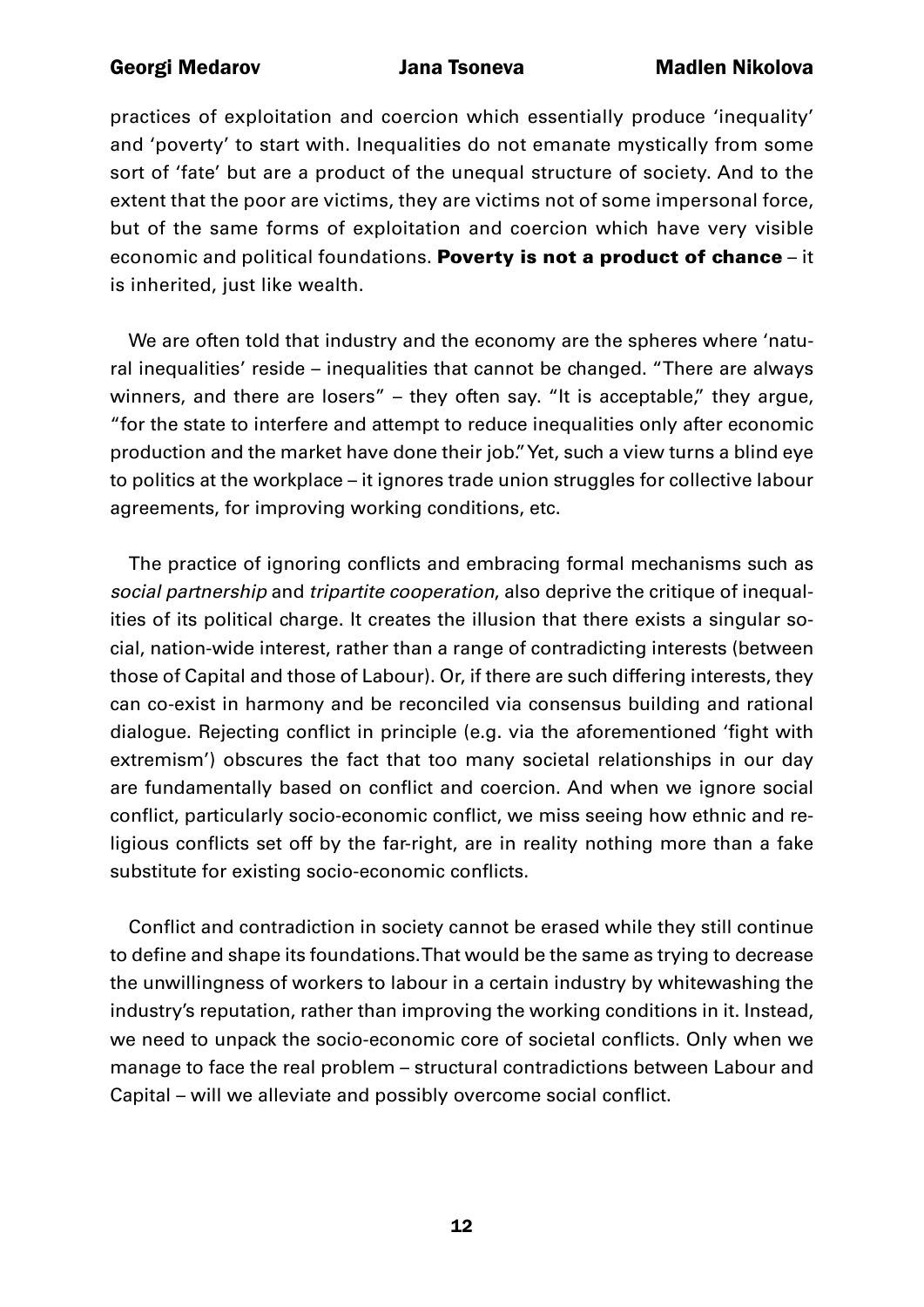### <span id="page-12-0"></span>Exploitation and resistance

Presenting inequalities and poverty as just a side effect of capitalism prevents us from identifying the **possible agents of social change**; and it further fails to explain phenomena such as unpaid labour, exploitation, coercion, wage theft, and time theft. In other words, even if we invent an ideal model for progressive policies which lead to a reduction in inequalities, we would still not know under what political conditions these policies would be possible, and what the roots of these inequalities are. We need to identify those individuals and social groups that are capable of bringing about such social changes. But these conditions cannot at the same time be reduced to persuading 'the masses' because inequalities are also political – so a top-down approach would do nothing but reproduce them. In this sense, we need to see how victims of exploitation and inequalities can become an agent of social change and can break themselves free from exploitative conditions.

The objective fact that certain groups of people are exploited and receive low incomes does not make them a social/political force just yet. What is further required is that they become aware of their common interest and acquire the organisational capacities to defend this interest collectively. This is why our research pays special attention to the different forms of trade union activity, the different forms of collective organisation and self-organisation of labour, as well as to workers' forms of consciousness. Our use of 'consciousness' does not refer to a sort of individual psychology. 'Consciousness' – that is, how people perceive themselves – concerns specific material practices and conditions. These, however, do not simply reflect objective social conditions: we could use 'objective criteria', such as monthly income, to break society into different classes – lower, middle, and higher etc. Yet, this exercise would yield no knowledge of how these groups think of themselves. This is not to claim that self-perception is random; on the contrary – it is embedded in specific social practices – consumer behaviour, lifestyles, social environment, cultural consumption, and of course labour conditions and organisation (e.g. if it is corporatist, i.e. top-down, or syndicalist, i.e. bottom up).

Purely quantitative criteria (such as income levels) cannot explain differences and contradictions between structural positions in economic relations either. We must pose the question of class – not in terms of income levels or consumer choices, but as a position in the relationships of production. We must distinguish between wage labour and capital. Yet, neither Labour, nor Capital are homoge-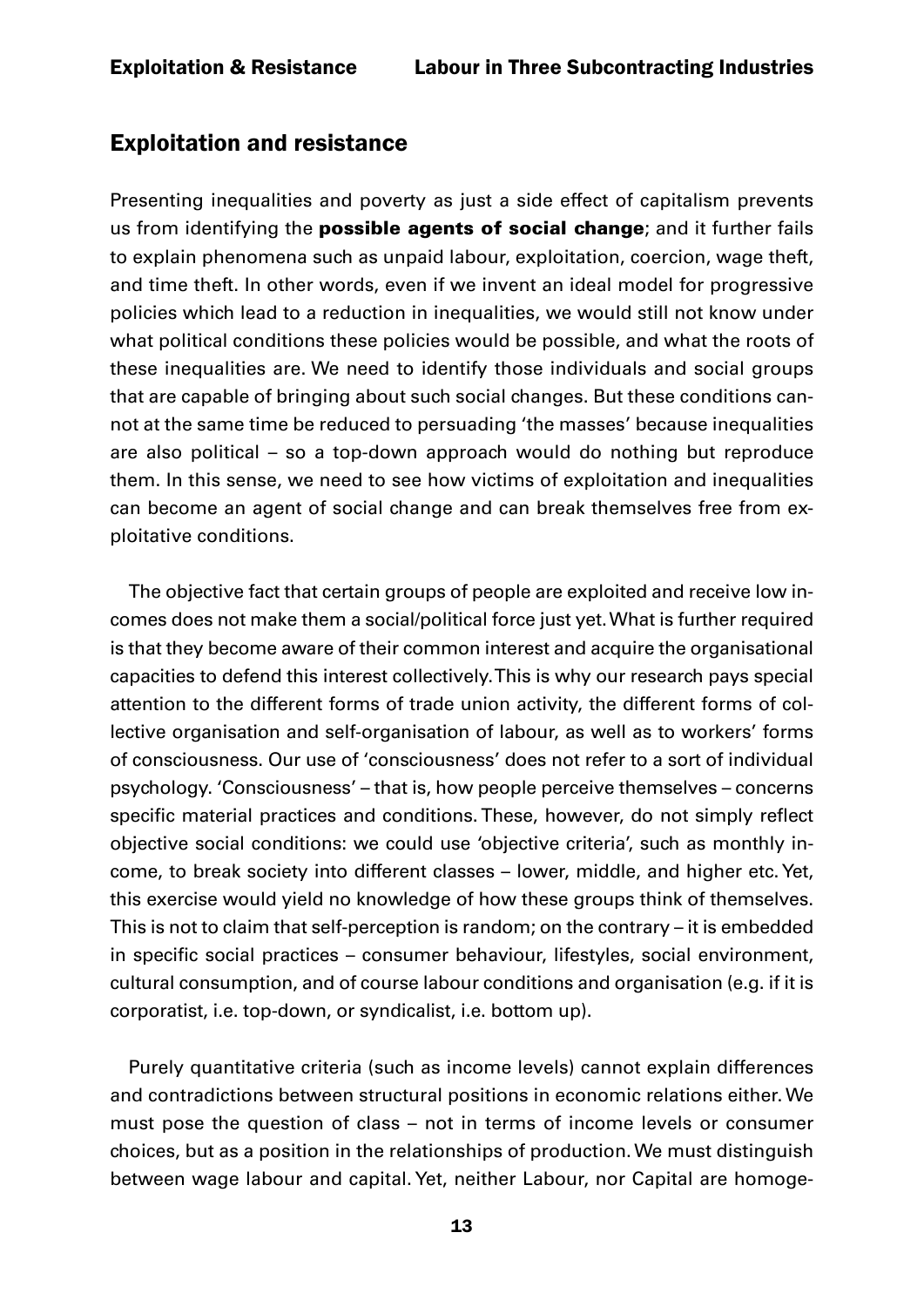<span id="page-13-0"></span>nous entities: as mentioned previously, the subcontracting companies are in a subordinate position in relation to their contractors; yet, their subordinate position does not then place them on the side of the workers they hire, but instead sharpens their conflict with workers (because of the pressure to cut costs, as our analysis of the garment industry will show). Also, the fact that both garment workers and call centre workers are wage labourers does not automatically make them part of one political 'class' – we will show that they are far from a unified class subject capable of common struggle. Unless, of course, a sort of collective organisation (for example a confederation or a political movement) and certain conditions which could unite them emerge – for example as a chain of common demands for a progressive tax reform or on the grounds of shared environmental concerns. This is why, in our study we attempt to lay bare at all times the contradictions between the objective position of workers (their wage labour relationship to Capital), their specific labour conditions in the company for which they work, as well as their subjective perceptions ('consciousness') of themselves as workers and of their relationship to management in the workplace.

### Employers and employees

The neoliberal *doxa* typically presents economic value in production as generated by the creative force of the capitalist. Even the very word 'rabotodatel' ('employer') in Bulgarian is composed of the words 'work' and 'give' (literally 'jobgiver') – as if businesses simply *give away* jobs because they have the free will and benevolence. Far from this, it is the workers who produce commodities whose sale then brings profit to the 'rabotodatel'. Even if we were to say that the production of economic value would not have been possible without technical resources supplied by Capital, the businesses under scrutiny in our study – subcontractors – generate no technical innovations whatsoever: after all, subcontracting call centres in Bulgaria never invented the telephone or the internet, nor did the garment subcontractors invent the sewing machine. At best, subcontractors buy (or rent) these machines with the profit they have extracted from workers' labour. We say 'at best' because the knotty issue of the mechanisms of primitive accumulation of Capital – a process which has been far from meritocratic in 'transitional' Bulgaria – is a whole separate behemoth with which we won't deal here.

What we shall deal with, however, is what workers see on a daily basis: that there is no economic profit without exploitation. Since any research examining specific economic relationships in the workplace demonstrates that the basic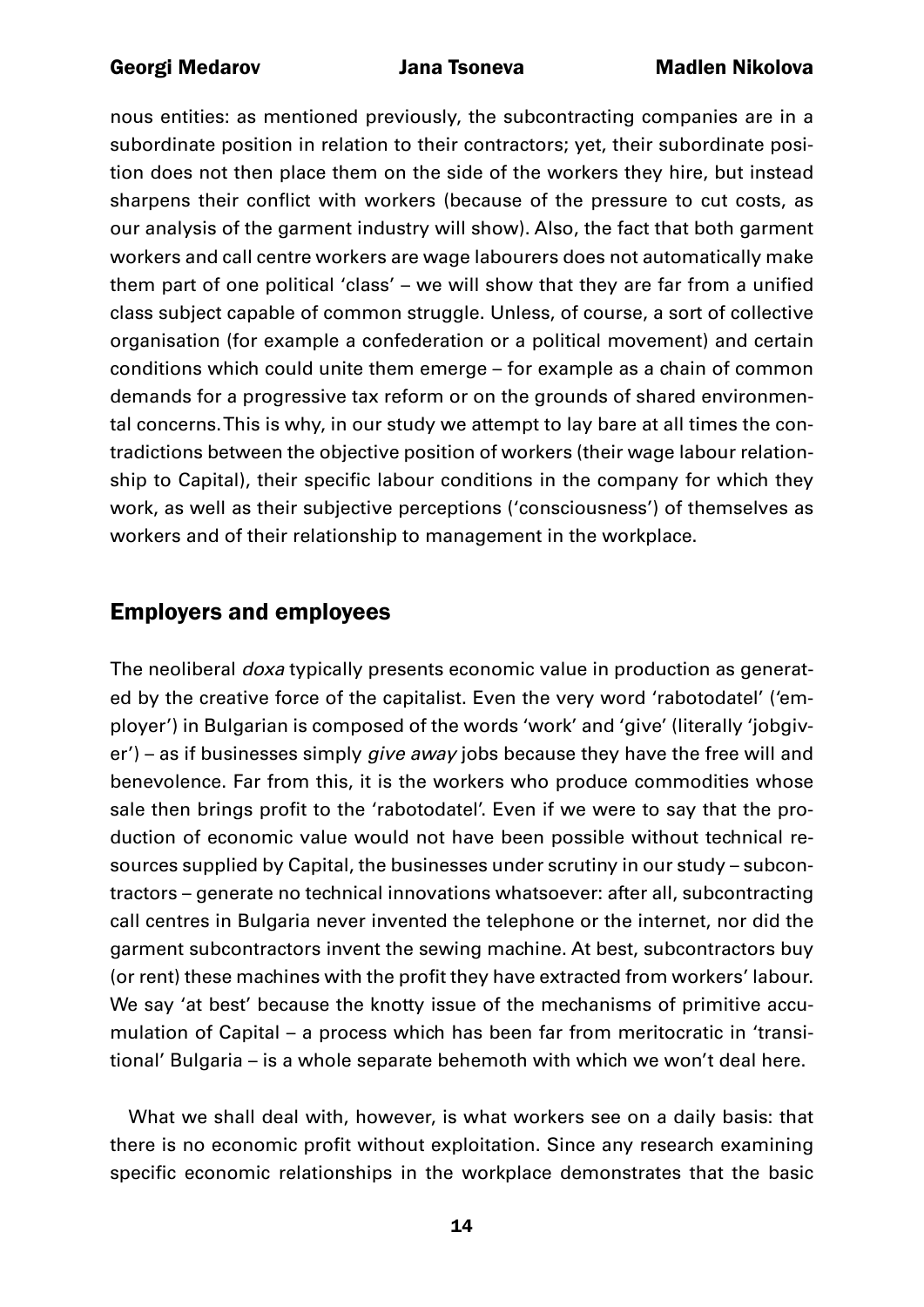conflict between management and workers revolves not so much around the products of labour as it does around working time, we shall direct our attention to these **battles for time**. Working time and **time theft**  $-$  be it in terms of the length of the working day, or in terms of imposing draconian forms of labour discipline that keeps workers' time under strict control – are an indispensable part of the value which Capital extracts from Labour and turns into profit. The battles for Time go far beyond the confines of the production process and acquire legal and political dimensions – these are the political and trade union disputes over the rates of wages, over the length and scope of labour contracts, against unpaid working hours, against excessive overtime, and over breaks.

Yet, these battles against time theft seem to take place under the radar of public attention. Instead, it is commonly accepted that changes in favour of workers' interests are impossible due to the structure of the world economy: business representatives often block workers' demands for better labour conditions by invoking 'economic crises' and 'globalisation', and by threatening to move production abroad. They often invoke the logic not just of 'unyielding' economics, but even that of a kind of sanctified mathematics – a Bulgarian factory owner recently justified his decision to do away with work benefits in his factory because these, he claimed, threatened to 'blow up the mathematical model'. Such appeals to a mythical immutability of present conditions are often used by the apologists of exploitation in their attempts to deprive workers of choice and of their capacity to fight for better living conditions.

Indeed, many Bulgarian capitalists are in a subordinate position relative to larger Western companies and work for them as subcontractors. Their inability to organise themselves collectively, because of the competitive nature of their relationships to each other, and hence their inability to negotiate realistic deadlines and prices for their production orders, ultimately transforms into pressure exerted on their employees. It is then the workers who have the will to put pressure onto businesses to secure better labour conditions – but it is increasingly rare that this happens with the support of the trade unions or other formal social organisations. Sometimes, these practices of resistance are not organised or even conscious – individual workers often simply quit and leave the country, altogether refusing to participate in labour production in this country. Unsurprisingly, Bulgarian business has recently been voicing loud complaints about the 'insufficient supply of labour power' in the country, and has as of late found itself having to gradually start improving labour conditions and increase pay, or to look for other solutions, such as promoting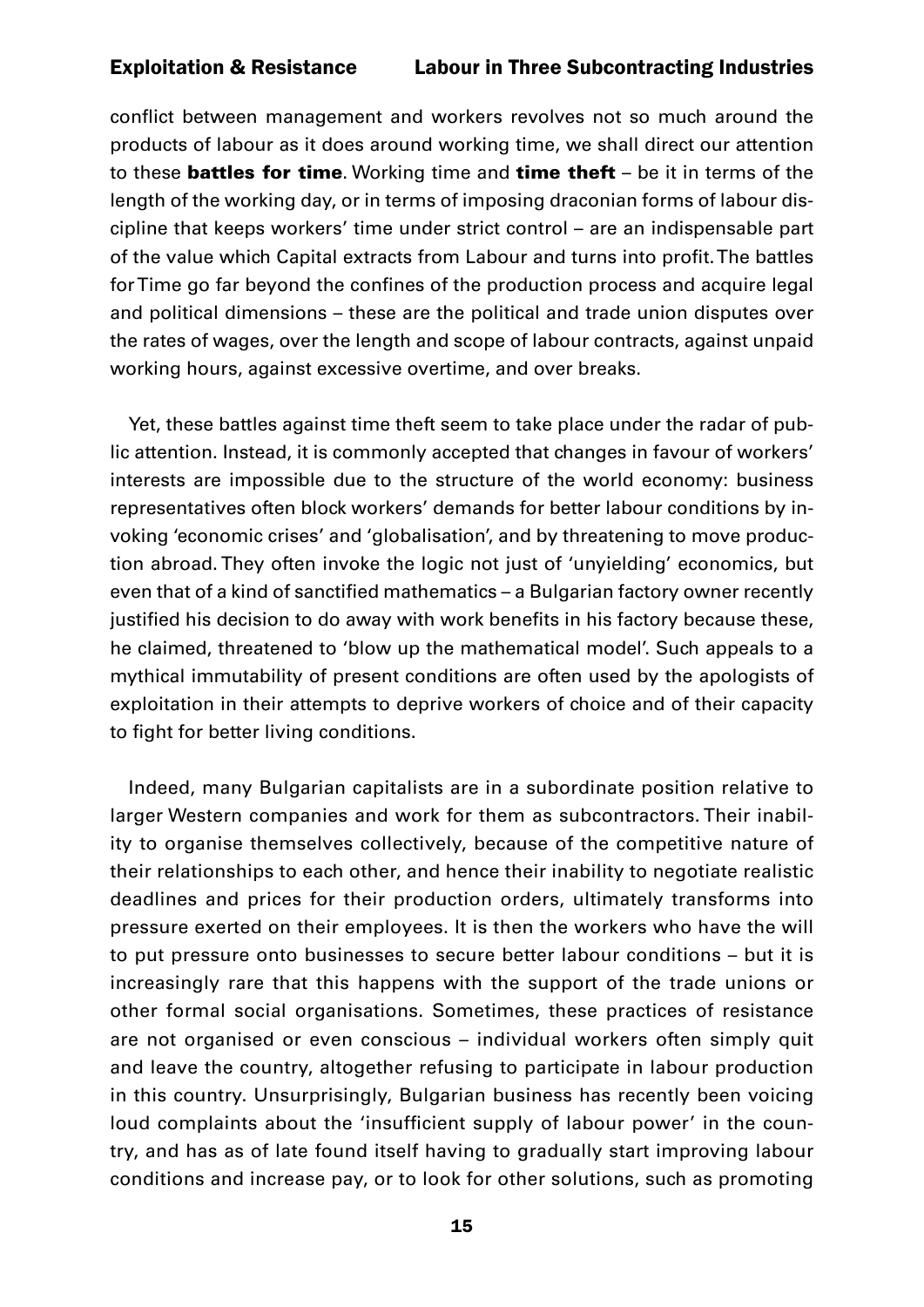<span id="page-15-0"></span>competition between workers, as was the case with the latest liberalisation of the non-EU labour migration regulations in 2018.

It turns out that despite claiming to be a different beast, the 'good investment climate' in the Bulgarian context effectively means low pay and bad working conditions – that is, precisely the reasons why so many Bulgarian citizens choose to emigrate to the West. The bright weather conditions for business thus pour out as a thunderstorm over the heads of Bulgarian workers, who eventually try to escape from it by emigrating abroad. And because the 'successful' Bulgarian emigrants fail to eventually come back, and the country keeps bleeding population (45 000 young people have moved to Germany only in 20172 ), the government imagines it can resolve the situation by importing workers from non-EU countries<sup>3</sup>.

### Who can become an agent of social change?

We consider naïve the argument that it is enough to offer rational governing strategies without posing the question of power relations in society. It is only by understanding the power dynamics in society that we can begin to devise and implement sensible and progressive policies which work in the interest of majorities rather than only in the interest of elites. It is also not enough to offer expert solutions if these are not backed up by organised collective support which is capable of implementing them.

The attitudes of economic and political elites attitudes towards working people in Bulgaria are cynical, to say the least. The commonly rehearsed mantra goes that the wealthy and the strong should be supported first, as eventually their wealth will 'trickle down' to the less well-off in society. And so the leading political parties compete in their promises to attract investors, while simultaneously dismissing the 'masses' as lazy, unproductive and hence undeserving of state support. Thus, we see in the ruling coalition's government programme accusations of purported abuse of disability benefits along with promises for more support for hard-pressed entrepreneurs.<sup>4</sup> In the eyes of the ruling political

<sup>2</sup> Dnevnik. 2018. *Over 300 000 Bulgarians already live in Germany*. 08.08.2018. [https://www.](https://www.dnevnik.bg/sviat/2018/08/03/3291260_nad_300_hil_bulgari_veche_jiveiat_v_germaniia/) dnevnik.bg/sviat/2018/08/03/3291260\_nad\_300\_hil\_bulgari\_veche\_ijveiat\_v\_germaniia/.

<sup>3</sup> Bulgarian National Radio. 2018.*Vanya Grigorova: The Import of Workers will Hinder Pay Rise in Bulgaria.* 19.02.2018. [bnr.bg/starazagora/post/100935025/vana-grigorova-vnosat-na-rabotnici](http://bnr.bg/starazagora/post/100935025/vana-grigorova-vnosat-na-rabotnici-shte-bade-prechka-za-uvelichavane-na-vaznagrajdeniata-u-nas.)[shte-bade-prechka-za-uvelichavane-na-vaznagrajdeniata-u-nas.](http://bnr.bg/starazagora/post/100935025/vana-grigorova-vnosat-na-rabotnici-shte-bade-prechka-za-uvelichavane-na-vaznagrajdeniata-u-nas.)

<sup>4</sup> Dnevnik. 2017.*GERB and 'United Patriots's Government Programme" (2017- 2021).* 20.09.2018, [https://www.dnevnik.bg/politika/2017/04/13/2953029\\_upravlenskata\\_programa\\_na\\_](https://www.dnevnik.bg/politika/2017/04/13/2953029_upravlenskata_programa_na_gerb_i_obedineni_patrioti/.) gerb i obedineni patrioti/.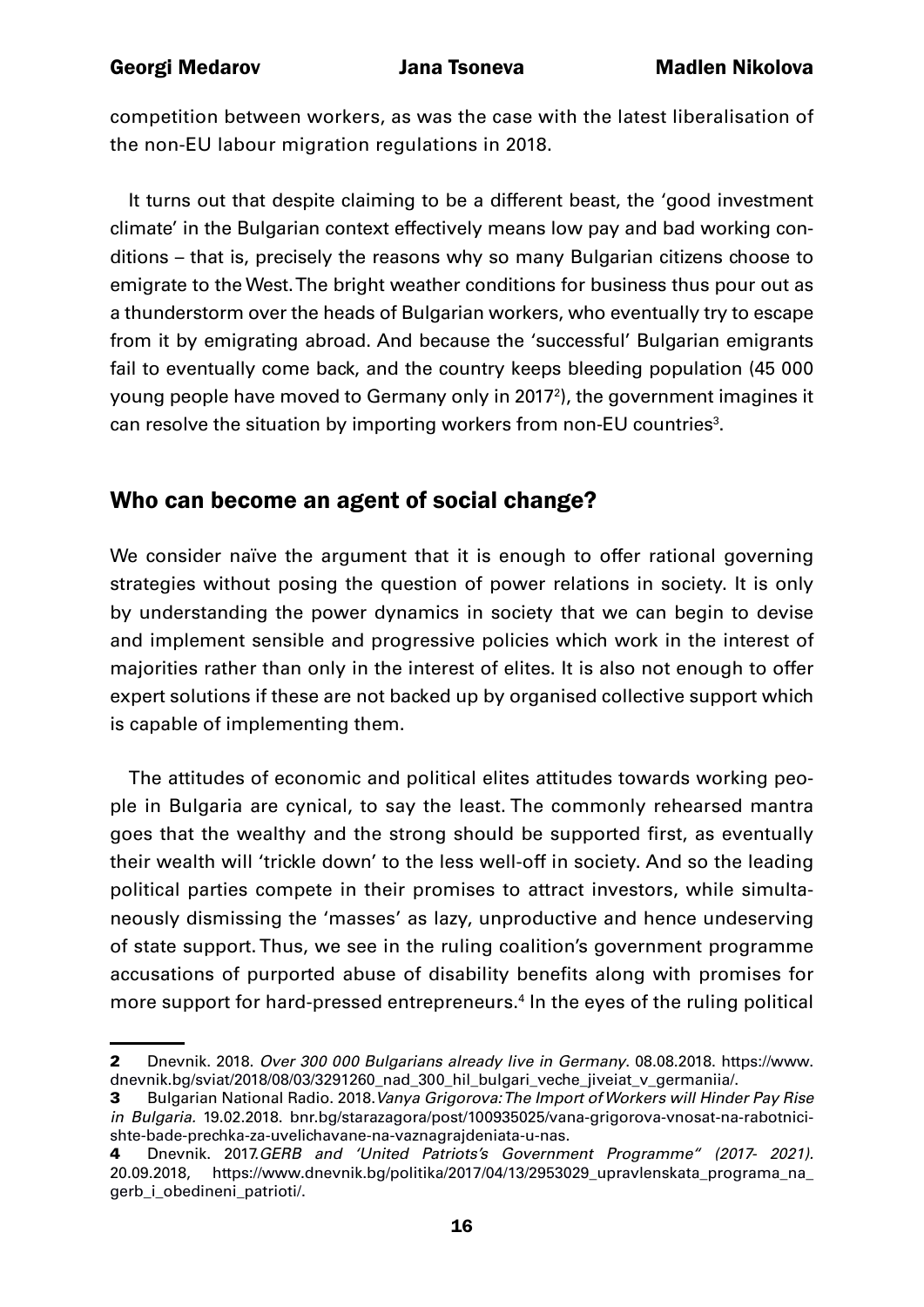elites, disabled people are skilled scoundrels, able to mislead all state institutions for pocket money, whereas entrepreneurs who receive all of the state's attention and care, are fragile creatures in need of constant state care. The only promise for 'redistribution' in the coalition's programme is that 'money saved from wrongly given disability pensions', will go for a (dismal) increase in the lowest pension rates. In this way, the function of the state is reduced to pitting some vulnerable groups of society against others for breadcrumbs, while the rich snatch the lion's share. We have recently seen this transpiring as a clash between different organisations of disabled people.<sup>5</sup>

Recently, Bulgarian finance minister Vladislav Goranov claimed that "[j]ustice is a class concept and is unachievable" Indeed it is  $-$  justice is not the same for all. This does not mean, however, that we should reject it; on the contrary, we have a duty to choose – on the side of *whose justice* do we want to stand. It is undeniable that for many business owners, paying higher taxes is unjust and discriminatory. The deficits in our social security system generated by the practically regressive tax system we currently have, are also unjust, but this time for the majorities as well as for the most vulnerable of us – and they often pay with their lives.

There are attempts by oppositional parties to challenge the liberal consensus, but this is usually done at the expense of political and civil rights, effectively without leading to a real challenge to the omnipotence of Capital. Let us take as an example the Bulgarian Socialist Party's latest strategy, which the media presented as a neoconservative turn. Indeed, there are elements of a neoconservative turn in BSP's overall behaviour – for example, their role in the recent 'gender' witch-hunt, or the anti-refugee rhetoric that party activists and officials, including the party leader – Kornelia Ninova – adopted in recent times. But Ninova does not challenge the economic side of the liberal consensus. Even just a cursory look at the party's manifesto helps us find the same promises for more "participation of the business in the development of school curricula and educational policies". Spurious critique against concessions, on the other hand are typically combined with calls for more public-private partnerships – which is practically the same as a concession anyhow. And what they commonly announce as the 'fight against corruption' boils down to a promise for "the state to support business by creating a new business and investment climate, as well as universal mechanisms for tax credit reliefs". Yet,

<sup>5</sup> Atanasov, Ivaylo. 2018."'The System Kills Us'. But not those of you think."*Baricada*. 20.09.2018, <https://baricada.org/2018/06/26/sistemata/>

<sup>6</sup> Dnevnik.2017. *Justice is a class concept and is unachievable*. 20.09.2018, [https://www.dnevnik.](https://www.dnevnik.bg/citat_na_deniia/2017/04/12/2952201_citat_na_denia_spravedlivostta_e_klasovo_poniatie_i_e/) [bg/citat\\_na\\_deniia/2017/04/12/2952201\\_citat\\_na\\_denia\\_spravedlivostta\\_e\\_klasovo\\_poniatie\\_i\\_e/](https://www.dnevnik.bg/citat_na_deniia/2017/04/12/2952201_citat_na_denia_spravedlivostta_e_klasovo_poniatie_i_e/).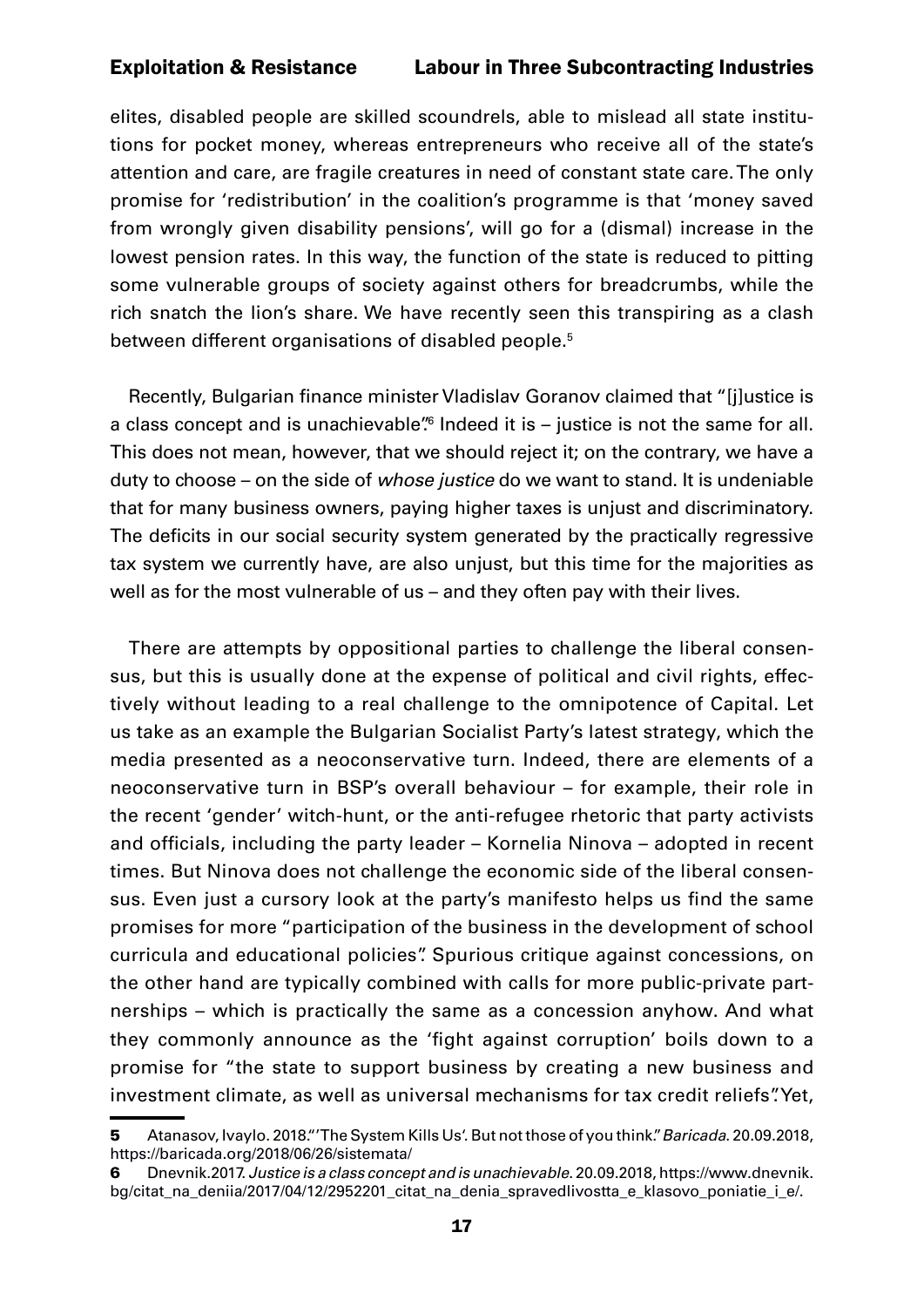isn't what people identify as corruption precisely the political actors' loyalty and patronage enjoyed by businesses?

The state now consistently subsidises, supports, and nurtures successful entrepreneurs, who are often incapable of complying with even the most basic laws and regulations, as our research here will illustrate. In this sense, the choice we need to make is not between a bigger or a smaller state. We already have a state that takes from the poor and gives to the rich, and in this sense it is already too big. At the same time, the state we have is too small – in that it is inadequate in its capacity to fulfil its key social functions. The state we currently have in Bulgaria has turned into a social fund for the support of Capital. As we will demonstrate in our chapter on security companies, the government passes laws which require even state institutions to use the services of private security firms. Yet, it is in these subcontracting security firms that labour conditions are significantly worse, there are systemic violations of labour laws and regulations, and the quality of the service offered is poorer.

The fragmented remains of the 1990s rightwing parties in Bulgaria argue that there is no need for social reform. To them, there is no need for additional support mechanism for social protection. All that is necessary for the country to work well is to ensure compliance with the rules that already exist. We just need to fight corruption and non-compliance with the laws, and to fight for an 'independent judicial system'. These measures, however, cannot uproot injustices stemming from the rules themselves. Even the limited ways in which these liberal fighters for 'the rule of law' perceive their own struggle/cause, is illustrative of the struggle's narrow class character – this struggle seeks to protect the right to property of those who own capital and as a whole ignores the labour and social rights of those who work. But employers consistently violate even the limited protection that Bulgarian laws offer to workers – and that is in itself undoubtedly a form of breaking the 'rule of the law', too. This is why, articulated in this manner, the liberals' struggle does not, and will not, receive wide public support.

But the problem is even deeper. Rules and laws reflect power relations within society. Capital frequently manages to compose laws in ways that suit it, but laws and rules aren't just a product of existing social inequalities, they reinforce them further. The worker who sues her employer is alone – she can (and often does) lose her job, she often can't afford the hefty legal costs associated with a legal battle. The time and resources that the company has at its disposal, on the other hand, are incomparably greater. Hence, it does not matter that both sides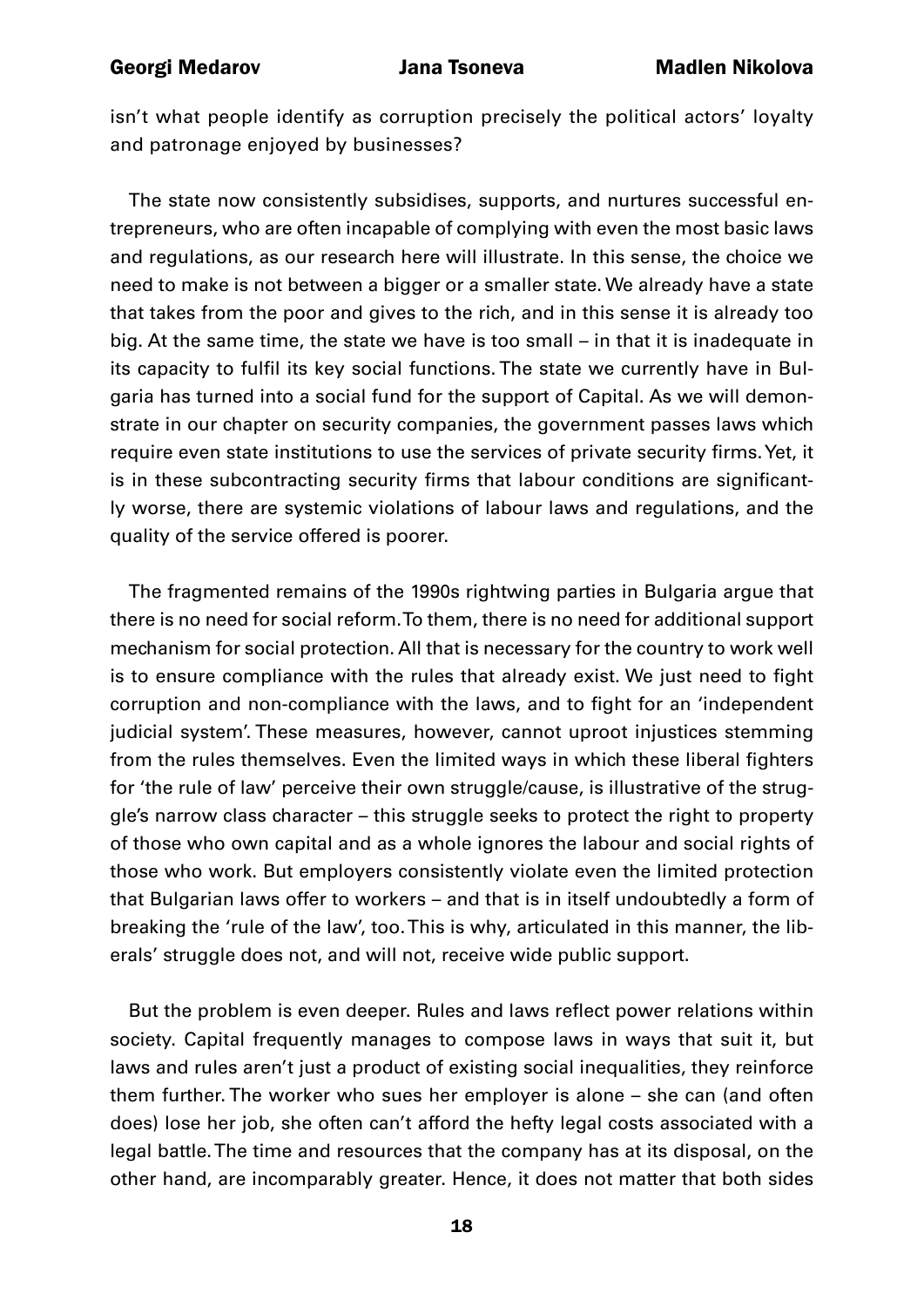<span id="page-18-0"></span>enjoy equal formal rights to a legal process. One side has entered the race with their legs tied, whilst the other has long sped forward in their shiny car. Between equal rights, force decides.

None of the hegemonic powers today looks capable of offering a genuine form of *progressive social change* – neither the so-called 'stability' of the ruling coalition between the centre-right and the far-right, nor the increasingly right-wing, conservative, and business-friendly Bulgarian Socialist Party. The powerlessness and the unwillingness of today's political elites to stand up to the omnipotence of business means that the only source of a genuine progressive social alternative is the organisation of new social forces against the neoliberal status quo.

This is the reason why we are turning to the concrete spaces where exploitation takes place and inequalities are forged – the workplaces where the majority of citizens spend most of their lives. Our aim was to acquire a general understanding of the specific problems they face and the forms of resistance they use. What we do then is offer snapshots of separate cases. We do not claim to be comprehensive, we hope that by offering a series of lucid images of exploitation and of resistance against it, we would direct readers' attention to problems which are not only critical for the social fabric, but also long ignored in the Bulgarian public sphere. We are convinced that we can begin to work for future large-scale social-democratic change only by understanding and building solidarity with the everyday battles of the working people in Bulgaria.

### The crisis of trade unions and the crisis of the welfare state

The welfare state and traditional trade union activism, as well as the consensus-based model for social dialogue and tripartite cooperation on which they are based, are in a state of crisis not only in Bulgaria. The practice of stripping workers of their social and labour rights, of cutting welfare budgets, of demonising and dismantling the welfare support system, are all part of this process. We see a steep decrease in the numbers of people signing up with unions everywhere. According to intellectual, political, and economic elites, we are to seek the reasons for this in technological changes: new 'flexible' professions have emerged, telecommunications have 'globalised' the economy, putting trade unions – which are 'stuck' and tied in with the national context – in crisis. These narratives present socio-economic contradictions and unequal relations of power as a product of an almost natural and required march of history – as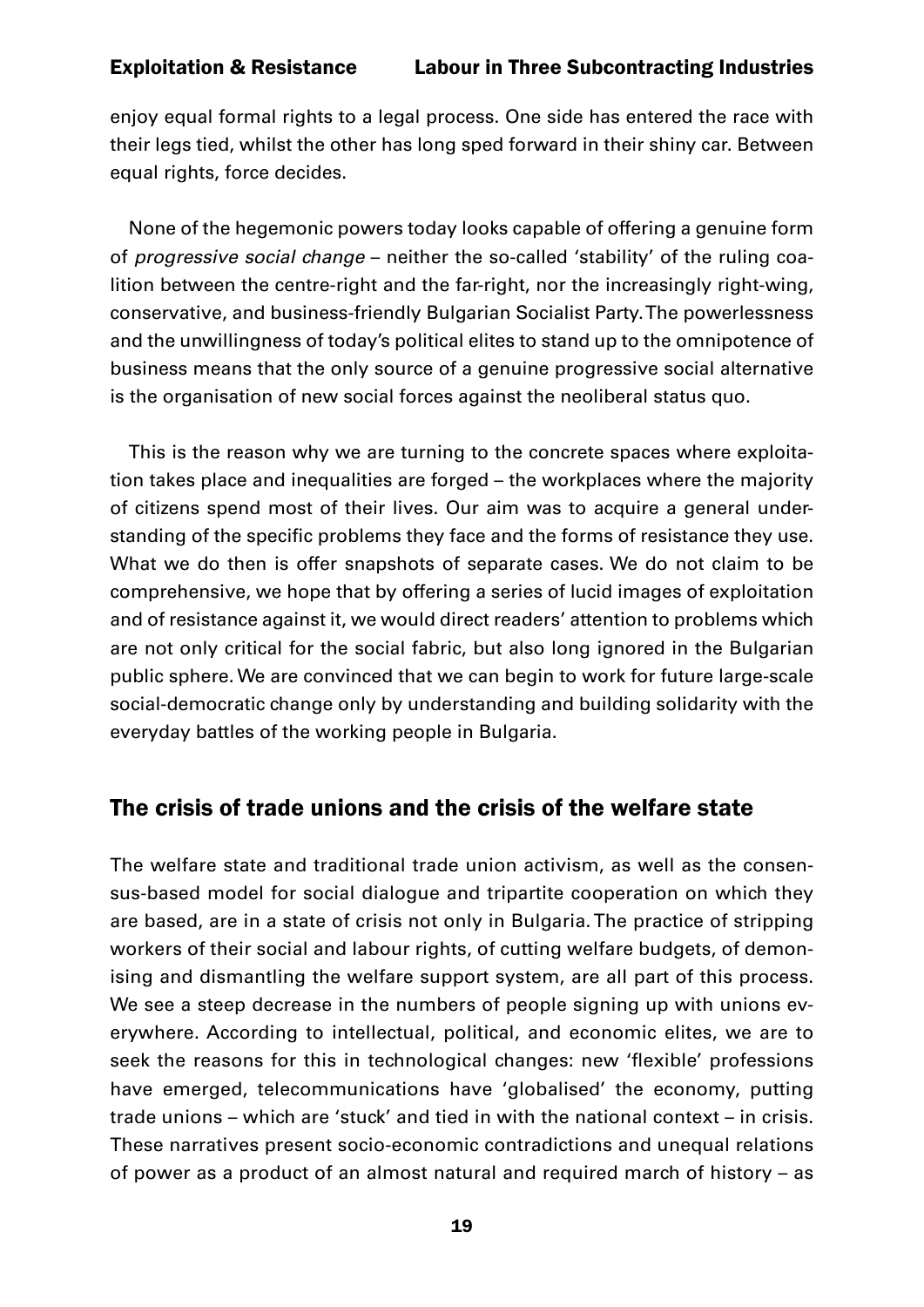if it is not people who direct technological change and as if it does not entail the clash of a range of different groups' interests. What get further ignored are also the purely political decisions which lead to the weakening of the power of working people and their representatives.

After 1989, Bulgaria saw the importation of Western mechanisms for negotiation between business, government, and trade unions – the so-called mechanisms for tripartite cooperation and social dialogue. The problem is that the purely formal import of procedures cannot bring about the effects which state institutions in Western Europe produced – namely the welfare state. The West European welfare state is not the product of some sort of natural evolution of societies, nor of a consensus-building negotiation in which all social groups participated rationally. The welfare state is a historical product of the struggles of working people and of the democratisation and social rights they managed to acquire. Yet, the welfare state is not a victory of Labour over Capital, but rather a class compromise between working-class movements, the state, and representatives of Capital. This unstable contract can collapse, as we see with our own eyes today, when the forces which brought about its stabilisation suddenly (or gradually) disappear.

When in the middle of the  $20<sup>th</sup>$  century, the economic and political elites of Western Europe backed down and agreed to a class compromise and to the establishment of the welfare state, this was not because of some presumed humanitarian or rational motivations, but because of their fear of the socialist bloc and of the local (Western) working class movements. The 'Third Way' social-democratic ideas about a consensus-based relationship between Labour and Capital claim that all sides can protect their interests and no one needs to lose in the process. In practice, however, it turned out that the Third Way is effectively about working class movements' surrendering their own interests. The 'class compromise' idea, on the other hand, retains the idea of opposing interests and specific power relations. In the compromise building process, the different sides – workers and business – give up part of their demands in the name of a temporary solution to the conflict between them, whilst continuing to re-negotiate the boundaries and conditions of the compromise. The reasons that it is impossible to maintain the class compromise and the welfare state today can be found in the weakening of the trade unions (visible virtually in the entire world) and the depoliticisation of working class movements.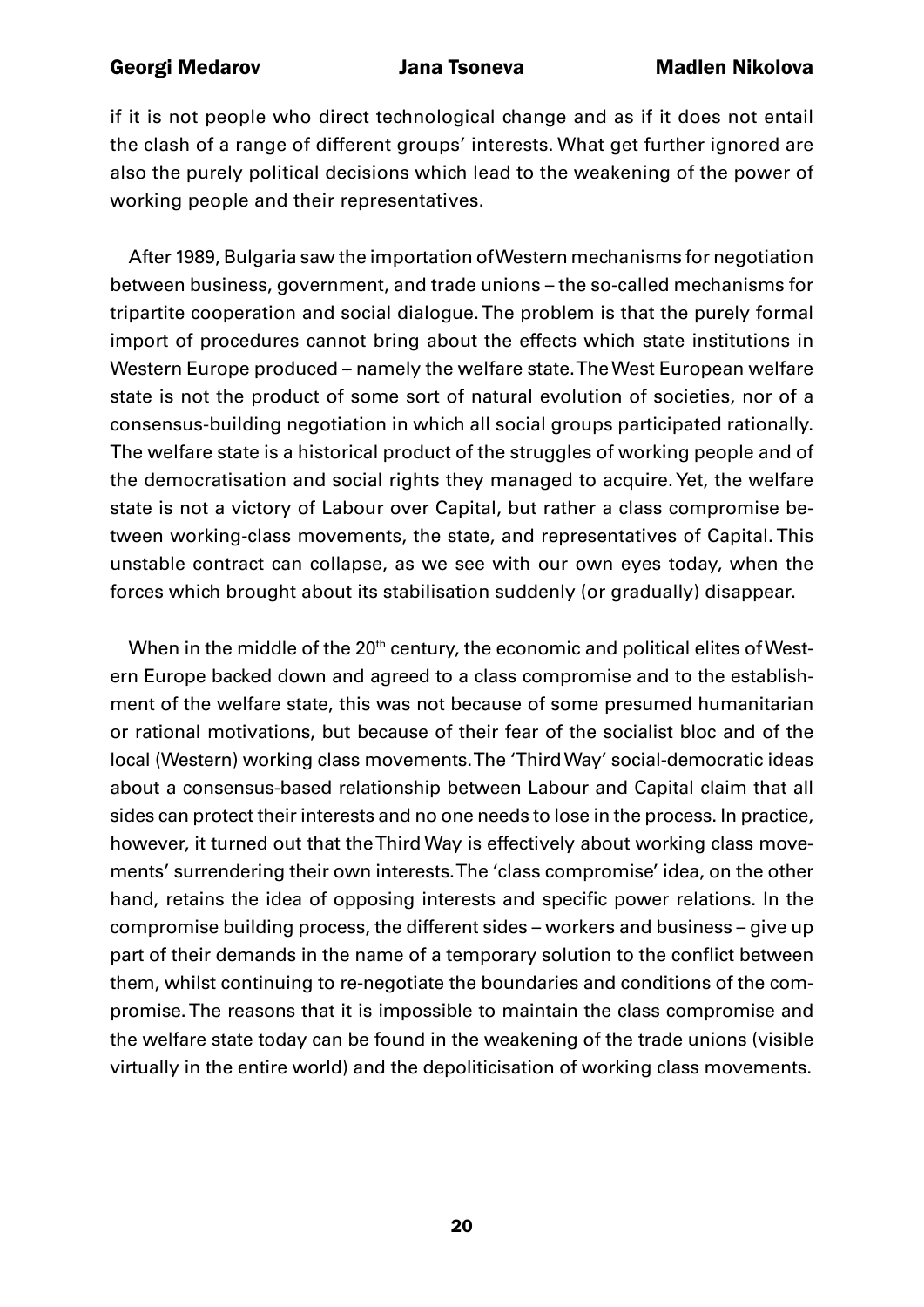### <span id="page-20-0"></span>Towards a broad social movement unionism?

We do not call for the abolition of tripartism, but claim that its mechanisms, in their own right, without accounting for the political and social contradictions and power relations in society, cannot contribute to improving the situation of workers. The moment social dialogue is emptied out of its meaning – not unlike many institutions of the neoliberal state – it begins to appear manipulative. In the social sciences, the current state of affairs is commonly described as *post-democratic* (Colin Crouch) – liberal democracy's institutions are formally there, but they are hollowed out of their contents. The so-called 'social dialogue' is particularly illustrative of such hollowing of meaning. Representatives of business and of state institutions appear to have merged, and workers' organisations seem to have lost their leverage and have instead occupied a defensive position, managing only to slow down the process of relentless loss of rights. All of this leads not only to a collapse of the welfare system, but also to a deep disappointment with the entire political and social system. We have already witnessed how protest movements making social and economic demands quickly turn into generalised critique against political elites, without a clear social-economic project for the future. Such generalising critique typical of 'anti-systemic' movements which fail to distinguish between representatives of Capital, of political parties, of state institutions, and of workers, rather easily degenerates into hollow demands for 'a change of the system', thus losing their potency.

What can labour do to defend itself in the context of such hostility towards social politics? It is precisely where there are real trade union organisations, labour conditions and pay are significantly better. This is also what we witnessed during our fieldwork and we shall show here. This pertains most significantly to the low-paid sectors of the economy – where most of the workers in Bulgaria tend to be employed. There are further factors – such as shortage of labour from the perspective of Capital. This is also the case in the call centre industry (last chapter). This is not to say that the compliance with labour regulations there is thorough, and that there are no problems associated with despotic labour control regimes, and that the relatively higher pay there is a given.

Based on all of these challenges, it is imperative that we revive the sense of urgency for worker self-organisation. It is only the self-defence practices of workers that can guarantee that their rights will be protected. But traditional unionism is in a deep crisis, it is necessary that it finds and builds new alliances (with progressive organisations, social movements, etc.), including transnational collaborators,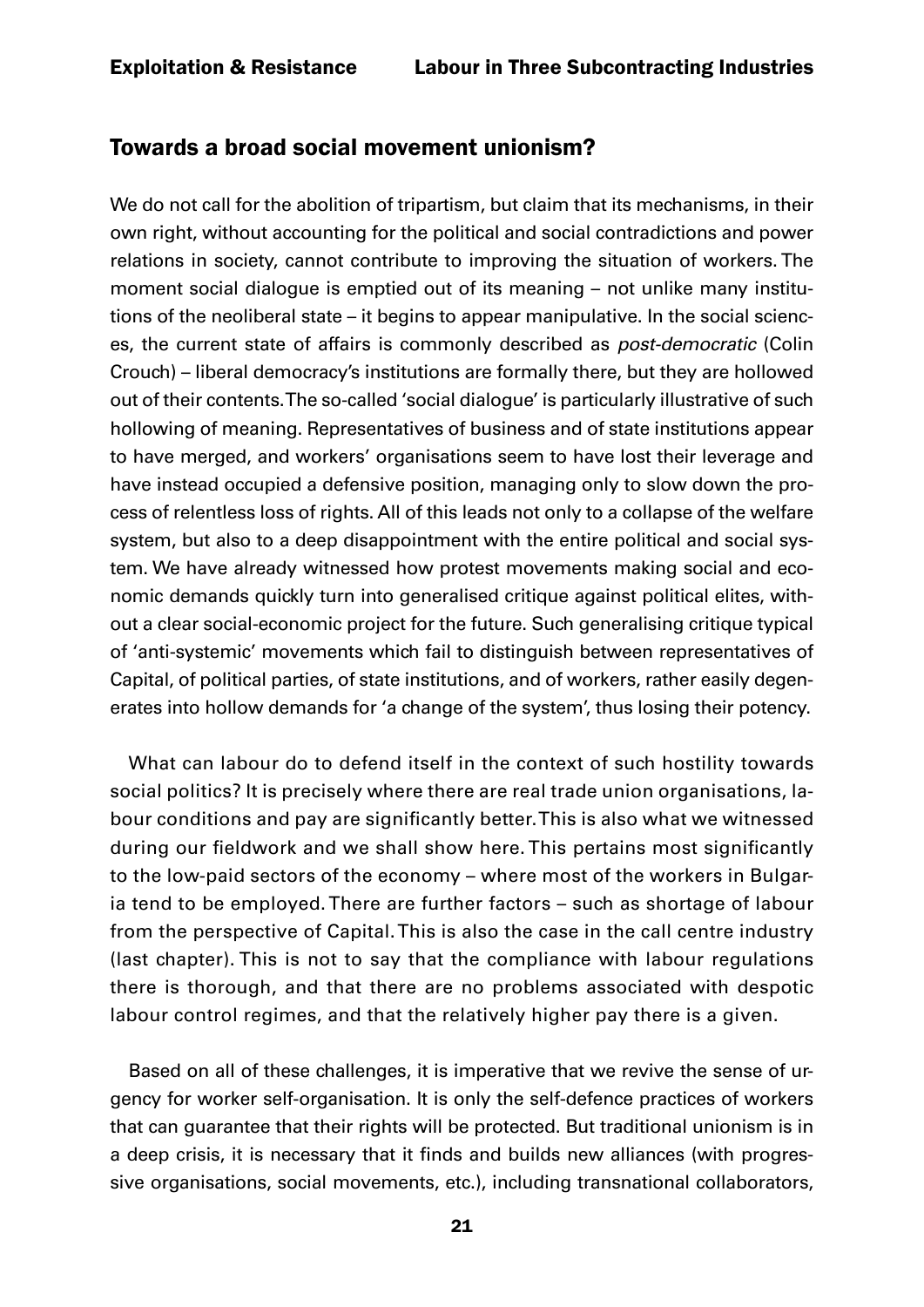<span id="page-21-0"></span>since, we should remember, Capital itself is transnational. The traditional syndicalist forms of organisation can exert pressure over national capital. Yet, when Capital is in a subordinate position, as in the case of the subcontracting firms in the garment industry (since they are subordinate to global brands), this pressure has only a limited scope. This is because the real employer (the brand) has evaded its legal obligations by subcontracting to local companies which pose as the formal employers.

Alliance building between traditional union organisations and social movements – or what has been called *social movement unionism* – has now started to take place in Bulgaria. Social movement unionism tends to also include movements which are not directly concerned with the workplace, but work on social welfare systems and generally the conditions under which labour gets reproduced – schools, nurseries, public services, housing and health, environmental conditions, as well as prices, quality of consumer goods, etc. This practice of alliance building exists in the West but is more explicit in countries suffering from severe socio-economic problems and inequalities – e.g. Southeast Asia and South America. Of course, the fact that there are structural similarities in terms of deep inequalities between these contexts and Bulgaria does not automatically mean that there is a strong possibility for social movement unionism here, too. Yet, such possibility is certainly worth considering seriously.

### Labour in subcontracting industries: three examples

In this study, we look into the organisation and conditions of labour in case studies from three sectors of Bulgarian economy: the garment industry, security providers, and call centres. Our choice of these is deliberate. On the one hand, the focus on different types of labour in these sectors promises to produce a varied picture that gives us richer insight: in two of these, labour is considered 'non-prestigious' – one of these is predominantly female-based, the second – mostly male-based, whilst the third sector is commonly seen as offering 'prestigious' employment. On the other hand, all three sectors work within a subcontracting regime.

### Why subcontracting?

At first glance, subcontracting concerns relations between companies, rather than the working conditions of those who labour in them. The subcontractor serves as a mediator between workers and their real employer (the outsourc-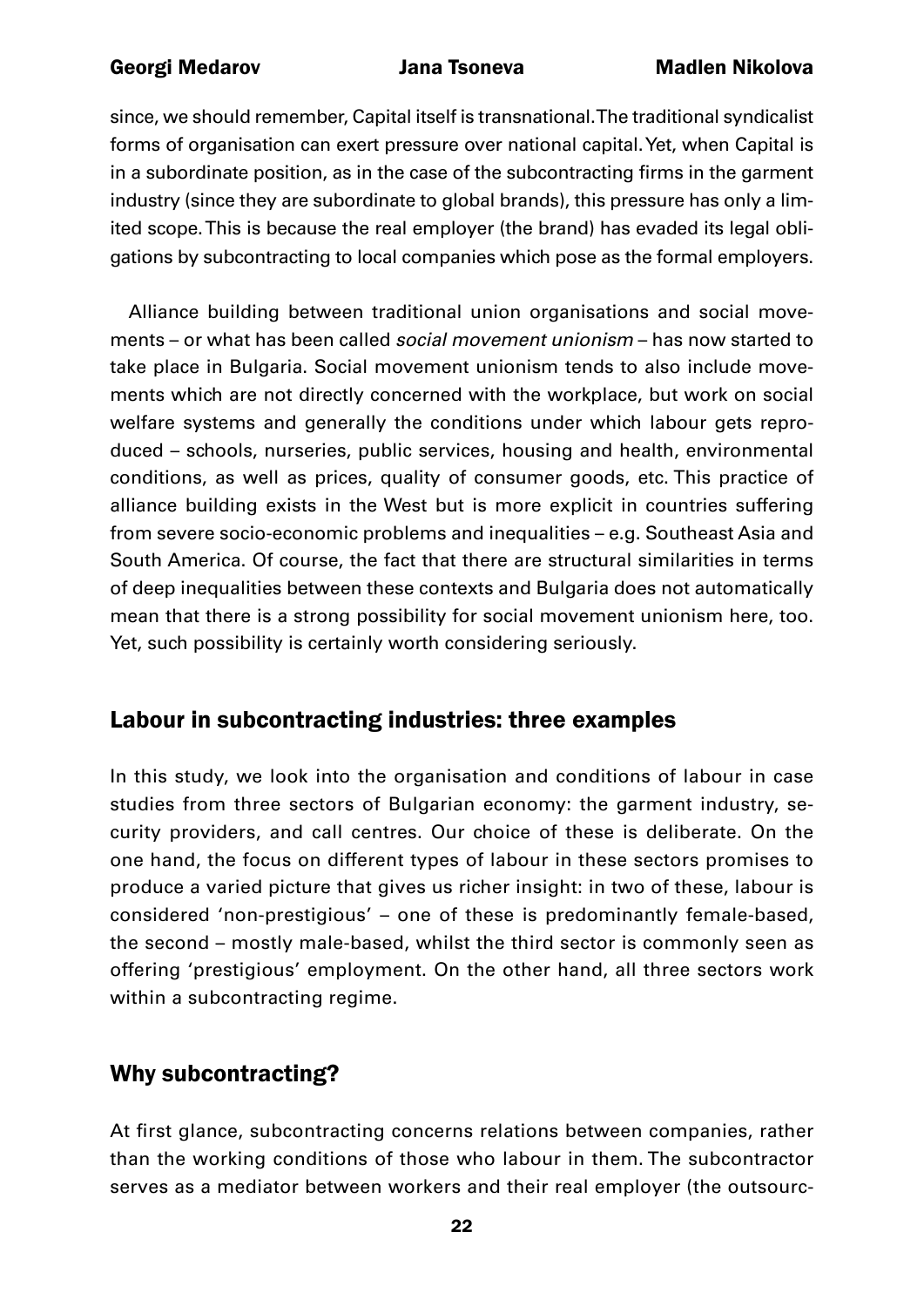ing company). On the one hand, the subcontractor receives part of the pay which would have otherwise gone to the workers. On the other hand, the real employer evades responsibility for ensuring reasonable labour conditions for the production process. Research shows that subcontracting reduces labour costs, fragments workers' organisations, and makes labour more intensive. Subcontracting has a direct effect on labour conditions and, at best, significantly increases rates of exploitation and workers' rights violation.

In the era of 'flexible' *just in time* profit accumulation, subcontracting has mutated from a marginal practice to the dominant form of production in a range of industries. It allows companies to drop previous obligations such as maintaining warehouses and hiring their own workforce. This has allowed them the flexibility to adjust to dynamic market conditions. Instead of organising its own garments production – which requires long-term planning – a large designer brand is better off outsourcing last minute to a subcontracting garment factory; similarly, it is easy to cancel an order last minute, as often happens in practice, whilst safeguarding themselves from potential trouble and conflict with dissatisfied workers.

Yet, what does such corporate freedom and flexibility mean for the workers? We have recently seen an increasing number of media reports revealing abhorrent working conditions and shocking labour discipline in the garment industry. Workers – predominantly women – are allowed few or no breaks (even for visiting the loo), working hours exceed any reasonable legal or indeed biological and rational limitations; and when there are no orders arriving from the contracting companies, workers are forced to take unpaid leave and to find additional temporary employment. The despotism of the sector exists in sharp contrast to consumerist ideology, which celebrates the freedom of the consumer to 'express themselves' and to give their taste free rein. Yet, the flexibility of big business and the liberty of the fashion consumer mean insecurity for subcontracting firms, which on their part transfer this insecurity onto their workers.

The subcontracting regime also dominates the ever so fast growing call centre sector, which we look at in Chapter Four. Big multinational corporations outsource their customer service to subcontractors – call centres. Usually these are in countries that offer low pay to attract investors. As it turns out the so-called 'Europeanisation' of Bulgaria has moved it closer to the economies of Southeast Asia than to the coveted ones of Western Europe. The regime of low pay for labour and business-friendly tax policies, added to the so-called mechanisms of 'financial stability', have turned the Bulgarian economy into one that resembles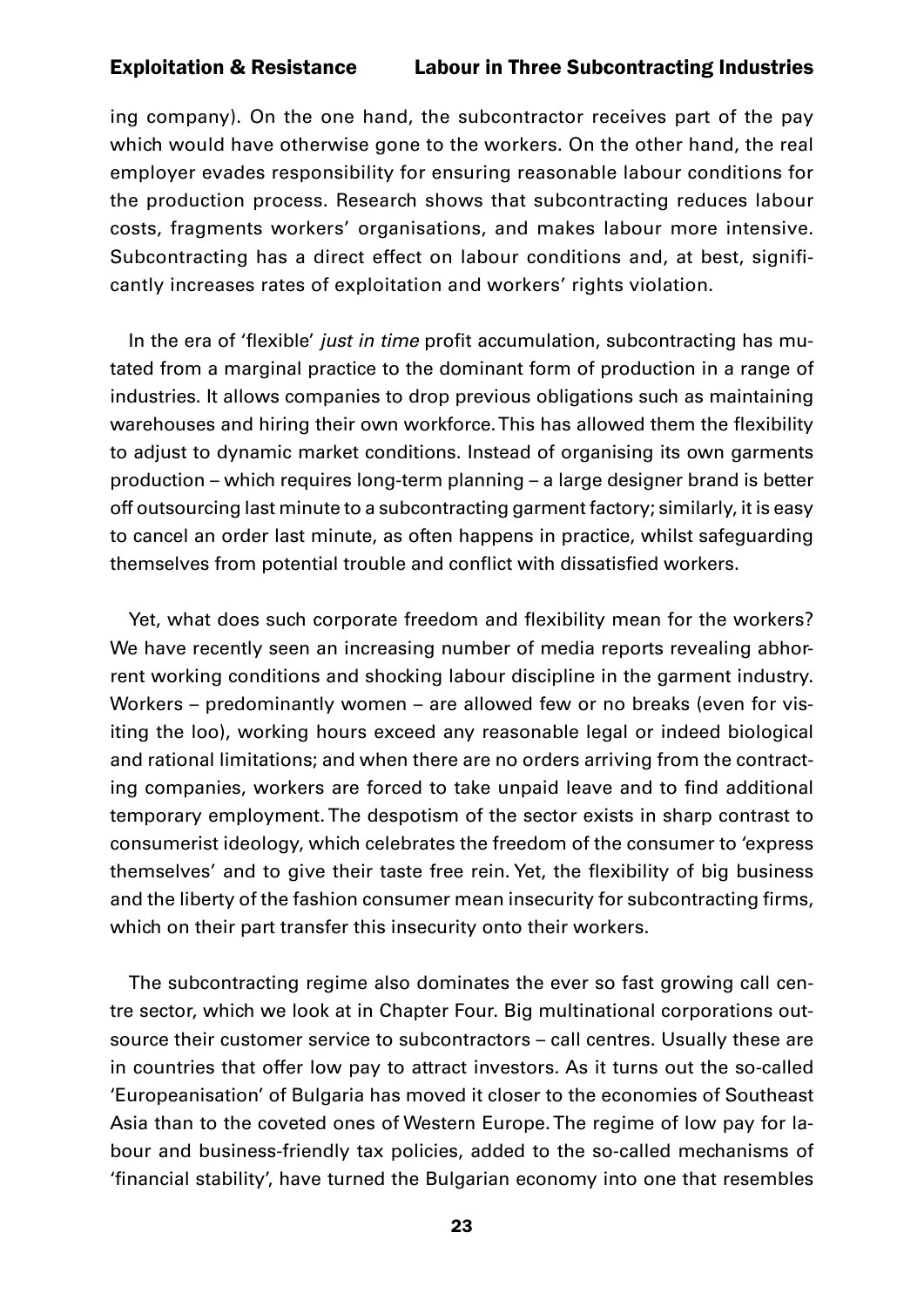<span id="page-23-0"></span>those economies where subcontracted garment production and customer service constitute the main employing sectors.

The organisation of labour is a key theme of the study. In short: how is labour in a subcontracting mode organised? Do workers self-organise in unions? What are the distinguishing characteristics of the local union organisations, where those exist? What goals do they pursue and how do they pursue these? What sort of effects does union presence or lack thereof have on pay rates and working conditions in subcontracting companies?

### Whose organisation of labour?

By 'organisation of labour' we do not mean just trade union representation or bottom-up self-organisation, but also practices of top-down employer-driven organisation of the labour process and of free time. To take an example from call centres, where labour unionisation seems to have been substituted by practices such as 'team building' activities/outings, obligatory participation in corporate parties, sports, and charity events, etc. Although wrapped in an 'entertaining' package, they can be seen as techniques of control over employees' free time, as well as over their bodies. The 'team building' outing for example, comes to fill in the gap left after the demise of workers' self-organisation, in the same way as the so-called wellness culture today has come in the place of the dismantled welfare state (that is, from welfare to wellness). In other words, the role of union self-organisation has been filled by corporate structures which blur the boundaries between workers and their managers. These new structures are commonly presented as egalitarian, inclusive, and meritocratic, but in reality they hide hierarchies and contradictions within the workplace, making them much more difficult to challenge.

All of this creates the illusion for an ever so shrinking distance between employee and employer, and blurs the distinctions between leisure time and working time. These forms of top-down organisation of labour also block the development of workers' consciousness, as we will show in our chapter on call centres. Call centre workers' relatively good pay, their embrace of corporate culture, their immersion in spaces of luxurious consumption and 'productive active rest', comes to convince them that they are now part of the elites, or of the 'middle classes'. This then serves to tune the interests of workers and those of their employers together in a seemingly congruent direction – workers effectively begin to identify themselves with their managers. This comes up quite clearly in our interviews. Yet, what the inter-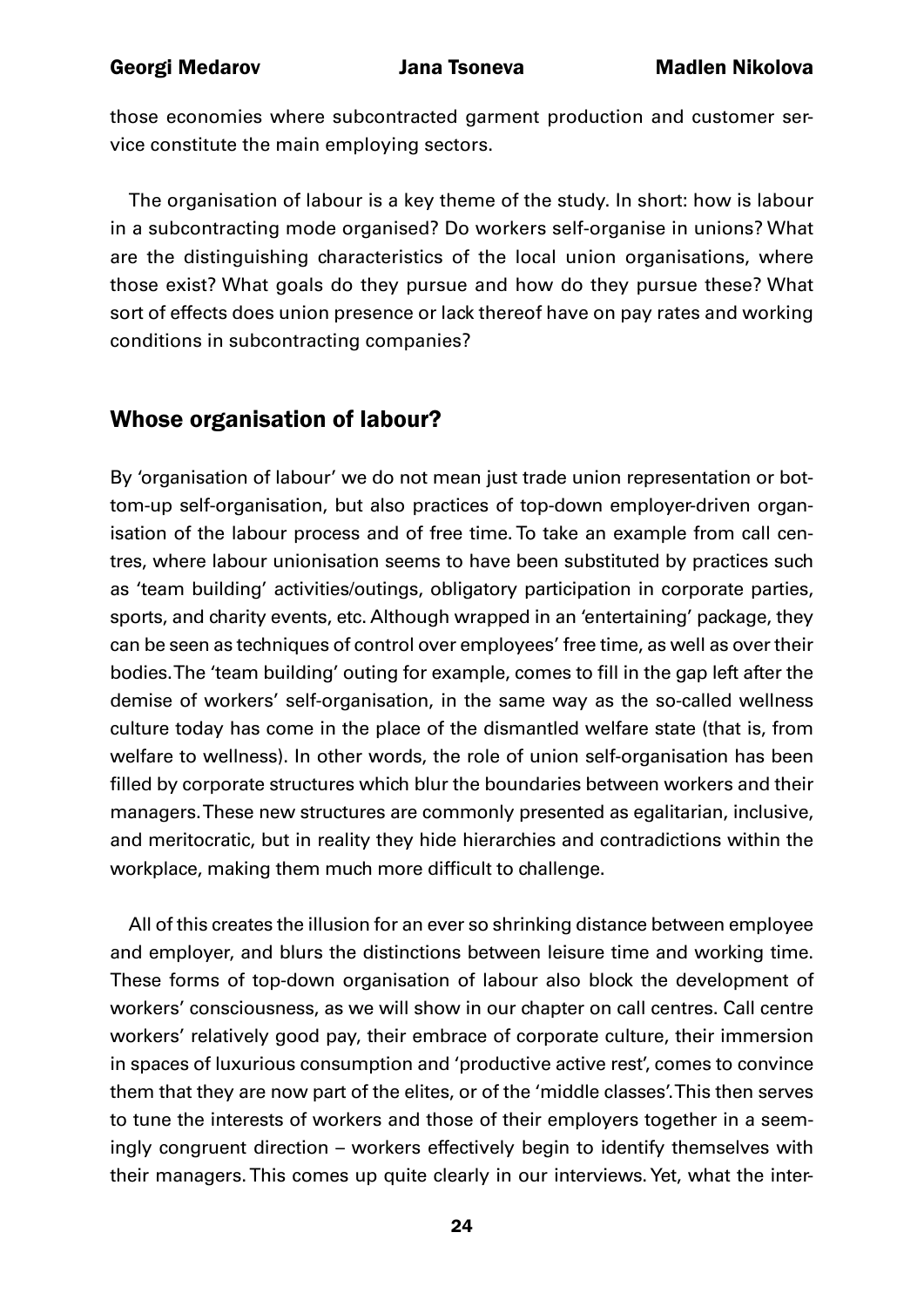<span id="page-24-0"></span>views also demonstrate is that these ideological screens often have cracks – these ideological distortions seem to often coexist with critical reflexive narratives questioning the hierarchical corporate structure, the lack of union organisation, and the despotic forms of labour discipline. In fact, we found that the structure of the labour process in call centres often resembled that in the garment industry (for example, in the intensive labour discipline), irrespective of the relatively milder working conditions and the significantly higher rates of pay.

Indeed, call centres are still a niche sector in terms of employee numbers in comparison to the other economic sectors in Bulgaria. Yet, they are important in as much as their numbers are growing fast. The call centre industry is also highly illustrative of those forms of top-down organisation of labour that work to produce a particular corporatist sort of consciousness in workers. Of course, since the ICT sector – most of which comprises of call centres – provides employment for limited numbers of people and average pay is relatively high, it hardly constitutes the industry with the most pressing problems working people in Bulgaria face. Yet, since it enjoys far more attention and popularity in media and political speech, it is a particularly interesting subject of research.

Wages and labour conditions are not static and fixed; they arise not so much from the character of work itself, as much as they reflect social perceptions of prestige and status, the levels of workers' self-organisation, as well as the demand and supply of labour force. Not all workers have the basic computer literacy and foreign language training required to work in a call centre. Yet, this is changing, especially with educational policy changes in recent years. The moment it is no longer employers competing for workers, but workers competing for jobs, wages and labour conditions are going to start changing. Work in a call centre in Western Europe is far from prestigious and this is namely why this sector, similarly to the garment industry, has been moving to countries which offer lower social and employment standards, such as Bulgaria. When the combination of lack of unionisation and employees' belief in the prestige of the sector stand up face to face with the imminent increase in competition between workers, we expect significant changes in relation to the reputation and conditions of the industry will come about.

### Methodology for an engaged study

Our study falls at the intersection of politico-economic analysis, critical sociology of labour, public commentary, and engaged activism. This is why we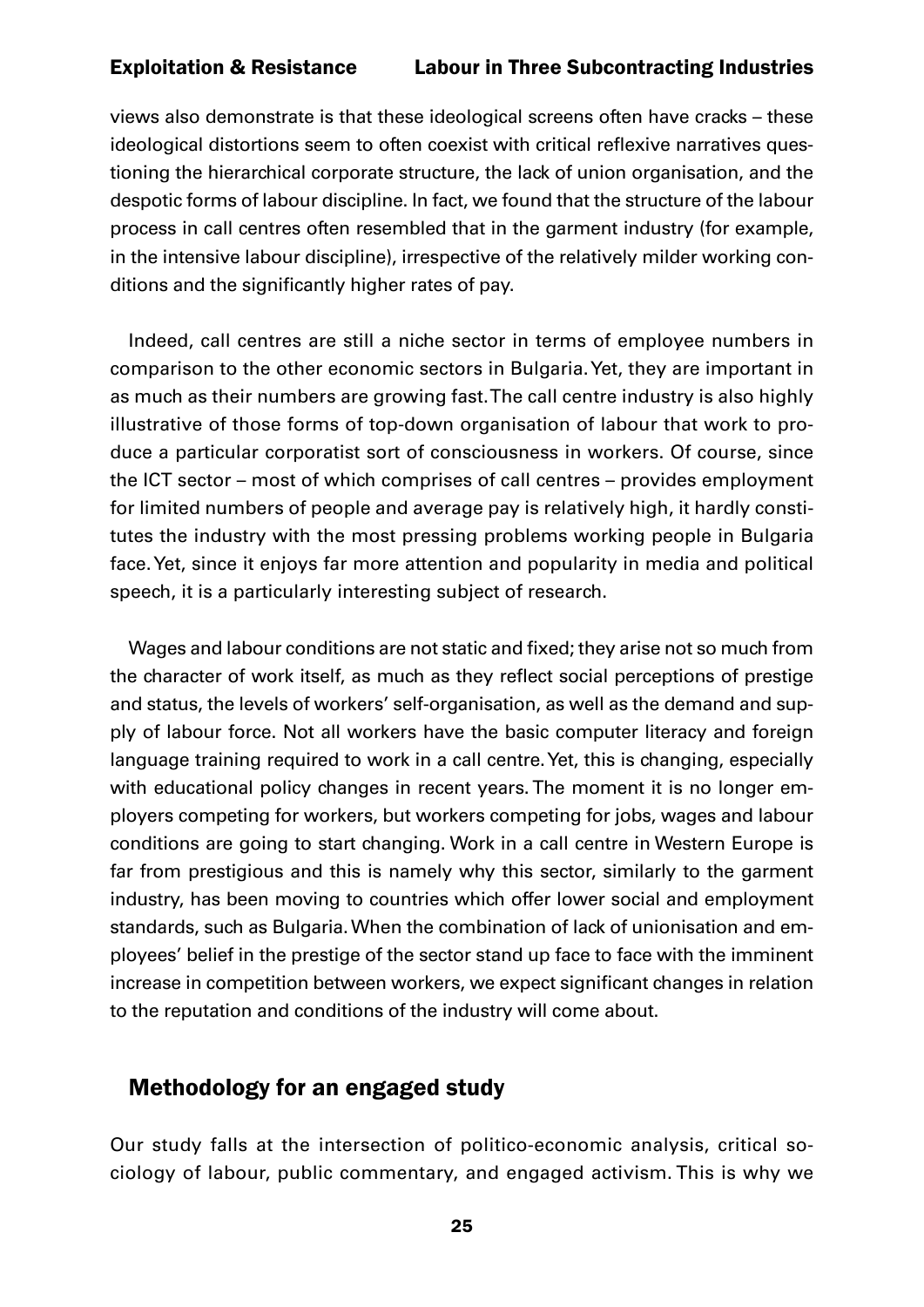<span id="page-25-0"></span>have deliberately avoided engaging in detail with the latest scientific debates, theoretical developments and terminological considerations. Instead, this is a piece of engaged research of the sort the Collective for Social Interventions (KOI) has previously conducted and published. That is to say, our goal is not to present neutral diagnoses of the rise of inequalities and exploitation, but instead to seek possible tools and mechanisms for their overcoming. Unlike the engaged research commonly conducted by neoliberal experts – who pretend to do science, but do it straight from the rulebook of politics and lobbyism – ours is a reflexive and openly declared engaged research which still adheres to the rules of doing social science. Our object of analysis and our research objectives arise from our own public/activist engagement, but the research methods we use are scientific – following the rules of the systematic and robust research process. We offer a qualitative analysis of structured in-depth interviews with employees, whilst contextualising their responses with historical analyses of the post-socialist transformations in the economy generally, and in the three sectors – apparel, security, and call centres – respectively.

Apart from interviews, we used analytical techniques from social anthropology; and part of the analysis is based on freeform conversations with workers, activists, employees in state administration. This can also be seen from the ethnographic notes in some of the chapters. Some of the members of the KOI team also have work experience in call centre companies, which helped infuse our analyses of the otherwise smaller numbers of interviews with current call centre workers. The largest number of interviews was conducted with people working in the garment industry in small and mid-size towns. The interviews with call centre workers were conducted in Sofia. All interviewees and companies have been anonymised. We have done this to protect the workers we spoke to and to ensure their jobs are not at risk as a result of the publication of our study. We would like to warmly thank all who agreed to talk to us. In addition to the authors, several other people – Julia Rone, Ognian Kassabov, Veronika Stoyanova, and Ina Dimitrova – also helped conduct interviews, for which we are very grateful.

### Key findings

Our text does not claim to provide a comprehensive analysis. It examines working conditions in only three sectors of Bulgarian economy, and it only does this by outlining specific cases, problems, and situations. Yet, we are con-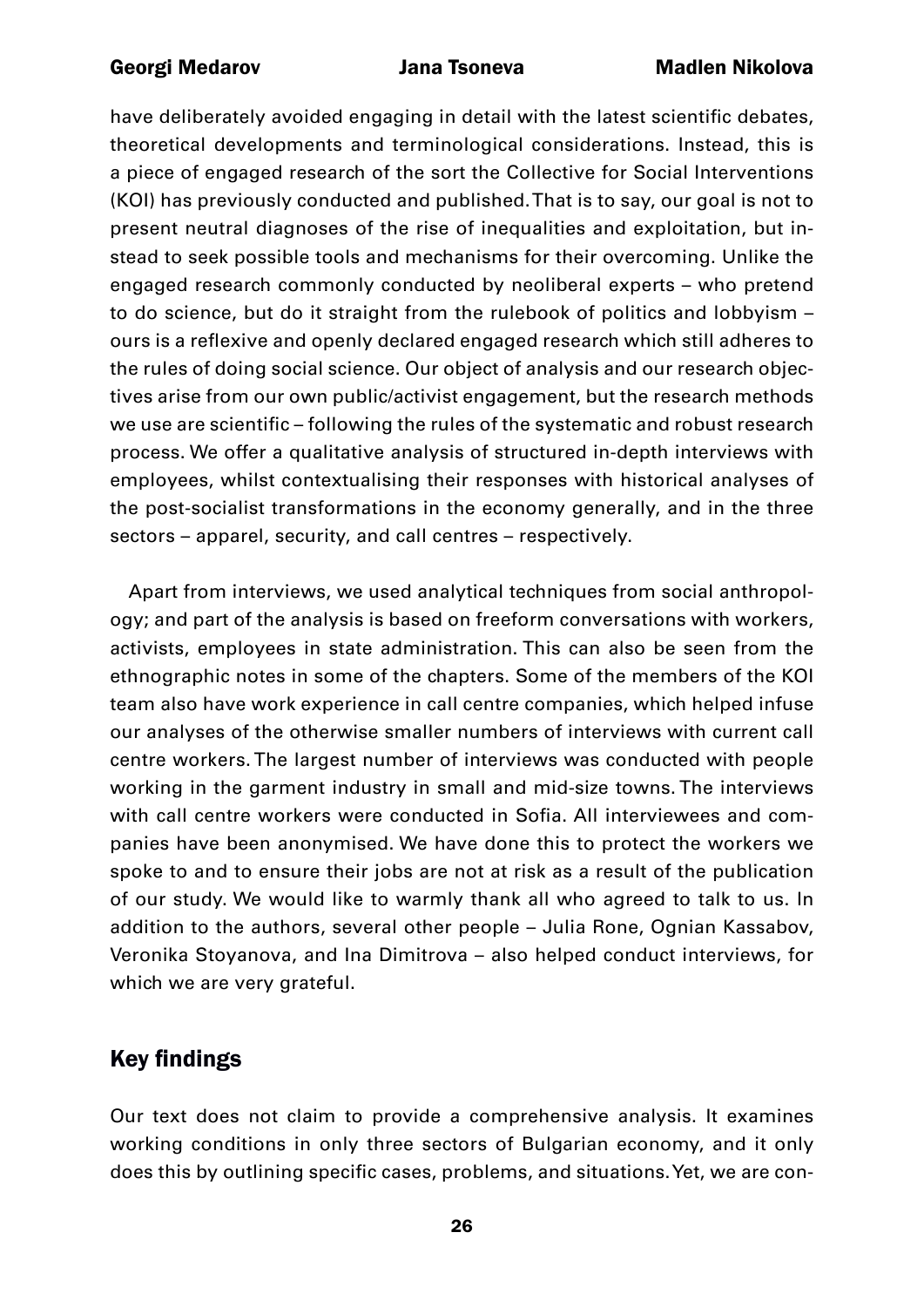vinced that the selected examples paint a highly revealing picture of labour conditions in the subcontracting industries in Bulgaria today. We expose a series of mechanisms through which Capital exploits Labour. What comes out as particularly notable is business's systematic failure to comply with labour regulations. Unfortunately, such failure is not particularly shocking - research carried out by Bulgarian unions has revealed 200 000 violations of labour laws in 2017 alone.<sup>7</sup> Other research also shows that (particularly in the lower wages sectors of the economy) excess overtime, forced precarity, ignoring labour and health and safety regulations, are particularly common and widespread.<sup>8</sup>

Many of these breaches can be cut down significantly with relatively small reforms. For example, by removing the obligation for state institutions to buy the services of private subcontractors to secure their security needs, which is what the regulation stipulates at the moment. As we show in our chapter on security providers, the labour conditions, the pay, and the ability to join unions (right to association), are all significantly better when employees work on regular, permanent contracts with the institution itself, rather than with a subcontractor. Private companies, we found, not only offered worse service quality and poor working conditions, but they are also entirely incapable of complying with even basic labour regulations. The question arises then, why has the state decided to take the side of subcontractors and directly support them through obliging its own institutions to use their services? Yet, lobbyist politics that supports these companies will not cease unless there appears a powerful and forceful pressure for such reforms.

This is also why we are further interested in the different forms of resistance through which workers claim and sometimes manage to secure better labour conditions. Our research here confirms that the presence of union self-organisation improves working conditions significantly, albeit requiring often tremendous efforts and sacrifices on the part of workers. With this focus, we also remind the reader that rights cannot be taken for granted – they are the result of long, strenuous, and collective struggles. After the liberal media celebrated the struggle of the 'active citizens' for 'the rule of law' during the summer protests in 2013, it is high time we paid attention to the struggles of ordinary working people for dignified labour conditions and dignified pay. Their strug-

<sup>7</sup> Draganov, Nikolay. KNSB Report of 200 000 Labour Code Violations. *Baricada*. 11.06.2018 <https://baricada.org/2018/06/11/knsb-doklad/>

<sup>8</sup> Cf. Kirov, Vasil, Ekaterina Markova. Darina Peycheva. 2014. Forced flexibility and job insecu*rity: Sociological analysis of the quality of labor in construction and waste disposal in Bulgaria.* Sofia: Iztok-Zapad.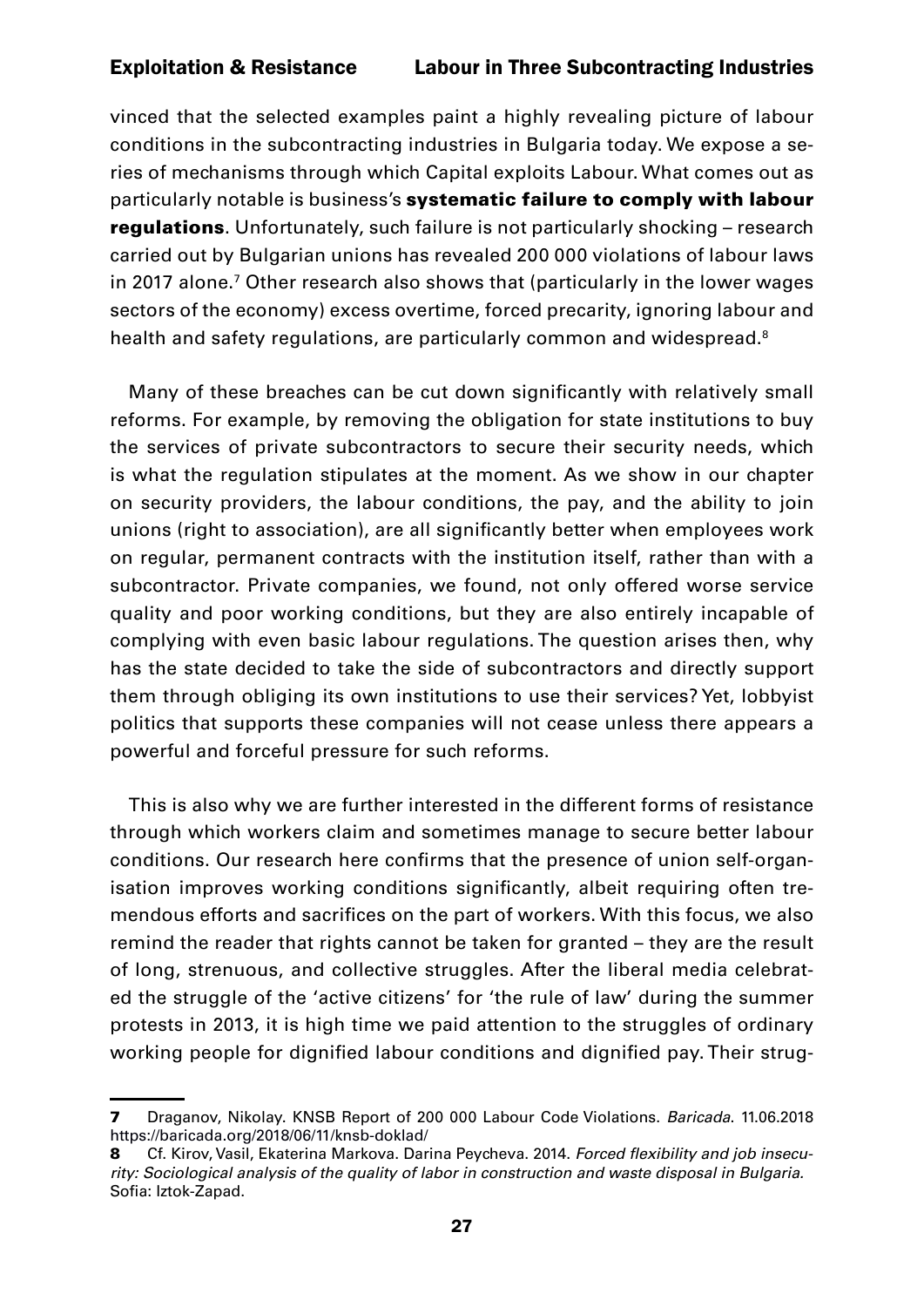<span id="page-27-0"></span>gle is probably harder, but certainly directly related to the problem of 'the rule of law'. It is also part of the wider struggle for rights and for justice, and in this, it is of significance for us all.

Although we attempted to limit its scope and scale, our research turned out to be significantly more ambitious than we initially planned. There remain a range of unanswered, as well as not yet posed but critical questions. Nonetheless, we hope that with this research we provide the foundations for a conversation yet to take place in full force.

### Chapter 2. Tolling Production [ishleme]: Unacknowledged Outsourcing in the Garment Industry

### The garment industry in context

The garment industry occupies a prominent role in the history of capitalism from its very beginnings. The industry is at the core of the so-called industrial revolution in England. We say 'so-called' since the role of technology is commonly overemphasised at the expense of an account of the role of the political and social conditions facilitating these changes. Indeed, certain innovations in spinning and weaving, as well as the invention of the steam engine and its introduction to the sector led to a production revolution in the English textile industry; and the first modern factories which make use of the first systems of machines are precisely the textile and garment ones. The innovations, however, are not only of a technological nature – they concern also the organisation of labour and its extension into transnational forms of division of labour. In the 18<sup>th</sup> and 19<sup>th</sup> century the English textile industry became dependent on the import of cotton produced in overseas slave plantations) while it exported the manufactured clothing to the whole world (especially to the lands ruled by the British Empire).

The introduction of machine production in the 19th century enabled a new division of labour, both globally and at individual factories. This applies with even greater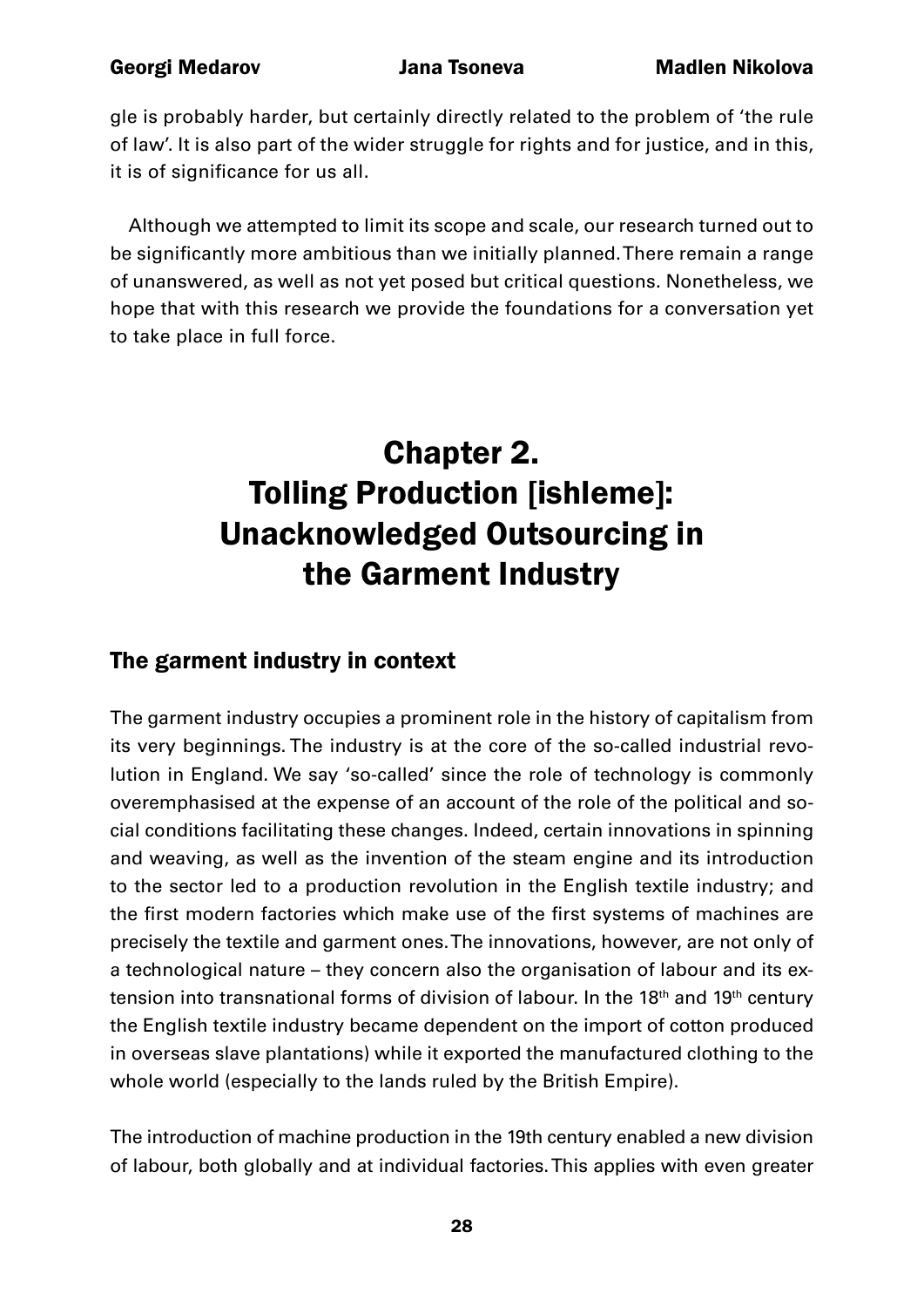force to the use of machines powered by fossil fuels – oil, coal. The steam engine not only concentrates many workers. It also allows for an unmatched higher level of control over the production process. The latter can now be broken down into a number of simple operations. Unlike the steam engine, water-driven production depends on the instantaneous power of the river and can not be adjusted. With the steam engine, on the other hand, capital gains higher control over production – it can produce constantly without being dependent on the whims of the water flow. The relatively simple acquisition of the necessary skills in large industrial factories (as opposed to artisan manufacturing) makes workers easily replaceable. Monopoly on machines, along with the disappearance of non-industrial ways of subsistence, in turn, furthers workers' dependence on factories.

The fact that high productivity reduces the value of labour sounds counterintuitive. Yet the more productive a worker is, the bigger part of her working time remains unpaid and she still gets enough to recover (at least relatively) her bodily strength, i.e. to eat, to rest so that she can go to work the next day. In contrast to what television 'economic experts' say, pay does not automatically reflect labour productivity. Salaries reflect neither the quality nor the qualification of labour, but the contextual balance of forces – the ability of workers to self-organise and demand better conditions; pay also reflects public perceptions of the relative prestige of individual professions; political conjunctions; unemployment rates; access to a workforce for business, etc.

The textile and garment sector is also particularly key to the birth of Bulgarian capitalism in the last years of the Ottoman Empire. The modernisation of the Ottoman army gave rise to the demand for uniforms. The orders for their production were allocated to the emerging commercial bourgeoisie on the territory of contemporary Bulgaria. "The spear and the mace gave way to the needle and the archine" [Ottoman unit (and a tool) for measurement of length used in textile] wrote the Bulgarian sociologist Ivan Hadjiiski when narrating the history of early Ottoman capitalism and factory production.

After the emergence of the Bulgarian nation state out of the Ottoman Empire, more and more tradesmen and artisans began to use these new technologies. The technology most commonly used was the 'braiding machine' – which was invented in Central Europe in order to supply the Ottoman army with braids which were widely used to decorate civil and military clothing in the 19<sup>th</sup> century. At the time, the braiding machine, however, was still using the water wheel engine, and workers were still based in small production houses, rather than in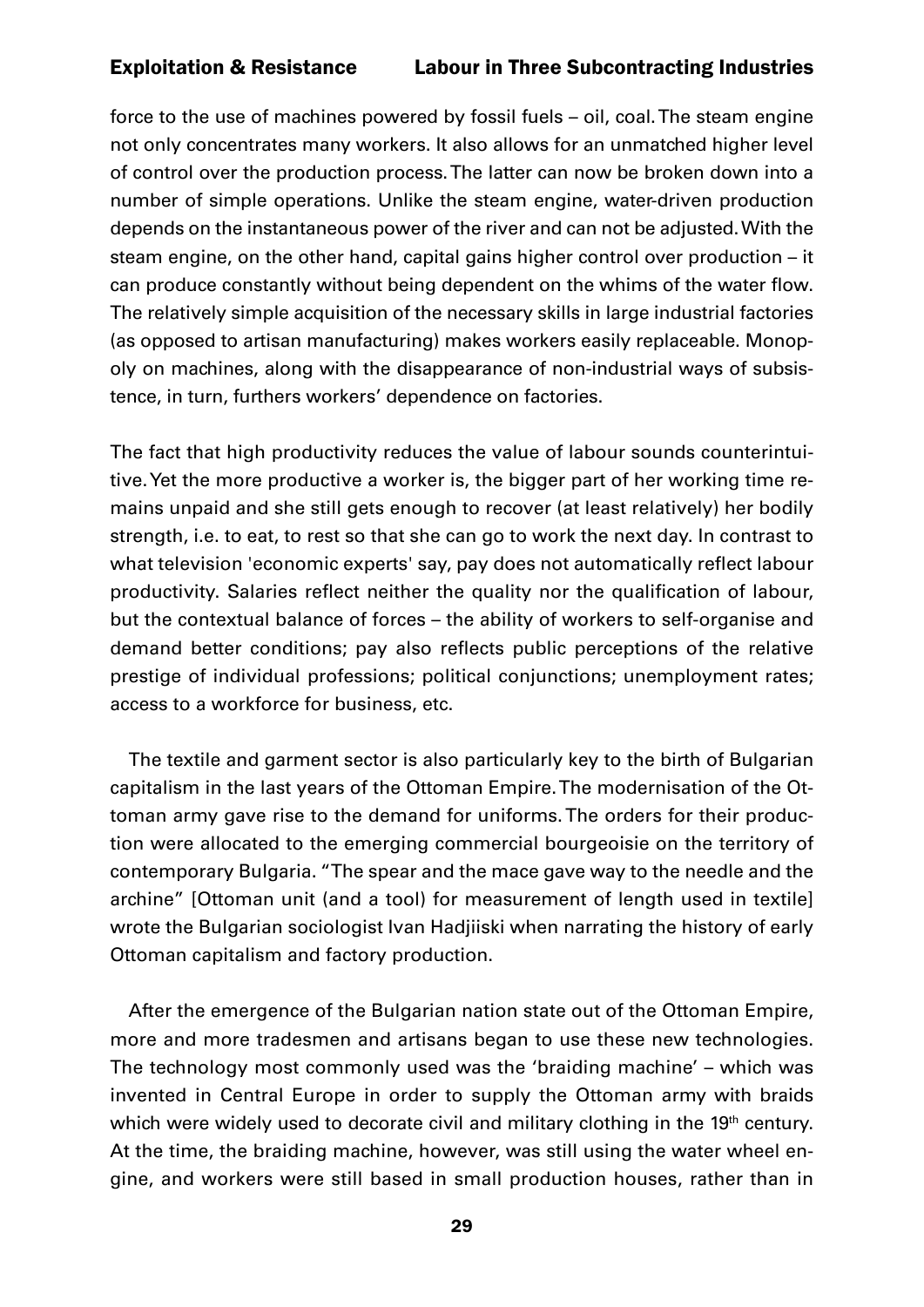<span id="page-29-0"></span>large factories where machines were propelled by steam power and were operated by large numbers of workers. In spite of the isolated cases of industrial and proto-industrial production, the bulk of Bulgarian economy stayed non-monetary and the majority of people's subsistence was based on small family agricultural farms. Mass industrialisation only took place during the state socialist period after 1944, not without the push of the forced collectivisation of land which turned peasants into workers. The first years of the state socialist period saw the development mainly of the heavy industry, but after the 1960s, the light and mass consumption industry, including the garment industry, took shape. At that point, garment factories developed their own brands, only to be superseded by the global big brands after 1989.

'Fast fashion' and the global hegemony of a handful of global brands is a product of the political changes after 1989. Small Bulgarian brands got pushed out by the large players in the industry, who outsourced their production to subcontractors while only retaining their business management functions, such as marketing and distribution. The high-street brands targeted mostly young people who were keen on following fashion trends, but had typically not entered employment yet and so had at their disposal a limited, yet stable, budget. Of course, there are other types of marketing strategies, but fast fashion – based on cheap materials and cheap labour – has dominated the sector, and has in some ways set the standards by which the rest of the players in the industry operated.

### A despotic regime of labour management

The devaluation of labour (engendered by its risen production capacity and the substitutability of workers) deprives workers of their ability to influence the production process in any way. Employers begin to pay wages that reflect the cost of the bare minimum necessary for the physical survival of workers. And when social regulations are missing, business starts to pay wages even below this minimum, severely threatening the health and life of workers and their families. Low pay, the lack of limitations on working hours, and the hard working conditions of industry in the 19<sup>th</sup> century led to large-scale workers movements and to the emergence of unions by way of which workers' collectively stood up to their employers and claimed their rights. Along with the unions, all sorts of other forms of new institutions (labour inspection authorities, philanthropic associations, radical and social-democratic political movements, etc.) developed, which struggled for social-legal regulations that would cap working hours, ensure the health and safety of the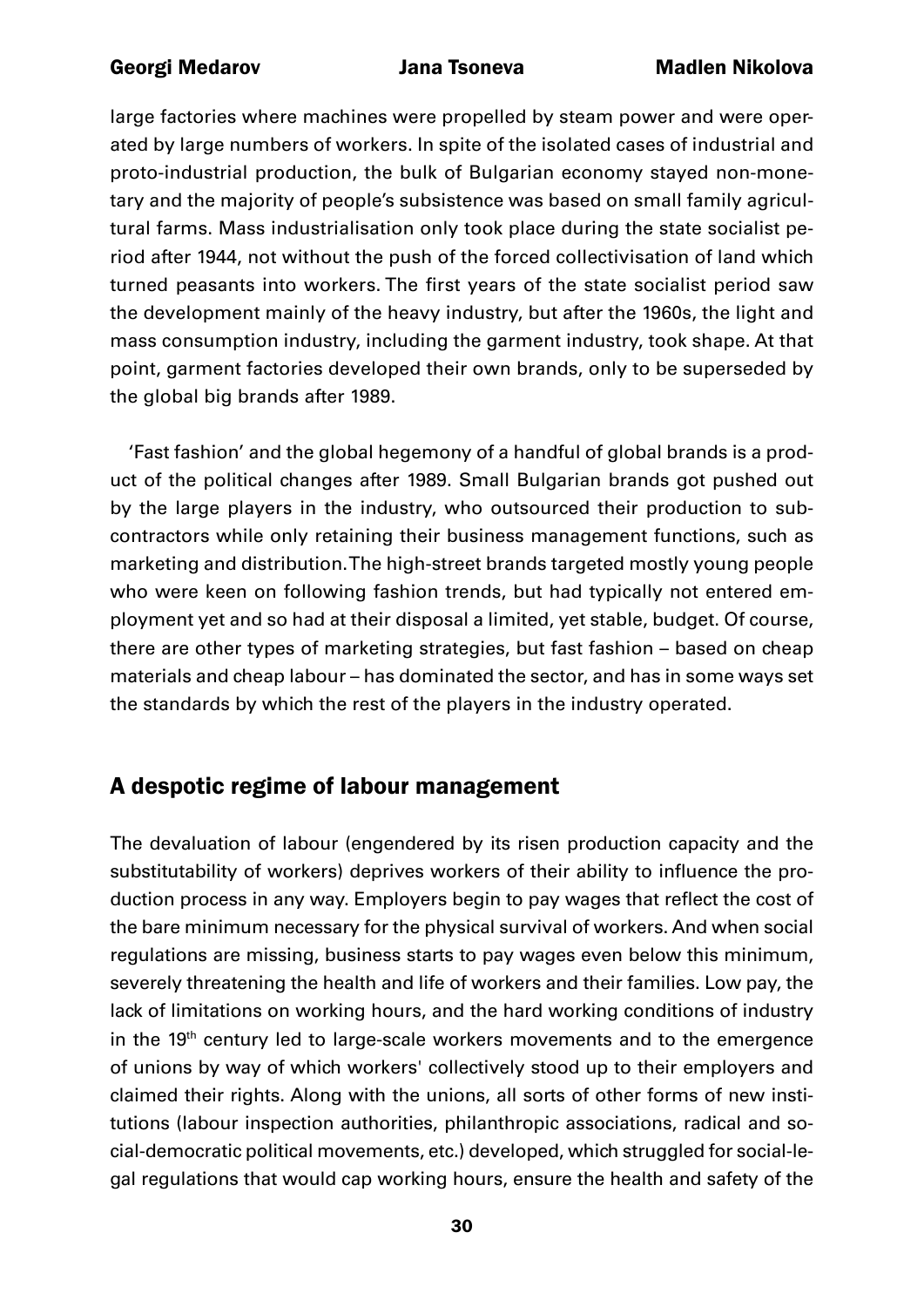workplace, improve working conditions, and increase pay. The self-organisation of labour succeeded in these attempts to a significant extent. However, through trade union activity (as a form of organisation that exerts pressure on employers and the state) and the integration of the unions in liberal governance, workers in practice gave up on the important capacity to determine labour conditions and to manage their workplaces. This effectively means surrendering the opportunity for a democratic organisation of labour, as well as the acceptance of an autocratic rule and discipline in the workplace.

In the  $20<sup>th</sup>$  century, a new approach to managing labour gained popularity – 'scientific management', developed by Frederick Taylor, initially applied to the steel industry. Taylor saw workers as well-trained monkeys who obediently carry out tasks as dictated by their supervisors. 'Taylorism' thus came to stand for the (grounded in technical sciences) standardisation and rationalisation of production, the fragmentation of the production process into a myriad of simple operations, overseen and disciplined by a small number of professional supervisors. The key principles of Taylorism, however, were practically applied before Taylor's 'innovation' – in the textile factory of the 19<sup>th</sup> century, where they reign supreme to this day.

Taylorism then gained even more significance in relation to the later management system of 'Fordism'. Fordism reflected the historical coupling of mass production and mass consumption. The application of scientific management and rationalisation in the production of automobiles allowed Henry Ford to increase wages for workers in his factory. Even though this pay increase lagged behind the increase in workers' productivity, wages did rise enough to allow workers to buy the very products they produced. This class compromise is based on the formula of 'mass production plus mass consumption'. Yet, by accepting the despotic Taylorist work discipline, workers were expected to also relinquish the goal of democratising the workplace. The conditions under which the production process takes place and the management of labour are now dictated one-sidedly by Capital.

The revolution in the garment industry cannot be reduced to some sort of a 'natural', inevitable progress of science and technology. It has its own very specific political conditions: the exploitation of labour and the annihilation of all preceding forms of subsistence practiced by the majority of people. An example of the latter is the lengthy and bloody privatisation or 'enclosure' of common land in 16<sup>th</sup>-18<sup>th</sup> century England, which deprived peasants of their source of subsistence and turned them into wage labourers who own nothing but their own labour power and are thus forced to seek employment in the emerging industry. This *land en-*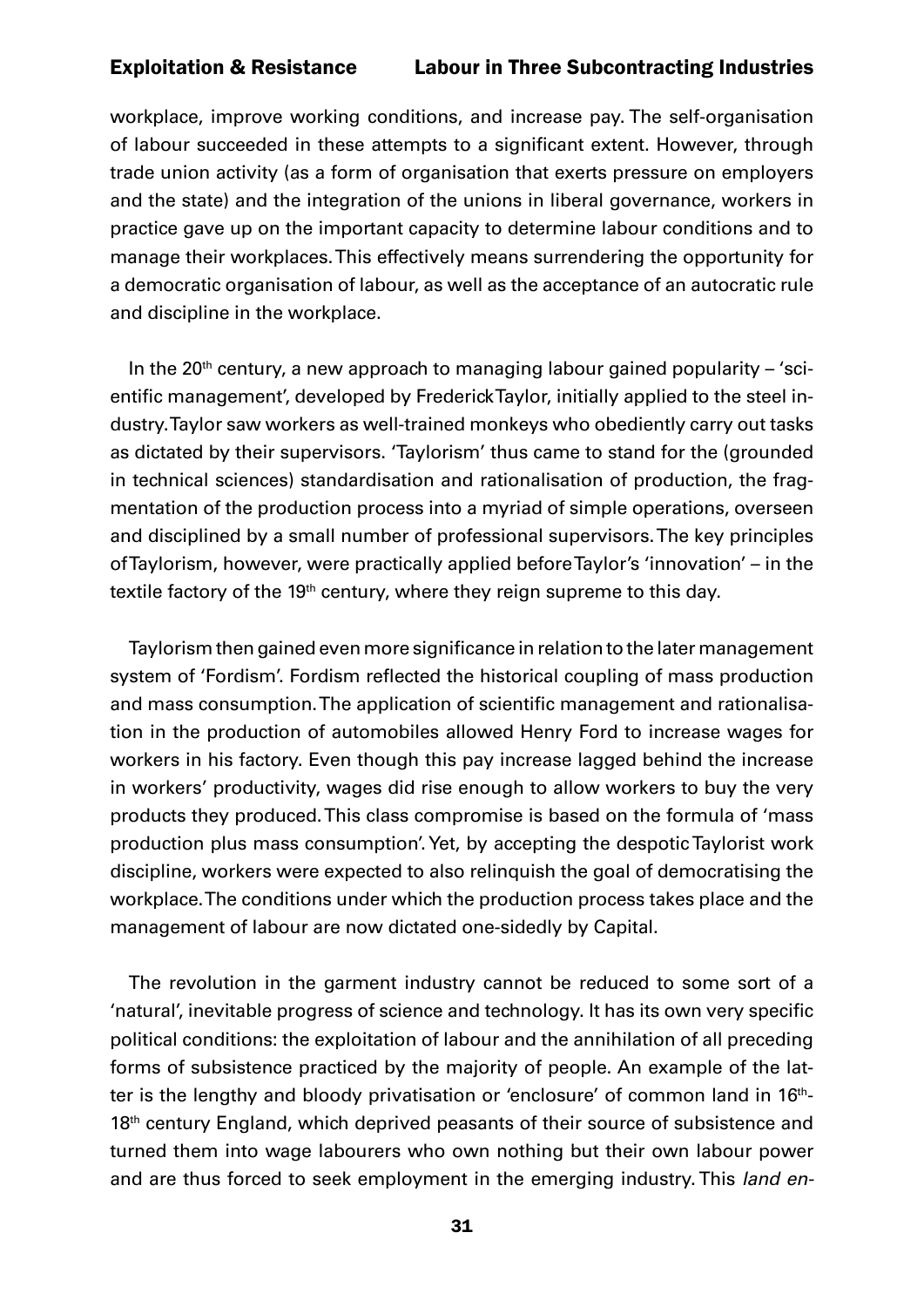<span id="page-31-0"></span>*closure* (also known as 'primitive accumulation of capital') ensured the concentration of land into a small number of landholders and transformed the old nobility's power into capitalist power. The enclosures were simultaneously accompanied by a rise in the productivity of wool – key material for the British textile hegemony before cotton (produced by slave labour in the US) replaced it in the 19<sup>th</sup> century.

Today, the shocking levels of exploitation in garment factories, is commonly presented as an exception to the 'normal' functioning of capitalism. Capitalism otherwise, this narrative goes, is meant to be technologically innovative, socially engaged, and certainly not reliant on exploitation. It is not surprising then that the most shocking forms of exploitation and direct forms of submission, are pushed afar – to the periphery of the global capitalist system (in sweatshops in Southeast Asia and in Bulgaria): out of sight, out of mind. Yet, they are a fact of life and, as the history of modern capitalism demonstrates, they are no exception or deviation from an 'authentic' capitalism. They are far from being a novel problem brought about by the so-called 'globalisation' after 1989, since capitalism has always been global. We must bear in mind that sometimes it is wrongly assumed that the international division of labour is between a rich North and a poor South. Working conditions in some parts of Europe are not too different from those we see in Southeast Asia, and the Bulgarian garment industry is a typical case in point.

### The garment industry and the Bulgarian economy after 1989

We are accustomed to thinking that 1989 marks the start of the deindustrialisation of the Bulgarian economy. After being privatised, the chemical and metallurgic plants, the processing industry, the electronics factories and the other technological companies, either closed altogether, or saw a drastic decrease of labour force and a severe worsening of working conditions for those workers who were lucky to remain. One of the factors, which played a key role in the deindustrialisation of the 1990s is the loss of the country's old international markets. In addition, Bulgaria slipped into serious debt at the beginning of the 1990s. In 1994, the combined internal and external national debt rose to 188% of GDP, and in 1996 more than a half of the state budget went to pay that off.<sup>9</sup> All of this – together with pressure from international financial institutions such as the IMF and the World Bank to liberalise the economy – put pressure on the country's 1990s governments to launch a hasty privatisation process, which ultimately destroyed the hitherto existing industrial

<sup>9</sup> Vassilev, Rossen. The "Third-Worldization" of a "Second-World" Nation: De-development in Post-Communist Bulgaria. // *New Political Science*, 2003, Vol. 25, Issue 1, pp. 102-4.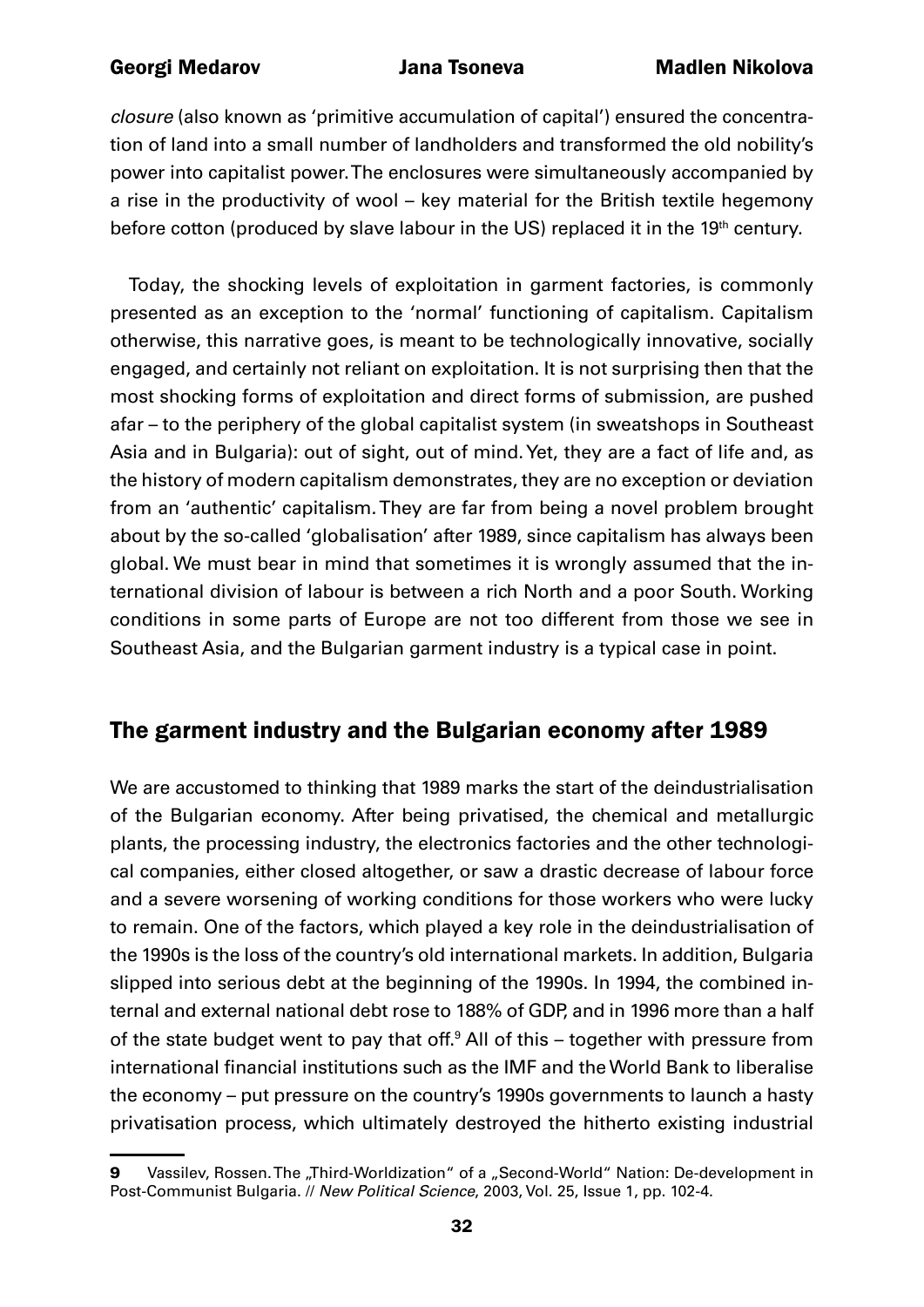base of in the country. Key here were also national elites who took advantage of the situation by acquiring previously publicly owned property, often looking to realise short-term profits derived from the liquidation of significant parts of the privatised assets.

Along with the deindustrialisation, however, the country saw a parallel process of reindustrialisation and specialisation into new sectors: after 2002 and after the initial drastic fall in production, employment in the manufacturing industries began to rise once again. As data from the National Statistics Institute demonstrate, the majority of employed Bulgarian citizens today work precisely in manufacturing. In June this year, these are over 500 000 people or about 22% of the population, and over one fifth of those work in the textile and garment industries. The new industrial base of the country, however, rests on resource-intensive and labour-intensive production (such as that of garments) in low value-added industries, which instead rely on social dumping, on maintaining low labour costs and on a race to the bot $tom - and the Bulgarian state appears to be complicit in all of this.<sup>1011</sup>$ 

A focus on low added-value production, which is oriented to processing raw resources that are processed and thus valorised elsewhere, is characteristic of the entire Bulgarian economy. The low added-value, however, is also accompanied by high rates of surplus value extraction from the labour provided by workers. The garment industry is a typical example of this: the part of the end price that is left for subcontractors is usually a tiny percentage, and an even smaller part of that goes to the workers. The bulk of the profit remains with the brands, which carry out no direct production, but only manage marketing and design operations.

Low added-value, along with the high levels of inequalities, also explain why elites turn their efforts to extra-market ways of profit-making – what media calls 'corruption'. What has to be highlighted is that far from being a deviation from 'normal', authentic capitalism, 'corruption' is simply a function of the country's position in the global economy and of the power configuration in society. The extra-market mechanisms of profit-making are also far from limited to post-communist 'oligarchs', but are practiced by foreign investors (e.g. in public service concessions).

<sup>10</sup> Kirov, Vassil. 2016. *The State of Industry in Bulgaria. An analysis of strengths and weaknesses, opportunities and threats*. 20.09.2018, [http://www.effat.org/sites/default/files/events/14554/](http://www.effat.org/sites/default/files/events/14554/swot_analysis_for_bulgaria_bg.pdf) [swot\\_analysis\\_for\\_bulgaria\\_bg.pdf](http://www.effat.org/sites/default/files/events/14554/swot_analysis_for_bulgaria_bg.pdf). Medarov, Georgi, Jana Tsoneva. 2016.*Shaping Industry from the Left in Europe: Country Report Bulgaria*. 20.09.2018, [https://de.rosalux.eu/fileadmin/media/](https://de.rosalux.eu/fileadmin/media/user_upload/industry-report-bulgaria2016.pdf) [user\\_upload/industry-report-bulgaria2016.pdf](https://de.rosalux.eu/fileadmin/media/user_upload/industry-report-bulgaria2016.pdf).

<sup>11</sup> In the international contest to the bottom Bulgaria is getting ahead also because of low income tax rates and profits, which doom the state and its social systems to being underfinanced. Cf. KOI's study *Flat Tax or Democracy: for a progressive taxation reform, 2018*.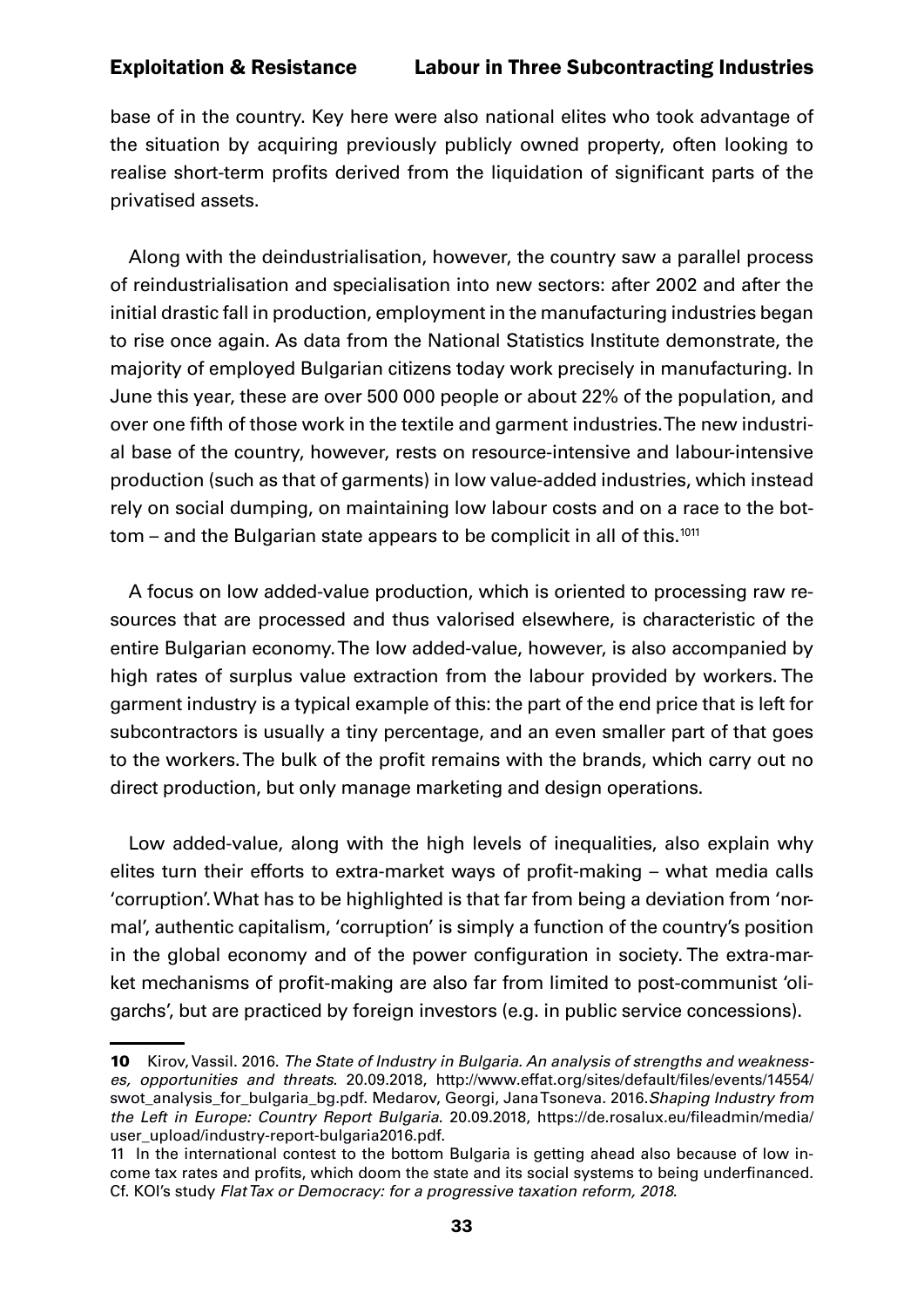<span id="page-33-0"></span>According to data from Eurostat, the garment industry in Europe has the highest numbers of employees relative to the added-value of the industry. It also has the lowest labour costs in Europe.12 This is why it is the economically developed states' deliberate policy to push this type of manufacturing onto the global periphery (e.g. to East Europe) through agreements for Outward Processing Trade. The dominant liberal economic school of thought sees nothing wrong with this, since in their view, countries should specialise in the sectors where they have a relative competitive advantage. Only, in this case, retaining this 'competitive advantage' ends up fixing poverty and inequality as a permanent characteristic of Bulgarian society (through politics of social dumping – often euphemised by elites as 'stability').

### 'Fast fashion' and 'tolling production' –unacknowledged forms of outsourcing

At the beginning of the 21<sup>st</sup> century, Bulgaria saw a significant rise in direct foreign investments in its garment sector. Not unlike countries in Southeast Asia, it quickly became central to the economy. The flow of direct foreign investments rose over 7 times for the period between 2000 and 2008. The biggest investors come from Italy, Greece, Germany, France, and Turkey. Typically, the garment factories they work with are of small and medium size. Over 90% of garment factories in the country work as subcontractors and sub-subcontractors producing clothes with materials provided by the client.<sup>13</sup> This form of production arrangement is commonly referred to as 'tolling production' (or *ishleme* in Bulgarian) – a term which seems to distinguish subcontracting from its more 'prestigious' equivalent in the sphere of communications – commonly labelled 'outsourcing'. Business owners and pundits, as well as media, throw a lot of effort into painting subcontracting in an entirely positive light by associating it only with popular and celebrated businesses in the areas of cloud technologies, finance, Artificial Intelligence, big data, etc., whilst detaching it from what we claim is its unacknowledged sister in the garment industry – 'tolling production'. According to its charter, the Bulgarian Outsourcing Association admits as members only those companies which "offer outsourced services based on a high-technology platform".<sup>14</sup>

<sup>12</sup> Eurostat. Manufacturing statistics - NACE Rev. 2. 20.09.2018, [https://ec.europa.eu/eurostat/](https://ec.europa.eu/eurostat/statistics-explained/index.php/Manufacturing_statistics_-_NACE_Rev._2) statistics-explained/index.php/Manufacturing\_statistics - NACE\_Rev. 2.

<sup>13</sup> SCIAT. Strategy for adapting garment industry's human resources to the changing economic environment. 20.09.2018, http://www.sciat.eu/files/custom/strategia.pdf.

<sup>14</sup> Bulgarian Outsourcing Association. Charter. 20.09.2018, [www.outsourcinginbg.com/bg/](https://www.outsourcinginbg.com/bg/members/statute) [members/statute](https://www.outsourcinginbg.com/bg/members/statute).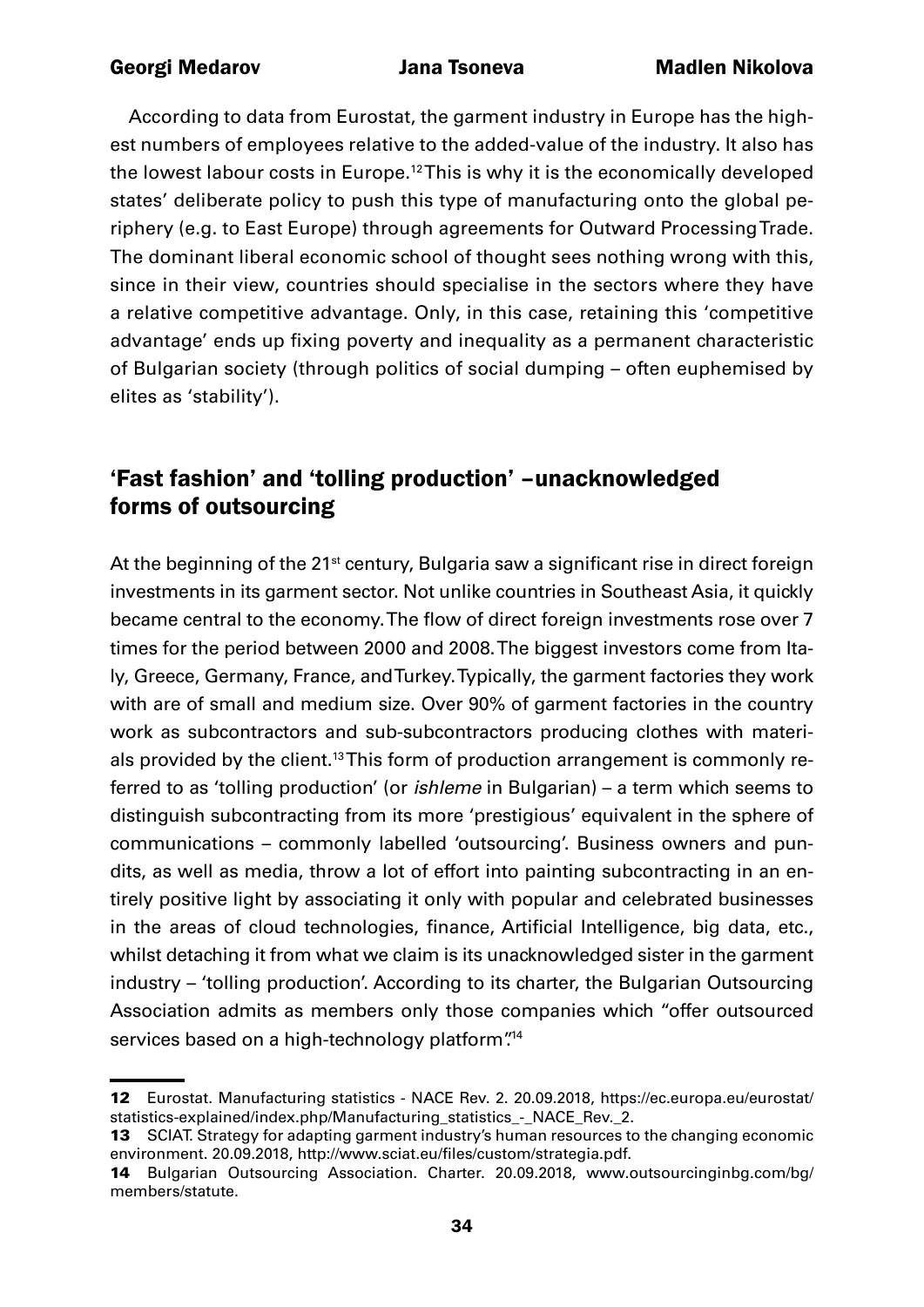The structure of the work itself cannot justify this distinction. For example, what is high-technological about working as a telephone operator for an Austrian insurance company helping its customers fill out generic administrative forms? And what is low-technological about operating highly complex machinery which produces the most expensive suits for global fashion labels? Qualifying one form of labour as simple and another as high-tech is often a function not so much of the complexity of the labour process, but of wider socio-cultural practices of attributing certain levels prestige and status.

In the garment subcontracting industry, manufacturing is undertaken for popular brands sold on the global markets. Most commonly, big brands get in touch with agencies based in Bulgaria which fish for appropriate subcontractors and participate in price negotiations. The subcontractors themselves sometimes further outsource part of their production to sub-subcontractors or to individual 'home-based workers'. This extension of the supply chain and its integration into global markets leads to tremendous insecurity for workers and to high rates of staff turnover. Media often tell us of protests against unpaid wages and of companies' bankruptcies. Orders are uncertain and 'fast fashion' companies respond to market fluctuations often entirely disregarding the effects of such volatility on labour. Big brands have dumped their obligation for looking after workers – the responsibility to ensure workers' rights are respected now lies entirely with the small garment factories. So whenever the local subcontractors fail to deliver an order, or lose business, they compensate for that by refusing to pay wages, and often ultimately declaring bankruptcy in order to avoid being held accountable. They thus transfer responsibility for the consequences of their economic failure onto workers. The lower you are in this value chain, the more cruel and horrendous the labour discipline and the insecurity, and the more direct the forms of submission become. This is not to say that smaller or national brands would necessarily offer a better alternative. As our interviews with garment workers demonstrate, working conditions in factories owned by Bulgarian clothing brands (producing for their own labels) do not outperform their subcontractor counterparts in terms.

As we argued earlier, the added-value of the manufactured garments is skimmed off by the contracting big brand, some is left for the subcontractor, and a dismal part of it trickles down to the workers. A female garment worker we spoke to offers a good illustration of the scale of the unequal distribution of value among the actual producers of garments on one hand, and the rest of the participants along the value chain (from the local subcontractor to the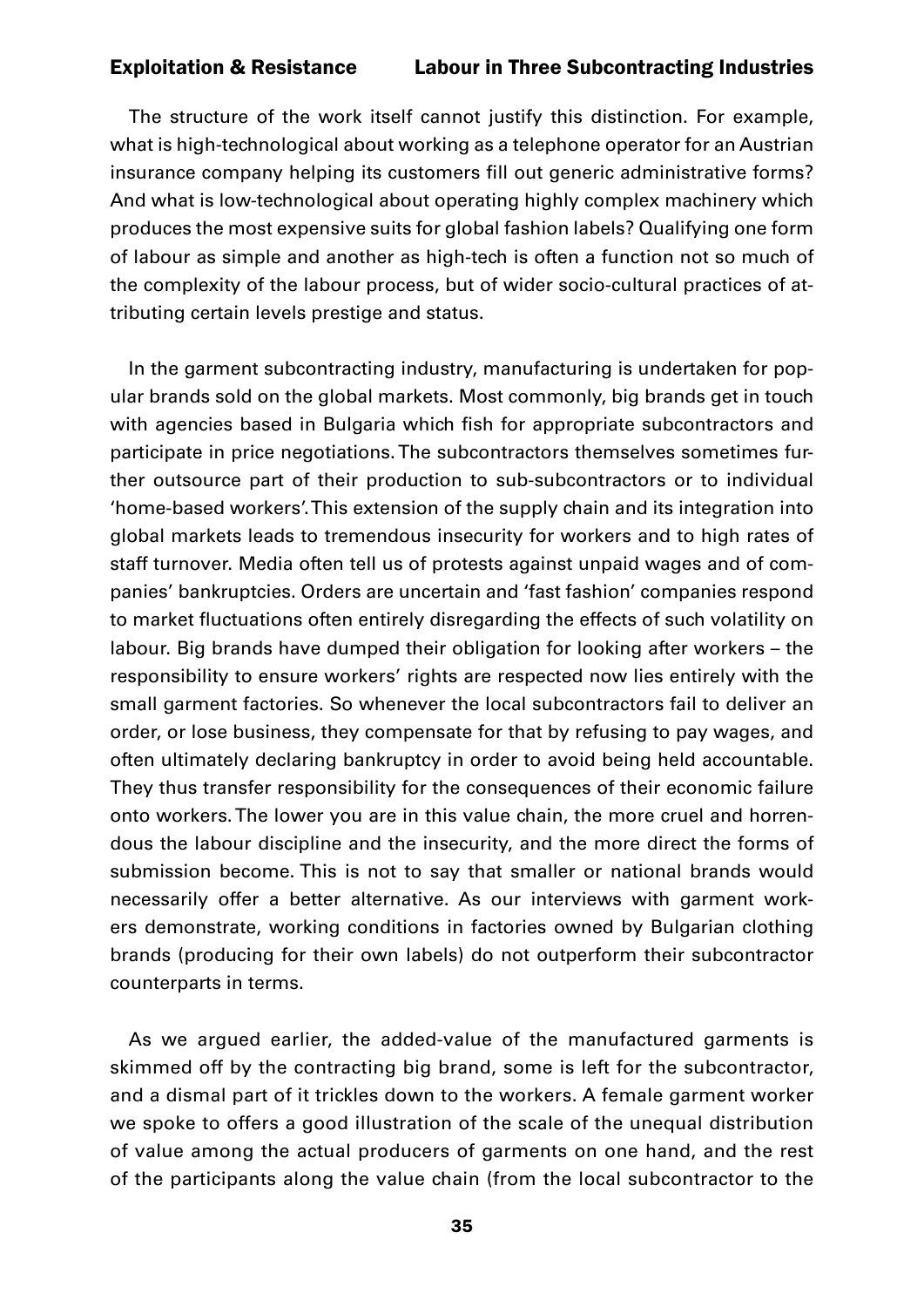<span id="page-35-0"></span>designers, the marketing specialists, the accountants, the managers, the administrators, and the label) on the other. There are 20 workers on the vest assembly line of which she is part. They collectively produce an average of 1000 vests per day, that is, an average of 50 vests per day per worker. If we assume they work an average of 21 days per month, each worker's average monthly output amounts to 1050 vests. The average price of this brand's vests is 60 BGN which equals roughly 63,000 BGN for all vests the worker has produced in a month. Yet, she receives a monthly wage of 650 BGN after taxes, which is about 1% of the end price.15 These calculations are based on the formally contracted working hours (8 hours a day/5 days a week/21 days a month), yet the real working hours are longer.<sup>16</sup>

Of course, there is also other expenditure,<sup>17</sup> such as administrative costs (which appear significantly inflated) for the brand, or for the factory's running costs. So unless we were to admit the presence of brutal exploitation, it is puzzling how and why over 95% of the end price goes to the brand.

### The fieldwork: a view from below

The top-down "birds' eye" view on the garment industry and the historic and economic context offered so far was necessary for us to understand what general factors influence labour conditions in the subcontracting garment industry. In the following pages we show what things look like from the bottom-up – how workers themselves see and interpret these problems. Garment workers, as we will show, are far from passive victims of their circumstances and often challenge these either through the unions, or through daily forms of resistance. In general, workers' pay is closely related to the presence (or lack) of mechanisms for control over how minimum labour costs are achieved (e.g. unions and labour inspection authorities, whose efficacy depends on whether workers and unions file complaints). When such mechanisms for control are missing, as our research shows, companies often strip workers of vital necessities at the workplace – physical space, light, air, and of her protection against the dangerous aspects of

<sup>15</sup> Cf. Clean Clothes Campaign. 2013 *How much of the money I spend trickles down to workers? Won't 'clean clothes' be expensive?*. 20.09.2018, <https://cleanclothes.org/issues/faq/price>.

<sup>16</sup> In fact, in this factory workers are obliged to work 2 Saturdays per month, without getting overtime pay.

<sup>17</sup> In the course of our fieldwork we saw sewing machines from the 1960s and this is not an isolated case. All companies, whose employees we interviewed, received public funding (from EU and national funding schemes) for investments in machines, occupational safety measures, transportation, etc., i.e. the investments made by the private entrepreneurs themselves are not so significant.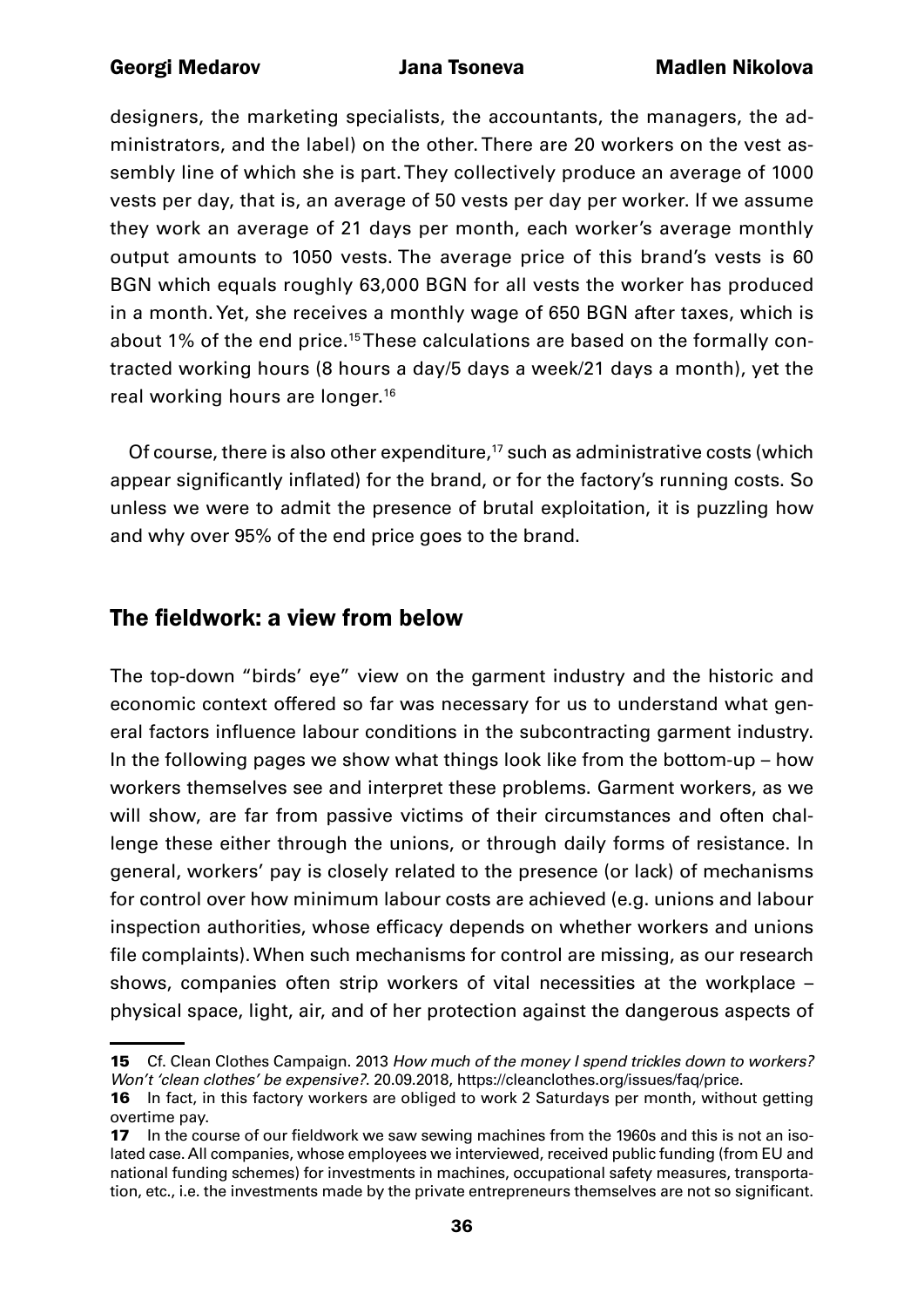the productive process; on top of that, forced unpaid overtime, low pay that is insufficient to cover even basic needs, etc. become much more common.

Apart from self-organisation, however, another form of indirect resistance is workers' refusal to work for these companies and to emigrate abroad instead. Bulgarian business likes to talk about competition, but not when concrete entrepreneurs find themselves having to compete for workers since this forces them to improve labour conditions.

It is no coincident that Bulgarian business, as well as its loyal media and politicians, consistently complain about the lack of labour force and call on the state to secure cheap labour. Examples of the readiness with which the state responds are the recent liberalisation of non-EU immigration regulations, as well as the so-called 'dual education', which allows businesses to employ high school students and pay them below the minimum wage. Such reforms serve to increase unemployment and thus force workers to compete with each other for jobs. In this sense, the decision to emigrate to Western Europe – a decision taken daily by many Bulgarians today – can be seen as a form of resistance, albeit desperate and individualised. This motive – seeing migration as a form of resistance – was pointed out by practically all workers we spoke to in the clothing sector.

# The factories

We talked to workers from seven subcontracting garment factories in different regions of the country. One of these was state-owned. Since supervisors and managers often used threats, insults, lawsuits, pay cuts, and job dismissals to punish workers for speaking out publically about working conditions, we leave out the names of our interviewees and their workplaces. Even those workers who say they are not afraid to speak, told us that they commonly face negative consequences.

The factories from our fieldwork see significant fluctuations in staff numbers – these can go up or down by as much as one third over the course of a year. This is often because the company cannot secure enough production orders which means that the unchanged targets are too high, but there is no way these can be met. This leads to a very low daily wage, so workers are forced to leave their jobs and look for alternative employment, often abroad. On paper, companies never make redundancies, but simply 'accept' resignation letters and refuse to extend existing contracts in probationary period. This allows them not to pay redundancy compensations.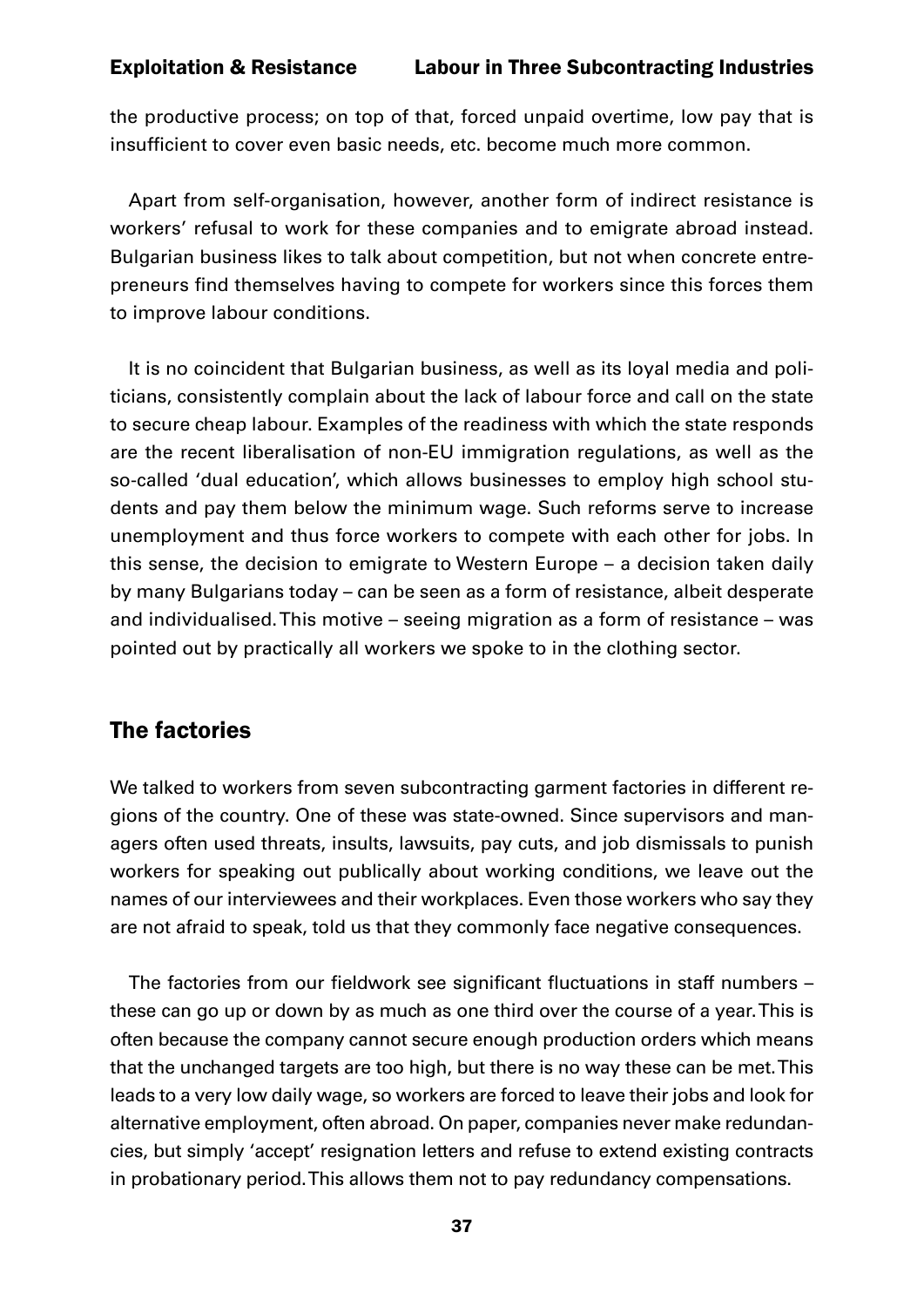Outsourcing companies in the garment industry prefer to locate themselves in those regions of the country that suffer highest unemployment rates – where local people have few alternative opportunities for employment. Companies also often head to smaller towns with a larger proportion of ethnic minority populations, who commonly find it harder to seek better working conditions or to migrate to larger towns and cities, due to the discrimination they (expect) to stumble upon there. This also got confirmed in the interviews we conducted. In urban centres where employers compete for workers and where workers are typically ethnic Bulgarians, working conditions tend to be better. And conversely – when companies are located in rural areas with high levels of unemployment and populated predominantly with ethnic minorities, the conditions are significantly worse. This is the case even when employers themselves come from the same ethnic minority as the workers. A female worker form a large city shared with us: "If I don't like it here, I'll just move to one of the other factories in the region". Other workers saw no such options.

### Piecework production and labour discipline

All garment workers we spoke to worked on piecework daily rate pay arrangements, and in all cases the daily targets were unreachable within the legal working time set in their contracts (and often exceeded that by far), despite their managers presenting it as especially suited to workers' capacities, working conditions, and working hours. The daily targets are determined unilaterally by the management of the company, and workers have no say. This is of course, a direct effect of the lack of any sort of democracy at the workplace.

The main problems garment workers face, concern precisely the daily targets. In a large garment factory in Southern Bulgaria, meeting the target turns into a daily wage which is topped up by a 'presence bonus'. Even though this is illegal, employers attempt to tie even the minimum legal wage to a 100% meeting of the target, despite not securing the conditions under which the target can be met. For example, there are often not enough materials or orders. The unreachable targets are topped by a fixed form of payment (e.g. for attendance or in the form of other bonuses or food vouchers), but this is also a problem, because attendance bonus can be lost if the worker is absent from work even just one day of the month. This practice directly affects parents of young children and workers with recurrent health problems.

Most workers see the target as unachievable, but their employers push them to cut production time by half: a garment worker allocating size labels, for example,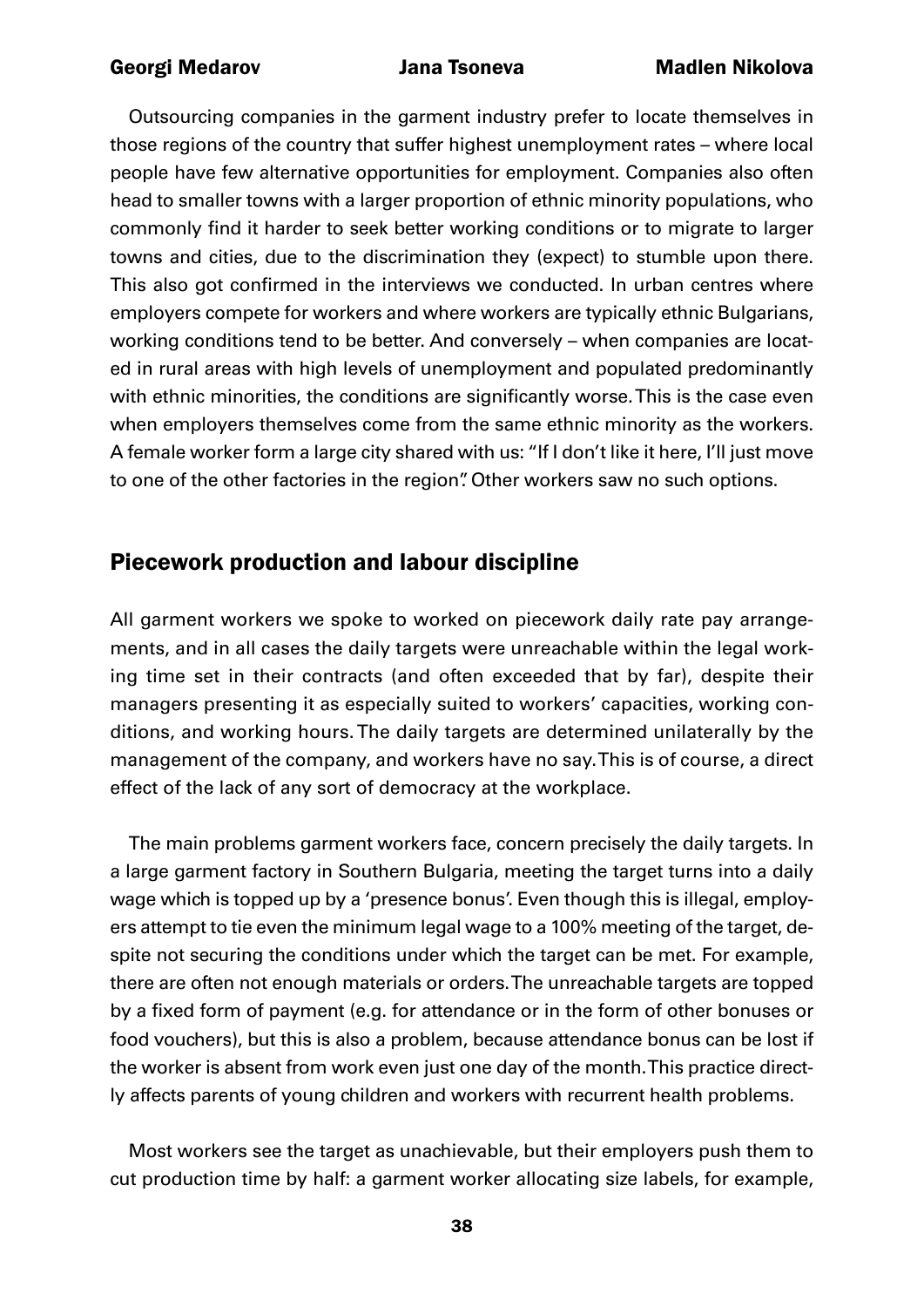processes 850 dresses today in comparison to 400 in 1998, without there being any technological innovations introduced to help her do her work quicker. On the contrary, her duties today have expanded to include new operations in addition to size allocation. Effectively, her productivity has increased because of the pressure to reach a daily target of 1000 dresses, which has pushed her to work overtime and thus self-exploit. Although she produces much higher quantities today, her pay has not reflected that, and neither have the set targets since these are constantly being moved upwards. In this sense, there is no direct relation between targets and productivity – the target is not measured by productivity, but is arbitrarily set by the manager/owner, and thus only reflects his/her individual power in the workplace.

*There is absolutely no way we can meet the target 100%. We could probably enter the Guinness book of records if we did.*

Staff redundancies also mean that the remaining – already overloaded – workers are required to take on even more. The companies make staff redundant in their attempt to cut costs, but also because they are unable to secure adequate numbers of workers due to the poor working conditions they offer. "There used to be three people working on these three tasks. It's just me now", a female worker tells us. Her wage has not been increased threefold to reflect the fact that she is now doing the job of three people. From the perspective of the managers, this constitutes an 'optimisation' process that is aimed precisely at cutting labour costs.

One of the most common complaint workers voiced was about management's constant switching of allocated types of job tasks (such as sewing of buttonholes or of chain-stitches). The pay rate for each task and the time it takes are different for the different tasks, and are determined by management. To get the hang of a certain task and be able to earn an alright wage for it – which usually means meeting about 80% of the target – workers need several days. "When you're used to your own [task] and reach [an ok wage] they move you to another one where you can't make as much. They do it on purpose", another garment worker tells us. The change of tasks slows them down – even changing the colour of a dress when they have mastered the routine operation threatens their ability to meet the target (since change of garment colour means workers need to change the colour of the threads in the bobbins and to insert them in the bobbin winder spindle). The most experienced workers are most hard hit – mastering of a large number of different operations means management rotates them more frequently depending on which part of the garment assembly line lacks enough operators. The rotation of tasks is also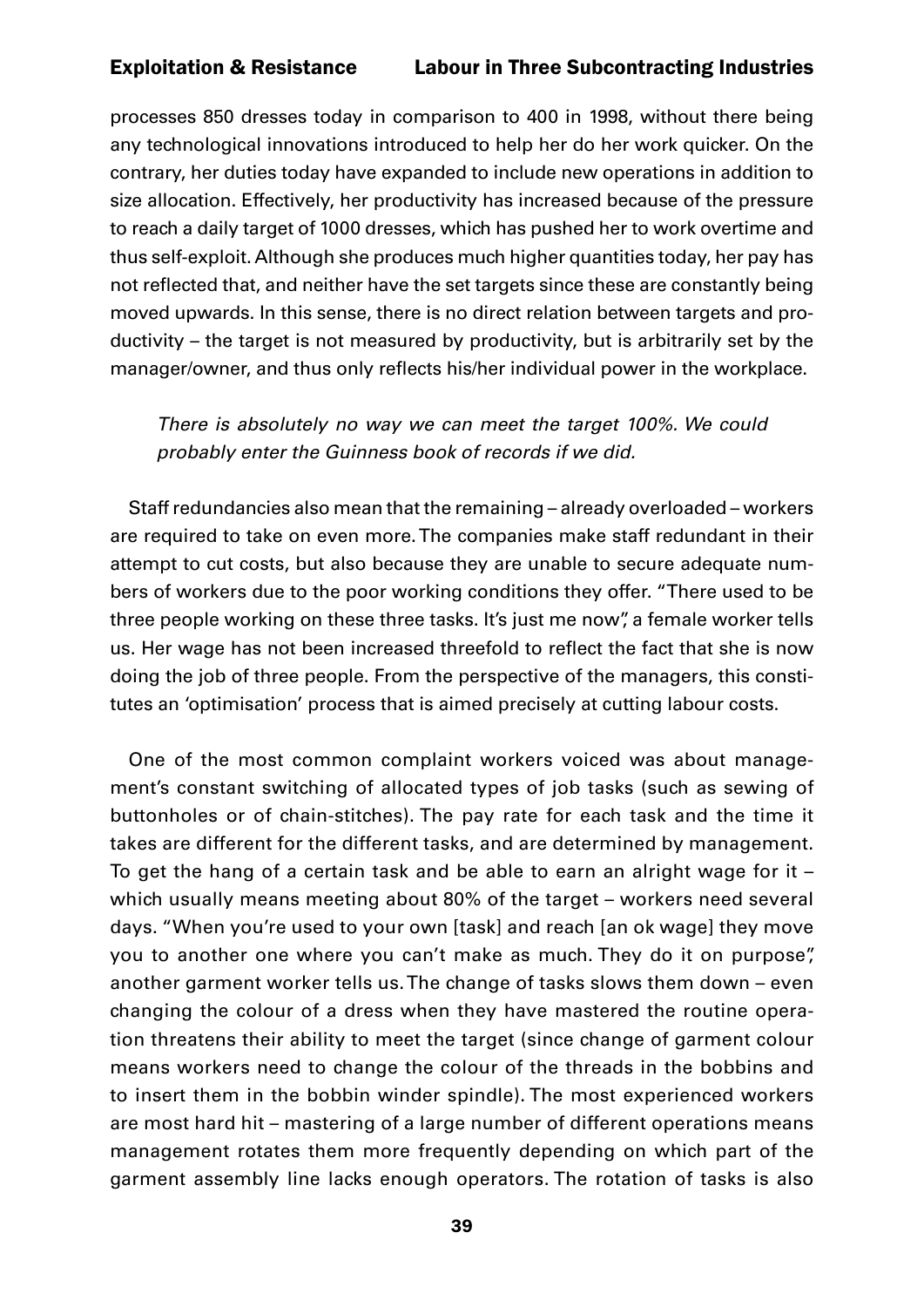used as a form of punishment for more disobedient workers, especially when they challenge any aspect of the working conditions or their pay rate.

What is more, experienced and more productive workers are penalised by consistently increasing their target for each task: "If you start hitting the target 100%, the supervisor comes the next day with the clock and corrects the time. They steal your time". The minimum required time for the task falls and despite the worker's increased productivity, her wage stays the same. On the other hand, workers who have established more friendly relationships with supervisors receive lower targets, which they can easily hit and even exceed, boosting their wages:

*When you are friends with the supervisor, they'll reduce your target. If you need 5 minutes to produce 2 items, she'll record 1 item and I'll use this time to produce 2 and take money for 2. But if you're not her friend… and if she wants to make life hard for you, she'll overload you to such an extent that you'll work really hard and you won't get any money for it.* 

In this sense, it is important to highlight that the alienation from the work process, described and lamented by the intellectual critique of capitalism, seems to actually be sought after by workers in piecework employment. Mastering a specific task to an extent that it ceases to require high levels of cognitive effort allows workers to increase their speed, hit their targets, but also to emancipate themselves from the drab of the job (since they can think of something else, talk among each other, listen to the radio, etc.)

*I was carrying my phone in my apron and would listen to radio in my headphones. And I wouldn't pay attention to them. And at some point I would start singing along and they say "Aah, I know the song!" … Well, it's 8 hours, how else [can you survive]?*

In some sense then, Taylorist discipline and its typical alienation could also have emancipatory effects, or at least effects that numb the suffering characteristic of this type of work. Of course, when work is part of an invasive and despotic management of the workplace (by unilateral and undemocratic setting of targets for example), this becomes impossible.

Some of the factories have introduced tablets which discipline the workers – they are required to scan the barcodes of each piece of the garment on which they work, and the tablets sum up the remuneration for the fulfilled operations.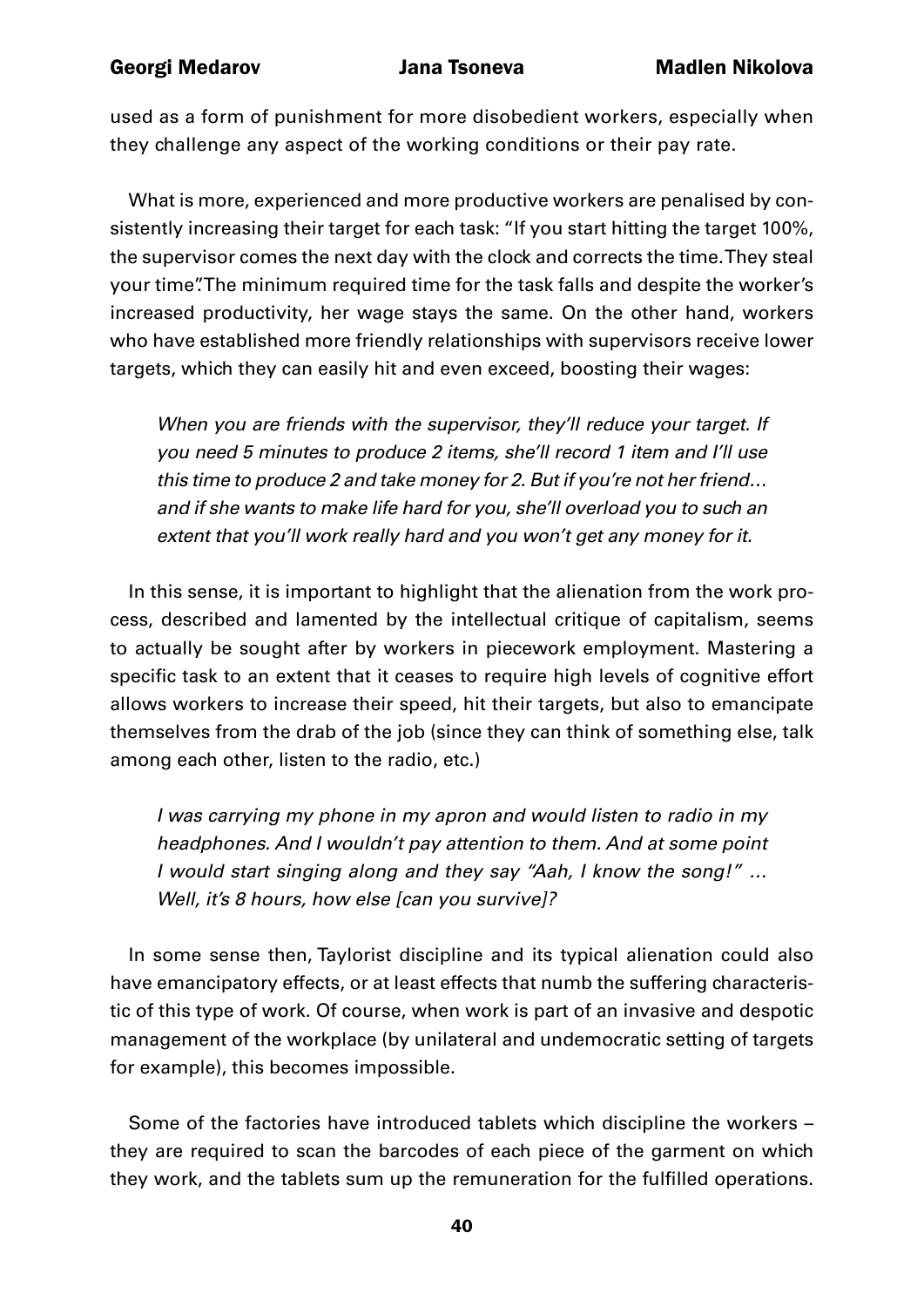These tablets are first and foremost an instrument for control of the work process and workers' breaks: workers are required to enter personal identification codes every time they change their task, the tablet shows the time and how much is left until the end of their shift, it requires clocking in and out of toilet breaks, etc.

*You have to keep track of the time on there, make sure you're not late. It's additional stress. To go to the toilet – [you record] 'personal interruption'. We record everything because we're told off if we don't. This is additional stress. You switch the machine on, but let's say the mechanic isn't paying attention and the machine breaks, but they don't allow you to record this as interruption* [if workers don't record the time the machine is not in operation, this time is considered working time during which they've failed to produce any items, and their chance of hitting the target drops]

On the tablets, workers see how the fulfilled tasks turn into wage in real time, which is particularly demotivating for them: "When I remove the broken threads from 25 units, I get 0.51 leva, 35 chain-stiches turn into 1.05 leva". Workers know very well what the market price of the clothes they produce is, and they can compare that to the price of their own labour.

Paradoxically, when workers try to make the labour process more efficient in order to increase their wage, they face the resistance of management since managers are torn between a desire to see workers produce more in shorter time, on the one hand, and an urge to keep workers' wages as low as possible, on the other. Soon after the introduction of the tablets, workers in this factory started scanning several items at a time – after finishing work on a bunch, they would scan the new ones. This sped up the work process because workers' hands did not have to waste time moving from the machine or the ironing board onto the tablet every 20 or 30 seconds. When the suspecting supervisors noticed the decreased frequency of the scans, they introduced a new requirement for minimum time allocated to each task (so a task could not be recorded as having been completed any quicker than the set minimum). For the quicker employees, this led to a drop in fulfilled targets, and consequently a drop in wages. This example comes to show that workers often innovate, but their innovations might be destroyed by managers who face the dilemma of increasing productivity while cutting labour costs.

The tablets' function then is not so much to ensure efficiency, as it is to secure workers' submission and to keep their wages low (this is how video cameras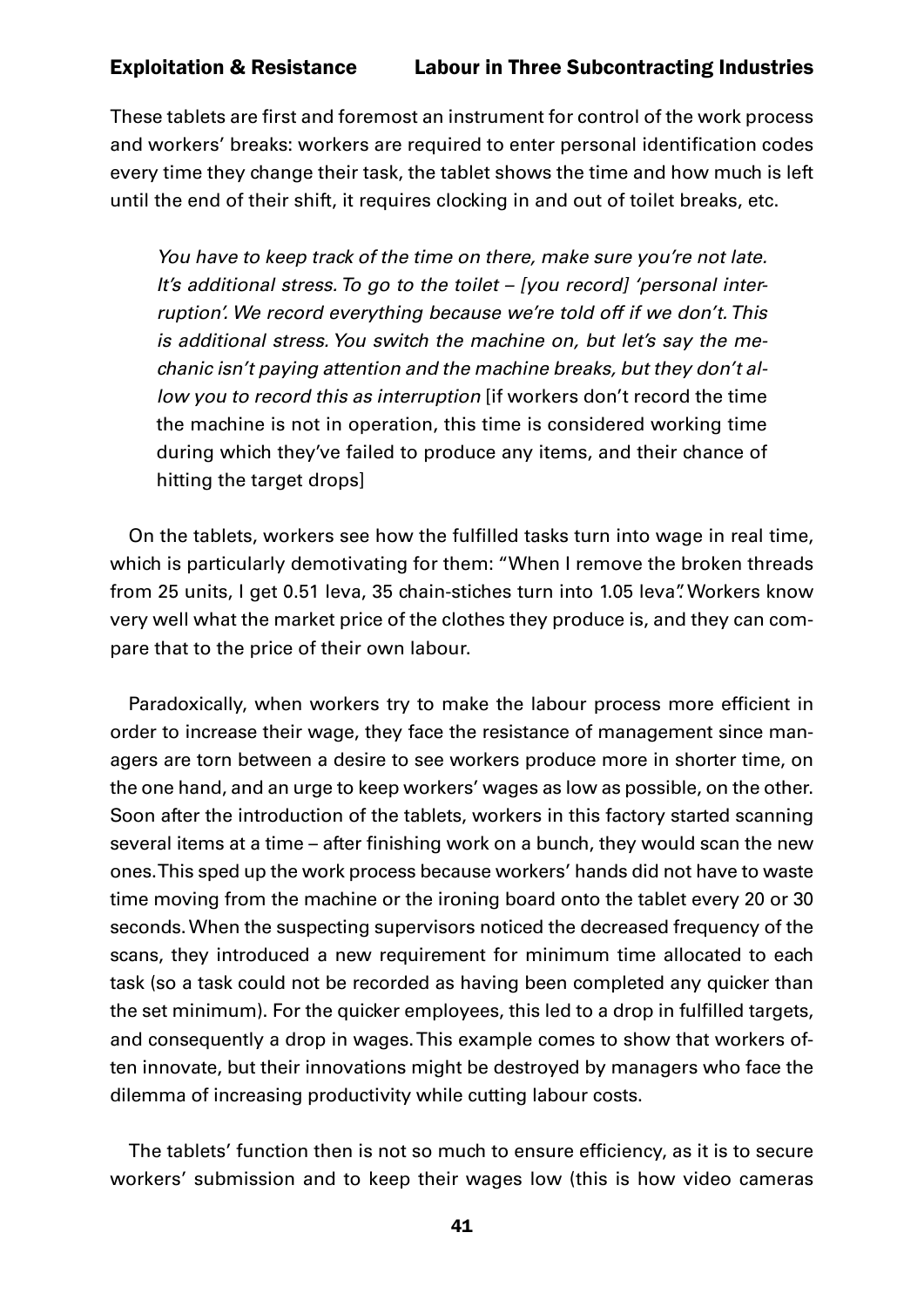used for observation are used, too). These devices can at any time spur resistance – if workers were to collectively self-organise against the constant and unfair changes to conditions and requirements; or they can prevent resistance – if workers individually threw all their physical and psychological efforts into raising those numbers they see on the tablet's screen to get themselves a higher wage. More often, however, the technologically aided (through tablets) intensification of submission, along with the dismal rates of pay and the forced and unpaid overtime labour, lead to disappointment and demotivation for garment workers.

Not all garment companies have implemented such total control and invasive management practices. Most small-size factories do not use tablets, and in some of the companies workers said they were able to meet their targets 100%. Yet, meeting the target in most cases involved working overtime which is not paid accordingly. "We work on Saturdays and they give us 20 leva in cash".

The workers we spoke to seem to have contradictory attitudes towards their piecework employment. They see it as unfair – if part of their wage is formed on the basis of hitting a target which essentially depends on whether the factory has provided the required materials, or whether the rest of the workers on the garment assembly line are as fast and efficient as them. In their attempts to fight for stable remuneration for workers, garment trade unions call for hourly paid and salaried forms of employment, which are not based on hitting piecework targets. Some workers, however, seem to be unwilling to welcome hourly based and salaried employment since it does not reflect differences in workers' efficiency. For example, this seamstress from a state factory appears very critical of the unions:

*The unions told us to ask for hourly pay. Why would I want that? I'll produce so much today and I'll get 20 leva, and another [garment worker] will produce so much less than me, she'd sit around and smoke all day, but she'll get the 20 leva, too.* 

Despite her concerns, the same seamstress commented jealously on the working conditions and fixed salaries of the rest of the company's staff, such as warehouse operatives, mechanics, quality control officers, etc.

In another factory, however, unionised workers insisted on hourly paid employment, seeing it as an opportunity to have stable monthly incomes and not to burn out, and as a gesture of solidarity with those workers who do not succeed in hitting targets. Our interviews showed that when workers are collectively organised, their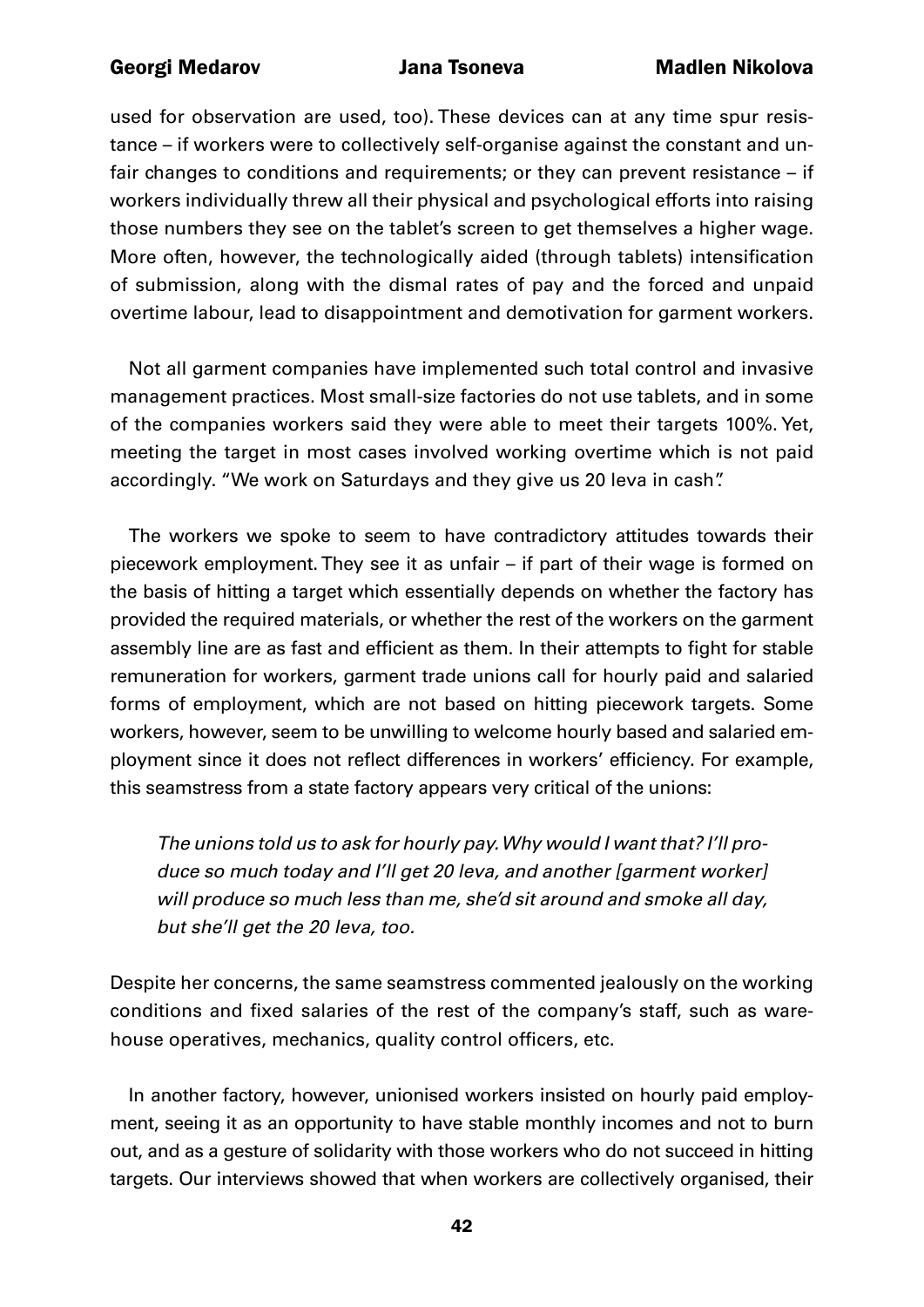demands were for a more egalitarian system of remuneration which provides more security and which reflects workers' average productivity rates. Capital, on the other hand, prefers mechanisms which put workers in competition with each other. This facilitates the management of the labour process and gives Capital flexibility; it also entails significant levels of insecurity for workers, be it in the form of unilateral setting of targets, or in the form of bonuses and vouchers, which can vanish overnight.

# Management by stress

Garment workers from all factories we visited complained of varying levels of stress and pressure. They often raise the problem of inadequate appreciation of their labour on part of the management. Supervisors, they told us, often use techniques of management by stress in order to encourage competition between the workers, making them feel unappreciated, disrespected, belittled, and controlled, which, as we show in the next section, serves to make them unwilling to challenge any aspect of their working conditions. Such techniques of management by stress include constant insults, as told by one seamstress: "The supervisor yells: 'are you normal, are you with your mind?'. She tears and throws the clothes. You can go crazy. This is proper psychological harassment".

Supervisors also keep themselves informed about the personal lives of the workers, and try to use this information against them. A garment worker told us she was hospitalised after suffering a nervous breakdown when her supervisor told her husband about an extra-marital love affair of hers.

Supervisors and managers frequently abuse workers verbally, accusing them of being lazy and unproductive, throwing racist insults. They also often make workers blame themselves for the low pay and the poor working conditions, and even insist workers owe managers:

We were being idle, we've been fiddling around [they say]...They've *increased the targets and now it will look like I haven't been doing anything! He [the owner] complains everywhere about how ungrateful we've been, how [we owe him] for giving us our bread. And indeed, there are people who live with this thought in mind – that if it wasn't for him, we'd be dead. He gives me nothing, I produce it myself! 'I give!' [the owner says] What does he give? I produce everything, to the last penny – he 'gives us' [nothing]! I pay for his upkeep.*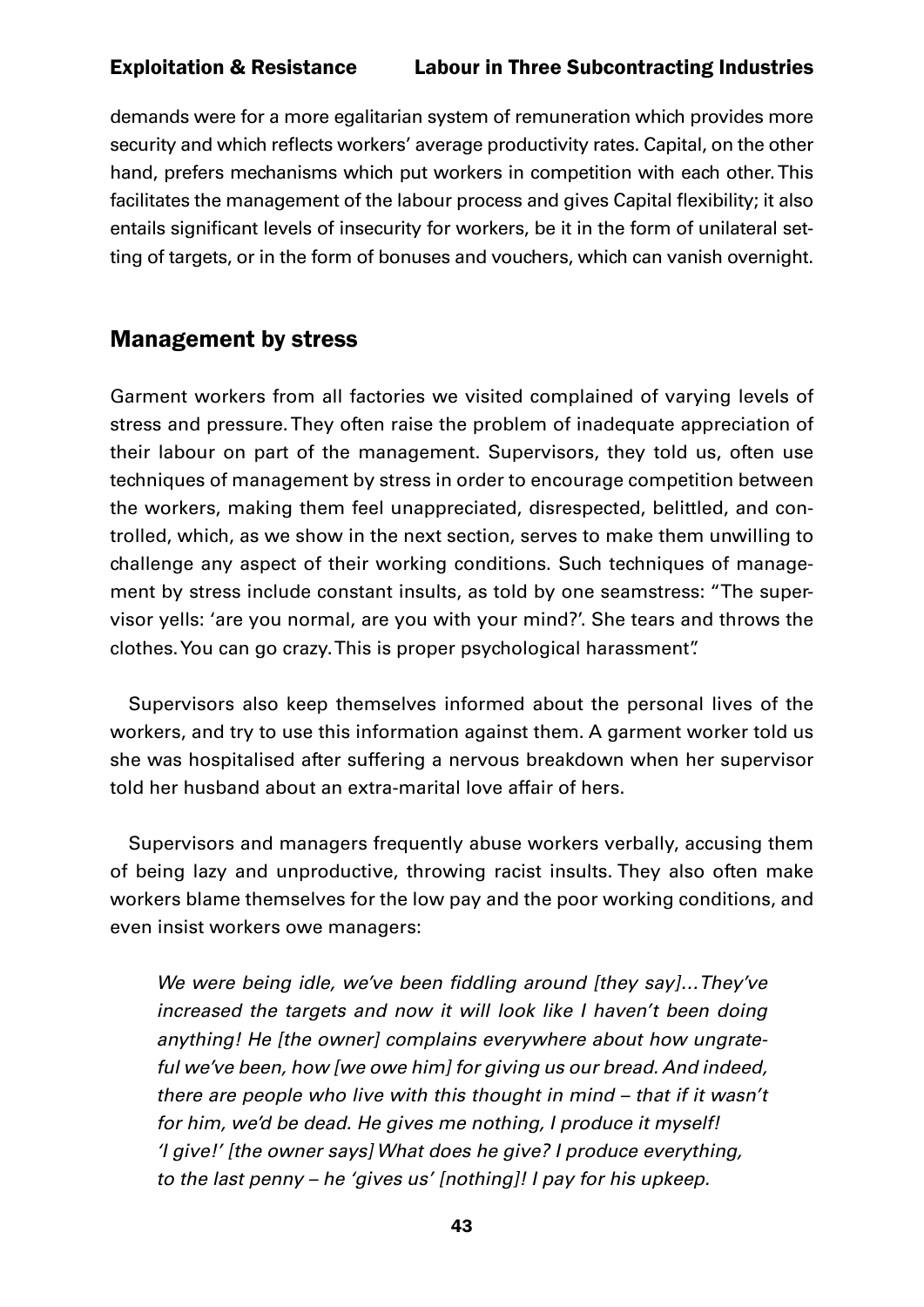Sometimes, the garment workers were telling us about these invasive management techniques with empathy for the supervisors:

*Theirs is not an easy job either – to be caught between a rock and a hard place. They absorb all the pressure…When 20 people challenge you, and you have to yell back at them. This is not a [good] job, to my mind, but there are people who don't care…*

Supervisors also often make use of 'spies' among workers to report to them which worker voices discontent. The conversations between workers during the breaks are eavesdropped in order to prevent unionisation or any potential form of revolt. Whenever a garment worker is found to have complained or to have been talking critically about the management in the company, measures are swiftly taken: she is usually warned, but sometimes her pay is also cut.

The organisation of the labour process which is the same in all factories we visited – i.e. the breaking down of the production of a piece of clothing into an assembly chain of between 10 and 30 people who work on one single element/task each – is also a source of tension. The speed of work, and hence the chance of hitting your target, depends on each and every one of the workers on the assembly chain. "People depend on you, it's a chain. This also adds stress". The introduction of the tablets further exacerbates this problem since even the smallest mistake is traceable back to a specific worker, and this fuels conflict.

The garment workers, however, are very aware that the technique of management by stress is not accidental or a product of any unprofessional behaviour on the part of supervisors, but instead a systematic and intentional strategy: "[I]t all comes from [the owner] – if he was to ban this sort of behaviour of the managers, they'll stop. But he encourages it, for sure. You're psychologically crushed." They also see supervisors as an instrument of the owner to shirk responsibility and to avoid having to deal with concrete problems:

*And the boss doesn't go downstairs to the workers – they wait for him, they want him to come, they have questions. Whenever some sort of*  conflict occurs, they search for him. But he doesn't come. [He doesn't *want to] go down to them, to humiliate himself.* 

Our research showed that this sort of management by stress, as well as the excessive targets, seem to be more common in companies which appear to comply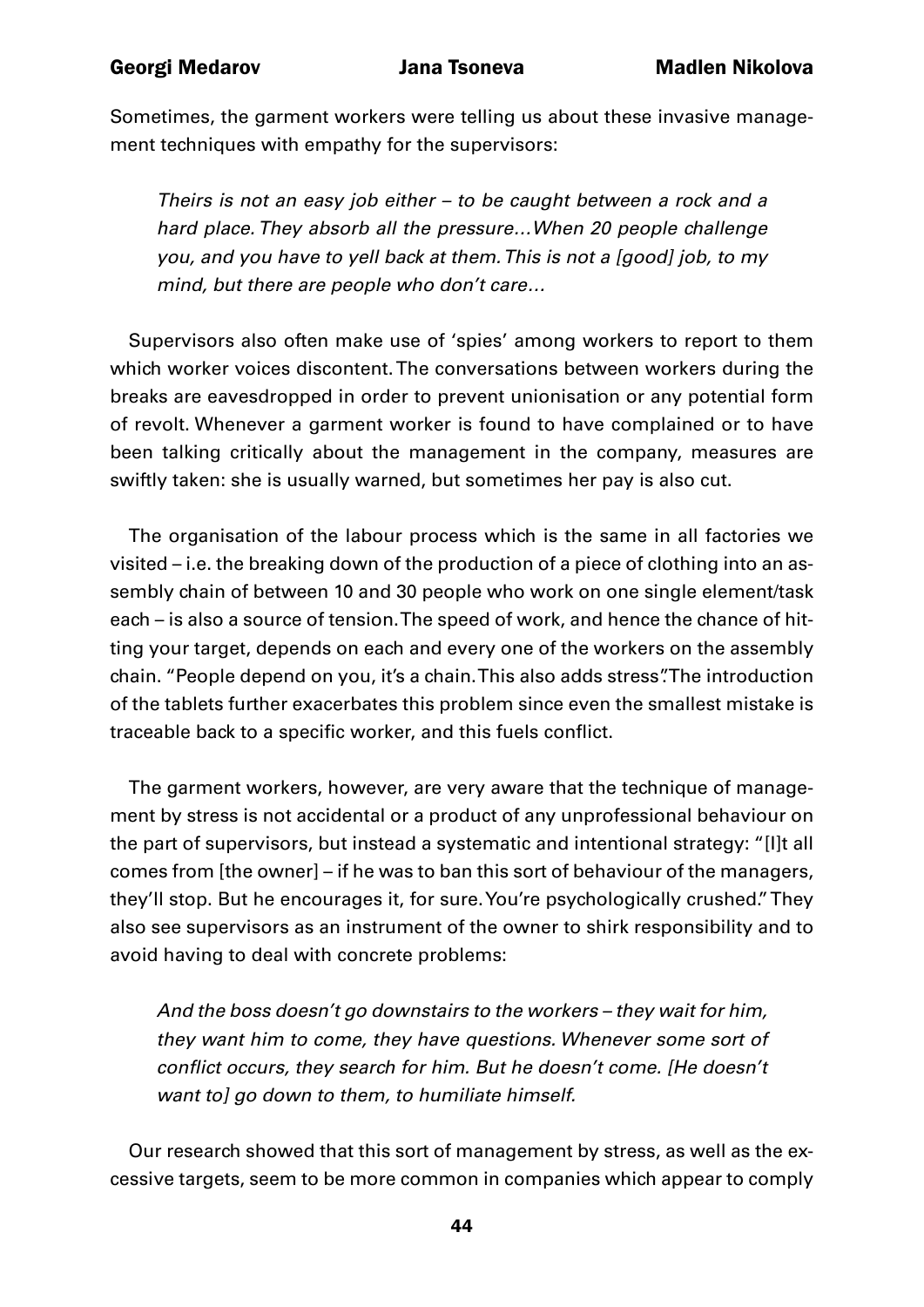with the legal limitations for the length of the working day (that is, where there is no excessive overtime). It is important to highlight that these are often workplaces where the unions are present and monitor the company's compliance with the law. In these cases, employers seem to aim to increase productivity and tighten discipline since they already have at their disposal less of workers' time. This is why, workers often prefer to work in companies where they get paid in cash and working hours are longer, but the levels of exploitation and management techniques using stress are lower:

*Why would you want to come here [in a unionised factory that offers an 8 hour long day]? Women who have been here before [but left] say, 'we might be working overtime at the new workplaces, but the psychological pressure is much less."* 

### Intersections of social conflicts

The conflicts between workers and management are painfully obvious, but they are always mediated by less visible ideological frames, as well as by gender, ethnic, family and personal power relations and dependencies. Personal relations, servile attitude before management and ratting out co-workers are the main ways to secure modest pay rise and a more favourable attitude on the part of overseers. Relatives are used as a pretext to report on other workers, and obedient ones are rewarded with easier operations. The symbolic violence on the part of management over labour, including the previously described techniques of management by stress and normalisation of excessive overtime, intersect with inter-gender and inter-ethnic relations and conflicts. A typical example is punishing mothers taking leave of absence to watch their sick children. Their salary decreases and so do their various bonuses (such as attendance bonus, food vouchers etc). But conservative social structures cannot be challenged in their own right, while leaving economic exploitation untouched. On the contrary – worsening economic exploitation can itself lead to the worsening of such conservative dynamics.

Questions about the intersection between gender, ethnicity, and social class appear in terms of the absolute extension of the boundaries of the working day outside legality.

During interviews, workers spoke about at least two Saturdays of overtime per month. Excessive working hours are often not remunerated according to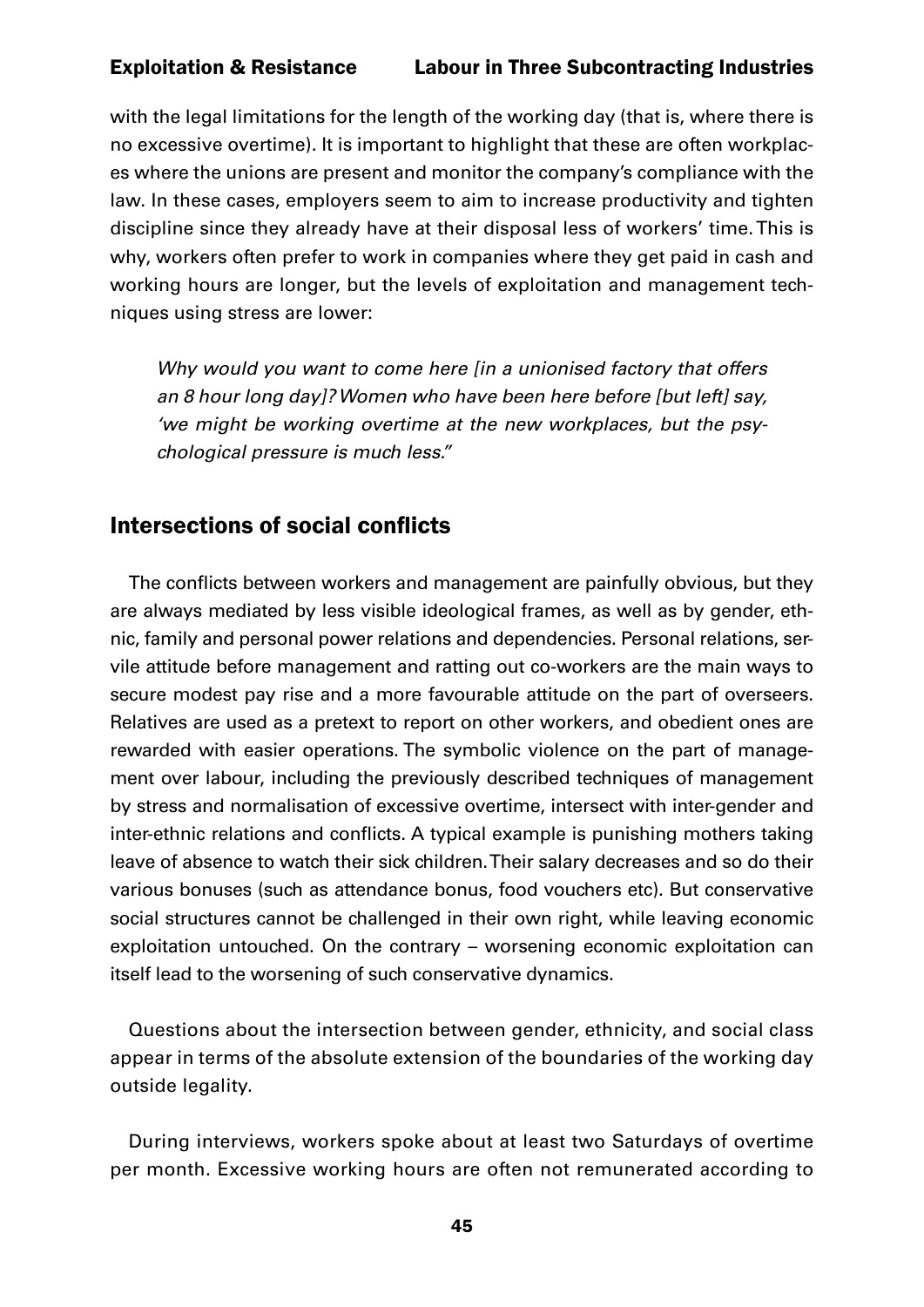legal requirements. There are also legal ways to circumvent the limitations on the length of the working week. For example, through the so-called "summed up working time", employers can force workers to work extra hours without counting them as overtime. Instead they carry over these hours into the following months as forced unpaid leave. Through summed up working hours, subcontracting companies acquire flexibility allowing them to meet the sharp fluctuations in large brand orders. But the security and flexibility of companies appear as coercive insecurity for workers who do not even know whether a weekend in which they work will be accounted for and paid as overtime.

We found some of the most disturbing conditions in a village predominantly populated by an ethnic minority. The garment factory there does not need to compete for workers – it is the only employer in the area and workers are not unionised. During periods of substantial production orders, shifts last up to 12 (and more) hours over 7 days a week. A female worker told us she was fired after fainting at the workplace, because managers were afraid that the institutions would be alerted to the working conditions in the company. There were cases of shifts of continuous work from 8 AM to 4 AM, after which workers were still expected to turn up for work at 8 AM on the same morning. "You come in, but you don't know when you'll come out. Day and Night – that's what we call them", a garment worker tells us. They cannot leave the workplace even when they have hit the target for the day because there is no public transport to the nearby villages where they live. The transport is provided by the company, and the buses only leave when the managers decide they will. There are also cases when workers have been locked in so they can't leave: "They locked us in on the 3<sup>rd</sup> March [Bulgaria's national holiday], I've never felt so bad. This is slavery".

Such excessive overtime fuels conflicts within the family. Several garment workers told us that their husbands give them a hard time whenever they worked such shifts. Here the family and certain patriarchal relations of domination serve to displace the conflict – instead of being able to challenge excessive working hours and exploitation, garment workers' energies are thrown into trying to manage conflict with their husbands.

In another case (in a different village), when a seamstress became a particularly vocal and popular union leader at her workplace, and the factory owner failed to convince her to give up, he bribed her husband who on his part ordered his wife to abandon unionism. The rest of the workers got disappointed and the union organisation collapsed.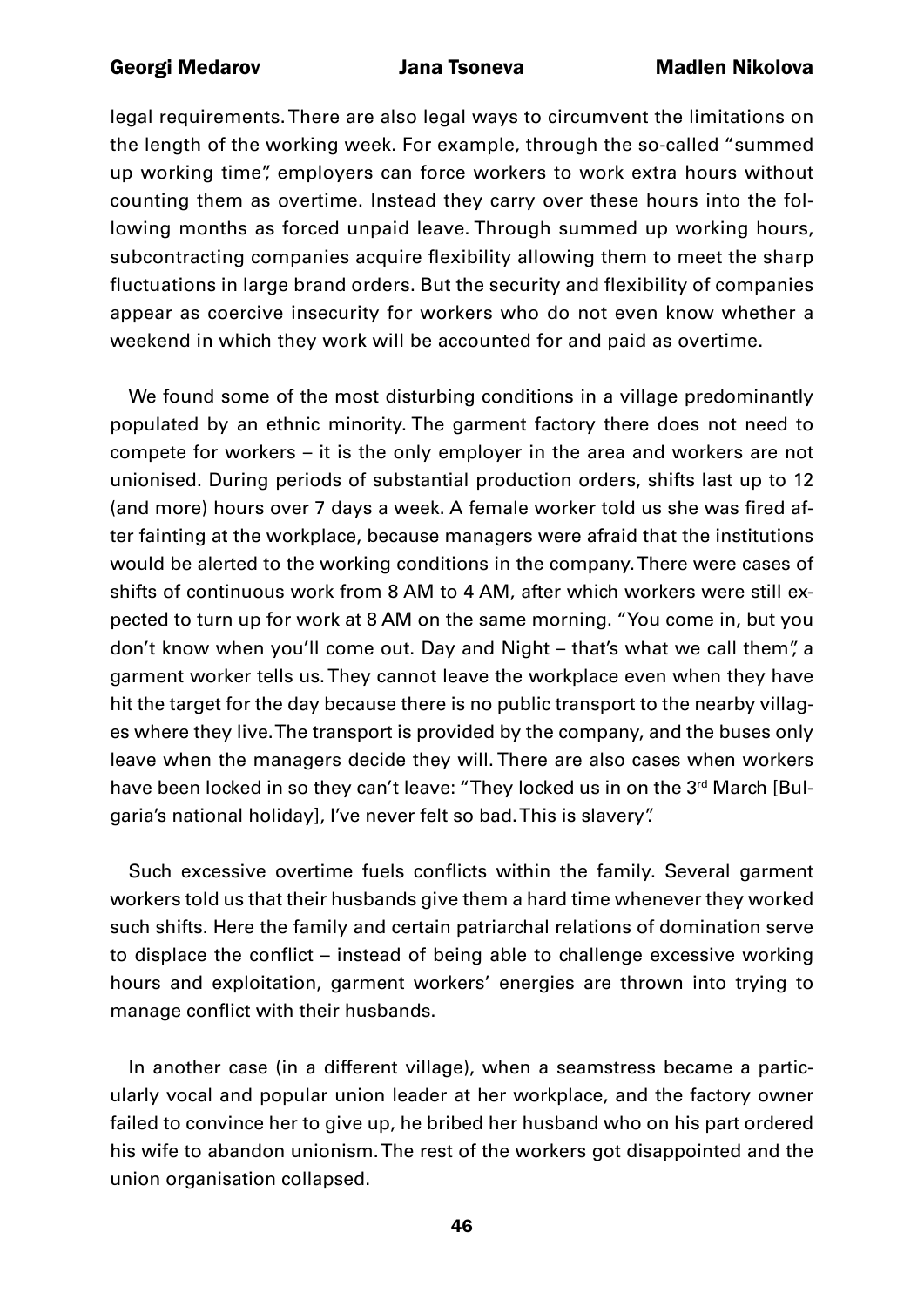Even in those garment factories where the trade unions are active, there is pressure to work during the weekend when there is a looming deadline to deliver a production order. Another worker told us she filed a court case against her employer for threatening her with dismissal because she refused to work Saturday night shifts. She said she would not have been bothered if she did not have to look after her two-year old daughter at the time.

The biggest achievement at another factory was won by workers after a long strike. They managed to limit the number of Saturdays they work to 'only' two per month. Liberation of each minute, workers are supposed to be entitled to by law, is achieved with enormous effort and is always followed by the management's reaction. Without such workers' resistances, nevertheless, the conditions would have been substantially worse.

Many of the small wins workers have secured have thus followed tremendous efforts and struggle. At almost all factories we visited, the allowed lunchbreak was 30 minutes, and the interim (usually 2) breaks were between 5 and 15 minutes. In one unionised factory, toilet breaks were particularly strictly recorded on the tablets, which effectively made the 5-minute breaks 3 minutes long instead, since it took workers time to record it. If they are non-smokers, the seamstresses use the breaks to stand up, as they have so far been sitting. Meanwhile, ironers sit down in the seamstresses' places because they were standing during work. Often there are no adequate resting places, and even when there are – the breaks are too short for workers to be able to effectively benefit from them.

At one factory the owner appears to use existing ethnic forms of solidarity in order to create corporate cohesion between management and employees. Ethnic-based solidarities, fear of racism or anxieties about being rejected by the ethnic majority (which is a very immediate concern in people's daily lives in these locations) appear quite beneficial for managements' attempts to get the upper hand over labour. The workers tell us how proud they are that, thanks to the factory, they are able to stay in the village and not leave for the larger cities where they fear discrimination. Employers use of their economic power to monopolise local politics and thus to strengthen the corporatist culture. Election campaigns are regularly conducted in the factory, and workers are obliged to attend and listen to party speeches, despite the fact that the same factory's owners had previously banned the unions from visiting to give a lecture about the benefits of labour self-organisation. Sometimes the factory owners delegate the management through stress to their subordinates at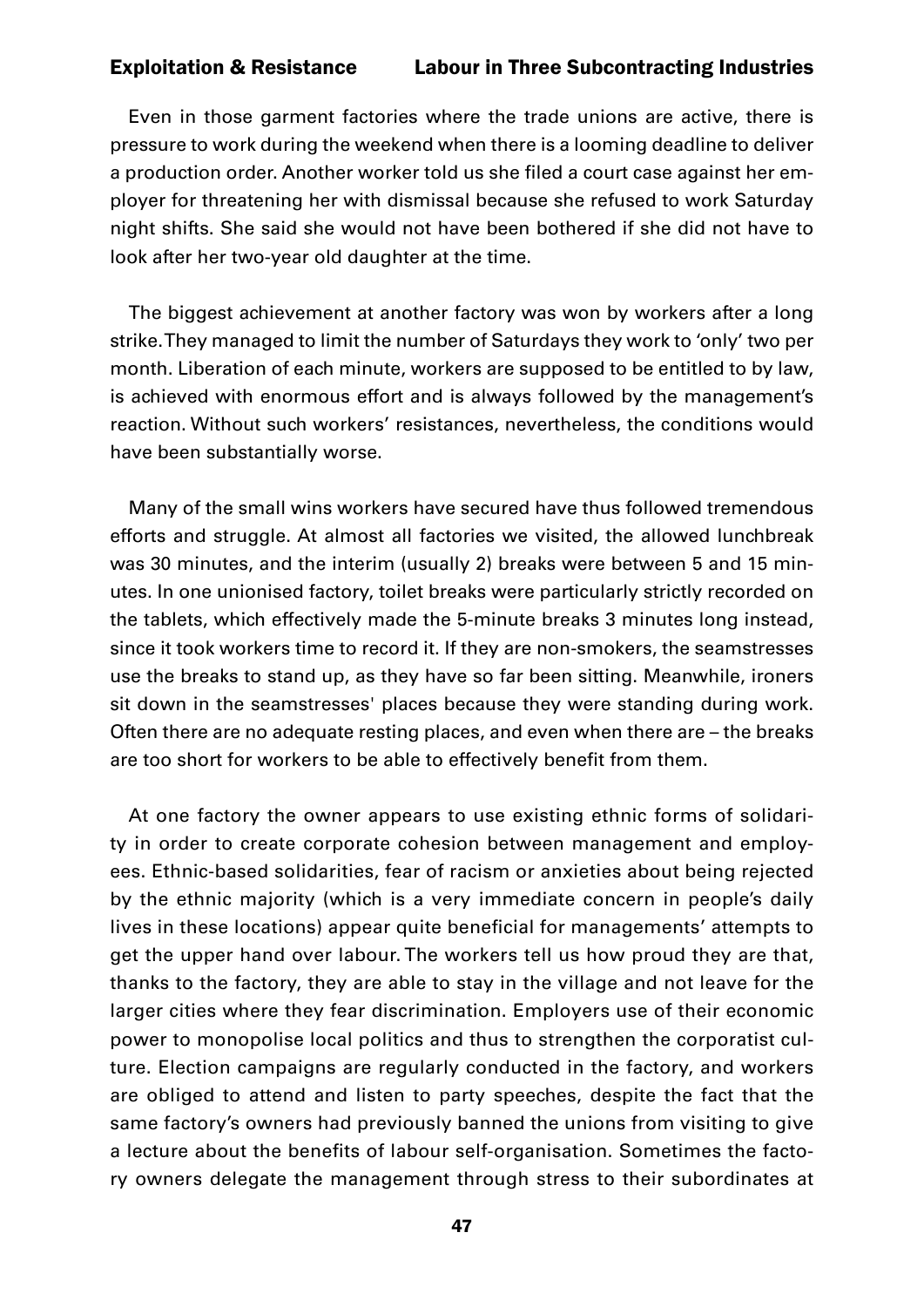human resource departments, to direct supervisors, and so on. At one of the factories, a woman who is part of the company's management and is known for her aggressive and despotic attitude towards seamstresses is represented by workers as a "whore", "gypsy", unruly, stupid, irrational as opposed to the owner who seems to be her victim. It seems that sexist stereotypes slip into the accusations. This allows the workers to turn the symbolic violence exerted on them against the management. On the other hand, such cases help the owners conceal their responsibility for management by stress and shift the blame to the supposedly "hysterical" nature of some female managers. There is also a transfer of responsibility for labor management from large brands, which are the actual employer of the workers, to subcontractors. For example, a common narrative in the interviews concerned a so-called 'Bulgarian-ising' of Western entrepreneurs: "the boss [from Western Europe] used to be a westerner, now he's become Bulgarian, always looking for ways to bamboozle and to cash in on anything". In this way, it is one's own culture that gets blamed for managements' dominating and abusive behaviour – explanations are sought in a supposed 'psychology' or 'mentality', rather than in the transnational system for corporate value extraction.

# Wages and consumption

The problem of wages is central to the conflicts occurring in all factories we visited. Garment workers clearly associate management's expectations for high productivity with their own expectations for dignified pay. Or as this male garment worker told us:

*Managers tell us we have to increase production by 15%. They behave very disrespectfully and yell at us when we don't quite manage to do so. Whereas we only want a 5% increase in wages. They say "where are we supposed to take [these 5%] from?" We don't ask them such stupid questions when they tell us to increase our productivity.* 

The workers know very well how hard it is to make profit, since if it was not for their labour, there would be no profit. "I'm a worker who earns your salaries. I'm part of all of workers and I contribute to you making money." This is how they strip to the bones the otherwise 'objective' pressure on the part of the omnipotent market which employers constantly cite as a reason for excessive overtime and hyper-intensive labour process.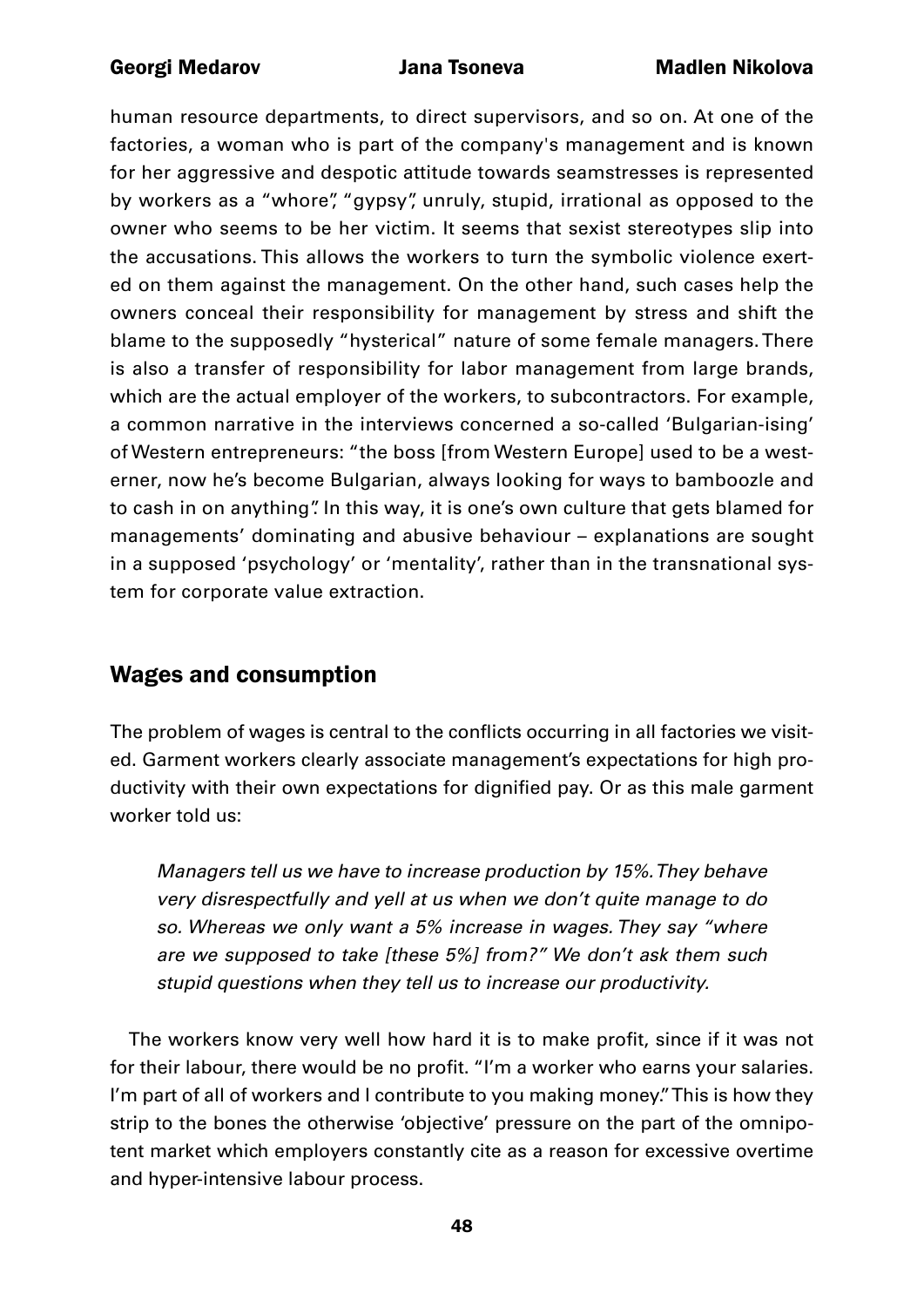Workers' salaries ranged from the national minimum – 510 BGN, to 900 BGN before taxes. In many cases, to get even the minimum wage depends on extreme levels of work overload, hitting often impossible targets, working (often excessive) overtime, and receiving bonuses which workers can often 'lose'.

If we consider only the statutory working hours (8 hours a day, 5 days a week), the workers rarely get even the national minimum wage, even without taking into account all the different bonuses, overtime hours, and so on. What guarantees that they will receive at least the national minimum wage (or just above) are mechanisms such as experience bonus – the legal obligation for employers to increase workers' pay based on the length of their experience. It is not surprising that the Bulgarian Business has been trying very hard to remove this legal guarantee. Other similar mechanisms to ensure minimum pay are insecure attendance bonuses (which are very easy to 'lose') and overtime pay. However, if we calculate the pay and take out all bonuses and overtime, in most cases workers receive less than the guaranteed minimum full-time payment.

Most interviewed workers received their wages regularly on one and the same day of the month. Workers in all factories receive coupons/food vouchers. In some places, the amount of the coupon depends on the number of days worked (3 BGN per day), while in others it is fixed – 60 BGN per month. Although regularly paid, the level of pay rates is a major complaint, and many workers find pay rates insulting.

*There is nothing normal in this factory. Only that the pay check comes on time each month. Everything else is abnormal.*

*We can't save on these wages. We can't afford anything really. We are in Europe only on the maps. Our wages are not European.* 

The workers also complained that they cannot upkeep their families unless they also worked in agriculture. Some of them have small patches of land, which allows them to subsist on potatoes for half of the year. The excessive overtime factory employers make them work often hinders their ability to maintain their plots, and thus guarantee at least their food supply.

Overtime pay arrangements vary – overtime is either not paid at all, or paid less than a regular working hour; and sometimes overtime is (illegally) a full 8-hour day on a Saturday for which workers get 20 BGN cash. This overtime is nowhere recorded formally as overtime (breaching labour laws). The employers also fail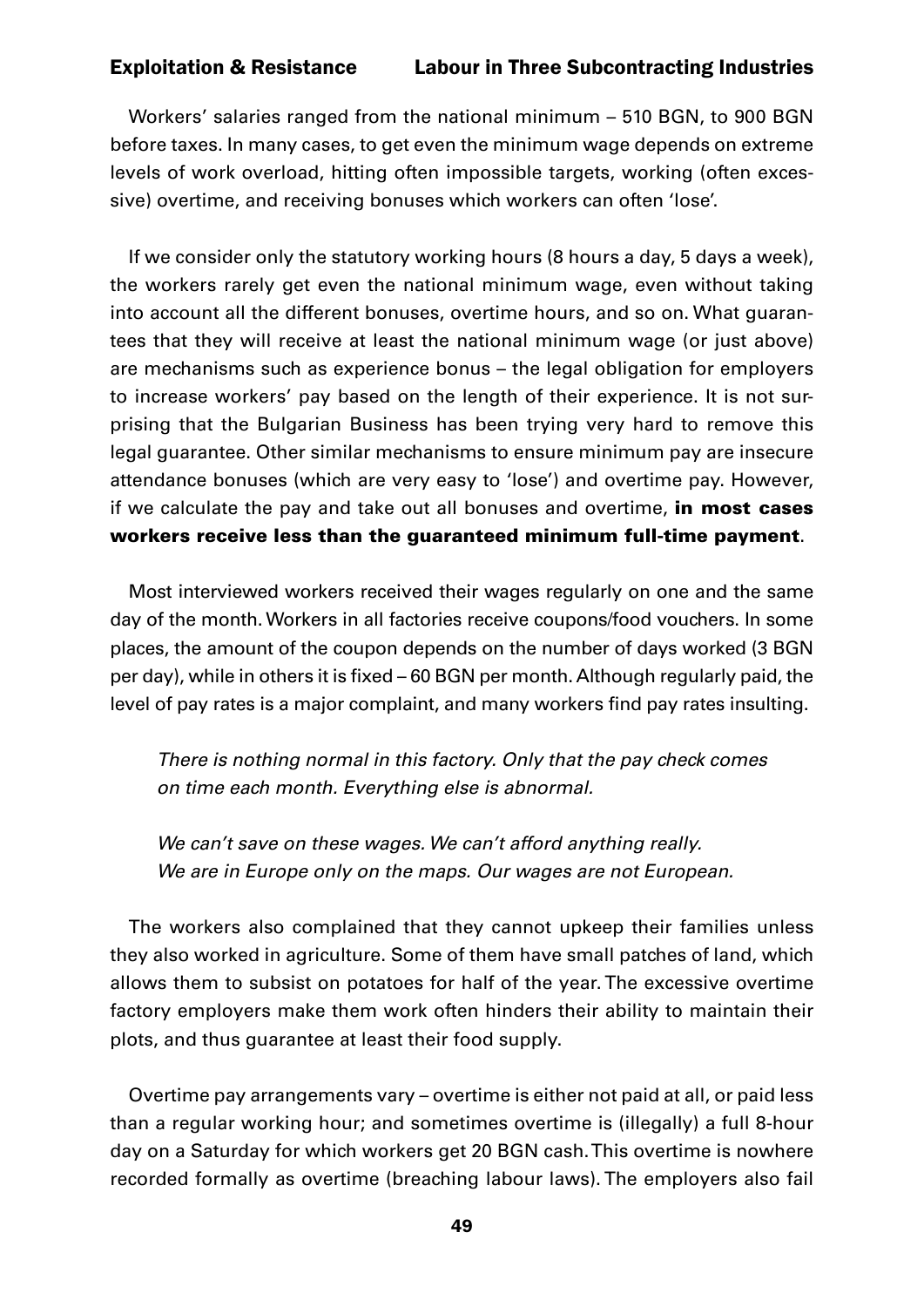to provide free or subsidised meals in the dining halls, despite there being dining facilities (at least in the larger factories). In one of the factories' canteens we visited, workers can only afford to order the side dishes, since they only cost 2 BGN.

# Reproduction of labour power

One of the most common occasions for conflicts between employer and emploees is the sick leave. Every time employees bring a fit note to prove that they are sick when they are on a sick leave it is seen as suspicious or fake by management. Often, the employer treats sick leave as a paid vacation and later decides to not grant workers all vacation days they have for the year. At one of the factories the first three days of the sick leave are not paid at all. Employers always reduce the reasons behind the number of sick leaves to a scam. However, employees turn this accusation on its head. A worker told us "We go to work sick sometimes. Is this not a violation of the law? Why do they not mention this?"

In smaller towns, where garment factories are most often located, employers manage to pressure GPs not to issue sick leaves. The conflicts over the working time are exported to the hospitals, too.

*They didn't issue a sick note for me. The doctor was straight with me "Your director goes to all GPs and threatens them not to give sick notes to his employees." But there are so many of us, it is normal that there are so many sick leaves.*

*When I went to my GP, he said "You only come here for the sick leave, and we have problems after." And he didn't issue a sick note to me.* 

*Two weeks before the summer vacation, I had an awful back pain, I was on a sick leave and I asked for a few more days, but they didn't give me any because the summer vacation was coming up. They interfere even there [at hospitals], and they accuse us of getting fake sick notes. And I really felt very bad, and they tell me "It's not true."*

Sick leaves are not workers' caprice – they are often related to occupational illnesses. "If they decide to examine us, they would find that we all suffer from some occupational illness. Plexitis… We won't be able to take care of our grandchildren." Replying to accusations of "faking" illnesses, workers say "But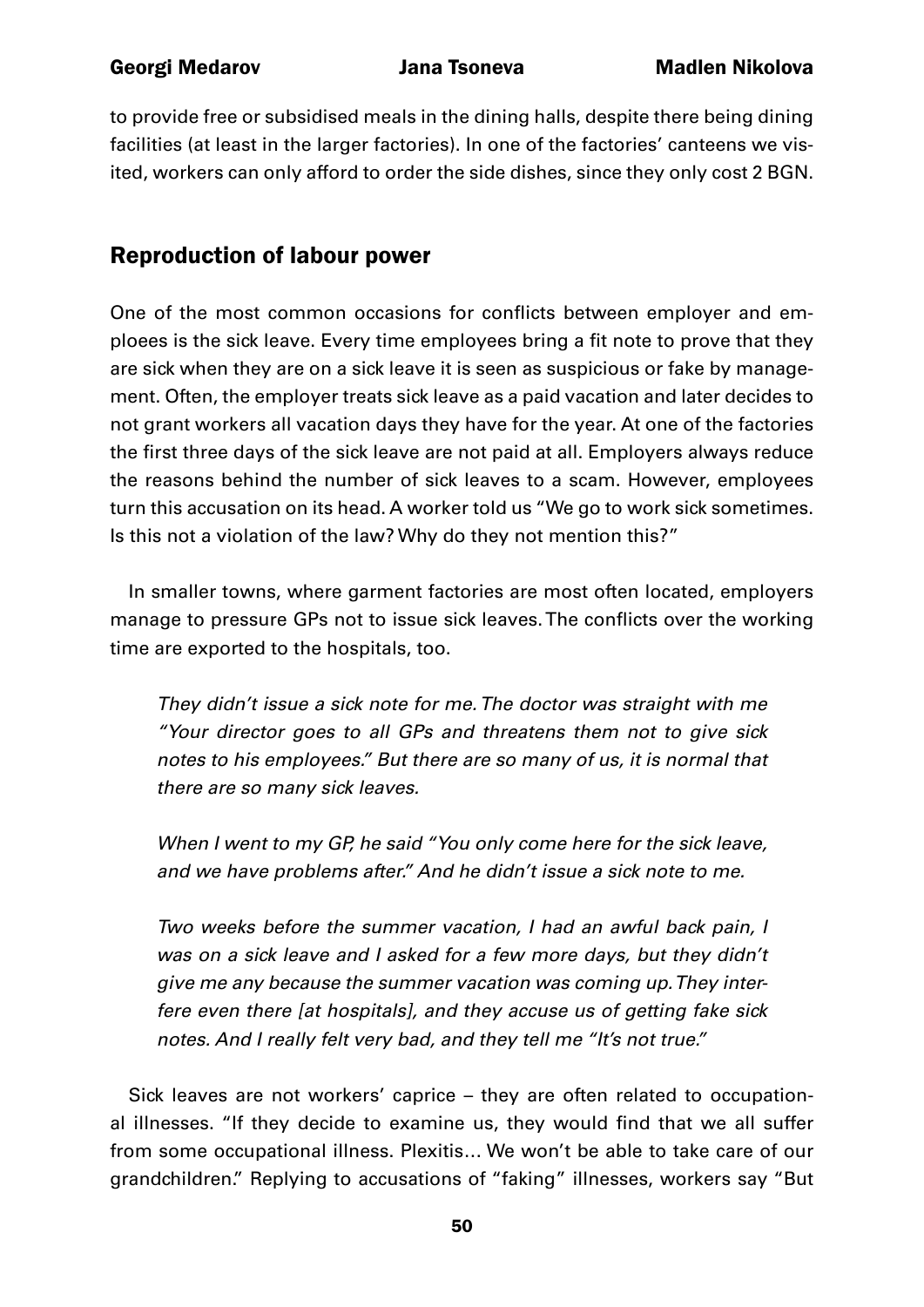[the supervisor] does not feel this pain in her bones. She does not chase after a norm." Sick leaves depend also on workers' obligations to care for relatives and their children. Paradoxically, Capital complains of the lack of workers and the demographic crisis, but at the same time uses every tool at its disposal to prevent workers from having children.

The issue of the sick leave is directly related to the struggles over free time. Almost all garment factory workers whom we interviewed complained of the length of the working day and the impossibility to spend more quality time with their families. Seamstresses often use their sick leave to care for ill relatives or their children. Their salary, which depends on the pay for being present at the factory and the norm, make workers agree to work on Saturdays and put extra efforts in order to increase their efficiency. Thus, despite the fact that many of the workers' children go to kindergarten, the care work is distributed among the extended family. The reproduction of labour power is obstructed by the length of the working day and the lack of free time, as well as by the insufficient income.

The inability of factory owners to organise labour power according to the orders they get from brands leads to forced vacations for blue-collar workers. This is a forced vacation as far as employees cannot pick the dates themselves. The vacation is usually at the end of August and the end of December, thus covering both Islamic and Christian holidays. What is more, even if workers are on vacation they cannot afford to travel. Traveling is something all workers dream of but they can never save enough to do it.

*You can't dream about anything. I would like to travel on a cruise ship but I can't afford it. I don't know if I ever will.*

*I miss vacation, going to the seaside. We have never been to the seaside with my husband, because we cannot choose the dates for our vacation.*

Often workers' dreams of freeing up time are very modest:

*I imagine that for just one month I and my husband would shop only in the neighborhood shop, and we wouldn't have to haul the shopping bags across town [to a supermarket of a big Western supermarket chain where food is cheaper].*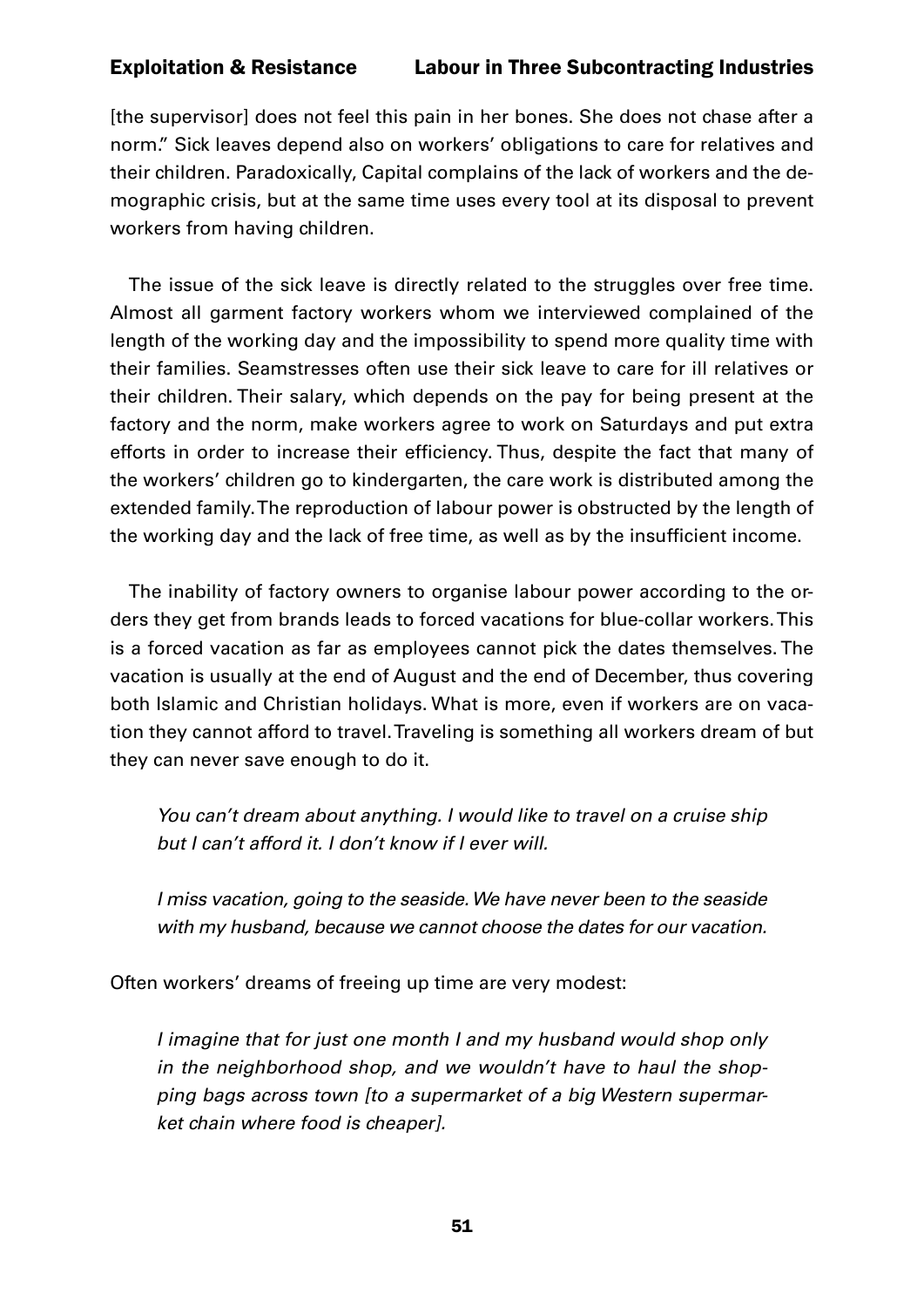# Organisation of free time and solidarity

In the presence of trade unions, the latter sometimes take part in organising celebrations. As opposed to the practice in call centres where free time is organised by management, here workers are self-organised and often pay for their own meals and drinks. A worker from a state-owned factory told us:

*Before, we had only one party at work, for New Year's Eve or Christmas, for example. And you pay for everything. There is an attendance sheet and you mark whether you will go or not. And you give 20 leva or 25. And you're going to a work party. Is that a work party? The factory – [they give] nothing. The [management] do not even come to wish you Merry Christmas. There's no such thing.*

In a private factory in the North of Bulgaria seamstresses are invited to a picnic on the outskirts of town, where there is free food and a live performance by a popular singer. At other companies the separate teams decide for themselves whether to celebrate together at the end of the year. As we mentioned already, owners and management constantly try to make workers feel obliged to them. For example, the buses transporting workers from and to work are often funded with public funds (such as various EU schemes), but they are presented as an expression of the owner's generosity.

Workers sometimes contribute to solidarity funds in the factories. In certain cases, for example if a worker had big medical expenses related to an occupational illness, they can get compensation from the fund. However, the fund is under the employer's control and even though it is workers' contributions, the managers present the coverage of medical expenses for surgeries or glasses as a gesture on the part of a benefactor.

# The trade unions

The unions are very critical of the practices in the garments sector.<sup>18</sup> The subordination of companies to transnational chains for value extraction creates extremely

<sup>18</sup> dir.bg. 2017. Seamstresses' Wages in Bulgaria Are Lower than the Ones in Asia. 21.06.2017, <https://dnes.dir.bg/obshtestvo/zaplati-knsb-leka-promishlenost-25946041>; BNT. 2017. Low Wages and Fear of the Employer – the Exploitation of Labour in Bulgaria. 20.09.2018, [http://news.bnt.bg/](http://news.bnt.bg/bg/a/niski-zaplati-i-nelegalno-dlgi-rabotni-dni-2-chast) [bg/a/niski-zaplati-i-nelegalno-dlgi-rabotni-dni-2-chast](http://news.bnt.bg/bg/a/niski-zaplati-i-nelegalno-dlgi-rabotni-dni-2-chast).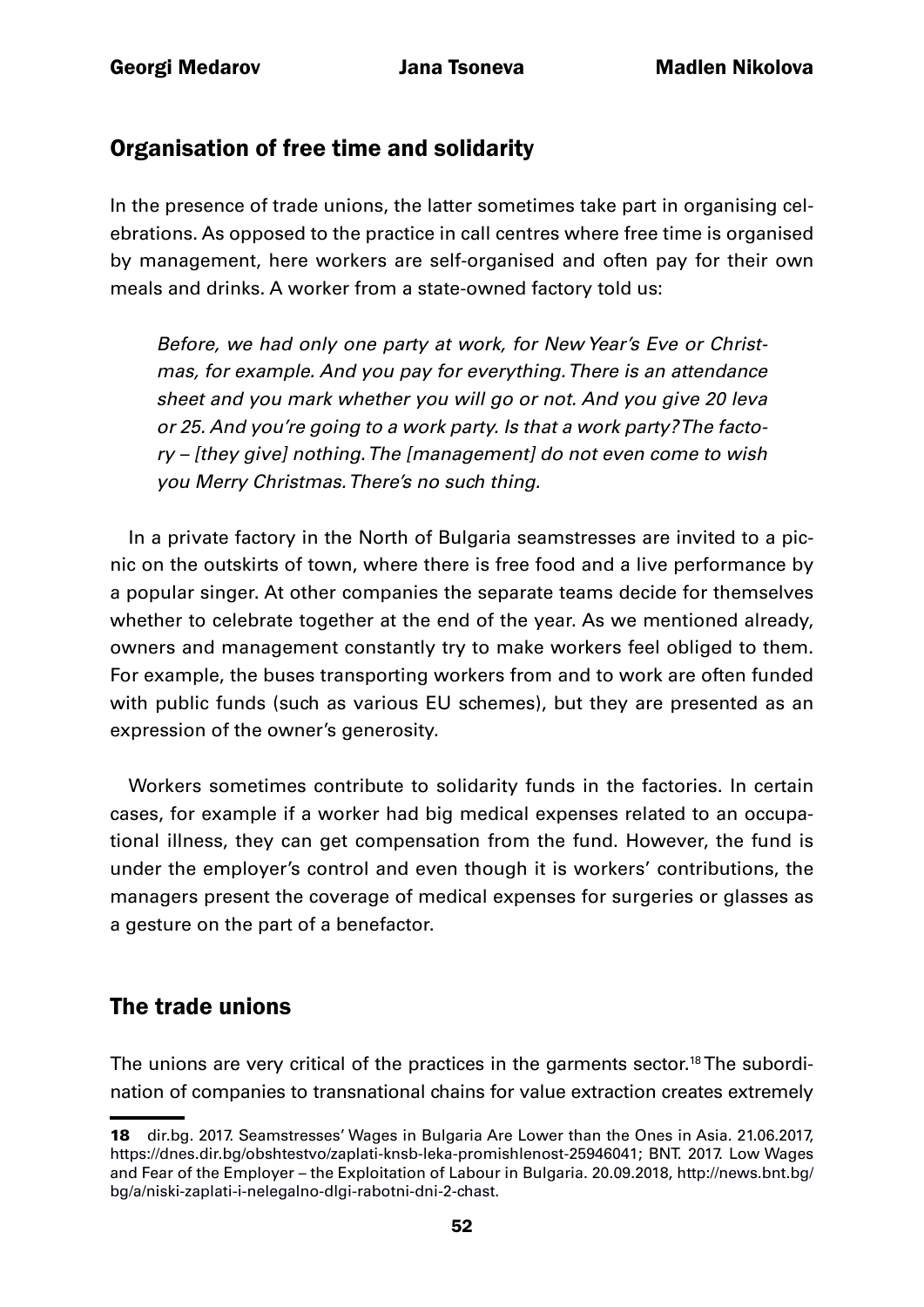precarious working conditions and very low pay. A source of insecurity is also the fact that the work is fragmented – workers get employed to fulfil a single production order, and then dismissed or forced to go on unpaid leave. A significant number of the firms are in the so-called grey sector. There are also grave problems with health and safety, such as the case in the shoemaking sector where poisonous materials are used. Research into trade unions' attitudes towards the sector shows that they are "shocked by the arrogant behaviour of employers, their unwillingness to sit on the negotiation table, their condescending attitude towards dialogue in the industry, and the utter disregard for economic realities and state policies.<sup>49</sup>

Only around 5% of workers in the garment industry in Bulgaria are unionised. Collective labour agreements are rare, and whenever they exist, employers attempt to get rid of them.

The situation is extremely difficult because businesses have an active anti-union policy. Trade unions are not allowed to visit the factories and connect with workers. Even if the trade unionists come into contact with companies, they are discouraged by the management's refusal and cease looking for other channels of contact with workers. If the managers find out that a worker has contacted the union, threats and penalties immediately follow. On their part, trade unions do not want to put non-unionised workers' jobs at risk. There are cases when employees have been forced to sign a declaration that they will not join a trade union. Another problem is the presence of the so-called. "Yellow unions", that is, union organisations, which are created and controlled by managers and aim to mimic (and thus prevent) workers' activism.

Another difficulty, workers highlight in interviews, are deficits in the educational system, where many teaching hours are devoted to business and entrepreneurship, but zero hours are spent on educating young people about their rights as workers and their right of association. Along with this, the media and the intellectual elites often engage in distorting narratives or outright attacks against the trade unions. Trade unions are often presented as quasi-state organisations that do nothing but receive public money. It is important to note that the trade unions do not receive subsidies from the state (unlike many businesses which are indirectly and directly financially supported by the state), but instead rely on workers' membership fees. Local media, with close ties

<sup>19</sup> Kirov, Vassil.2016. *The State of Industry in Bulgaria. An analysis of strengths and weaknesses, opportunities and threats*. 20.09.2018, [http://www.effat.org/sites/default/files/events/14554/](http://www.effat.org/sites/default/files/events/14554/swot_analysis_for_bulgaria_bg.pdf) [swot\\_analysis\\_for\\_bulgaria\\_bg.pdf](http://www.effat.org/sites/default/files/events/14554/swot_analysis_for_bulgaria_bg.pdf).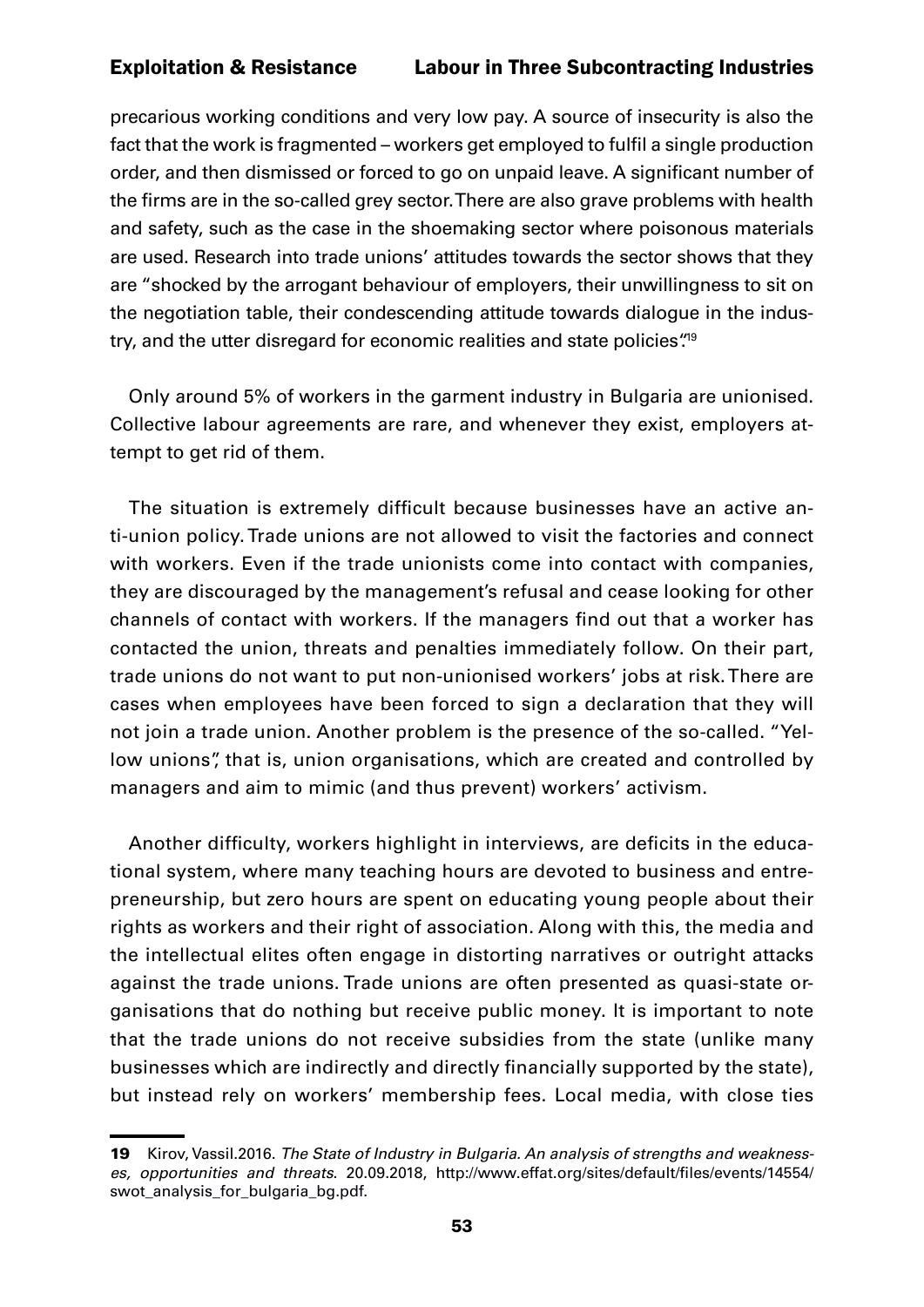to the owners of garment factories, often carry out defamatory campaigns against specific trade union activists, accusing them of corruption and theft and offering no evidence. Trade union activists based in the factories do not get paid for their work. Their work is voluntary and is extremely hard, as it requires profound knowledge in many areas (law, finance, economics, technical knowledge about the manufacturing process, etc.). This work exposes them to serious risks during the conflicts with the factories' management and owners.

The lack of educational policy in relation to the work of the unions, as well as the false and defamatory campaigns against them in the media, have made many workers think of them as something external – again as a quasi-state institution, something like a labour inspection authority, rather than as self-organisation.

The union activists we spoke to often blame others for the lack of resistance. They simultaneously blame but also call for action, one seamstress explains:

*There are no unions active in the other factories. When you start talking about unions, you get kicked out immediately. There is a factory in this village where they work not eight, but ten hours, and they pay social security contributions for four hours only. This has to be banned by law, they have no right to do this to them. This thing*  about only four hours of official pay came about with the crisis. And *when it's time to retire, they'll cry. God forbid, if get sick… But the people themselves are guilty of not claiming their rights.*

*Fear is the biggest enemy of the Bulgarians. The fear of getting rid of miserable life!*

When there is an active trade union within the factory, the number of violations of the law dramatically drops because management's actions are severely limited by the activists, who constantly keep track and report breaches. Joining the trade union does not lead to automatic improvement. In a garment factory with a strong union base, it took more than 10 years of administrative battles to force the management to place air conditioners, guaranteeing slightly more decent working conditions. Another progress, which is a direct effect of the trade union activity, is the limitation of the maximum working day and a significant reduction of the excess and unpaid overtime, as well as the alignment of the contracts within the legal framework (payment of social security contributions, etc.). However, as mentioned, this happens at the cost of a significant increase in pressure from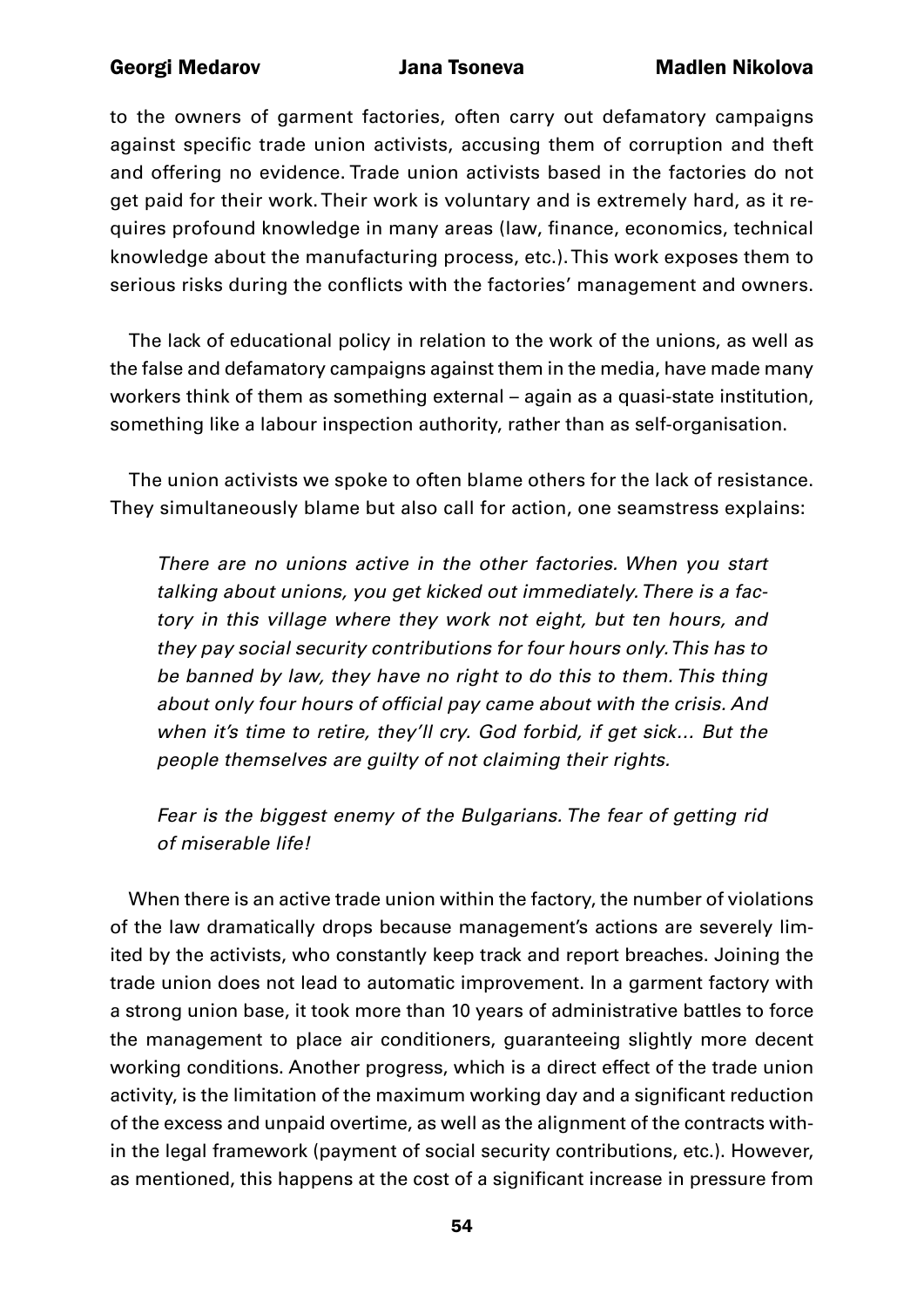the owners – tightening work discipline, increasing production targets, intensifying the techniques of management by stress, and penalising the worker-activists.

The inability to gain the upper hand over workers on the factory floor pushes owners to lobby for more radical changes to labour laws or to tax policy in their interest. Capital on a national scale (and not only in the sector) is united and consistently takes a common national position. Entrepreneurs are united in their anti-unions policy, in their attempts to suppress wages, to demand public subsidies, to change laws in their own interest (for example, the calculation of overtime and lobbying for the abolition of the experience bonus), or with regards to the mechanism for wage calculation (which offers high levels of security for companies and high levels of uncertainty for workers). In a context in which only a small percentage of the workers are organised in trade unions, it is almost impossible to work for a more progressive national policy.

Workers' union and self-organising activity is also conditioned by personal relationships and intersections between ethnic, class, and gender differences we outlined above. Sometimes ethnic solidarity helps, sometimes it hinders workers' struggle. There are cases when strong ethnic solidarities at the local level have led to the full unionisation of the work place, but in general they work largely against self-organisation, because posing the problem of class differences in the community puts at risk those who resist. In addition, whenever the owner comes from the same ethno-religious group as the workers, there is a tendency for workers to discount exploitative practices because "the boss is at least one of ours". The latter applies to both minorities as well as Christian Orthodox ethnic Bulgarians. Along with this, family relationships also help to reproduce direct forms of domination (e.g. the transfer of conflicts over excess overtime from the work place to the family).

Although gender and ethnic hierarchies can be observed within trade union organisations, the interviewed workers in general tend to challenge sexism and racism. A worker told us how through his trade union he and his colleagues managed to remove from job application forms, questions related to job candidates' marital status and religion, which employers often used to discriminate against young married women and mothers (since employers knew they would be absent from work more often because of their children). Yet, the same worker shared that he does not oppose the collection of information about religious affiliation: it should only be made anonymous in order to guarantee the security of the individual, he thinks, but such data should be collected so that days off work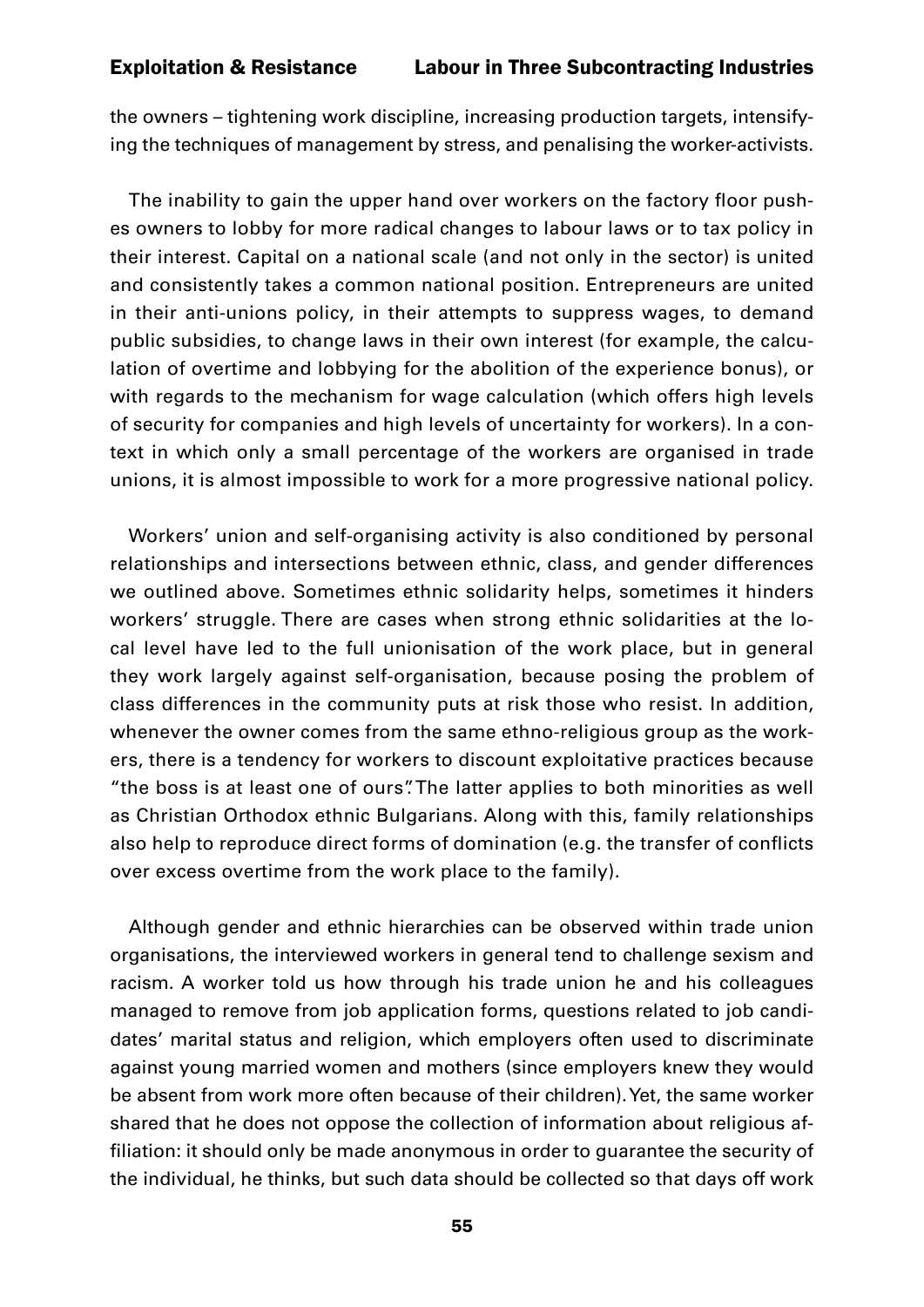can be tailored to the religion of the workers. The same trade union managed to force management to allow everyone to be off work on both the Muslim and the Christian holidays, so that no conflicts on an ethno-religious basis arise, and so that workers respect each other's religious holidays.

The antiracist and antisexist character of trade unions is driven by their practical material interest and not by abstract values. Their aim is to include maximum numbers of workers, regardless of gender, ethnicity or religion. As we already described, businesses can take advantage of existing ethnic solidarities to create social cohesion in the workplace, but more often they tend to take advantage of existing conflicts in order to divide the workers. Trade union activists often try to make use of ethnic and religious solidarity, since these can facilitate self-organisation.

The active trade unions also organise training for workers. In contrast to the training employers provide which aims to make workers more efficient and more submissive, the training that the unions offer covers workers' civic and labour rights. In this way, worker-activists defy and demystify the owner's claim for monopoly over knowledge (rights, laws, technology), and workers who can invoke their rights can more easily challenge despotic practices in the workplace.

*Some say, "Well, what can I do on my own?" No, you will tell a colleague, he will tell the next one. That's how revolutions are done. It's kind of a revolution, the employer is a kind of tyrant. (Presser, member of the union)*

# Chapter 3. Insecure Security: Labour in Private Security Companies

# The privatisation of security after 1989

The Bulgarian private security market came into existence with the beginning of the 'transition' from state socialism to capitalism. It is widely associated with the chaos of the 1990s when the so-called 'mutra' (mug) men sliced up the markets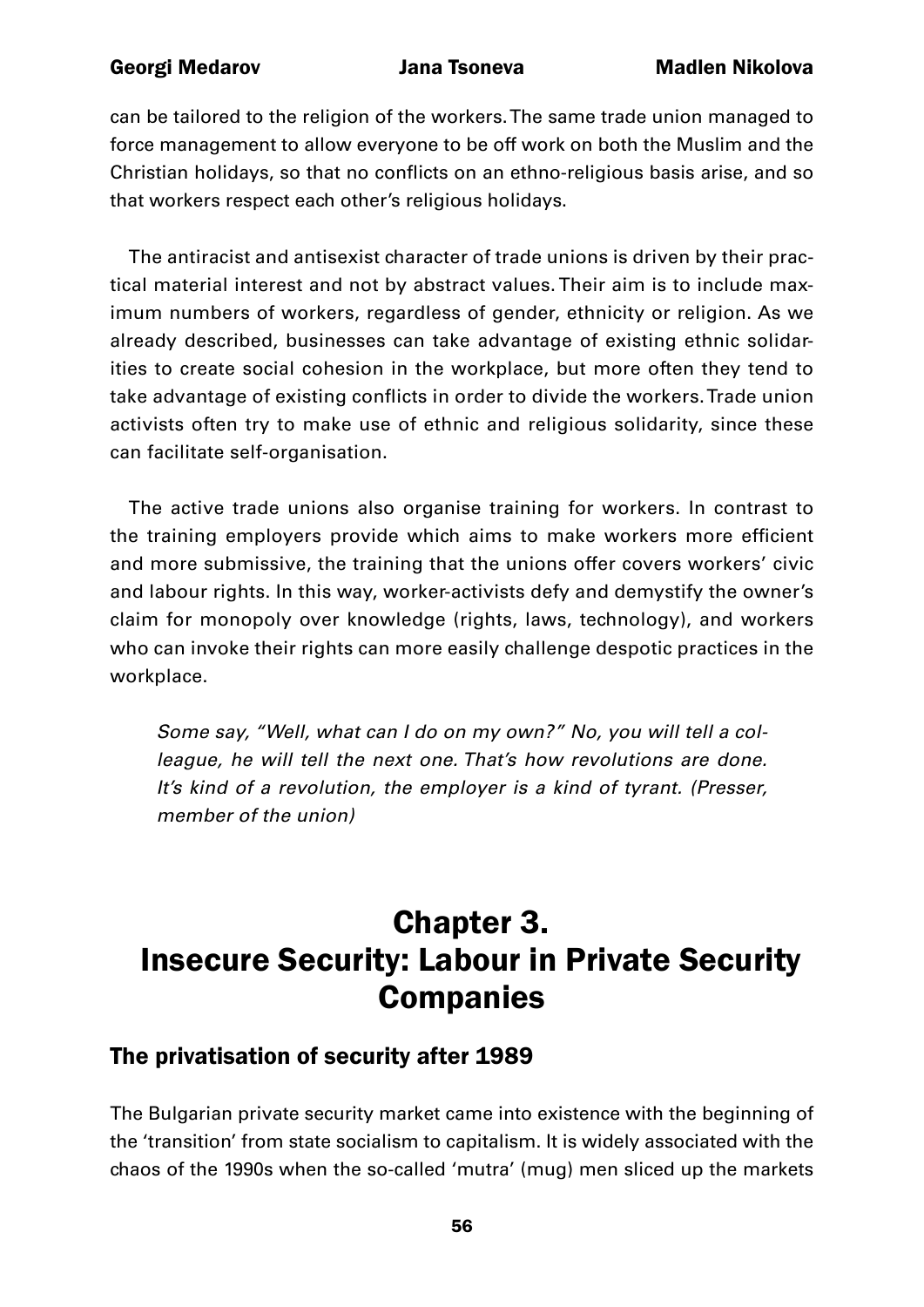by using racketeering and physical violence, including public killings. The sector then has a deservedly bad reputation. Up until 1989, the state had a monopoly over security. After the system collapsed, several processes were set in motion: 1) the state reduced the army and the structure of public security; 2) the struggling state companies which were being privatised, could not afford to use the services of the former police; 3) sports graduates from the former state sports clubs started searching for alternative ways of earning a living.20 The latter eventually became the private security guards of the rising new bourgeoisie. Along with this, the depoliticisation of the police makes many former state personnel turn to the emerging private security business and its associated violence engendered by the processes of obtaining and securing the new economic elites' property ownership. These varied processes interweave and intensify in the turbulent years of the (often) criminal redistribution of the former public property.

Until 1994, when the first administrative effort (decree No14 of the Ministry of the Interior) came to regulate security providers, the sector was de facto free of any public/administrative regulation.21 This decree bans anyone with a criminal record from starting private security companies, which led to the closure of a significant number of these companies at the time.<sup>22</sup> This, however, only served to transfer the problem of criminal firms onto another area – that of insurance to which many of the criminal entrepreneurs directed their attention. A new decree issued in 1998 then banned insurance companies from offering security services.<sup>23</sup>

# From being a competitor to being a partner

A law which regulates private security providers was passed in 2004 and although it does not eradicate it completely, racketeering decreased significantly. Gradually, some of the large firms which dominated the sector at the time disappeared or cleared their bad image. All in all, with the reduction in the levels of apparent violence, the situation gradually normalised. The sector got normalised to such an extent that from a symbol of the criminal property redistribution and a principle enemy of the state, today private security companies and the state have become partners. For example, the recent tragic death of

<sup>20</sup> Gounev, Philip. 2006. Bulgaria's Private Security Industry. In: *Private Actors and Security Governance.* Geneva: LIT & DCAF, pp. 109-128.

<sup>21</sup> Dzhekova, Rossitsa and Atanas Roussev. 2015. Chastniat ohranitelen sector v Bulgaria [Bulgaria's Private Security Services]. P. 10. 15.08.2018, [https://www.ppps.dcaf.ch/sites/default/files/](https://www.ppps.dcaf.ch/sites/default/files/uploads/A%20force%20for%20good%20Bulgaria%20-%20web.pdf) [uploads/A%20force%20for%20good%20Bulgaria%20-%20web.pdf](https://www.ppps.dcaf.ch/sites/default/files/uploads/A%20force%20for%20good%20Bulgaria%20-%20web.pdf).

<sup>22</sup> Dzhekova, Roussev. 2015, p. 10

<sup>23</sup> Dzhekova, Roussev. 2015, p. 10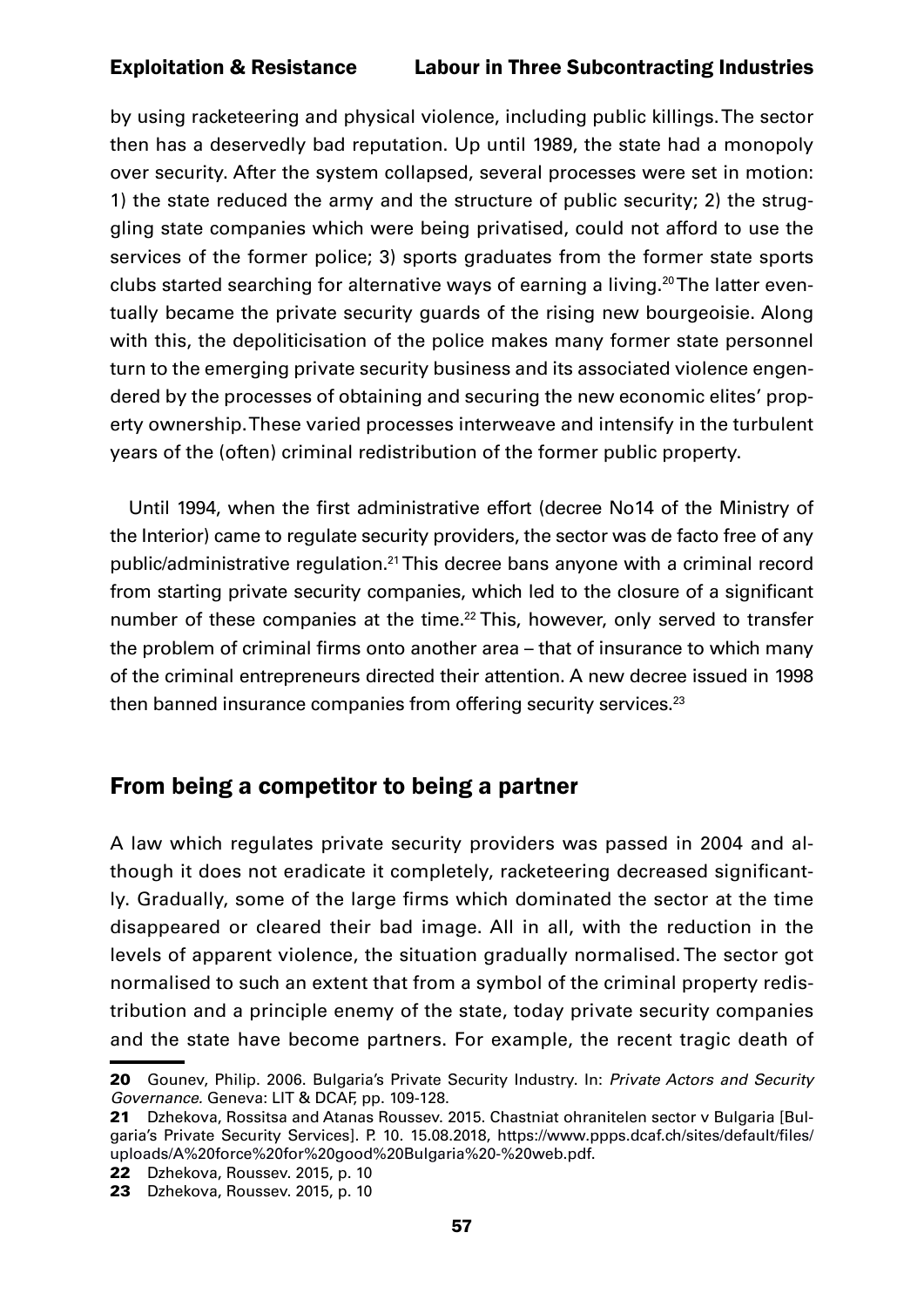a security officer at the construction site of a conference hall in the National Assembly revealed to the public the fact that some of the most important state institutions use the services of private security providers. To take another example, new legislation was passed in 2018 that allowed local councils to hire private companies to provide cities' and towns' public security, to which some media referred to as 'new private police'. <sup>24</sup> In some small towns and villages, private security firms even accept emergency calls<sup>25</sup>. According to the Centre for Democracy Research, there are an average of 5 private security officers to every 1 state policeman (based on data from 2005), which makes Bulgaria a world leader in this respect.<sup>26, 27</sup>

In 2018, the private security market enjoyed an annual turnover between 0.5 BGN and 1.5 BGN, its labour force numbered between 100,000 and 200,000 people, and over 2,600 companies licensed to provide such services. In comparison, this sector's income appears then to equal the Ministry of the Interior's annual budget, and the number of its employees is at least twice as high as the number of policemen and military personnel in the country.<sup>28</sup> Other sources claim that if we were to include companies' own (in-house) security officers, the total number of people working in the sphere will swell to 300 000.29 This makes the security provision industry one of the largest employers in the country, along with the garment industry. It turns out then that providing private security services to private property and business today requires no less labour than manufacturing; and that the contemporary state has surrendered its monopoly over violence.

Research by the neoliberal Institute for Market Economy (IME) appears to be strongly supportive of the privatisation processes in the sector, and its 'expert' opinion has been widely propagated in society. The IME strongly advocates the presence of private security companies in small towns and villages (particularly in those with expressed 'ethnic conflicts'<sup>30</sup>) since they see the presence of private guards as working to prevent petty crime. According to IME, the public's trust in the Ministry of the Interior is low because the national police service is ineffective in the prevention and investigation of crime. They also see the reasons for this

<sup>24</sup> Bossev, Rossen. 2018. First Private Police. *Capital*.15.03.2018, [https://www.capital.bg/](https://www.capital.bg/politika_i_ikonomika/bulgaria/2018/03/15/3147224_purva_chastna_policiia/) [politika\\_i\\_ikonomika/bulgaria/2018/03/15/3147224\\_purva\\_chastna\\_policiia/](https://www.capital.bg/politika_i_ikonomika/bulgaria/2018/03/15/3147224_purva_chastna_policiia/) . 25 Ibid.

<sup>26</sup> Novinar. 2005. Secuiry Guards – five times more than the police. 13.08.2018, [http://www.](http://www.online.bg/asp2/s3nArt.asp?media=45&artno=2&artdate=2005/9/15&CDLANG=BG) [online.bg/asp2/s3nArt.asp?media=45&artno=2&artdate=2005/9/15&CDLANG=BG](http://www.online.bg/asp2/s3nArt.asp?media=45&artno=2&artdate=2005/9/15&CDLANG=BG).

<sup>27</sup> dnes..bg. 2005. *Bulgaria Has the Most Security Guards in the World*. 13.08.2018, [http://www.](http://www.online.bg/asp2/s3nArt.asp?media=0&artno=3&artdate=2005/9/14&CDLANG=BG) [online.bg/asp2/s3nArt.asp?media=0&artno=3&artdate=2005/9/14&CDLANG=BG.](http://www.online.bg/asp2/s3nArt.asp?media=0&artno=3&artdate=2005/9/14&CDLANG=BG)

<sup>28</sup> Bossev. 2018.

<sup>29</sup> Dzhekova, Roussev. 2015, p. 23.

<sup>30</sup> Krustanova, Ikonomika..., p. 29.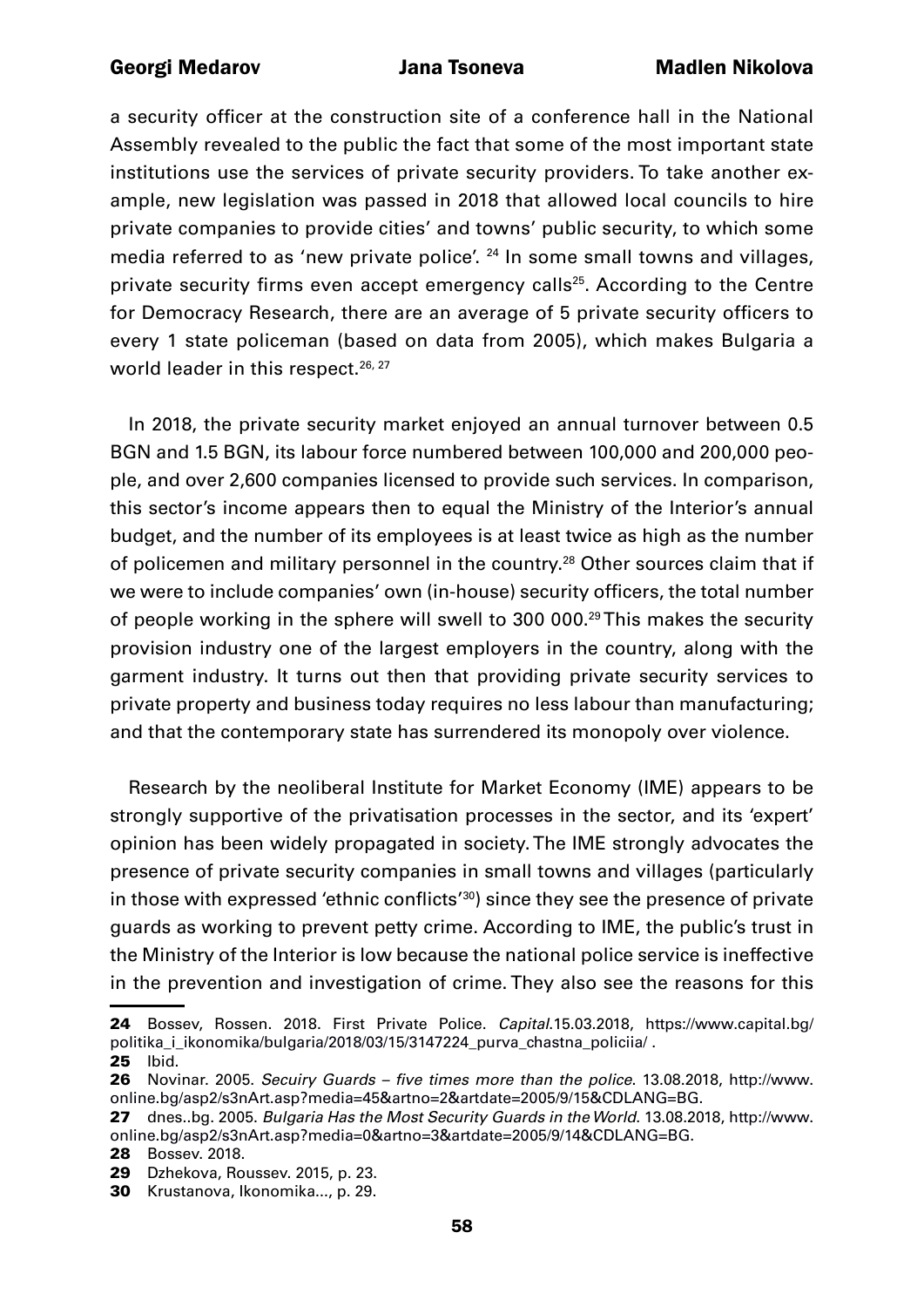in the fact that the main expenses of the police are labour relation, whereas only 1.5% is capital expenditure. $31$  At the same time, statistics reveal that the labour force employed in private security is several times higher than that of the police. IME don't seem to see much of a problem in this, which might be because wages in the former are extremely low. It appears then that for neoliberal 'experts', there is nothing wrong with labour-intensive economic sectors as long as the employed are in the private sector, are low paid, and a small number of private owners cash in. This comes as further proof that under the guise of 'neutral', 'expert' knowledge, we get policies that are not only politically biased, but serve the interests of a few and harm the interests of the many.

There appears to be a large 'grey' sector in the industry too: just 200 M BGN were paid in taxes in 2013, and tax evasion is estimated to have cost the national budget around 700 M BGN.32 Data also shows that the average wages in the sector are a little higher than the country's minimum wage, but significantly lower than the national average.<sup>33</sup> What is more, not only are wages particularly low, but they also often include very long unpaid (and illegal) overtime. Workers' situation here is not too different than that of garment workers we considered in the previous chapter. If we were to calculate wages before tax in relation to laws regulating the maximum length of the working day, then in practice, workers' wages fall significantly short of the national minimum wage. Some say that this data does not account for the frequent practice of paying part of the remuneration in cash. But even if we were to take this 'grey' pay into account, wages are still very low, or as our interviewees told us – they are 'insultingly low'.

As a whole, private security officers – especially those who work for subcontractors, are simply cheaper than police officers. Not least, because the police service cannot afford to overlook labour laws so systematically and so brazenly. All of these problems can be boiled down to a single source – the neoliberalisation of the public sector. This includes the rise of public-private partnerships, the introduction and encouragement of market competition in public procurement, as well as the uncritical approach to corruption that fails to clearly define the problematic practice. In the era of austerity and budget cuts, public bodies cut their human resources and transfer responsibilities onto the private sector. Public tenders are usually won by the company that offers the lowest price (which often means having broken at least some labour laws). In effect, the 'attractive'

<sup>31</sup> Krustanova, Ikonomika..., p. 9

<sup>32</sup> Dzhekova, Roussev. 2015, p. 28

<sup>33</sup> Ibid.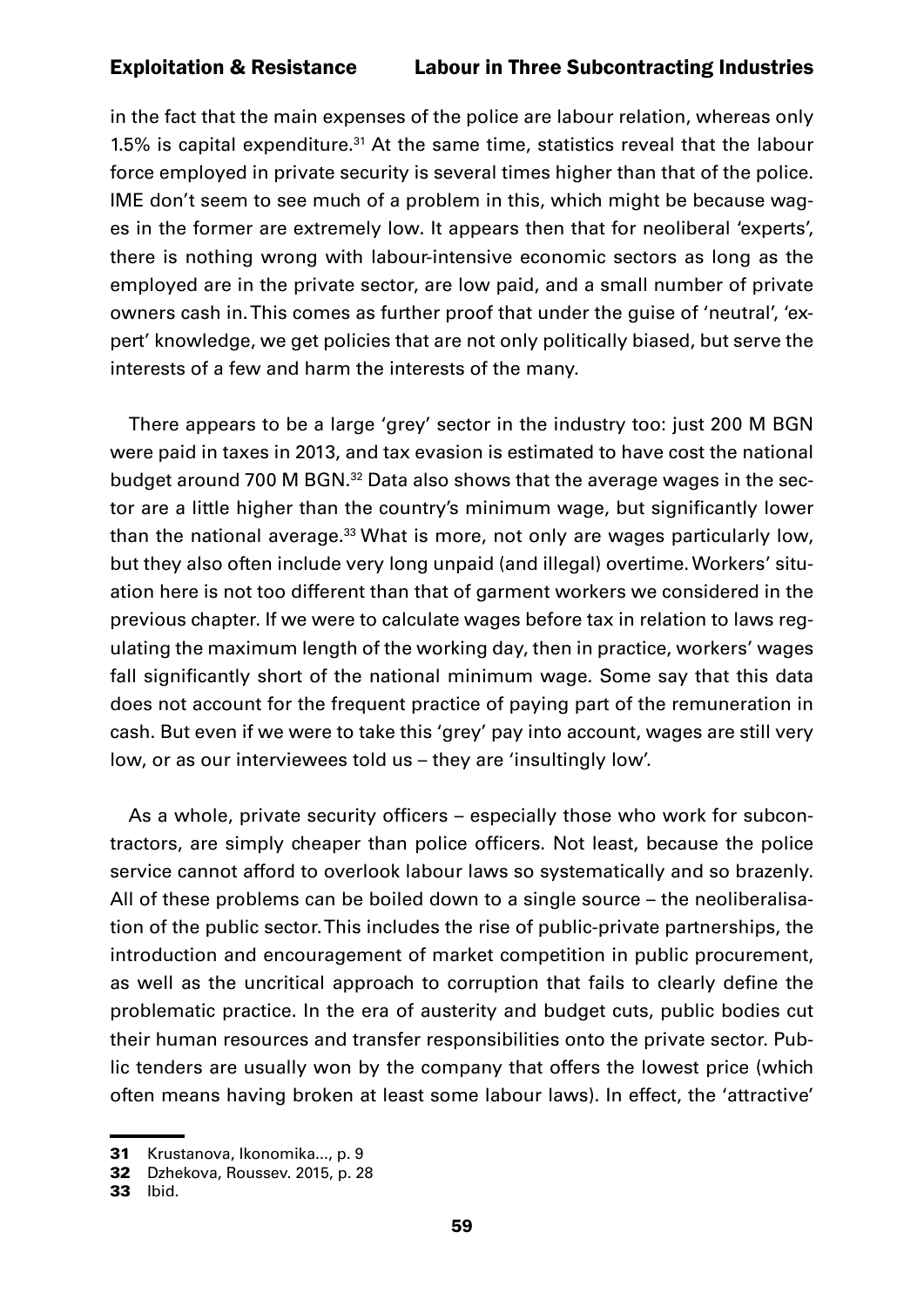price which won the company the public tender, is often paid for by its employees who find they are forced to work for a wage that is often lower even than the national minimum.34 In this way, austerity, competition in the sector, and the neoliberalisation of public institutions, all combine as a force to keep security officers' pay particularly low. Our hypothesis is that a fourth factor is the low level of unionisation among workers, who, as a consequence, are particularly atomised and incapable of collectively struggling for their rights. Only 1000 private security workers are members of the National Security Providers Union.<sup>35</sup> At the same time, there are six trade associations, which represent and lobby for Capital, i.e. work in the interests of the owners, and not of the workers.

In 2014, out of the 2063 licensed security providers, 672 had licences to provide their own security, i.e. they employ their own security officers rather than hire external companies. This means that the vast majority of companies which use the services of security providers hire subcontractors. These are 75% of companies in Bulgaria, according to the World Bank.<sup>36</sup>National and regional public institutions on their part are in practice obliged to hire private companies since otherwise they would have to go through very complex administrative procedures in order to obtain licences to provide such services themselves.

As our discussion in the previous chapter showed, subcontracting works to transfer responsibility for labour away from the real employers, and onto subordinated companies who then have control over the labour process and power to discipline. And the lower down this chain workers are, the worse their working conditions get. Unlike the garment subcontractors, however, security providers are not subordinated to global brands. The sector is dominated by a large number of small, localised firms. Only 5 companies in this industry have a workforce of between 2000 and 4000 employees, and a turnover of more than 20 M BGN; and the combined turnover of the two largest companies makes for 20% of the total income in the sector.<sup>37</sup> Most companies then have up to 13 employees and a turnover of 200,000 BGN.<sup>38</sup>

The everyday life of the workers in this sector never attracts public attention and debate of any sort. The media keep conjuring much-distorted images of those employed in the sector – effectively mobilising the image of the 'mug'

35 Dzhekova, Roussev. 2015, p.33.

<sup>34</sup> Buchkov, Obshtestvenite poruchki… Cf. Stoyanova, Ileana. 2013. *Private Security Receive Humiliating Income.*02.09.2018, [http://www.zastrahovatel.com/statia.php?mysid=4849&t=4.](http://www.zastrahovatel.com/statia.php?mysid=4849&t=4)

<sup>36</sup> Dzhekova, Roussev. 2015, p.17.

<sup>37</sup> Krustanova, Ikonomika..., p. 16

<sup>38</sup> Based on the study of 340 companies. Dzhekova, Roussev. 2015, p.17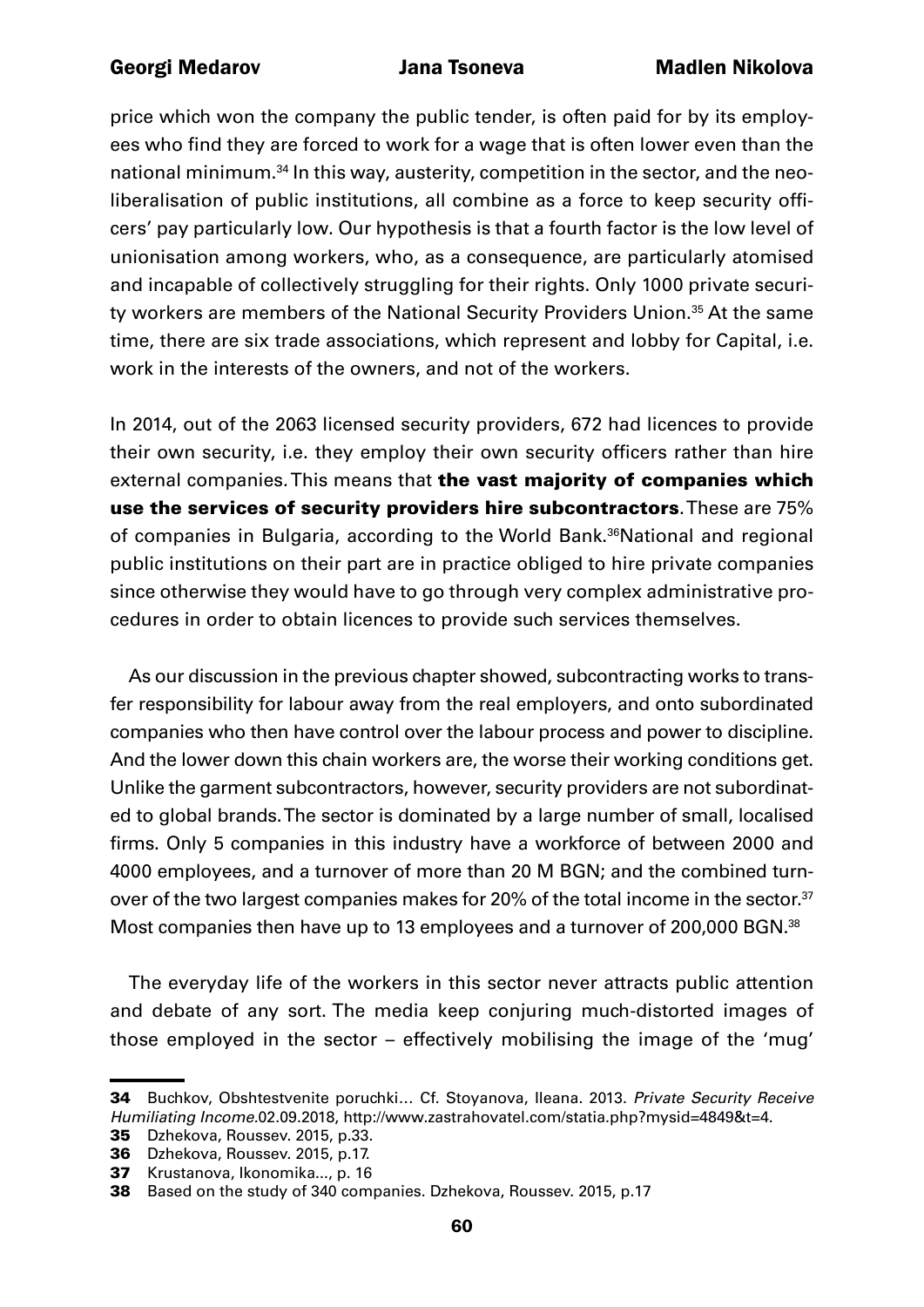of the 1990s as representative of the entire sector – which numbers hundreds of thousands of people – to this day. This image could not be any further from reality: one of our interviewees, for example, was a former university lecturer and holds a doctorate; another is a middle aged woman who is (unsuccessfully) trying to combine her work with her higher education studies. What is more, a significant part of the employees in this sector are retired (11% as of 2012 official statistics<sup>39</sup>, but considering the size of the grey sector, it is possibly a much higher proportion). In short, the direct forms of violence, which we associate with the beginnings of the Transition, are largely gone, but the hidden forms of violence which security companies exert over their staff today, are very much alive and well. In the following pages, we retell the stories workers told us about their labour conditions in the private security business.

# The battles over time, and the insecurity of the security providers

There is no piecework employment here, and hence no techniques of management by stress (although extremely disrespectful behaviour on the part of managers towards employees is very common). The most frequent complaint here, similarly to the garment workers', is the forced and often unpaid overtime, the lack of contracts that adequately reflect the real working arrangements, the practice of skipping social security contributions and 'grey' pay. It appears that employers here do not engage in the aggressive anti-union politics that those in the garment industry did, but some of our interviewees pointed to trends in this direction. Similarly to the garments industry, working conditions in the security sector also improve when workers are unionised.

# "I'd be the first one to run away"

Small, privately guarded parking lot in a southern neighbourhood of the Bulgarian capital. There is space for 30 cars, with the monthly rent per parking space – about 70 BGN. A dirty stoic structure, no bigger than 2 square meters, accommodates the three guards, two of them retired. Two bony stray dogs keep them company. Before we talked to one of the security guards, we assumed that the profit margin in the parking lot must be quite low if workers receive the minimum wage. This would be just over 500 BGN monthly profit, which is effectively just one more minimum wage, but for the owner.

<sup>39</sup> Dzhekova, Roussev. 2015, p.23.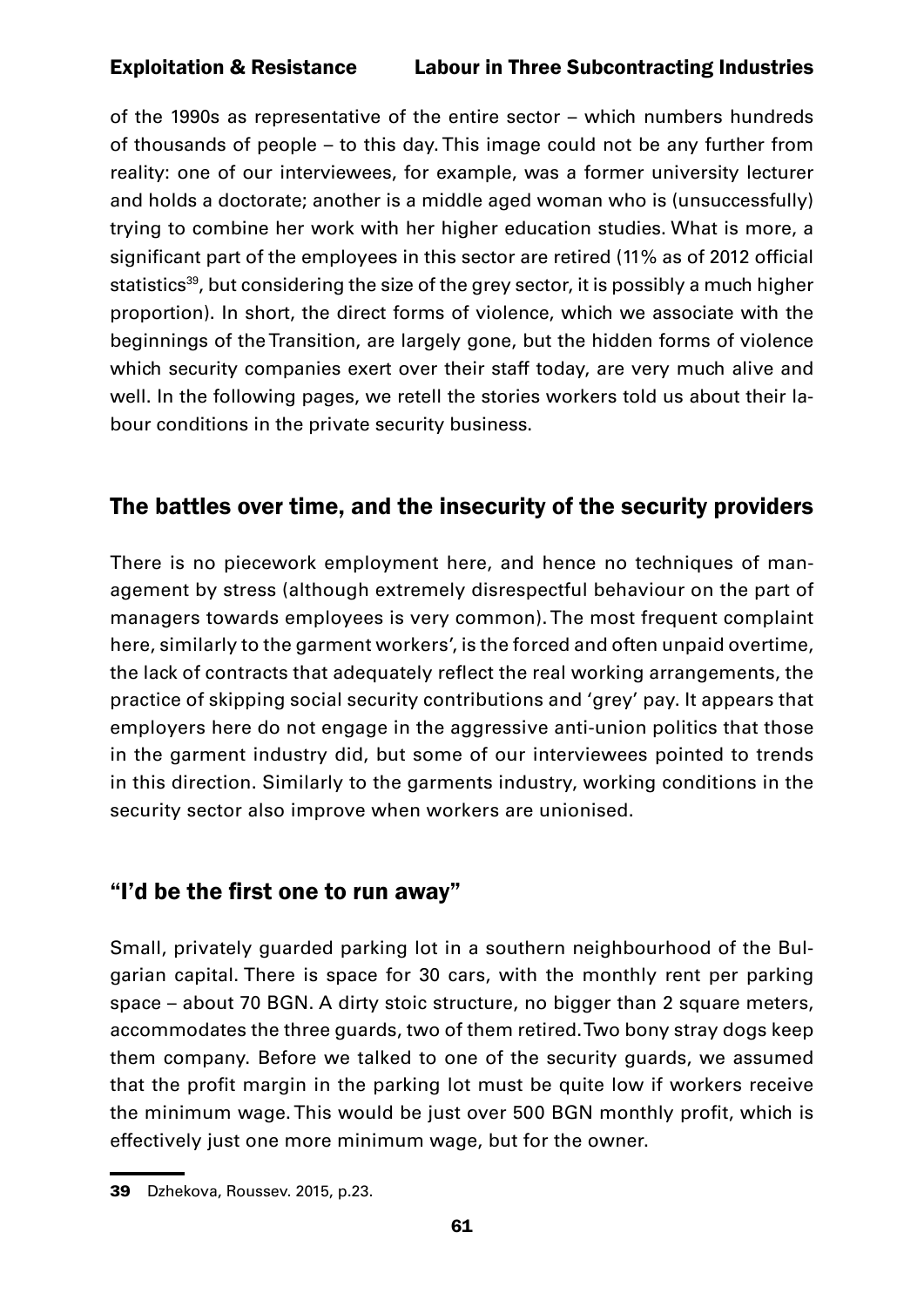In fact, it turned out they only work for 300 BGN per month at 12-hour work shifts every day, with no days off on weekends. While we were still carrying out our research, the youngest of them was about to quit and go to work as a security guard elsewhere for 600 BGN. One of the other security guards, a pensioner, complained that he now had to cover his shift until they hire another person, which meant his next shift was to be extended to a 24-hour shift.

"Did the company provide training for you before you started working?", we asked. The security guard puffed, laughed and shrugged off: "What are you talking about...". The company provided no training whatsoever, contrary to the requirements of the Private Security Act. They have no employment contracts, no social security contributions, no extra pay for overtime. They work 7 days per week 12 hours each day, which amounts to 84 hours a week, or 44 hours overtime. Not only is this work unpaid, it is also entirely illegal since it violates the legal requirements for minimum rest.

The parking exists entirely in the field of the grey economy. No receipts for paid parking space are issued to customers - only handwritten notes get recorded nowhere. The entire business gives off a sense of something temporary and wobbly. We were told that the parking lot will soon become a building site.

The only benefit workers have managed to win is get free lunch at a nearby food facility that belongs to the same owner. Initially, the owner required them to pay for the food, but they defied him. Other than the free lunch, there are no other 'bonuses'. Our interviewee lived nearby and said he would not work there if he had to pay for public transport, since that would have swallowed his entire income.

When private security companies hire pensioners, they can afford to pay them wages that do not even cover the monthly cost of food, since they know that the worker also receives a pension and would not starve to death, as would happen if he was to rely only on his wage as a guard. However, the pensions are also too low for people to afford to survive only on them: hence they are forced to continue working. A popular joke from the state socialist past captures the supposed essence of work discipline and productivity at the time: "They pretend they are paying me, and I pretend I work." Today, however, in this parking lot, the joke seems to have become reality. As one of our interviewees laughed: "If [thieves] came to steal here, I'd be the first to run away. Do you think I'd risk [my life] for this money?" We could not but applaud such sort of 'work-shirking'!

62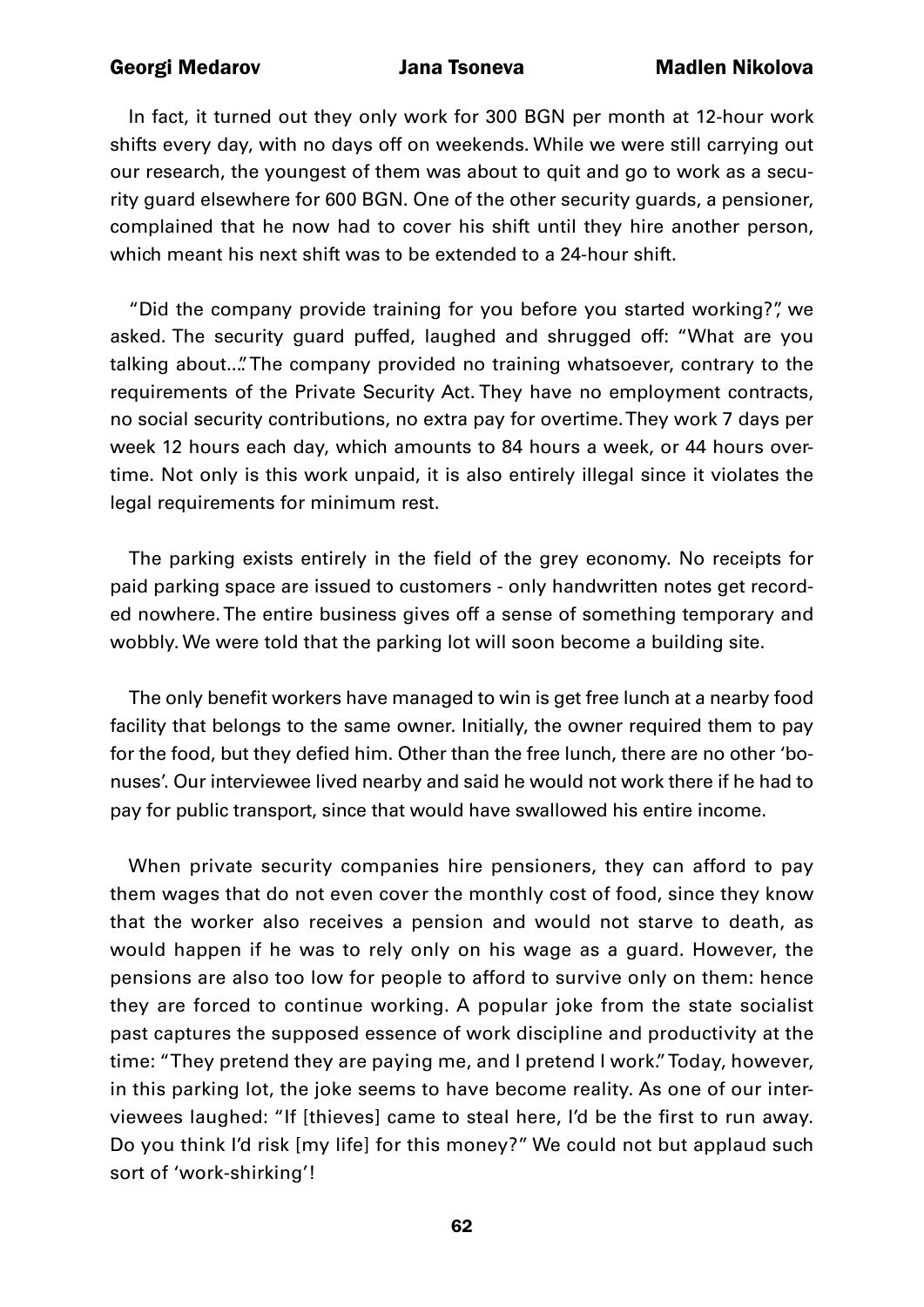Security guards can be said to be analogous to artificial artificial intelligence<sup>40</sup>, usually associated with companies like Amazon which offer services for this type of outsourcing. These are all those mechanical tasks such as sorting stock photos by colour, or sorting receipts that can currently be done by machines (artificial intelligence) but it is cheaper to hire people to do those, because increased labour productivity has lowered its cost (see also the previous chapter on the relationship between productivity gains and labour depreciation). *Their labour is so cheap that it is below all calculation.* Instead of machines, tasks are carried out by hired workers, who receive crumbs per task, and in the case of the parking lot, they replace expensive CCTV cameras. In popular culture and the popular imagination, there is a common fear that machines will become indistinguishable from people. In reality, however, we are witnessing the opposite – people are being turned into machines performing elementary activities, that is, *robotising people rather than humanising robots*. These examples reveal how fictional technocratic optimism is, in its claim that technological progress would inevitably make physical labour extinct. In fact, the opposite is happening: capitalist economy generates what social anthropologist David Graeber calls "bullshit jobs" which have become possible because of constant downward pressure on wages.

# "I don't need money, I need spare time"

We interviewed Peter, a security guard, 48 years of age, and is in possession of a Doctor of Humanities diploma. He has been working as a security guard for two years now. He used to do the same job at a prestigious high school in Sofia – in the school's parking lot – which primarily involved "chasing and confronting drivers." But now he works in a reception office and his only duty is "to say good day and goodbye." The position is only a temporary cover, but he says he wants to stay there permanently, because this job allows him to study and read, it is not as busy and stressful as his former parking lot job. His work in the school's parking lot was hard and very poorly paid. The school was located "in these new, completely illegal neighbourhoods, with no infrastructure where they continue to build despite the lack of space," and his commute was an hour and a half each way – three hours a day total commute, which was of course unpaid. He had an employment contract, which stipulated the minimum wage and an 8-hour working day.

<sup>40</sup> Artificial Artificial Intelligence is not a mistaken repetition, it is the name of a type of service, which Amazon have called a "mechanical Turk" or MTurk (see www.mturk.com). The word comes from an 18th-century chess game machine carrying the same name. The machine is driven by a person who is hidden in it, and so remains invisible to viewers. The point is to trick people into thinking that the machine is fully automated.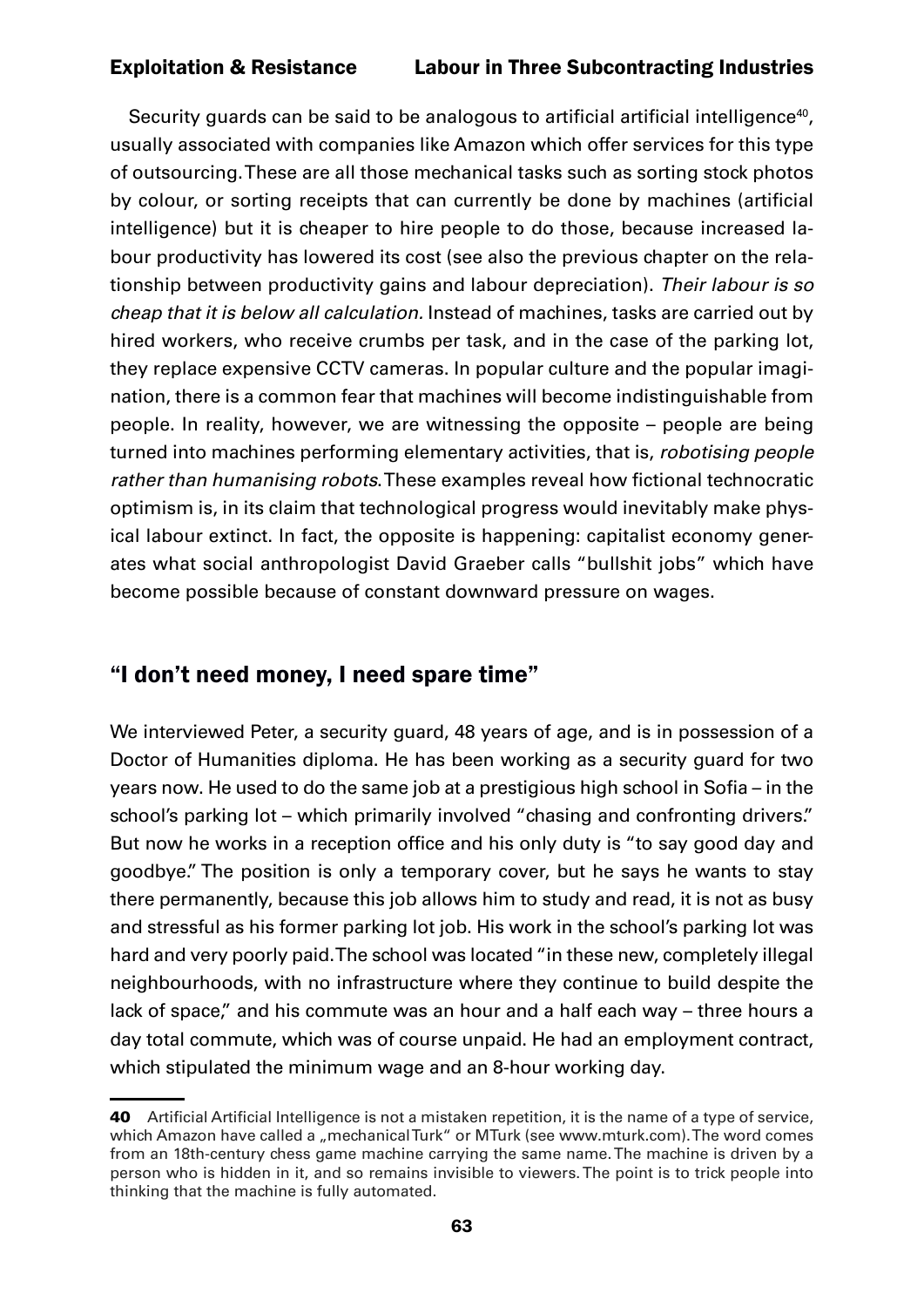*But [the contract] is wishful thinking: they always overload you with much more work. Of course, I shirk it, but if you wanted to make enough money to get by, you have to work overtime.* 

Overtime is not paid extra – Peter worked 11 hour shifts every day at the school. The contract said "hourly paid, but in reality it is a daily set wage", so he is forced to work on top of that.

"Generally speaking, I do not want to work, but if you want to make money you have to work more." At his present temporary job, he works 24 hours a day, 4 days a week and he rests for 3 days. The wage is 30 BGN per day. During what is supposed to be his 'paid' annual leave, he gets 8 BGN per day - "and so you would not want to take any annual leave or you'd want to take it and work elsewhere in the meantime". When he worked at the school parking lot, they did not pay him any wages during the school holidays, and so he would temporarily work on other sites in order to survive.

The company is a subcontractor - the school pays it a (rumoured) amount of 6,000 BGN per month for security provision. It hires two security guards, who take 660 BGN (if they work 22 days with a heavy load of unpaid overtime). The remaining sum is pocketed by the company's owner. The school also hires their own internal security guards, and the subcontractor only provides security for the parking lot and the surrounding area, making sure children do not run there. Peter said that the in-house guards take about 1,200-1,300 BGN per month. In response to our question, "is it not more rational and cheap to directly hire a school guard for 1,200 BGN instead of paying 6,000 BGN for two people," he said that the school is legally obliged to hire a private company.

Many such companies are owned by former police officers, military officers, district police chiefs, etc. According to Peter, a large number of security guards work in similar companies under similar conditions. They are lucky if they take the minimum wage, he said, and if they want to get a little more - they have to work a lot more (far beyond the normal/legal working hours). But Peter does not want to work any more than he does, as he says, "my time is more important," and his managers do not force him to do any extra overtime.

Security guards can earn the 660 BGN stipulated in their contracts only if they work more hours: for example, Peter's shifts don't allow him to work 22 days a month. In other words, workers do overtime in these companies in order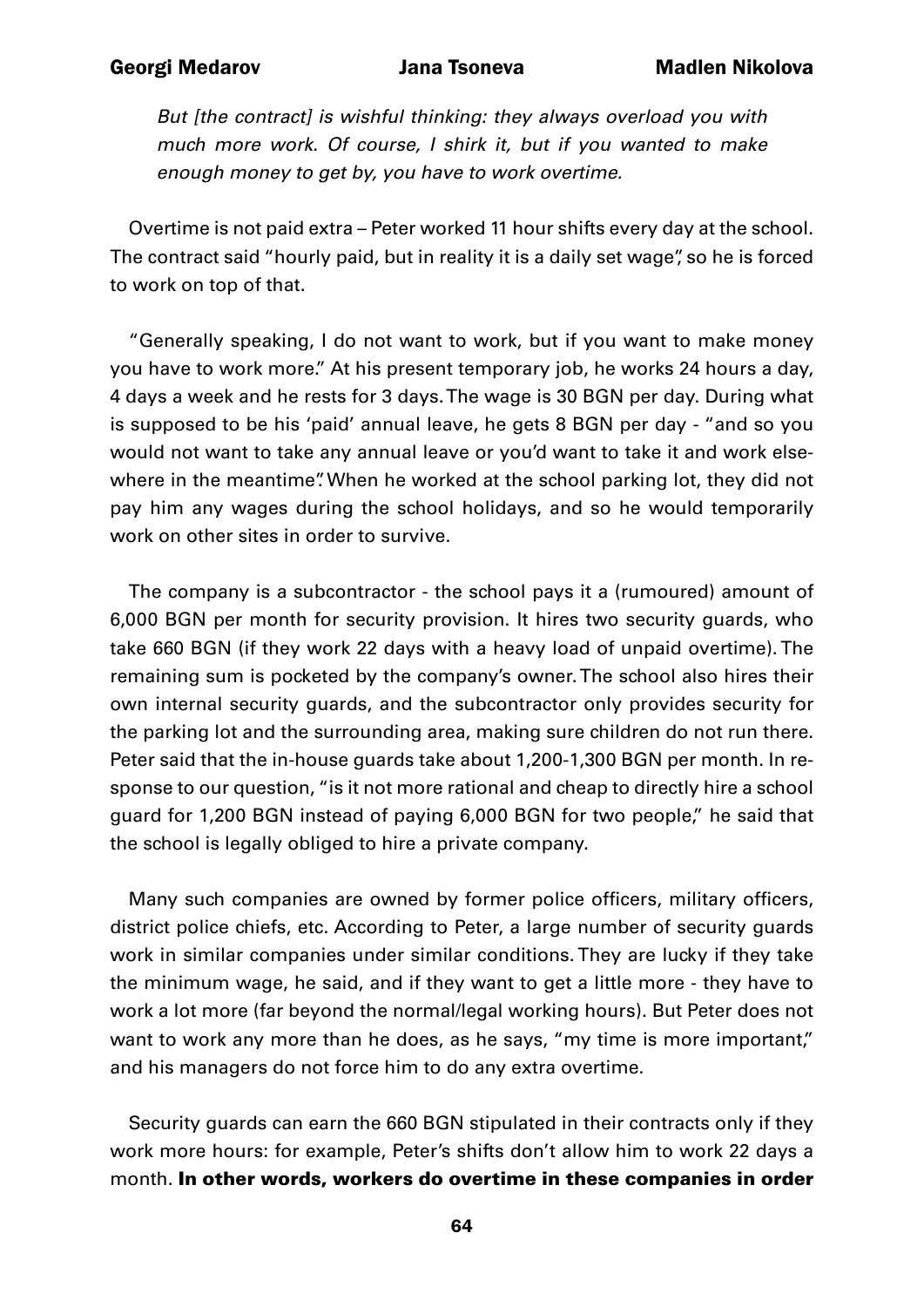to get their pay up to the legally sanctioned wage for a normal 8-hour business day, and not to get any overtime pay! The situation, as we mentioned, is similar to that in the garment industry, bar for the despotic mechanisms for discipline by piecework and management by stress.

### "They own your time"

Peter tells us companies do not have trial periods because they are always looking for a lot of people. They often take on new sites without having staff for those yet. They hire desperate people: "retired, long-term unemployed, Roma, Turks, people from the bottom of society, people who have nothing to eat" and who then accept whatever the conditions are, without daring to negotiate with the bosses. Peter tried to negotiate a higher wage, but did not succeed. His manager made excuses with their 'capabilities', they have no money, they said: "If you want to leave, [then leave] they say, but they say it in sorrow". They did not put him down in a rude way, since they have a constant shortage of people and so try to maintain good relations with staff. Peter tells us every now and then he talks to the paymaster: "I make a scandal, and he just mumbles and makes excuses."

Similarly to the garment sector, employers here also often complain that instead of workers competing with each other, the owners have to compete for workers. However, the low pay in the private security firms means it is an even less attractive sector for workers and makes it more difficult for employers to find people who are willing to work under the (very often illegal) conditions they provide. This explains why people like Peter can afford to argue with the owners and seek their rights. The owners of security firms are not that afraid of unionisation and have not developed the aggressive anti-union policy that the garment employers have. Self-organisation of workers is also hampered by the fact that in the security sector workplaces are scattered around. In the garment factory, conversely, workers spend the majority of their time together and develop close relationships with each other, which facilitates their self-organisation. Workers in security subcontracting companies often come from a socially marginalised background, in short, they are "people who do not have enough to eat" and are often less prone to trade union self-organisation.

Peter told us that there are homeless people who work as security guards, because this allows them to "stay somewhere". This is also the case with spouses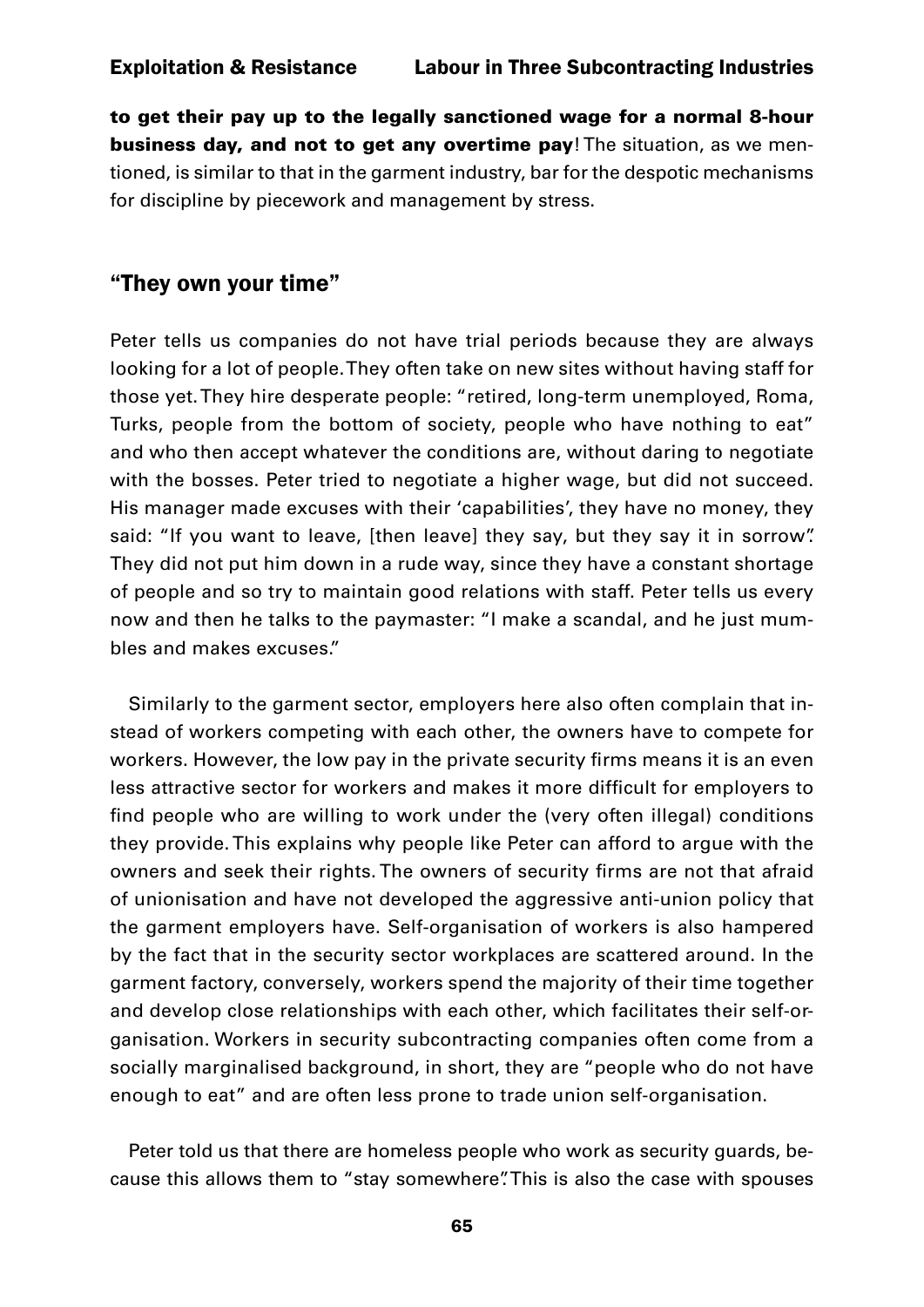kicked out from their homes after a family scandal. There are also people with criminal records, even though the law does not allow this. Fear is another stumbling block Peter has encountered in his attempts to organise the company's workers. He told us he has tried to agitate people and "to organise, to exert pressure, but I do not meet with any understanding because most of them are either afraid, or indifferent and sceptical, and feel that there is no point." Still, he has not given up organising his colleagues, although he does not see much will to resist the bosses. The whole company consists of probably about 1,000 people.

Peter's working hours at the school parking lot were 6:30 to 19:30, but he often left an hour earlier. For the 24-hour shifts, he would come in the morning and leave the next morning. Night work is also not paid as required by law. In the same company, "we had to provide security for the [former] czar once, and I refused at the last moment. Then they tried a few more times to call me, but, I do not need money, [I need] free time" and so he tries to avoid taking extra shifts. He works Saturdays and Sundays every now and then, but they do not pay that as overtime, but only as regular workdays: 30 BGN per day. He has worked on Christmas and New Year's Eve, he said, and on holidays, but never got extra pay for that. They once managed to get him and a colleague to stay 2 extra hours for a school celebration, and paid them 1.50 BGN for that - one fifty! (enough said about overtime pay and companies' attitudes to labour laws in the sector). Peter collects examples of violations of labour law in a folder, but has never filed formal complaints with the labour inspection authorities because he cannot find anyone among the other workers to support him. Only one agreed to testify once, but then he reconsidered.

Some workers get fines: if they fall asleep, drink alcohol, etc. It is important to highlight that the labour laws prohibit employers from imposing fines. Yet, managers use their judgement to see when they can pull it off. They have threatened to fine Peter too, but he tells them "well, I will leave" and they give up. He often turns his phone off so they cannot find him. He has heard and seen many cases of colleagues being fined. One colleague of his got a monthly wage of only 50 BGN after being imposed all sorts of fines, so he threw his work clothes down and left right away. He heard of another colleague who slept with his girlfriend at his workplace and they kicked him out.

Peter earned 630 BGN net in June 2018: "The month was full". In July he took 8 days off, and had fewer extra shifts, so only received 340 BGN. In August, he earned 450 BGN. This wage fluctuation creates enormous insecurity for workers. What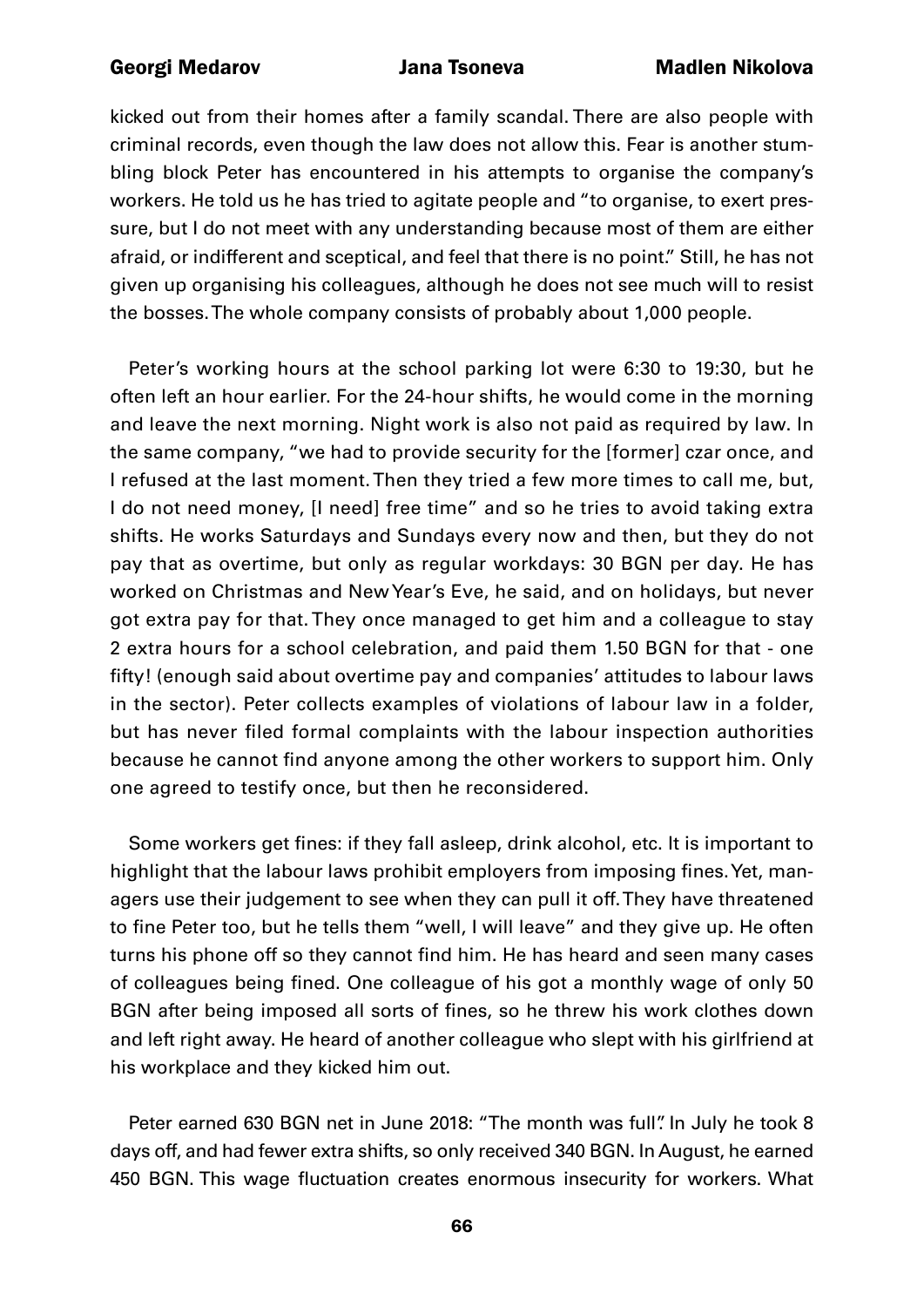helps Peter tremendously is that he lives in his own home and does not have to pay rent, but with such fluctuations in monthly pay, the average non-home-owning worker cannot be sure whether they will be able to pay rent and bills each month.

The company pays Peter's social contributions based on the minimum wage only. Last year, he requested from them an income statement:

I pretended I was asking for it in order to file a tax return, but of course *I* wasn't going to do that. And the statement they gave me had nothing *to do with reality - 12 months at 460 leva. And I had worked and received a lot more. The very fact that I asked for such a statement made them very nervous - "What do you need it for? [they asked]"*

He said he had submitted tax returns before, but has now stopped, "because I'm trying to stay out of the system."

Peter does not receive vouchers for transport, even though he commutes over a long distance. He has a colleague from another company who had his public transport expenses covered – his was the only case Peter had heard of. Part of the monthly remuneration comes in the form of food vouchers – 60 BGN. However, they are not a bonus on top of the wage, but a part of it (which is another violation of labour laws) – it "forces you to shop in the hypermarket and always for 20 BGN (this is the value of the voucher, no change is given).

The money is paid out in a very peculiar manner: part of the wage is paid to workers 'under the table'. The company seems to do special double accounting:

*Two accountants sit on two adjacent desks. You sign [documents*  about] what you receive legally at the first accountant's desk, and then *[you move to] the other accountant and sign under the money you actually get and you receive it from her. This is done openly, there is no [attempt to] cover it up.*

They get no pay slips. He only received pay slips when he worked for a public school. The minimum wage is paid via bank transfer, and anything above it - by hand. Whenever the wage does not reach the national minimum, the entire sum is paid by bank transfer. Sometimes, when the company needs extra workers (e.g. for security provision of a major event), they also call people to work without contracts and pay them in cash. Peter says he would not be surprised if it turned out that most of the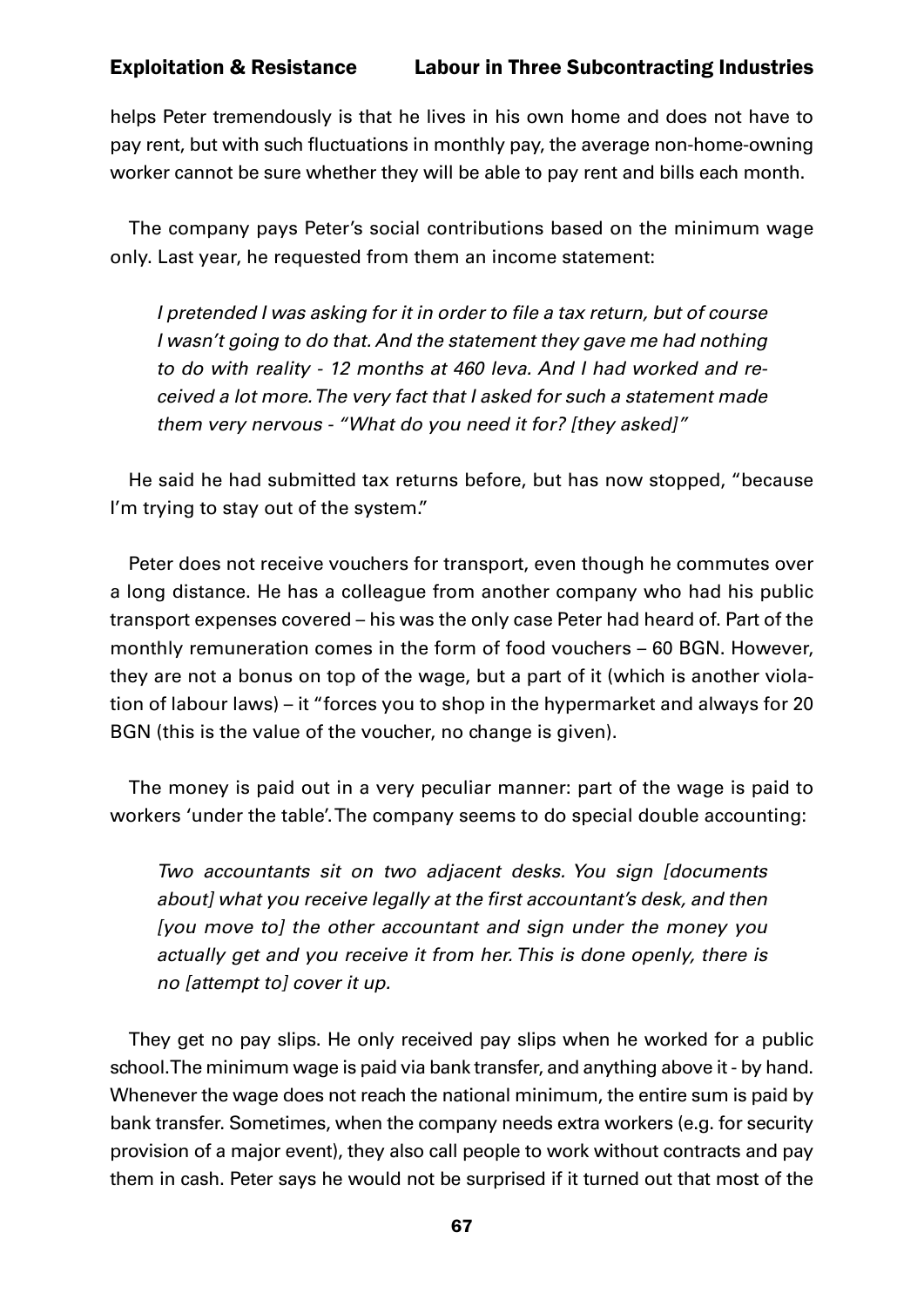sector functions 'in the grey'. He tells us of a colleague who underwent a hernia repair surgery and then wanted to go back to work while he was still on sick leave. But the boss refused to give him any shifts, for fear of 'trouble' and "set him free" (i.e. dismissed him). He says he has never seen labour inspectors visit the company. He thought of alerting them, but besides evidence, he needed people to support him as witnesses, and none were willing to, despite his efforts to persuade them.

Peter's current employer has provided training before because the security guards have to pass a course and be awarded a certificate. Under the Private Security Act, all security guards have to undertake a 40-hour course that includes first-aid training, training on the content of the law, as well as a course that informs them of their rights and obligations. Peter said that their course lasted for 30 minutes instead: a pro forma lecture with a former policeman who spoke "complete crap" to them, such as instructions not to sleep and drink at work, and wasted their time. "They obviously think you are a moron, to tell you such things." Apart from theft of time, the course was also theft of money: despite being compulsory, 40 BGN was withheld from Peter's wage, for "training". They did not receive certificates, even though this document was required in order to start the job. Their second month's pay was also reduced - this time for a psych-test, which none of them actually took, but they all paid 30 BGN for. The workers were told they should receive the certificates when they leave the job.

There are no established communication channels between security workers; and they hardly go out together outside of work:

*I only communicate involuntarily with those I have to work with. They're not my kind of bunch, I don't have much to do with them ... but if they are willing to get together, to organise ourselves in some sort of an organisation so we can do something serious against management, I'd get involved. I've been thinking of unionising, but for now, the opinions I've heard are not very favourable.*

As far as Peter knows, the trade unions have not attempted contact with workers. There is a rumour in the company that years ago there was an attempt to start a union, but the "boss scattered them around". He says the boss's reaction is not an obstacle for him, it is instead the lack of enthusiastic workers.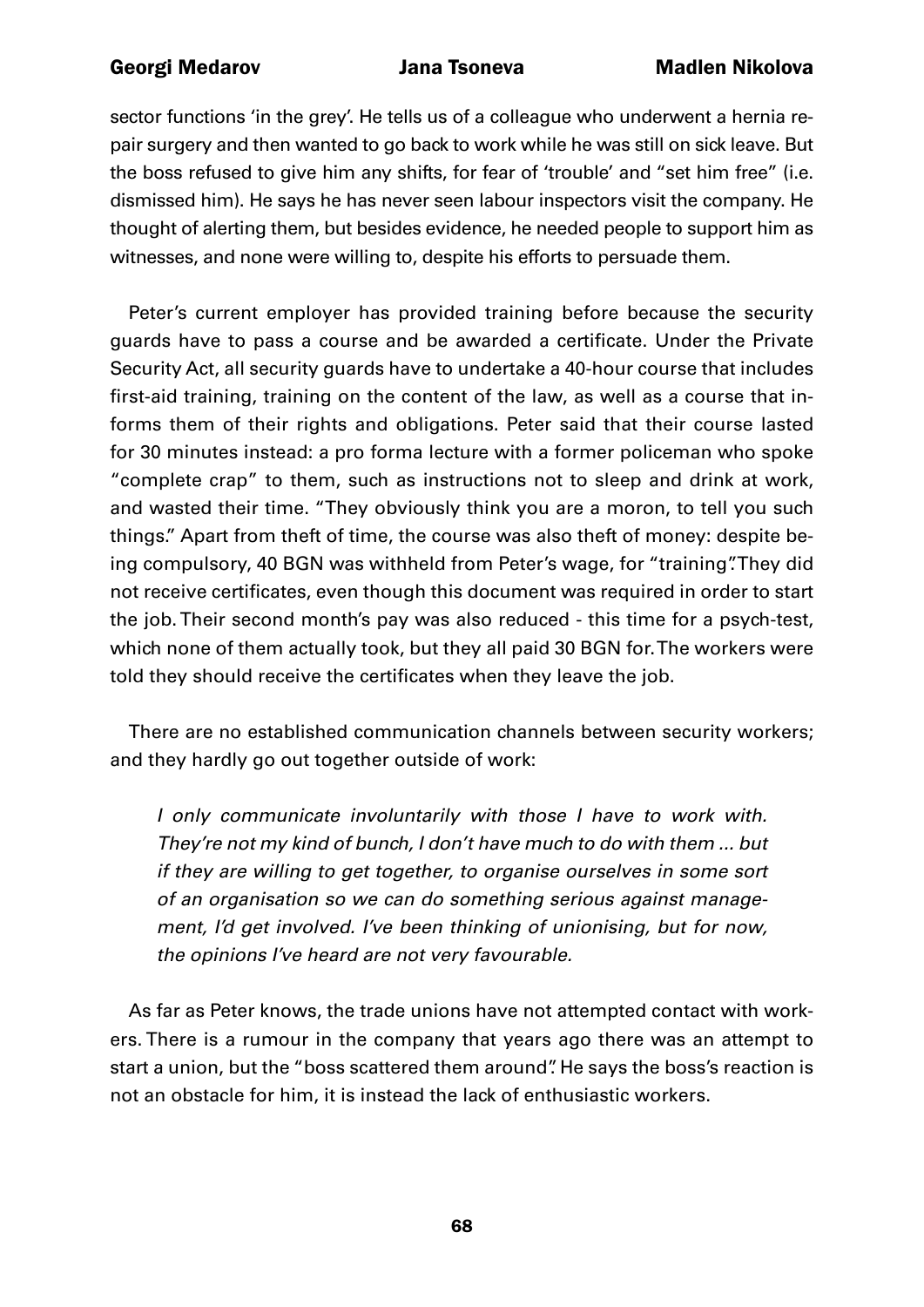# Doorkeepers and security guards

As the state is the largest consumer of security services, we also conducted a series of interviews with security guards in a large state institution and in this section we present the results from these. A few years ago, the institution entrusted its security to a private security company. Until then, the entire security provision was undertaken by in-house guards (often pensioners) – hired directly by the institution. Security provision today is divided: there are *doorkeepers* who have employment contracts directly with the institution and security guards employed by the private security company subcontracted by the state institution. Doorkeepers lock and unlock rooms, provide guidance to people, and observe for signs of disorder (i.e. part of their activities are to provide security). Private security guards monitor and control access at building entrances, they can check visitors' passes and they can call for backup in case of security breach. This institution is a particularly interesting case, since it allows us to compare the working conditions of the private security guards employed indirectly by the institution, on the one hand, and those of the doorkeepers who are employed directly by the institution, on the other.

# "There is no such thing as pay delay, this is a state job! Only the private companies delay pay"

We spoke to 56 year old Yordan, who has a high school education, is married and has two children. He has been working as a doorkeeper for two and a half years now, and is employed directly by the institution. This is his second job. He works as doorkeeper two days a week, and as an accountant the rest of the week. His working mode is 2 by 2: two days on duty, two days off. "There is no weekend, Christmas -- as it goes." The responsibilities as a doorkeeper are to check ... the passes? "No," he says, "the security company deals with the passes." His duty is to check rooms and halls, closed or open for events. "We enforce the non-smoking order" "There is no such thing as a fixed weekend or Christmas breaks – the workers rotate". He has a permanent open contract preceded by a six-month probationary period. There is a collective labour agreement in the institution -- thanks to the trade unions, and Yordan participates in the agreement because this gives him four days of paid extra leave. He pays 4% of 1-month's salary annually for his participation in the collective labour agreement. He is not a member of the union. Why? "I have worked in the private sector for many years, for the past 7-8 years I avoid dealing with private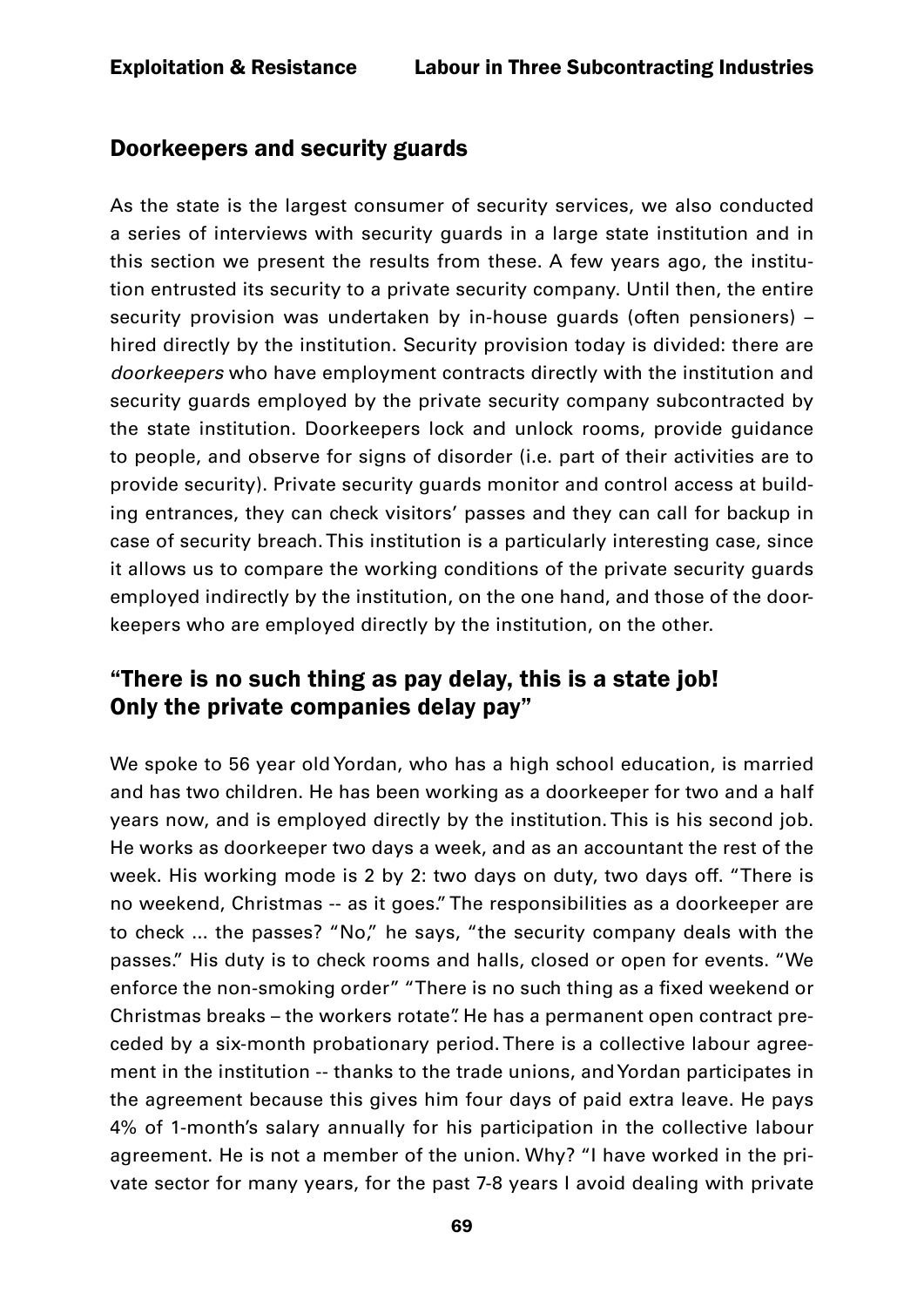stuff…That's why I don't need a union". He says that the union is not popular among his colleagues either, but the working conditions are not that bad.

Does the Institution-employer delay your monthly pay? "They don't delay; they pay regularly on the last business day of the month. I started on the minimum wage and I can't ask for any more", all pay is duly recorded, Yordan gets his social security contributions paid, and he also gets experience bonus. "But this is quite a lot for me – I have worked for 30-years." At the same time, his colleagues from the private security company often have their pay delayed – they will take their July pay in September. "Their June pay they will take in August, they were meant to get it on the 15th, but then they told them not to wait for it until the 26th. And they do not get any experience bonus."

The company has money, but they make excuses: the institution has not paid us, they say. But this man [the security guard whose pay is delayed] has no relationship with the institution, but only with the company.

We move onto a conversation about bosses in various industries, especially subcontractors, who make excuses with third parties – that their money is being delayed, and so they themselves are delaying pay, too. Yordan draws examples from accounting and says that once a person someone has contracted with is replaced with someone else, the contractor has to pay, irrespective of whether he's been slow in receiving his money elsewhere.

They never made them work extraordinary hours, he says, except for once when he was asked to take on a night shift: "The boss said only if I wanted to. But night shifts are [easy], you just catnap. And I was explicitly asked if I could handle it, whether it would overload me, do I want it, etc." Other than this one-off exception, such on-call shifts are planned early. He can choose when to take his annual leave. In December, their manager gives them a blank holiday schedule that they fill in. And if something extraordinary like sickness happens, it is generally easy to cover. However, they don't have quite enough staff, they feel, sometimes access to parts of the building have to be restricted because there are not enough of them.

Is work too much, or is it comfortable? So far, it is good, but there are rumours, he says, that the institution will terminate the contract with the private company. Hopefully, then they will appoint more doorkeepers, otherwise security provision will become impossible, he tells us. Relations between workers are friendly, Yordan says, they have coffee together, they get along with their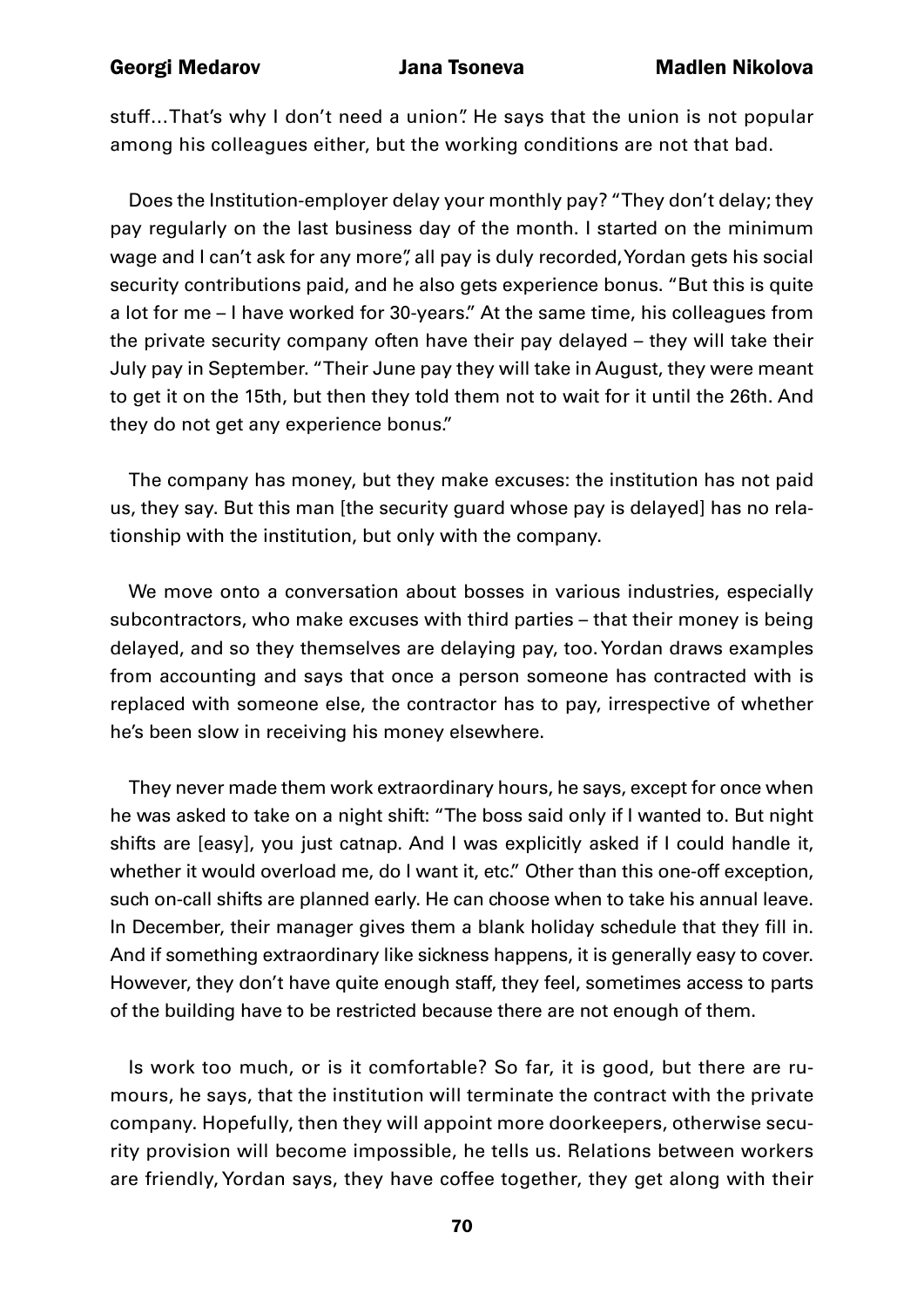colleagues. There are no differences in wages except for the experience bonus top up. Everyone gets the minimum wage. They have no targets to hit or competitive atmosphere to navigate.

The institution isn't providing any extra amenities for them, so he has on occasions complained to his boss: "They gave us uniforms but we did not have a dressing room." They do not have a shower and a dining room: they only give one very small room, "as wide as the table and with all of us inside...They won't get us a room, and a shower – no way." This is in violation of regulation on Minimum Requirements for Health and Safety at Work.

The employer does not provide food, but they give them vouchers, as they do to all staff of the institution. But these get delayed: "We take the Christmas ones after Easter." The employer does not provide transport vouchers either.

# "This thing about the private security companies, it's all lobbyism"

We also spoke to Krasimir, aged 35, single, with a law degree from the New Bulgarian University. He has 2 years of experience as a security guard in the subcontractor company hired by the same institution that Peter and Yordan work for directly. Krasimir works only on this site; he can choose to take shifts elsewhere too, but he does not like those, he wants to stay here. Like Yordan, he works over 2 days followed by 2 days off. He sometimes has to take on extra shifts.

*In these companies it is not permitted to talk to outsiders, be it the media or researchers, without the prior consent of the PR department. This is because many of them are on the brink of law, in the grey sector, and do incorrect things.*

We tell Krasimir that we have already received numerous refusals from his colleagues and thank him for agreeing to talk to us. Subsequently, when the conversation returns to the topic, Krasimir is careful not to indicate specific irregularities that he is aware of first-hand during his service. He only speaks of irregularities in general, based on his impressions.

His contract is also permanent, with a 6 months' probation clause. He works for the minimum wage too: after taxes, he gets a net sum of 395 BGN. He has a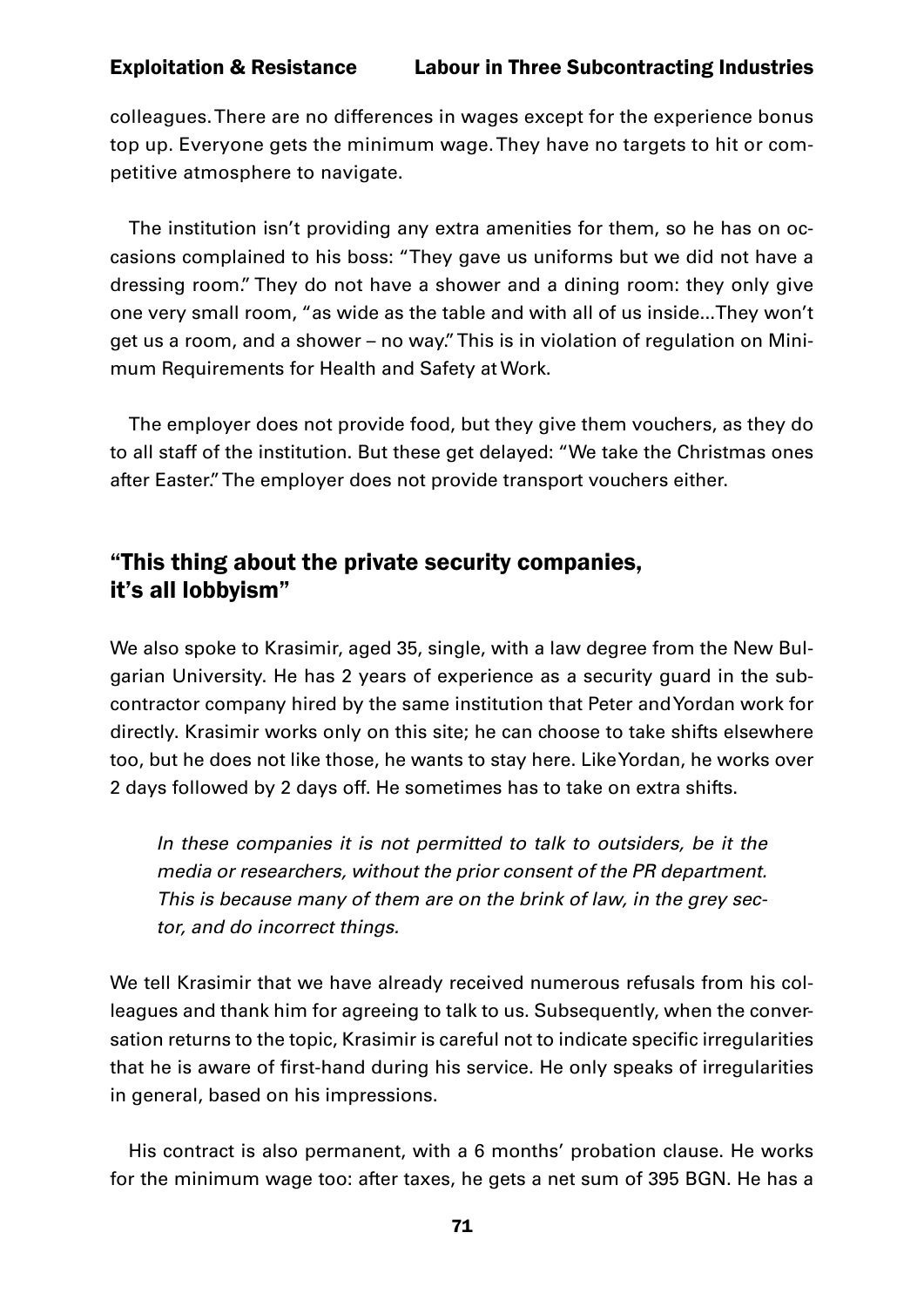bank loan so his entire salary pays it off. "I have never complained to Human Resources and Accounting, everything has always been accurate, there have been no problems in this respect." In general, wages are paid regularly, without delays.

*Only in the last few months something changed and they began to delay payment. With a few days or so, I'm not sure exactly how much. I do not rely on this income because the bank takes it all. They [the employer-subcontractor] accuse the institution for delaying the payments. I do not know about colleagues without contracts or hourly paid. But we do not communicate very much with each other. We don't have a good team, I don't get along well with them because of differences in character. I get along well with some people. But we do not communicate, do not go out after work, we do not have lunch together, except for a couple of people.*

He describes some rivalry between the doorkeepers and the security guards at the site. In his view, such rivalries are of the internal/external sort and are "rather light-hearted". Occasionally, though rarely, there were more serious conflicts or misunderstandings related to competencies whenever there has been some tense period.

*I do not know if there is a collective labour agreement here, I have to check. I'm not part of any unions, I don't know if there are unions here. And in general, my attitude towards the unions is negative! I do not think they can change anything.*

We tell him briefly about the self-organisation of the garment workers and he responds: "Now that you say, I see that in such cases it may make sense."

They have no specially designated facility, no rest room or a shower, neither at the premises of the institution, nor in the office of the company. They don't receive food or transport vouchers. He doesn't know, he tells us, about any fines or deductions, nor does he know anything about bonuses.

The company does not provide any training or fund any qualifications. By law, they are required to pass a 3-day course for security guards at the Academy of the Ministry of Interior before starting the job. Krasimir has taken such a course but paid for it from his own pocket. Since then – nothing, he says, "That amazed me". There have been safety briefings. But the Labour Inspection Authority has never come.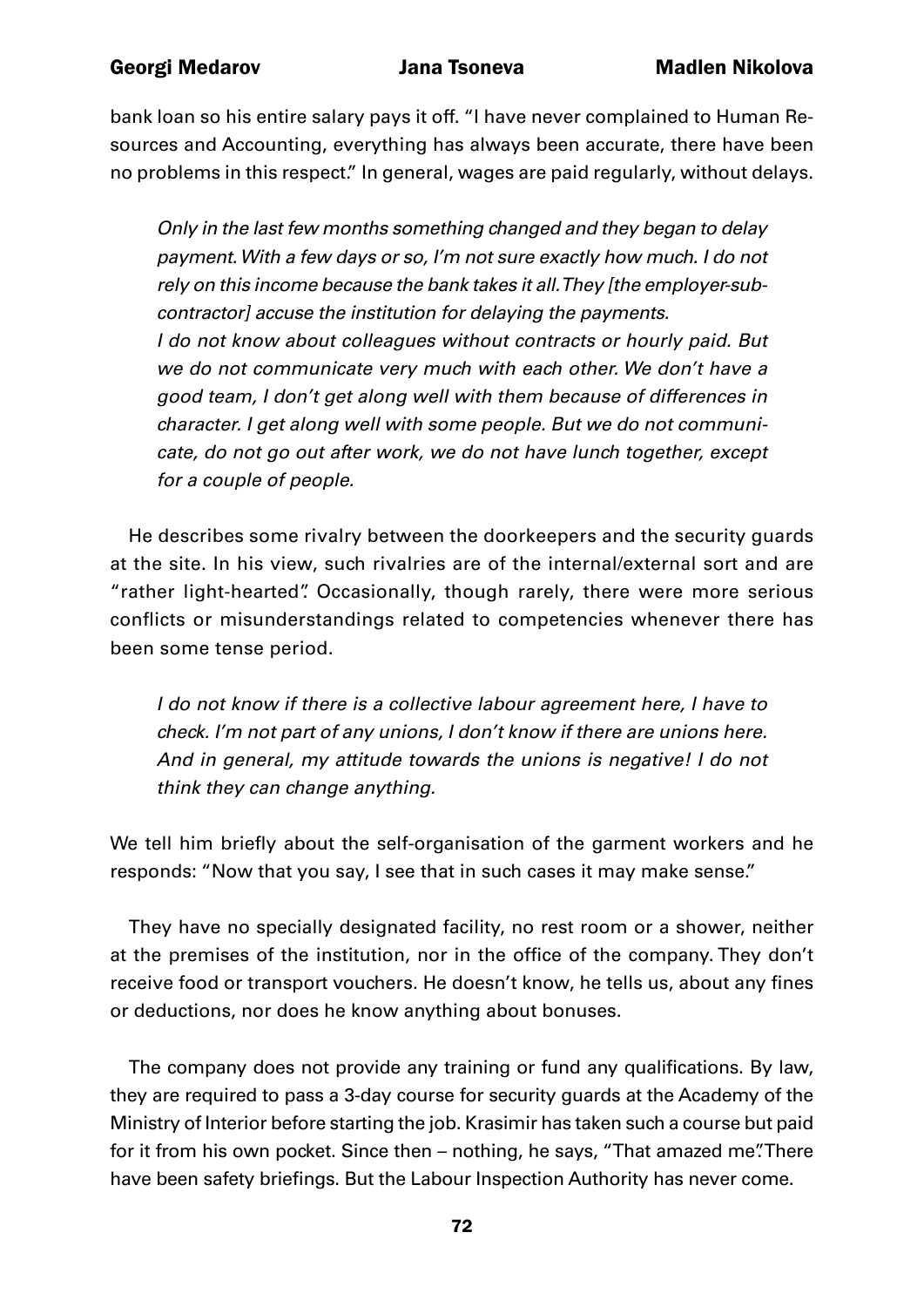The firm does not organise any company celebrations, outings, or team-buildings, he tells us.

A particularly curious summary Krasimir made was:

*This thing with the security companies is a lobbying measure. Under the law [regulating] private security companies, state institutions are obliged to hire private guards, they cannot be institutional. And now this is [the case] everywhere: universities, agencies, ministries, schools.*

# "Work is going well, but at the cost of my studies"

We also spoke to a woman who works as a security guard for the private subcontractor in the same institution – Ana, about 40 years of age, and currently pursuing a higher education degree. Ana initially said "Our job is confidential, so I cannot give you an interview." Yet, what she did share a little later is telling:

*Work is at the expense of my studies so far, unfortunately. This is my pain. I [am determined to] do everything I can to manage it. I wanted to continue onto Year 2, but I don't know if it will be possible. A colleague who was also a student dropped out of his studies […] No employer likes students, and there is no state support [to help] them in Bulgaria ...*  Yes, it is good for a student to find a job while studying, but in all sectors *in Bulgaria employers do not want to work around students' schedules. We have no right of association in our sector as far as I know. We cannot negotiate. And I do not have time to go to interviews. I was invited to go to Belgium for a conference on the working poor, but the boss did not let me go. And there is no option for part-time education in my degree. I like [my studies] very much, I study with great interest. If my boss let me work on a 2 by 2 schedule, I would not have a problem with study time ... He gives me so much overtime that besides sleeping, getting up and going to work, I have no time for anything - no lectures, nor library - nothing.*

# "Utter misery! This is modern slavery!"

Not only the answers, but also workers' refusals to interview are also symptomatic of the working conditions in the sector. All asked doorkeepers appointed directly by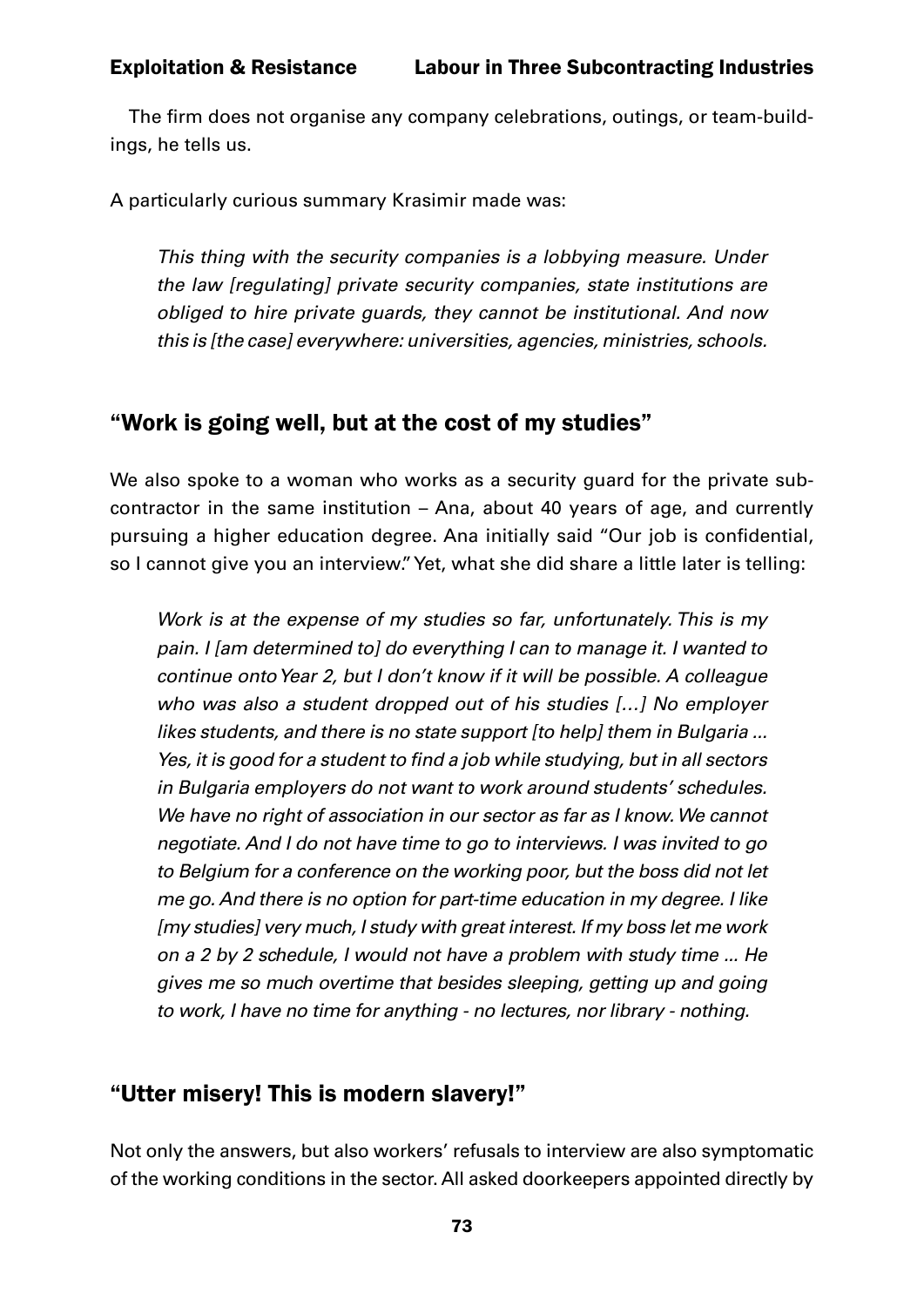the institution immediately agreed to speak to us. Yet, most of our attempts to talk to security guards from the private subcontractor company fell flat. For example, a young man, about 30 years of age, declined our request for interview saying: "I'm not authorised to give interviews, I don't have that right. That's what we've agreed. Plus it would be wrong. There's no way I can give you an interview or information." Another employee, a man visibly about 70 years old, said:

*I can't. What can I tell you about working conditions, [they are] very good! I'm not giving you an interview. There are cameras here everywhere, and it'll bring trouble. I'm not going to give you an interview, I told you. No way.*

We mentioned these refusals when we spoke to one of the doorkeepers. He was surprised: "Why would they be so cautious..." But this fear clearly indicates the presence of some form of despotism in the private sector, and contrasts sharply with the attitude of the staff employed directly by the Institution where workers appear to be incomparably freer to speak.

It is fair to suggest that the employees of the private security firm are understandably afraid to talk about their work – wide spread violations of labour laws are an open secret. And as we see, the employer appears to have suggested that they have a duty to keep full confidentiality – and that the nature of their work deprives them of their right to organise themselves as workers.

When he found out we write about working conditions, a seemingly more inclined to speak employee of the private company approached us and said, "Utter misery! This is modern slavery! Modern slavery for retired people who still bark." When we thank him and mention that his fellow security guards refused to give us an interview, he exclaimed: "Well of course [they wouldn't]! If you say that I've told you all this, I'm a goner! [So please be] smart!." If we remind ourselves of Peter's narrative earlier about a colleague who stole money and he then had it deducted from his next pay checks, it turns out that if you steal money, they keep you at work, and if you speak out – they fire you. According to this man, there is a clause in his contract which forbids him to share publicly anything related to his work conditions.

One more employee in the private company defined his work as "Modern slavery":

*I'm a worker. But this is travesty, absolute travesty, modern slavery, [they] delay our wages, [they make us] work overtime... Given that the*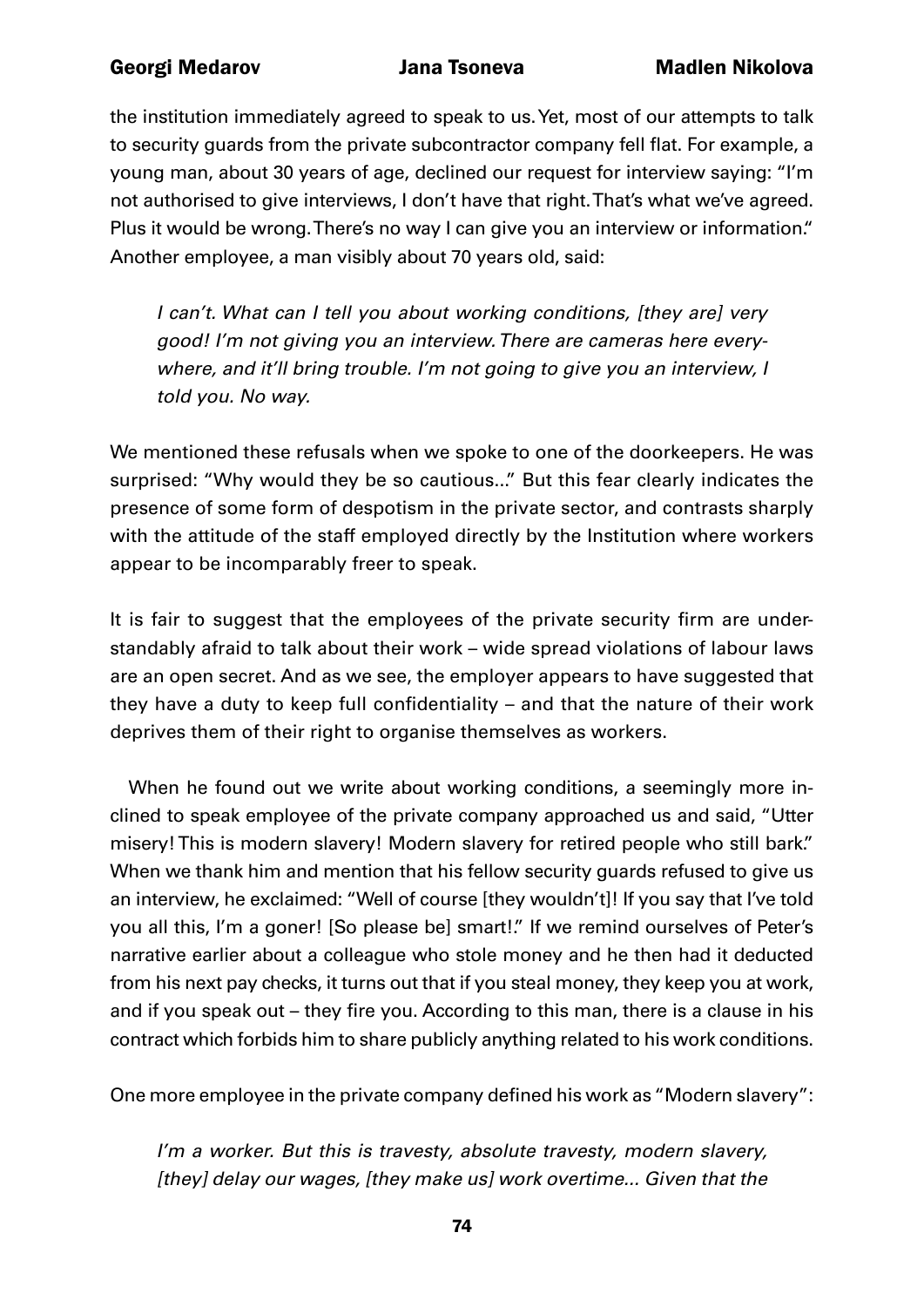*minimum [wage] is 500, I've received 300... And do you know what 12 hours at work are like? It's not hard manual labour, but it's still 12 hours… And they even make you come for extra hours, when I go home my legs are swollen. And [since] you're supposed to eat out [as*  there is no food provided by the firm], how do you make ends meet *-- how much money are you supposed to make [in order to make ends meet]? The other day I bought a sandwich, three leva, and [the sandwich] had gone off anyway.*

### "Public procurement is also problematic"

We spoke to another man working for the private company – retired 67 year old, married with two sons and grandchildren. He used to work in the emergency services for 37 years; his profession allowed him to retire early and since then (about a decade ago) he has been working for the private security firm, which now has a contract with the same state Institution. He has also worked in another private company. He too has an open ended contract on the national minimum wage (395 BGN after taxes). Everything goes to pay off his bank loan, so there is no 'cash under the table', it is all via bank transfer and all social security contributions are regularly deducted. But ever since February 2018, roughly since he started work on this site (the Institution), they have been regularly delaying the wages by 2-3 months. "On 27 July we received the wages for May. In late August we await the July salaries. This is because the [Institution] isn't paying its due to the company. They owe 200-300 thousand." He couldn't tell how he knew that. "They owe a lot of money to different companies. Of course it's not us [the guards] who are responsible for this. But we take it all, we're the losers."

Yet, he doesn't blame the company. He tells about the previous two sites on which he worked (for the same company) – an administrative office and a food processing plant, as well as a private hospital. During the work there, wages came on time, he said:

*The food company was run by a very serious man. We had an organised lunch buffet, salads, sandwiches. It was arranged between the two companies.*

He was fine at the hospital, too. "Look, we don't even have a real workplace here! Some chairs [that's it]." Another set of rules that is not respected in the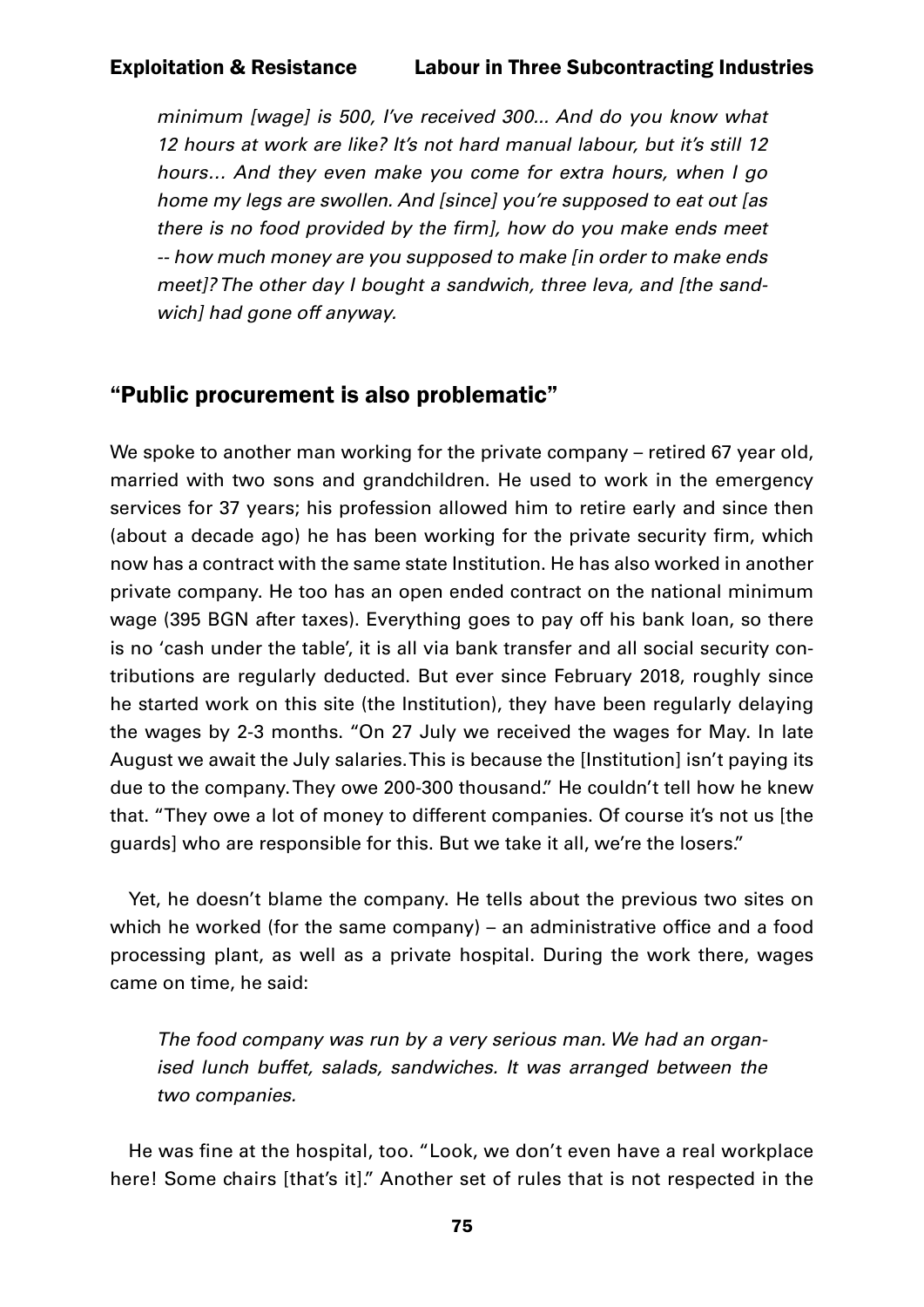current company is the payment of overtime work, including pay for the work of national holidays. The length of service class bonus is not added either. Although he generally works on 2 by 2 shifts, he often has to take overtime shifts. These, according to him, become necessary only because there is often not enough staff. "Now one of my sons has returned from Germany with the grandchildren, but there is no time for me to see them. I have a shift tomorrow, and then they go on holiday." Another problem is the annual leave – you cannot always take what you want: "You want 20 days leave, they give you 10. They'd rather pay you than let you go."

Is there a union? "I've heard there's a union, but to get involved, the company must first allow you to." Later in the conversation, it turned out that the company does not approve of such things. "Have you tried to self-organise, for example, to protest against your wages being delayed? What if you stop working...?". "How do we stop working?! That means the site will close down, and then we're again going to be the ones that will suffer. "

We understand other companies commit graver breaches:

*There are companies that don't give you an employment contract. In the parking lots, they get retired people, pay them 200-300 by hand every month, and that's it! In [the previous company], they wanted us to work 200 hours before they can pay us the full monthly salary " (this amounts to over 30 hours of unpaid overtime).*

As we saw from our interviews conducted in parking lots, his observations are correct. This security guard then added: "There is a new law. It is a good idea to read it and see that a lot of the rules there are not respected".

The shifts are recorded by hand in a notebook. Labour inspections are conducted, but only on paper: no one actually comes to see how they work. Bonuses, vouchers, transportation facilities – they have none of those work benefits. Neither do they have trainings. They are supposed to have refreshing courses from time to time if someone's work is not up to standard. At the same time, failure to fulfil their duties is often punished by deducting a day's pay off the salary. Such a practice is at odds with the law too.

He doesn't think too well of the Institution's doorkeepers. "It's duplication of tasks. What sense does it make to have two companies, external and internal, to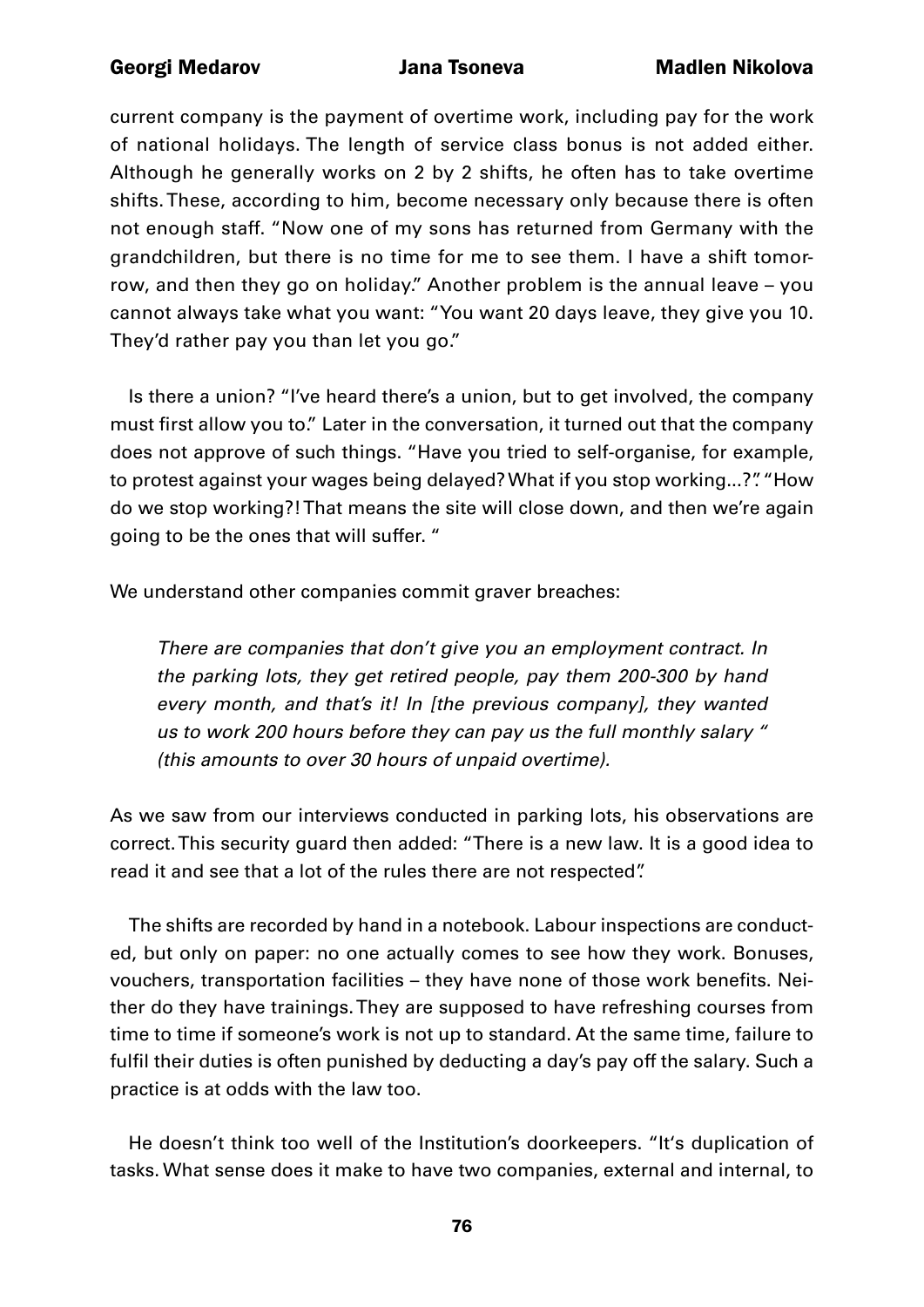carry out the same activity? [The institution] then pays twice for the same." But he seems to be of the opinion that the others – the internal staff – are redundant. Yet, he also made the following observation: "Problematic are also the public tenders. Those who offer the lowest bid, win them. And this then affects pay".

# "The laws force us to hire a private company"

We also talked to the facilities manager of the Institution where our interviewees work. We asked him, given the poor working conditions and the unpaid wages in the private security company, and considering the much better conditions in which the doorkeepers work, whether it is not more ethical to recruit employees directly, as internal guards. This is what he told us:

*The laws force us to hire a private company. There is another option – for us to register under the law for private security activities. But these are [some very complicated] procedures, applications, insurance... [This is because security provision] is not part of the function [of the Institution]. And therefore all state institutions, agencies, etc. hire private companies. And then there's the Public Procurement Act. The lowest bid wins. They then offer them minimum wages and bad working conditions. They have a contract for a certain amount per person, they pay them the national minimum wage only, and they pocket the rest.*

# "There's not a lot of leftists lately, most are right-wing. And all these problems are because of right-wing politics."

The quote in the title above comes from our interview with a 57-year-old woman working as a doorkeeper in the same institution, i.e. employed directly, not through the private subcontractor. She has a high school diploma, is married and has three children. She has been in this job for three years. She used to work at the Institution as a cleaner, but after undergoing surgery she was redeployed as a doorkeeper. No other colleagues have recently been redeployed for health reasons like her. In our conversation, she referred to the law and argued that in every workplace that has over 50 people, 10% of the workplaces should be allowed for redeployed personnel. Her work duties now rule out night shifts because of her health condition. She is also not supposed to shovel the snow in winter. Otherwise, just like her colleagues (doorkeepers and security guards), she works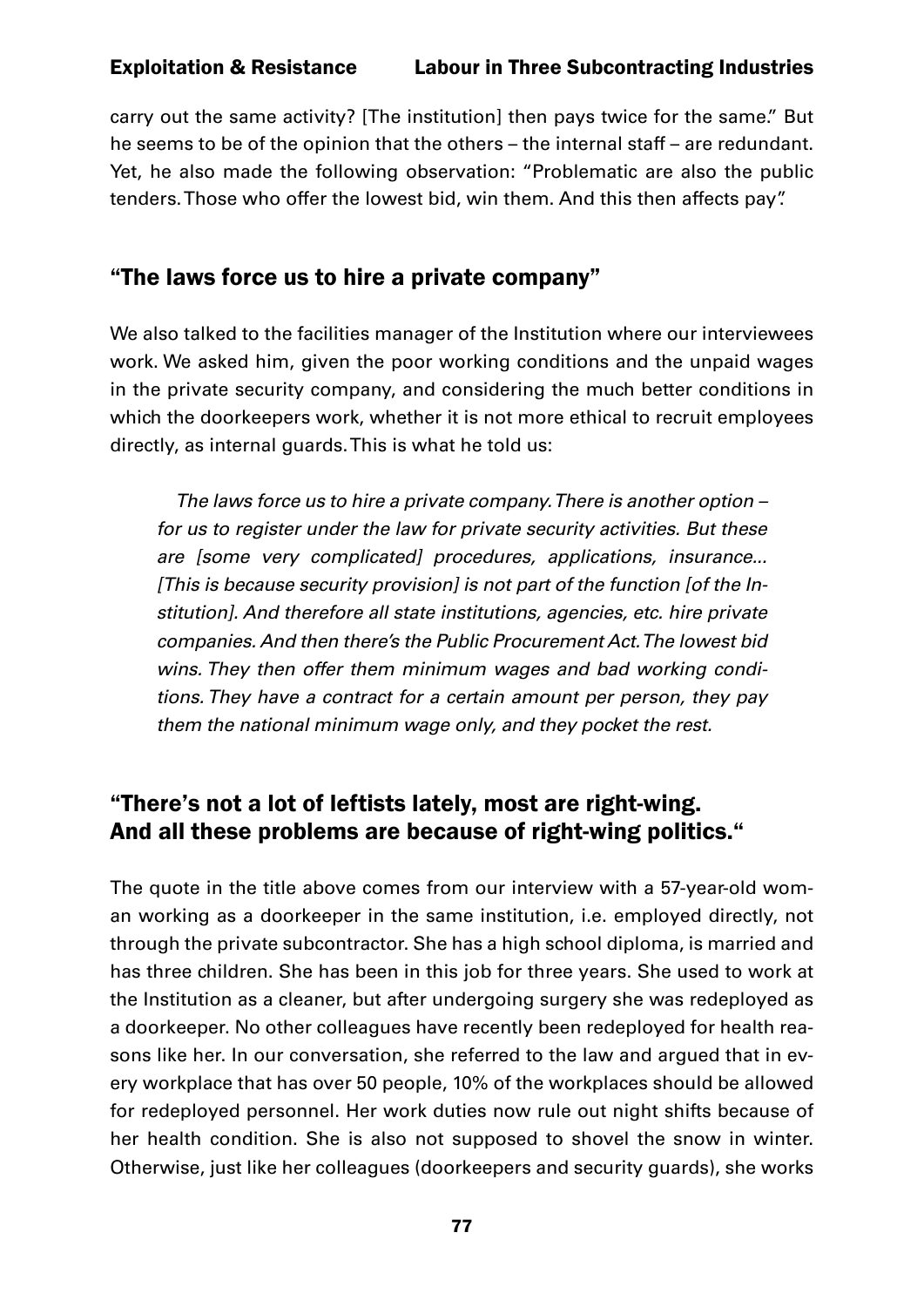12-hour shifts, and rests every two days. The exemptions do not affect her remuneration. Her employment arrangements work fine now, although three months after having been redeployed, the management sought a way to terminate her contract without giving any formal reasons. She had an open-ended contract, but when she was redeployed from the cleaning position to the doorkeeper one, she was made to sign a temporary contract - for 6 months only, "which is wrong and they had no right to [do that]". And three months into her new role, she was issued with an order for dismissal. Her daughter, who was a union organiser, saved the situation: "The director tore down the order" She is convinced that had she not had her daughter intervene, she would have been fired. However, the difficulties did not end there: a little later, the director left, and the interim deputy director issued a second order for dismissal. "I was handed the order, but I refused to sign it." She fought a court battle for a year and a half, while unemployed. She won the first lawsuit, but the employer appealed against it, failing to pay the state fee (of 10 BGN) only to delay the process. This is why the lawsuit took a year and a half, instead of the 6 months it was formally meant to take. Hence, the worker only got 6 months' worth of wage compensation for being illegally dismissed, even though the process took three times as long.

Why did they try to get rid of her? She recounts roughly what one of the directors told her:

*We don't need old and sick people, [we need] young people to work instead. And given that [the Institution] has no money, we cannot support sick people. We prefer to hire students to work hard for little money.*

Are they unionised? She says one of the trade unions is very active there. There is a collective labour agreement she has signed. It is through the union that she fought this whole dispute about the dismissal and the compensation. She does get her pay in time, she said, and she can take her annual leave as long as it is requested in advance and is agreed with her colleagues. Yet, she might be in for more trouble now because she has decided to start a university degree. She has been admitted already and has submitted an application for leave to the director, but she expects there will be difficulties:

*One has the right, as they say, to study throughout their life and I [want] this lifelong learning, but the law says – only if the employer agrees. And most likely the employer won't allow it.*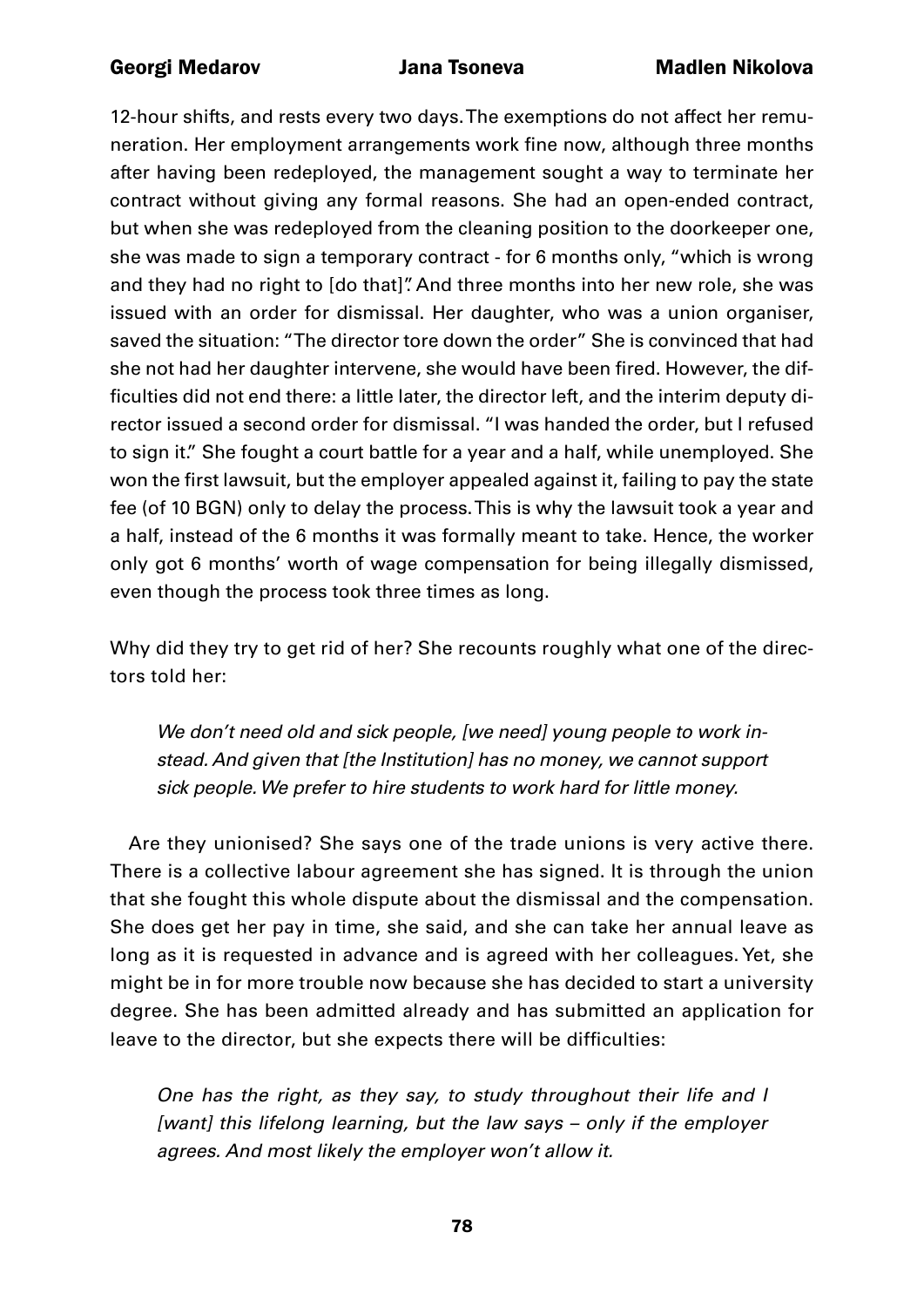In terms of the organisation of work outside working hours in the form of trainings, celebrations, etc., she says they have nothing like that. They used to at her previous position, but not now. They gave them uniforms, but as Yordan also told us earlier – they gave them the wrong sizes. "I have to give my entire salary to tailor it. I asked the boss why he didn't just give me the money to buy it myself. You can't, he said, because it's a public tender." And she refused to wear it. The boss told her to wear something similar, "something blue." And because they don't have a changing room, he told her to use the toilets to change her clothes. "So how do you do it?": since it's formally work clothing, you're not supposed to wear it on the street outside working hours, so she can't put it on at home and wear it on her commute to come to work. And "you don't have a room to change, you have to go into one of the rooms or in a bathroom." As we already mentioned, this also violates the regulations on working conditions.

Every shift has a supervisor and s/he manages the daily activities:

*We have a rota, I was assigned to work through all the holidays - at Christmas, at New Year's and at Easter. But that's paid extra. Overtime is paid at 150%, and the work on public holidays is paid at 200%. Our*  [overtime] pay is fine, while that of the private companies is not.

# On the negative effects of working for a subcontractor

Our interviews with the doorkeepers and private security guards in this state institution show that the violations of workers' rights in the subcontracting security company are significantly higher in number and in gravity, than those of the workers recruited directly by the Institution. Monthly salaries in the private company get delayed, whereas the state institution pays these regularly. The salaries of the workers for the subcontractor are lower – either at the national minimum (395 BGN after taxes) or below the minimum when they are required to do unpaid overtime only to get the same money. For workers directly employed by the state institution, net income goes slightly above the minimum, because a experience bonus is added as per labour law, and they (generally) do not have to work (unpaid) overtime. The workers in the private company are afraid to talk to the researchers and are not unionised. The freedom of speech and of association, enjoyed by the employees directly hired by the institution, are significantly better respected. It turns out then, that what we traditionally perceive as separate sets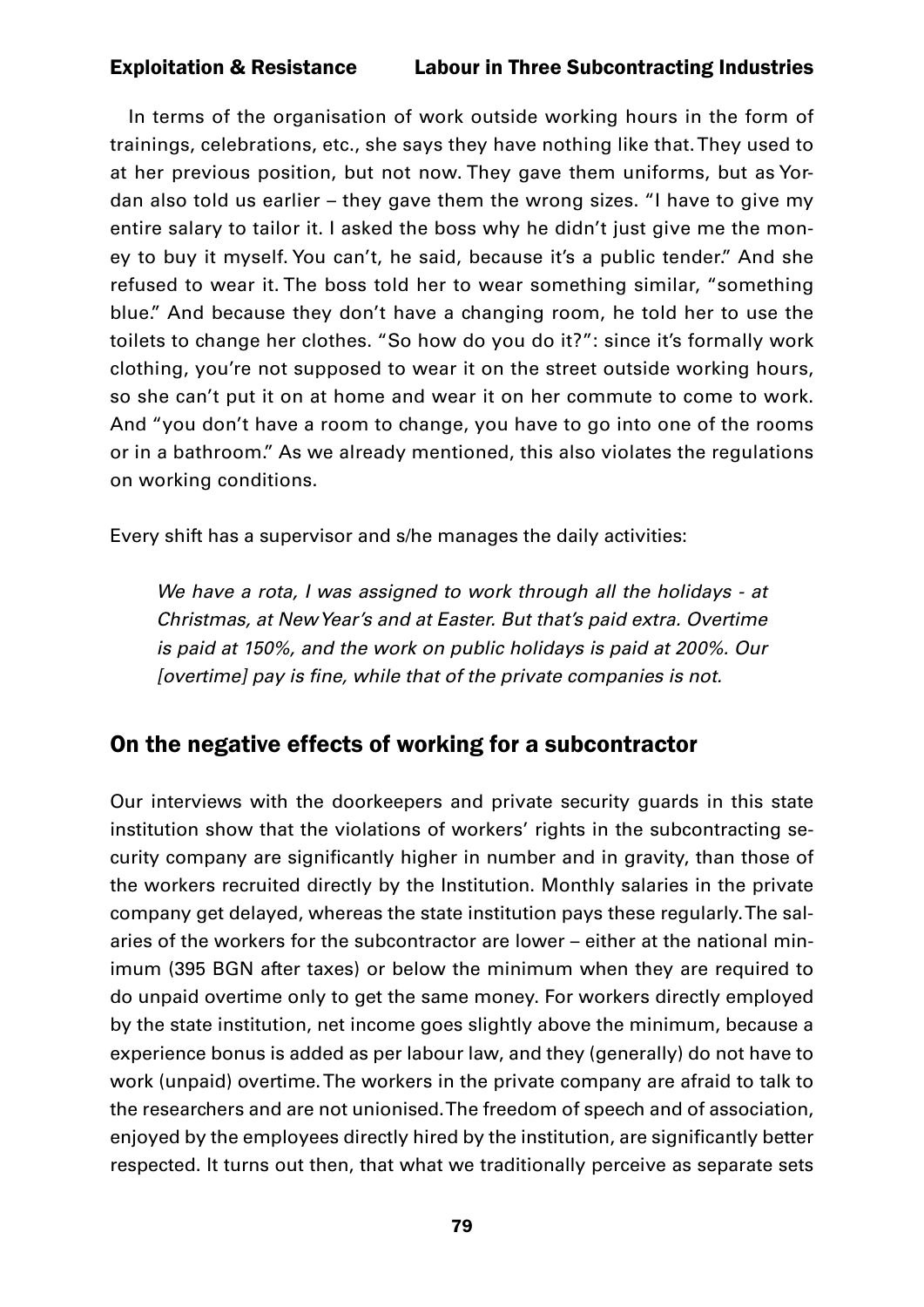of rights and freedoms – those of free speech and those of social (labour) rights – are in fact inextricably linked, with the latter being a condition of possibility for the former. We would like to reiterate: the private security company has managed to convince their employees that they have no right to unionise and to talk about the conditions at their workplace. The workers directly employed by the state institution don't just have an active union organisation, but have also signed a collective labour agreement that provides them with benefits such as extra paid annual leave. In contrast, some of the workers in the private company are forced to take extra shifts until exhaustion, their overtime work is not paid as such, they sometimes receive wages under the national minimum, and often this is done 'under the table' which affects their social security contributions and will thus affect them when they reach retirement age.

Although employment directly for the Institution offers slightly better conditions, it does not guarantee the absence of abuse either, including quasi-legalised breaches, as in the case of forced leave. In both cases, there is a lack of adequate work space (such as rest rooms, changing rooms, and showers). State institutions also clearly obey the same market-financial logic of austerity and "optimisation" of labour costs – "there's no money, we can't support sick people". Chronic underfunding, caused by the country's regressive tax policy and generally anti-social policies are key drivers of these problems. Thus, it is problematic when public administrators begin to embrace market attitudes and the business management logic of maximum reduction of labour costs, regardless of other conditions. In the case of this institution, we saw that the Administration was ready to dismiss a disabled person. Yet, what appears to save the situation is the active involvement of the trade unions. Their workers' union self-organisation emboldens them and inspires confidence that they can win a lawsuit against their employer because they are not alone.

Removing the legal obligation for government institutions to use the security services of subcontracting companies will not automatically solve all of these problems, but such a step will certainly lead to significant improvements in theworking conditions for most of the workers employed in the sector.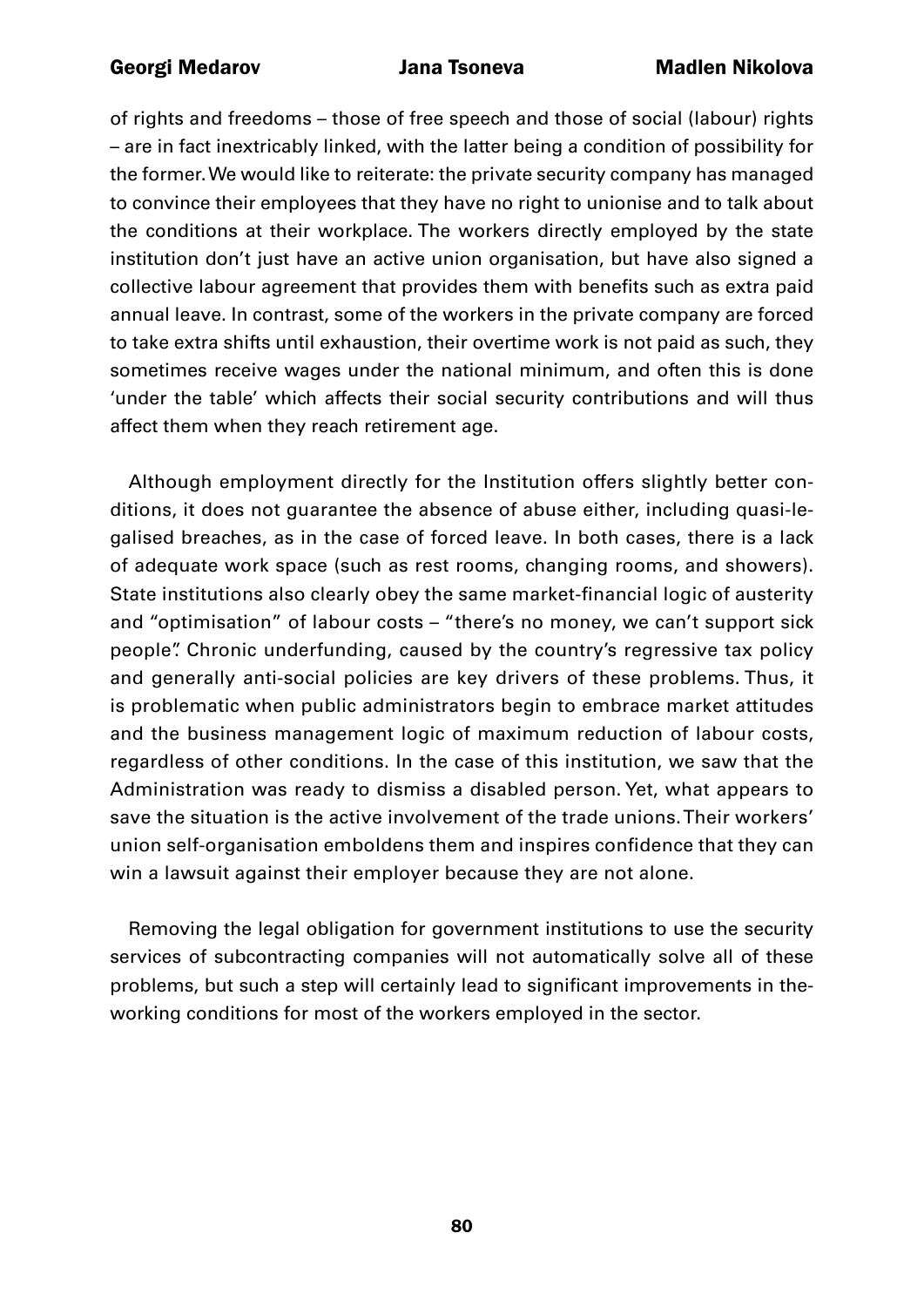# Chapter 4. The Impossible Syndicallisation

## Outsourcing and subcontracting

We tend to think of the post-1989 'transition' as driven by the promise of a "return to Europe". 'Europe' embodied all sorts of promises – high standards of living, the rule of law, social justice, democracy, human rights, and so on. These hopes are long dead for the majority of Bulgarians today. From a project for Bulgaria's bright future, 'Europe' has today turned into the place Bulgarian citizens run to in their attempts to escape from their country, although those same problems of the breakup of the social state are already plaguing Western Europe, too. The economic reforms carried out in Bulgaria after 1989 were meant to be a painful, but short-lived birth pang of the eventual transition to Western standards of well-being. In practice, however, what we observe today is a transition in the opposite direction – Western societies start to resemble the Eastern.

The same policies we endured in Bulgaria in the 1990s – austerity measures, social budget cuts, downward pressure on wages, the revocation of workers' rights – engulfed Western Europe over the last 10 years. In some cases this was done by traditionally conservative politicians such as French President Nicolas Sarkozy, and sometimes under the guise of alternative-ism and flexibility, as is the case with the anti-social measures of the current French President Emmanuel Macron. Even if the welfare state in Western Europe has not (yet) been dismantled to the same extent as it has been here, the trend is clearly far from progressive.

Today one of the few sectors which still insists on holding on to the "European standard" wrapper in Bulgaria is that of Information and Communications Technology (ICT). According to the National Statistics Institute, the activities in the sector of "creation and dissemination of information and creative products; and telecommunications" pay the highest wages in the country, with average monthly remuneration for 2018 ranging 2,500 to 2700 BGN. Of course, these averages do not say anything about the deep inequalities within the sector, but the relatively high pay is the reason why the sector enjoys such high levels of attention from politicians and from various pundits celebrated in the media as "experts".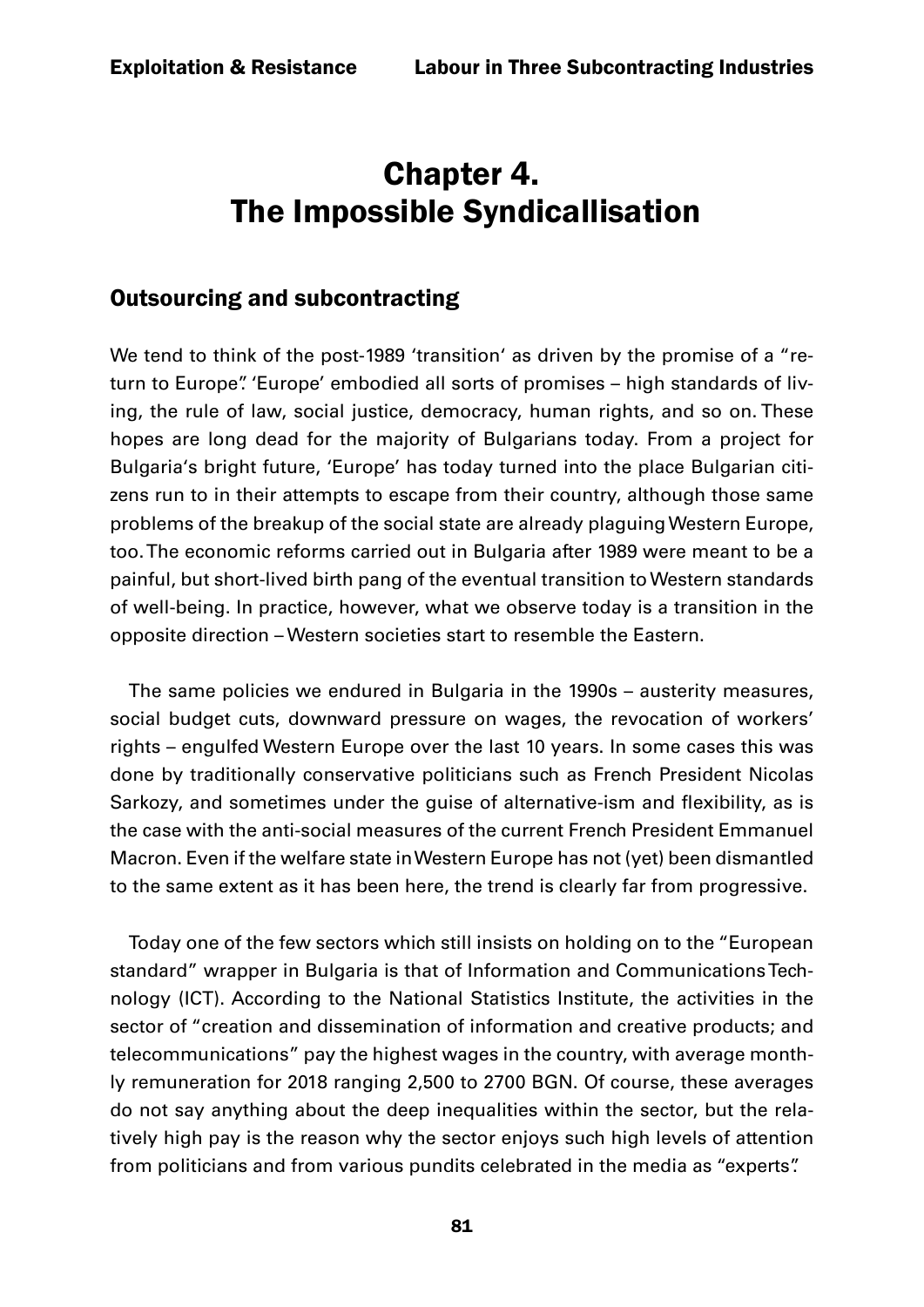In this chapter, our focus turns not to the entire telecom sector but only to the outsourcing of services in call centres. We conducted interviews with workers in the call centres of market research companies, as well as in call centres providing technical support for end consumers. We have also made use of ethnographic observations from our own KOI team, since some of us have also worked in call centres. We also borrow heavily from Tsvetelina Hristova's research on call centres.

The outsourcing of information and communications technology is also a significant focus in a number of European directives promoting the "knowledge economy"; and the consistent encouragement and measurement of "digital skills" – starting as early as preschool – appears to aim to attract more and more workers to the sector. It is ironic, as Tsvetelina Hristova noted in her research on call centres published by KOI, that people employed in the sector, which purports to have a "European" and "global self-esteem" seem to work in direct competition with Asian countries, thanks to the sector's low wages.<sup>41</sup> India and the Philippines, whose call centre employee force of 1 million each, are the largest outsourcing destination in the world. India has cornered 10% of the market, worth 140 billion dollars.<sup>42</sup> India, however, is threatened by another giant in the sector: Eastern Europe, whose competitive advantage lies in its geographical proximity to Europe and its cheap labour. Bulgaria is ranked twelfth in a global ranking dominated by mainly Asian and East European countries.<sup>43</sup>

We can summarise the trend this way: the end of the Cold War inaugurated not so much the integration of the Second World (Socialist Bloc) into the First, but into the Third World instead. This thesis is also confirmed when we account for the centrality of the subcontracting garment industry in Bulgaria (which we discussed earlier in this study). Both sectors illustrate the structure of the Bulgarian economy, which, despite being part of the EU, operates in direct competition with the countries of South Asia.

According to the Bulgarian Outsourcing Association, 55 thousand people are employed in the outsourcing of ICT and customer service. These work in 389

<sup>41</sup> Hristova, Tsvetelina. 2014. Outsourcing Destination Bulgaria: New Patterns of Labour Migration and the Rise of Call Centres in Bulgaria. In: *Situating Migration in Transition: Temporal, Structural, and Conceptual Transformations of Migrations. Sketches from Bulgaria* p. 71-98. 20.09.2018, [http://novilevi.org/media/Situating-Migration\\_Online-Edition.pdf.](http://novilevi.org/media/Situating-Migration_Online-Edition.pdf)

<sup>42</sup> Stoycheva, Mina. 2017. The Country with the Most Call Centres and Bulgaria Have One Problem in Common.*money.bg*. 12.08.2018, [https://money.bg/economics/darzhavata-s-nay-mnogo](https://money.bg/economics/darzhavata-s-nay-mnogo-kol-tsentrove-i-balgariya-imat-edin-obsht-problem.html)[kol-tsentrove-i-balgariya-imat-edin-obsht-problem.html.](https://money.bg/economics/darzhavata-s-nay-mnogo-kol-tsentrove-i-balgariya-imat-edin-obsht-problem.html)

<sup>43</sup> Stoycheva. 2017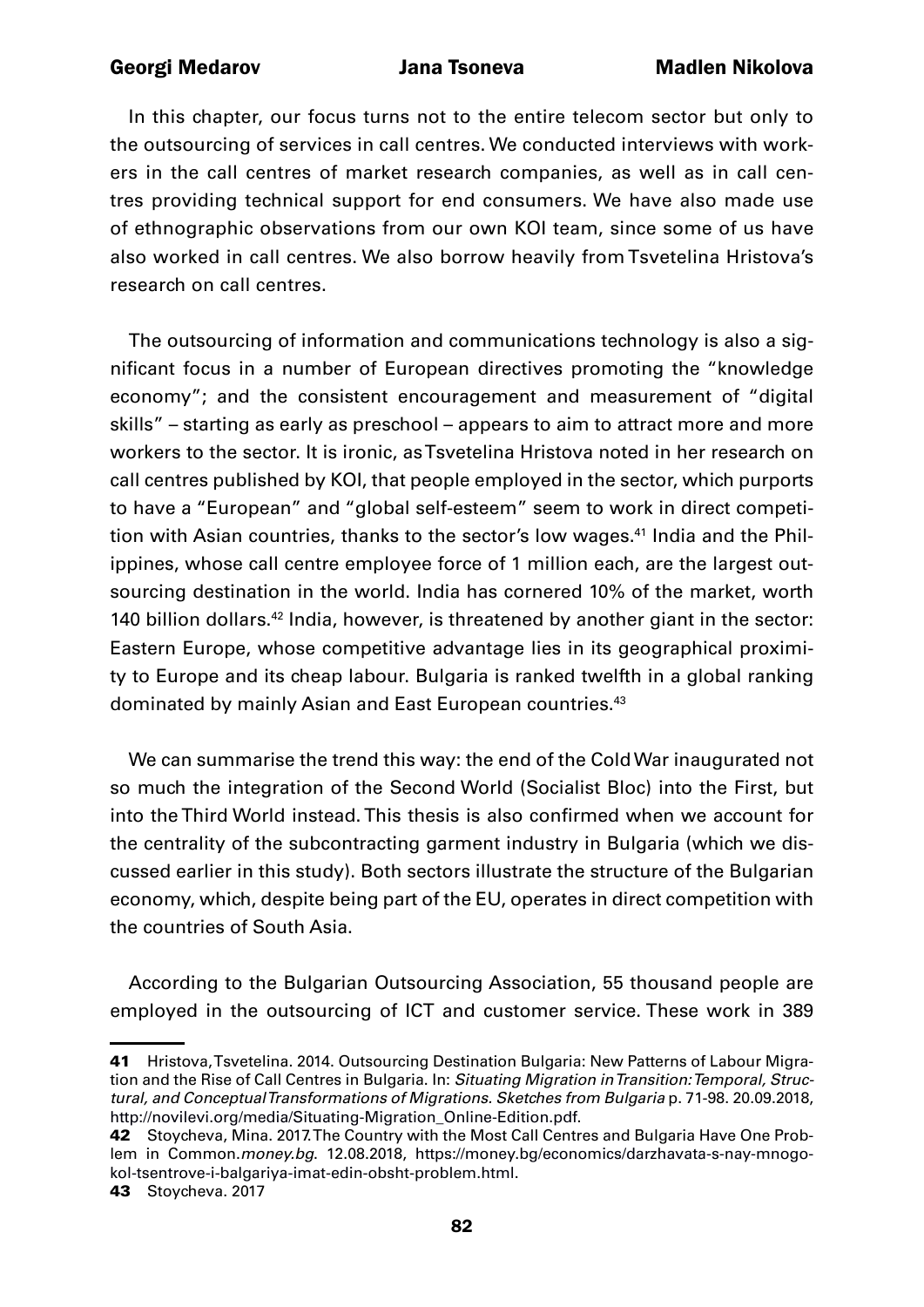companies, 208 of which are call centres (mainly in Sofia)<sup>44</sup>. Most call centres are subcontractors, i.e. they receive calls and provide technical support for the products or services provided by other companies. The number of call centres in the country has grown tremendously since 1999, when the first outsourcing company started operating in Bulgaria.

If we look at employee numbers and compare them to all other sectors of the Bulgarian economy, we see that the ITC sector is actually quite small. The garment industry officially employs over 100 000 people (and a lot more if we include the grey sector), and the security workers number anything between 100 and 200 000. ICT's share of the country's GDP is only 3.5%.<sup>45</sup>

Similarly to the other subcontracting sectors, work in the outsourced customer service of large global corporations does not bring in significant added-value to the national economy. In fact, this is why this sector, like the garment industry, is being outsourced to countries like Bulgaria. The relationship of dependence that subcontractors are in, along with all the uncertainty that the so-called 'project work' entails, translate into considerable insecurity for workers.

Despite its modest size and relative insignificance for the Bulgarian economy, the industry enjoys a disproportionately positive media and public attention. This might be because it is recognised as being closest to the clichéd "global economy of the 21st century". The sector enjoys a good reputation also because remuneration is relatively high for Bulgarian standards. The good salaries attract labour from abroad and even from Western Europe, wrapping the industry further into an attractive 'global' cellophane. It also helps that call centres are considered to be part of the ICT sector along with the popular business press jargon such as "Cloud", "Analitycs", "Social media", "Mobility", "Self-learning automation", "Big Data", "Internet of things", despite the nature of labour in call centres, and in many IT companies, being in practice far from technologically complex (e.g. customer support for online casinos). Indeed, English words consistently sneaked into the speech of our interviewees, clearly indicate that this language is "native" to the sector.

<sup>44</sup> money.bg. 2018. *More than 48 000 people in the Outsourcing Sector in Bulgaria Receive an Above Average Salary of 24000 BGN*. 12.08.2018, [https://money.bg/economics/nad-48-000-dushi](https://money.bg/economics/nad-48-000-dushi-v-autsorsing-sektora-u-nas-poluchavat-sredna-zaplata-ot-2400-leva.html)[v-autsorsing-sektora-u-nas-poluchavat-sredna-zaplata-ot-2400-BGNa.html.](https://money.bg/economics/nad-48-000-dushi-v-autsorsing-sektora-u-nas-poluchavat-sredna-zaplata-ot-2400-leva.html)

<sup>45</sup> investor.bg. 2018.*The Outsourcing Industry in Bulgaria Expects a Continued Growth*. 12.08.2018, [https://www.investor.bg/ikonomika-i-politika/332/a/autsorsing-industriiata-v](https://www.investor.bg/ikonomika-i-politika/332/a/autsorsing-industriiata-v-bylgariia-ochakva-otbeliazaniiat-dosega-ryst-da-prodylji-262108/)[bylgariia-ochakva-otbeliazaniiat-dosega-ryst-da-prodylji-262108/](https://www.investor.bg/ikonomika-i-politika/332/a/autsorsing-industriiata-v-bylgariia-ochakva-otbeliazaniiat-dosega-ryst-da-prodylji-262108/).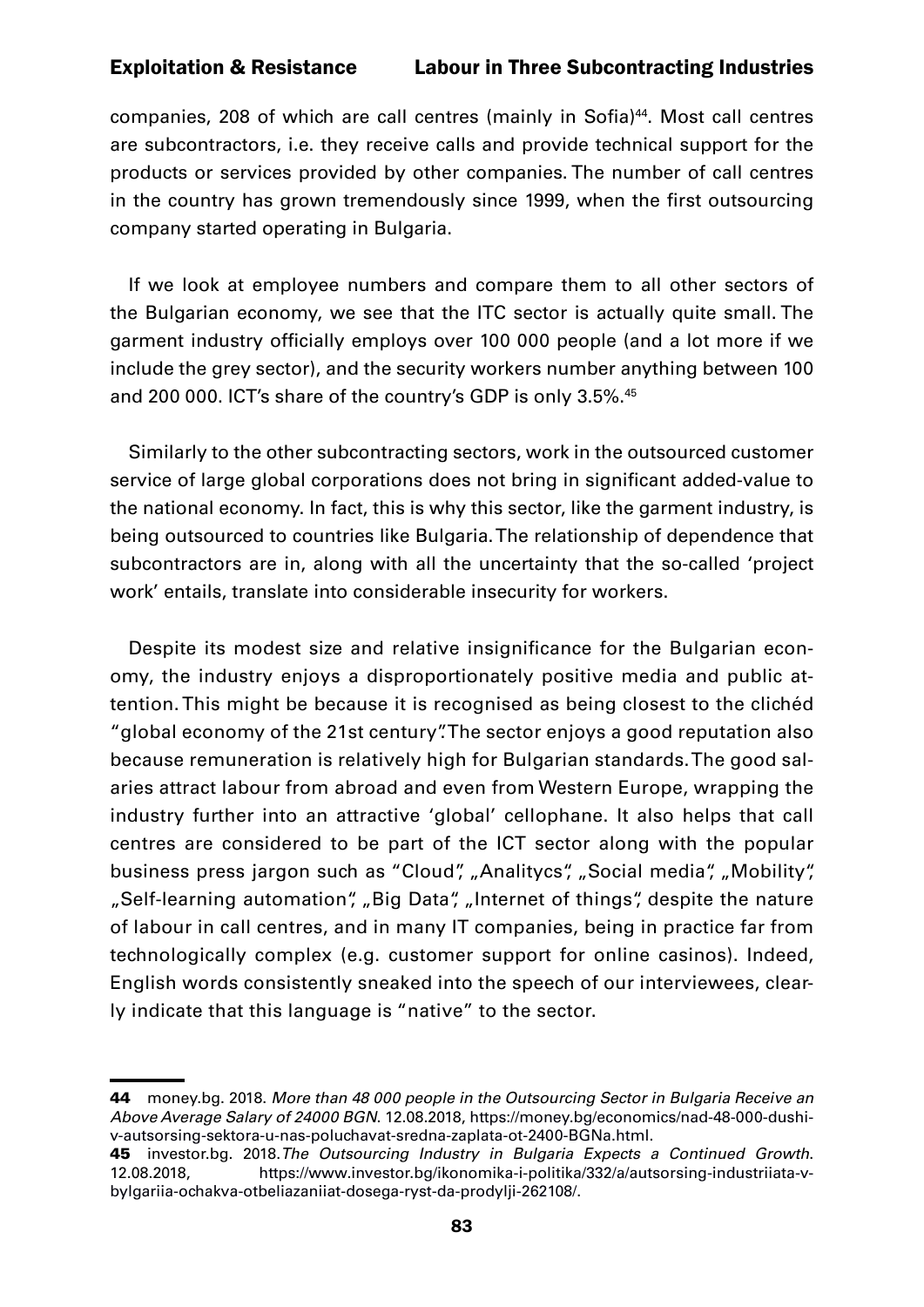Despite being not particularly significant in economic and labour terms, the ICT outsourcing sector enjoys the approval and ardent support from leading politicians: presidents, mayors and ministers. Senior officials are regular guests at the outsourcing business conferences and the mayor of Sofia recently commended the 'deepening relations' of the sector with that of public education. Such symbolic prestige and approval at the highest level has also translated in material support in the form of state and municipal subsidies for example. One large Bulgarian university recently adapted part of its facilities for a call centre, while also supplying cheap labour from students pursuing foreign language degrees. At the same time, universities appear dedicated to adapting their language programmes to meet the needs of Business. Of course, we observe similar trends in the garment sector. There are cases where community centres in rural communities are let out to garment factories for very small rents.

Typically, though, the universities do not (yet) house call centres – most of them are located in business and commercial centres, where they cultivate a strong culture of consumption among the sector's employees.<sup>46</sup> Immersion in such (pseudo) luxury consumption spaces helps to form an 'elite' consciousness (rather than a worker consciousness<sup>47</sup>), which serves to dull their sensitivity to the precarious and exploitative labour conditions in which they often work. The level of unionisation in the sector is practically zero. Wages are relatively high, but not because workers exert collective pressure, but because the sector is characterised by consistently high turnover.

### New work discipline or bullshit jobs?

The work discipline in these companies is a contradictory mix of mechanisms for close monitoring of the worker: management read work chats and e-mails, there are draconian clauses for non-disclosure of inside information, CCTV cameras are installed throughout the workplace, electronic cards record workers' hours and monitor their movement. It is also characterised by an almost total lack of autonomy over the labour process thanks to the so-called "algocracy"48 regime, in which algorithms fully dictate the rhythm of labour. At the same time, there seems to exist a 'party' atmosphere maintained by policies and practices such as casual dress code,

<sup>46</sup> Hristova. 2014. p. 84.

<sup>47</sup> In contrast to the garment and the security sectors, at the level of self-perception, we found no clear demarcations distinguishing managers away from workers in the call centres.

<sup>48</sup> Algocracy is the intensification of work discipline by subjecting workers to software's demands. Thus, computer software from an instrument for executing tasks becomes the actor which sets out tasks and the way they should be carried out. Cf. Hristova 2014: 83. The process is similar to Taylorist work discipline where the pace of production depends on the pace of the machines.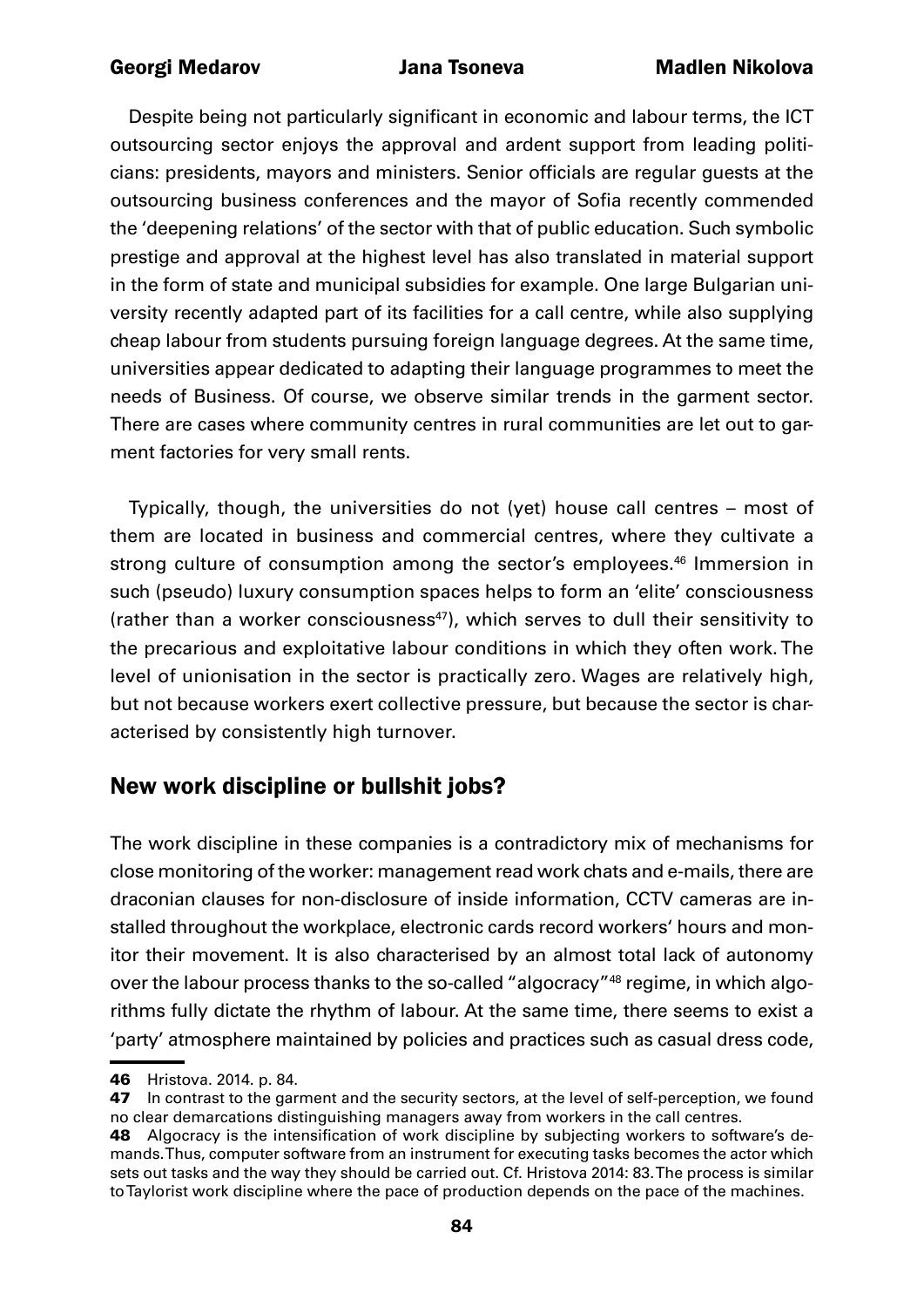teambuilding events and outings and (sometimes mandatory) company parties. In most companies wearing a suit to work is frowned upon and staff are supposed to use first names when interacting. There is a sort of forced friendly atmosphere, fed by managerial techniques such as teambuilding which seemingly upend traditional corporate hierarchies.

In its attempts to defy the traditional accusation against corporate culture as producing dull, monotonous, subservient and susceptible to manipulation "people of the organisation", the sector seeks to present a "dynamic", "adventurous", "flexible", even "revolutionary" image.<sup>49</sup>

In some cases the worker cannot refuse to participate in a teambuilding event or to go to a corporate party.<sup>50</sup> In this way, the disciplinary regime erases the division between work and free time, between purposeful work and aimless play. The gamification of the work process also produces the desired worker: flexible, hyper-mobile, adaptive, enterprising, receptive, individualistic, risk-taker, but also in possession of a strong work ethic, competitive and ready to go above and beyond what is required in their work, never complaining.<sup>51</sup> This worker must also wish to accept the "challenges of the dynamic market" – which is how managers euphemise precarious jobs.

Both in India and in Bulgaria, the outsourcing of internet communications is seen as a way to create a cheap middle class steeped in a (pseudo) luxurious consumer environment that numbs any forms of dissatisfaction. As Hristova points out<sup>52</sup>, young people educated in the West who would otherwise struggle financially in their countries, migrate to Bulgaria and turn into well-paid (for local standards) 'middle class'. Knowledge of foreign languages and computer literacy are mandatory qualities that any applicant for a call centre job must possess. And so is a willingness to accept precarious work, to move cities, and often countries, as well as to accept high levels of stress. "This new stratum embodies mobility resituating itself or, rather, labour reinventing itself *in situ* in migration<sup>"53</sup> Work in call centres is often seen as temporary (for example, many workers are students), but this transition is constant without being perceived as such.

<sup>49</sup> Hristova. 2014. p 81.

<sup>50</sup> Tsoneva, Jana. 2012. *Engineering and accumulation of souls in the offshore world: the case of Malta*. CEU: MA thesis.

<sup>51</sup> See also Sennett, Richard. 2006. *The Culture of the New Capitalism*. Yale University Press, pp. 4-5, 47-65, 70-72.

<sup>52</sup> Hristova. 2014. p. 75

<sup>53</sup> Hristova. 2014. p. 75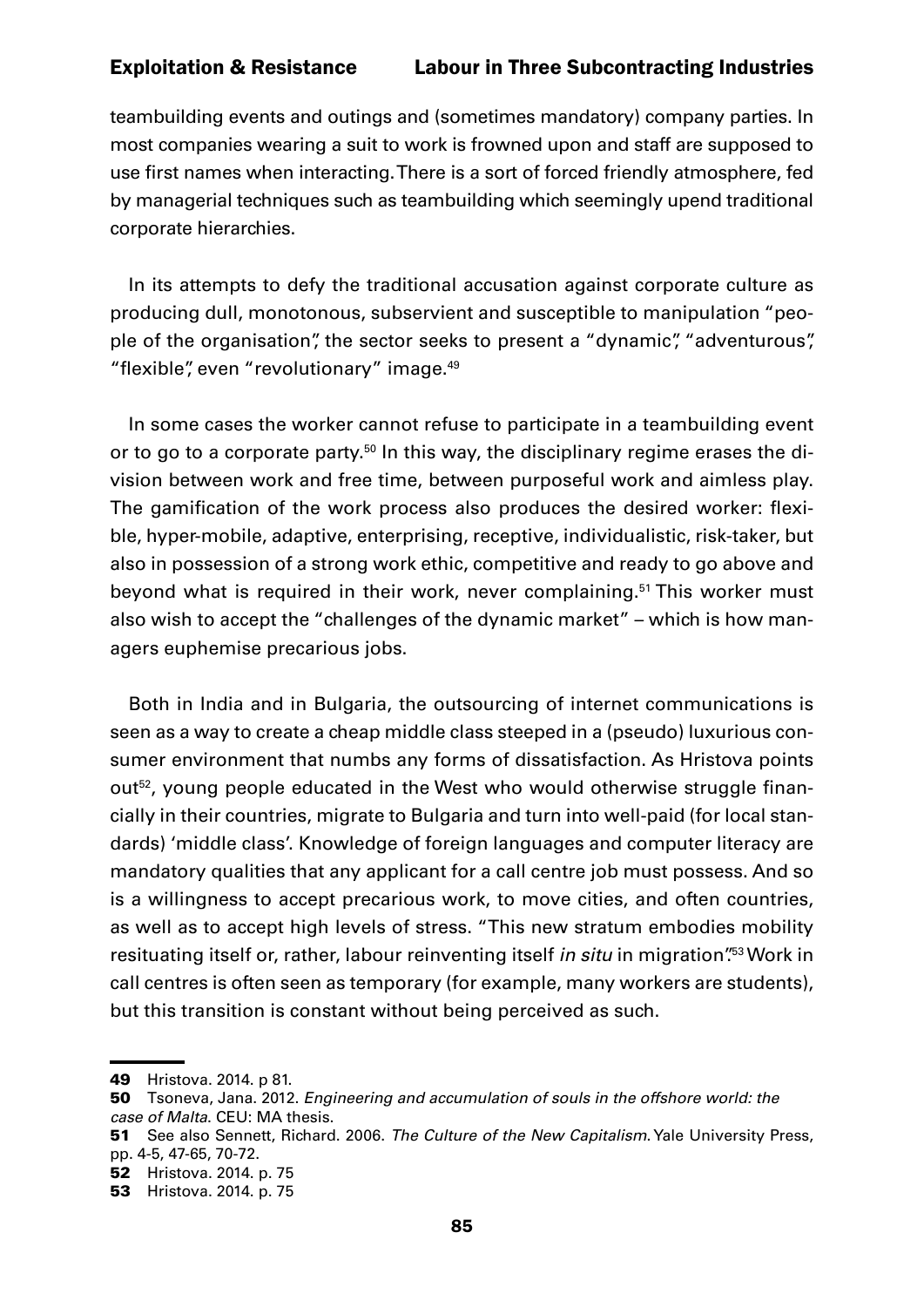Movement replaces the need for an organisation of the workplace or appears as a form of ersatz-organisation: instead of fighting to improve their conditions, workers simply change jobs or move to another country. As Ivan Krastev says, migration is the individualised "revolution" of the 21st century<sup>54</sup>. This is not too different to the migration of the garment workers, described in the first chapter here – their migration similarly replaces the lack of labour self-organisation. Garment workers prefer to leave and emigrate to the West or at least dream of how they would do it, instead of going on strike. We can say that this hyper-mobility, which characterises the ICT industry, prevents the formation of workers' solidarity and class consciousness (except that of a "middle class" consciousness of individualised, "flexible" and "mobile" consumer–citizens). The workers simply move, following Capital. There is practically no union organisation in this sector.

Despite the attempts to force a friendly atmosphere, clear-cut hierarchies permeate the relationship between the company's client, the subcontracted call centre, and the call centre worker. Employees frequently get reminded of the fact that they operate in direct competition with countries like India through cases of nervous customers who attempt to offend them by 'accusing' them of being 'Indian'. As the 31-year-old Anna who has worked in three call centres, recounts:

*Two of the call centres used to hide our location from the customers. When customers would ask us, we were supposed to redirect the conversation. They also made us use Western sounding names. Stoyan, for example, had to be Steven. I could have stayed Anna, but only when serving one of the accounts I supported (online casinos). For others I*  had to invent other names so that the customer would not figure out that *the same few people serve accounts which customers think are owned by different companies... Sometimes customers suspected things, I remember an extremely annoyed player writing to a colleague "You're no Nick, what's your name – Ramesh? Filthy Indians..." Because most of our communication was typed, in chat, they couldn't identify our accents, and this one obviously thought we were in India.*

This is not an isolated incident, but rather the norm for employee-customer relations in the industry. In her research, Tsvetelina Hristova also describes examples, in which because of the frequent racist abuse from angry customers, the staff in Asian call centres hide their origin behind Western sounding names or are trained to 'chis-

<sup>54</sup> Tsoneva, Jana. 2018. Ivan Krastev: The Crisis of the EU is a Crisis of Empire. *Diversia*. 22.08.2018, [http://dversia.net/3240/ivan-krastev-krizata-na-es-e-kriza-na-imperiata/.](http://dversia.net/3240/ivan-krastev-krizata-na-es-e-kriza-na-imperiata/)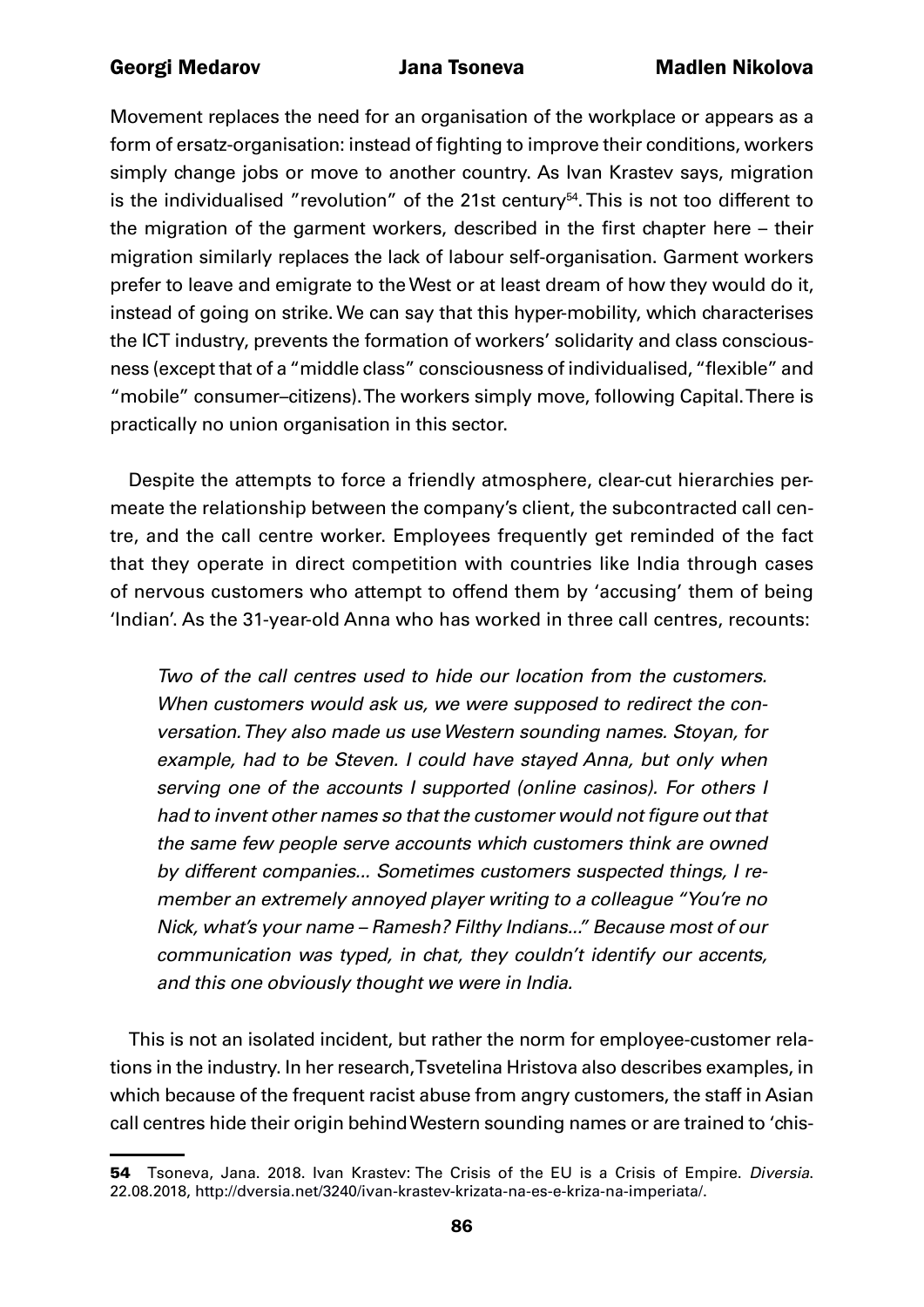el away' their Indian accents with the help of special training in American or English pronunciation. The potential class conflict between workers and bosses is thus displaced onto ethnic lines, and onto a clash between employees and customers.

Apart from such conflicts, the ideological pretensions of flexible capitalism also get undermined by the despotic labour discipline at the workplace:

*Generally, all our efforts are thrown into making sure there is no 'missed call', the atmosphere is something like in the Soviet electronic game of the old days 'Nu Pogodi' – you constantly feel like the Wolf runs between the laid eggs, trying to catch them in his basket. But imagine that all around you there are all sorts of managers who are constantly counting how many eggs you manage to catch, monitoring the speed with which you catch them, and measuring how polite you are to the hens.* 

The salaries in the sector are above the national average, and they are often topped by bonuses tied to certain targets:

*I get 1600 leva after taxes each month and I get all social security contributions paid... Then you get a bonus of 500 leva if you speak German, French or Spanish. But now there's a new bad policy in the company – now if you don't speak like a native speaker, they don't give you that bonus. There are new special tests they make us take. In addition to a language bonus, there is a bonus that depends on your productivity... If you have good productivity that month, you get a bonus. There's an automated system that counts everything. I can't say how it's measured, but they see everything: how many calls you take, how much work you*  do, how fast and how satisfied the customers are. For example, if you *get negative [customer] feedback, this also affects the bonuses you get.*

This often means lack of income predictability, and sometimes redundancies are made without any notification:

*In one day they made several employees redundant, [who] had worked in the call centre for 10 years or so. [They gave them] no notice, just paid them 4 months' worth of salary. Just like that, you're*  here today, gone tomorrow. They justified the lack of notice by the fact that they handle 'sensitive information' – customers' financial *data, etc., so they can't allow people who know they're leaving soon*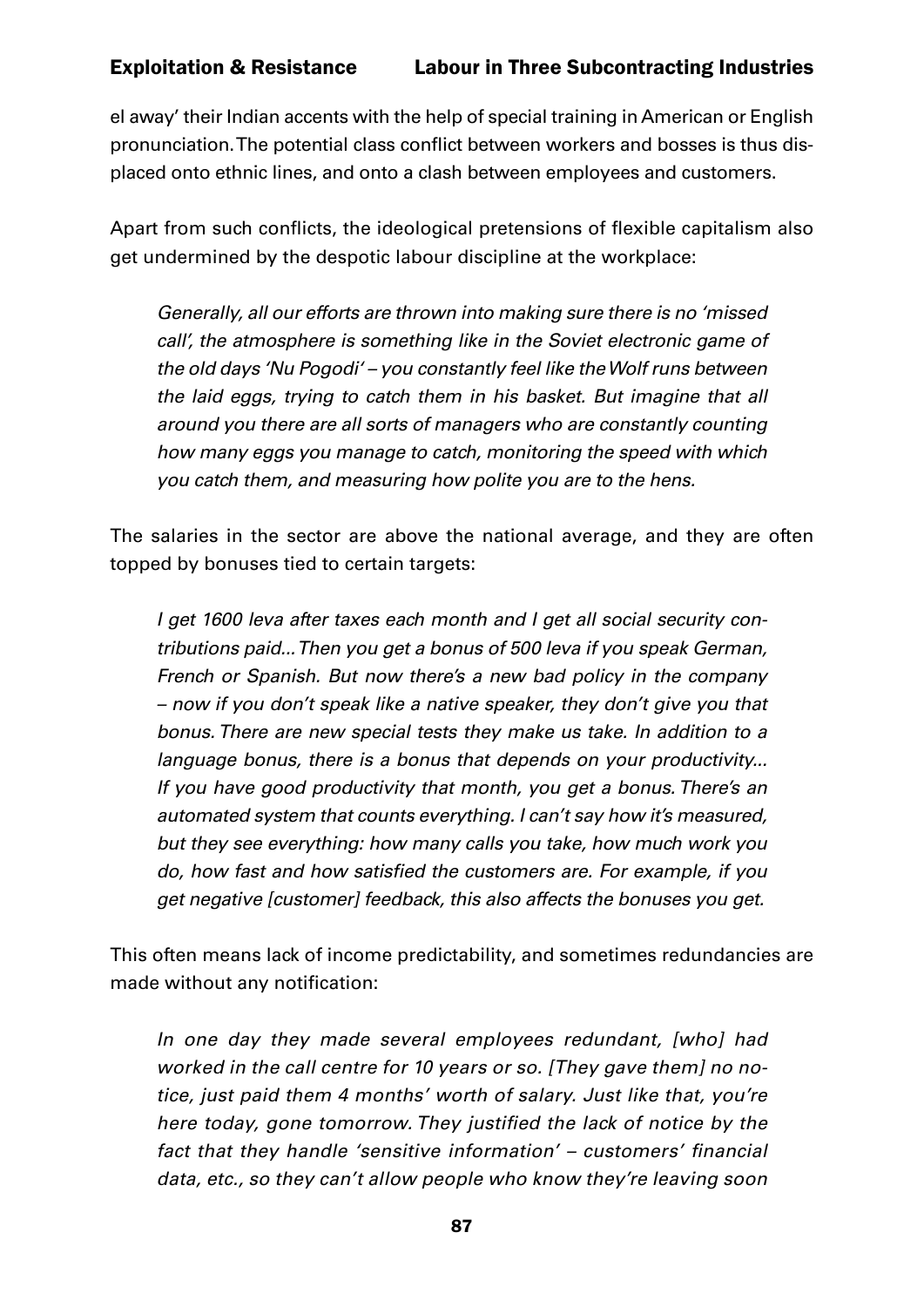*to continue working for some time. They gave them a couple of hours to clear their desks and dismissed them.*

Despite the high salaries, this sector, like the garment industry, is characterised by high levels of stress, and there are problematic practices with overtime pay. As one of our interviewees told us:

*There is a constant turnover in our account. Not a month goes by without someone leaving and someone new coming. [They leave because] we are a shared pot, that is, we work for 30 different companies, each with their own requirements, each with different rules, with different expectations. And the stress is constant and brutal. For example, a very common mistake in our account is to send an email to one of your customers, but use your signature for another client or to send it from another email address, which is a huge problem, so is closely monitored and is often confused... People become cross-eyed and get horrendously stressed. They go crazy and just leave.*

The same interviewee could not understand our question about whether he has had to work overtime. It seems overtime at his workplace is actually the norm:

*Well, I'm not even sure what overtime is exactly?*  Interviewer: *Staying out of working hours? Yes, then I have had to. It is not paid extra.*

This shows how, along with the distinction between free and working time, companies erase the difference between normal and exceptional:

*It is hard to say whether we have worked overtime because working hours were prepared in such a way that normal working time includes working at 12 o'clock on New Year's or Christmas. And that's part of normal working hours. The hours in question were paid extra, double pay*ment, but not for the whole day – only for the periods specified. For *example, from 11 o'clock in the evening in accordance with labour legislation. But it's hard for me to describe when there was overtime work.*

Similarly to the garment industry, the pressure to 'optimise' the labour process, reducing labour costs and forcing fewer employees to carry out a wider range of tasks, is common here too: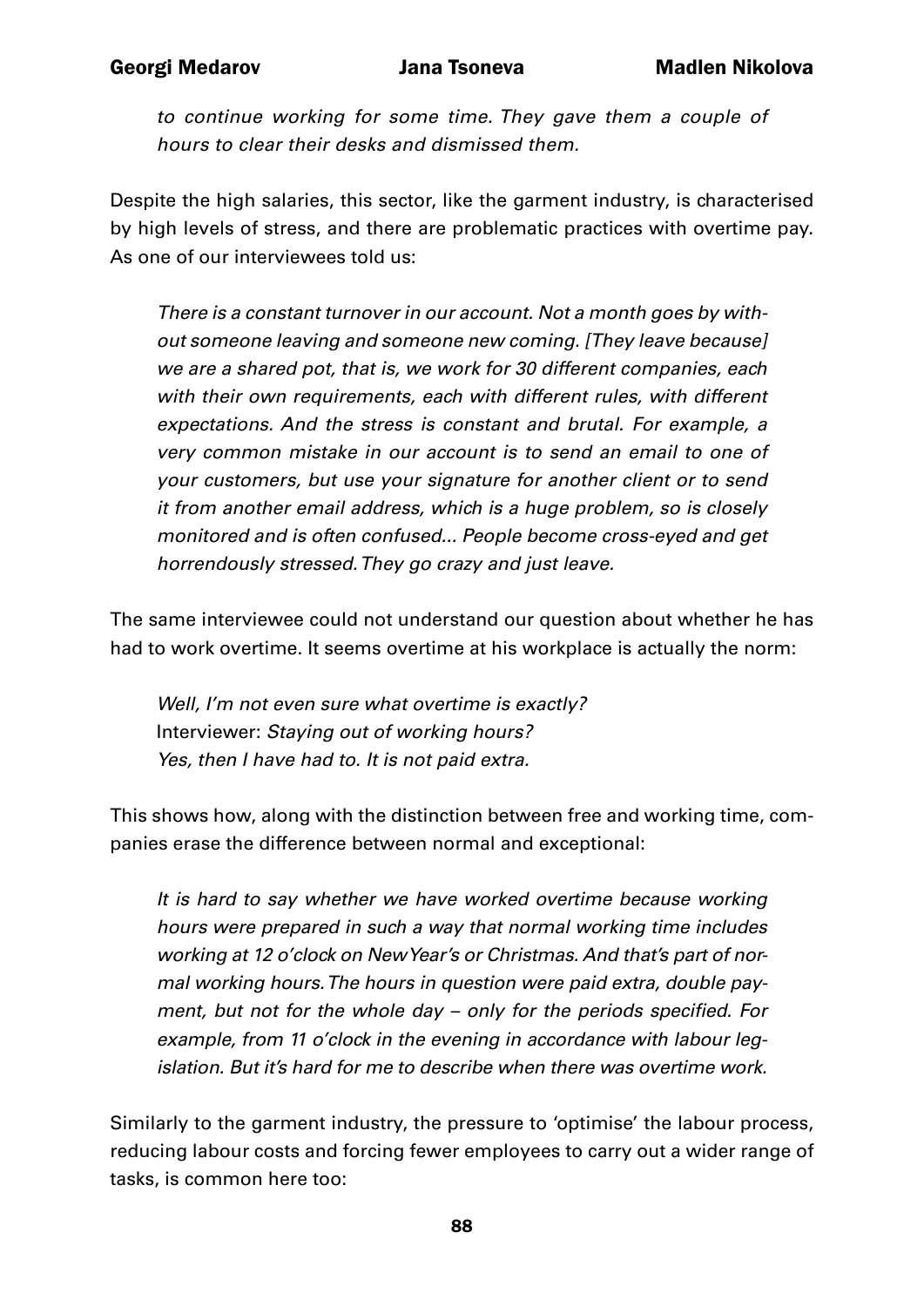*It used to be better when we served only one account. Now it's busier because they want people to support multiple accounts. I have 2 accounts, and some colleagues have 5 accounts. I don't know how they do it, but some people don't mind that apparently. I don't know if they're overwhelmed, I don't speak to them... Maybe they have a higher salary than me, I just don't talk about these things with people and so I don't know.*

All these tensions, caused by a fairly traditional labour discipline (and sometimes totalitarian-"watching everything"), lead to failures in the attempts to smooth out contradictions between supervisors and workers, and with this – to the emergence of oppositional moods among the employees:

*The politics in the company has become worse recently. The atmosphere is not pleasant. There is a lot of work and not enough people. We told the managers that there are not enough people but nothing changed, until people just started leaving.*

Although the call centres are presented as technological, prestigious and providing high quality jobs, the work there can often be captured with the term David Graeber uses: bullshit jobs (see also the previous chapter). Workers often perform simple tasks that could also be done by machines, but it seems that human labour is cheaper. They can also be described as artificial artificial intelligence, which we discussed in the previous chapter, that is, breaking human activity down to simple tasks that could be done by machines. For example, one of our interviewees' duties included moving emails into folders under different categories. Sometimes the work is extremely alienating and workers feel it is pointless. A former employee of a call centre serving online casinos tells us:

*Almost all of my work consisted of chats in which the players begged me to give them a 'bonus' – money with which to play games in the casino. I had to check their play history – dozens of pages with numbers and abbreviations... and to decide whether to give them a bonus or not, and all the while I had to have a polite conversation with them... It was extremely busy all the time, at almost every point of the work shift I was serving simultaneously between 5 and 15 players, often postponing going for a loo break, because it took lots of time to close all chats. And that's [what you do] for 8 hours a day. I hated this job tremendously – it was both very stressful...you don't have time to exchange a word with the colleague on the next computer, and at the same time incredibly*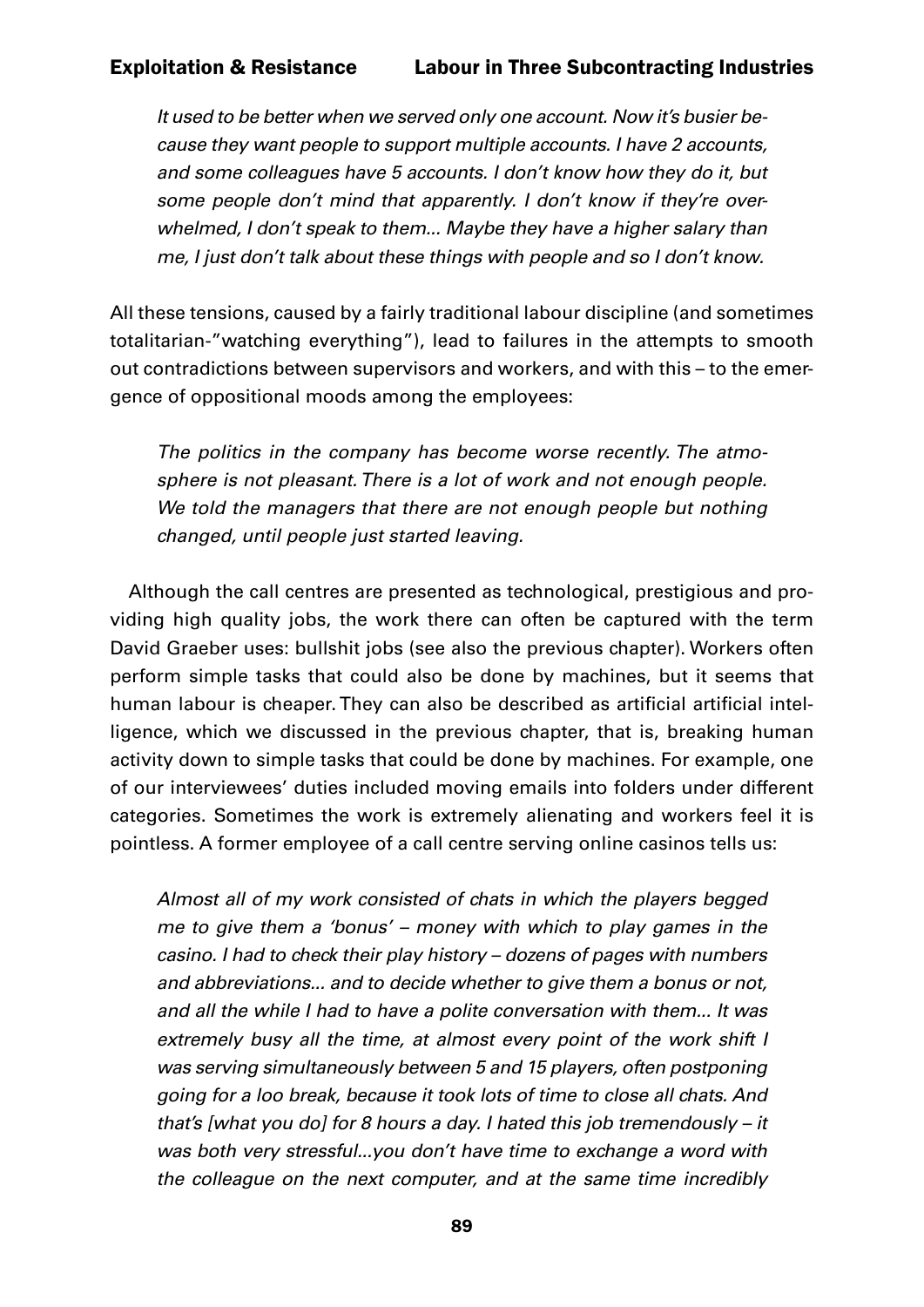*meaningless. You work with your mind, you work with huge amounts of data – numbers, information – but at the end of the working day, when you see your bloodshot eyes in the mirror, you wonder what exactly the point of your work today was. And in short, the point of my work was to give bonuses to people who were losing money in order to trick them into losing even more money on the online casino games.*

Another worker defined the sector as the Bulgarian version of the American Dream. He offered us a lay sociological analysis carrying some very critical pathos: those aspiring to live the dream (defined by him as a rapid growth in the corporate hierarchy and an apartment in Mladost – a neighbourhood in Sofia) are initially being spared, he says, the unpleasant sides of the job they are to do – the dull and monotonous work, the nepotism. By the latter he means staff's sexual relationships which facilitate moving up the professional ladder. He is adamant that the nature of the work comes "as a shock to colleagues expecting to live the Bulgarian Dream, when it turns out that all they would do is move e-mails from one folder to another". Sorting emails is one among a range of tasks workers do in a company which exercises strict supervision of the work process and time: electronic cards are used to clock in and out, including for bathroom breaks. The working day is 7.5 hours long. The company uses a formula which calculates time and estimates that the worker can be properly focused for about 60 to 90% of the day. A 90% concentration rate means 400 minutes or 2 minutes per email (which includes reading, defining, sorting, labeling), and he deems this unrealistic, so workers can hit the target only at the costs of serious overload. Our interviewee constantly refers to the work as "dull, monotonous and repetitive". It turns out then, that the so-called. "smart" economy consists of a large amount of work that is far from being intellectually challenging, but rather resemble what David Graeber calls bullshit jobs.

The same interviewee's understanding of the nature of the work in the sector and the reasons why it was exported to Bulgaria, is far from mystified:

*The idea of the contractor from Denmark was to get rid of the monotonous and tedious work that does not require any thinking, so that the*  employees in Denmark, who are presumed to be more qualified, can *take on the more serious, responsible and interesting work, and so they can be more motivated to stay in the company.*

Many of the companies have imposed restrictions on the use of mobile phones and the Internet. "Though we found a way to get round part of [the restrictions]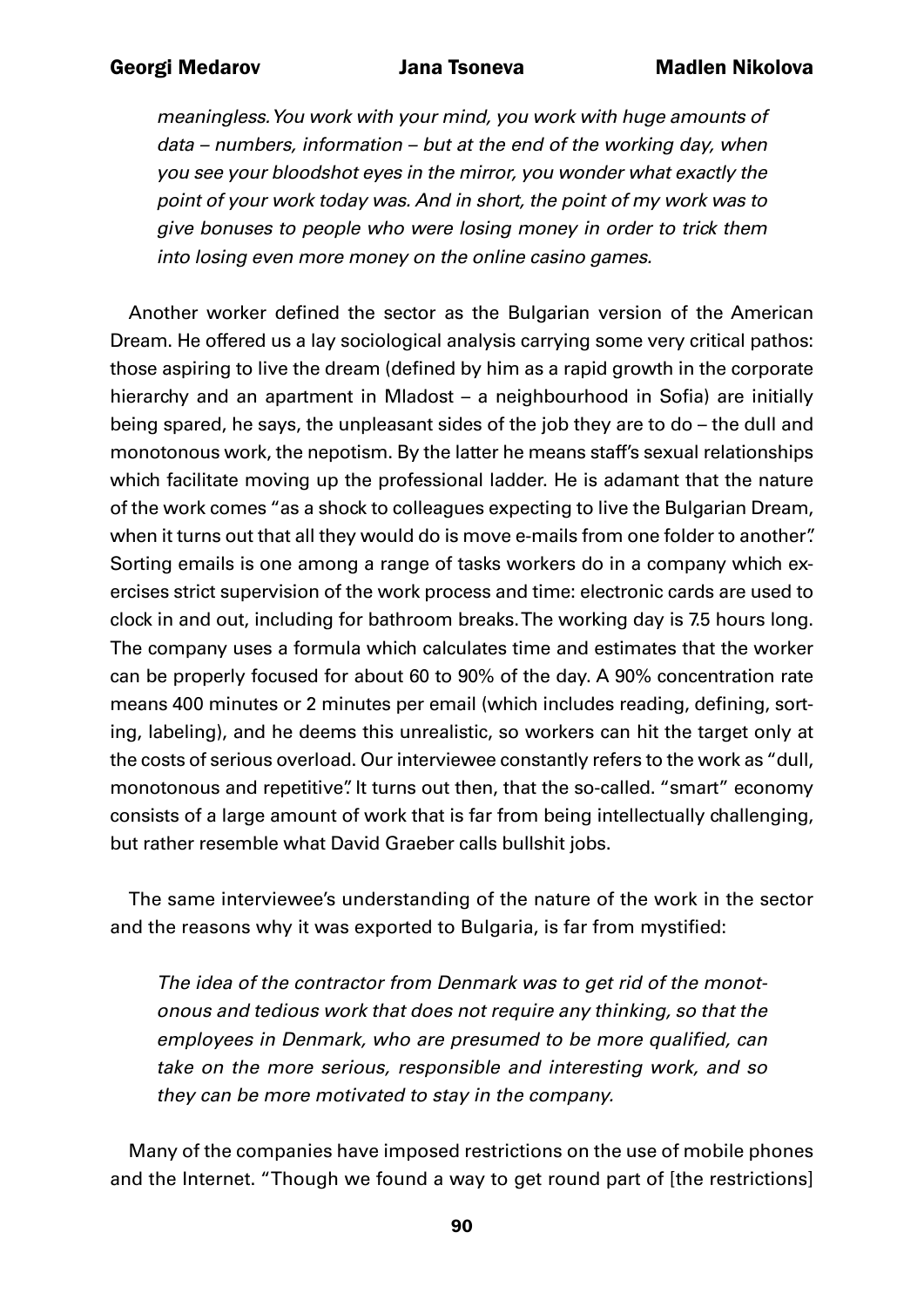and to listen to the radio, but even that was forbidden." The outsourcing of security services we looked at in the previous chapter, does not carry the same prestige and status as the ICT sector, and wages are several times lower. Yet, our interviews demonstrate that the security guards enjoy much more personal autonomy during their working hours than people employed in the call centres. One of our security guard interviewees summarised: "All my work is a holiday" or a time that he harnesses for personal purposes, learning a foreign language, reading books, etc. Unlike him, workers in the call centre are often not allowed to use their personal phones at work, let alone "wasting time" on social networks. They can hardly read books while at work. And while the security guards at the parking lots often keep an eye on the cars from the nearby cafe, the call centres have near-complete control over the rhythm of work:

*Calls are distributed evenly. The system would assign the next call to the worker whose last conversation was longest ago. Everything is automated in this regard.*

What is more, employees' every second is utilised. This is how a worker in charge of customer support for pharmaceutical companies describes her working day:

*The sort of control that is being exerted [in English], I'm sorry I speak*  in English... the official working language in the companies was En*glish. The work that is carried out and the structure of the work process itself – breaking 8 hours down into chunks of 5-10 minutes packed with tasks – creates a sense of an awfully long and focused work day, which squeezes your energy out – your work energy, your productivity. It is required of you to be productive all the time, which makes these 7 and a half hours much more demanding mentally and intellectually.*

Every second counts:

*There is software that marks the beginning of the shift, the breaks, the toilet breaks, and the end of the shift. I don't remember the exact number, but there were certainly over 5 different types of breaks or 'non-presence' at the computer, during the workday. Service requires a 24-hour availability. Every second spent on something other than*  the relevant task – to talk to someone or to fix something – must be *recorded, as well as the reason [why it's not spent on the task].*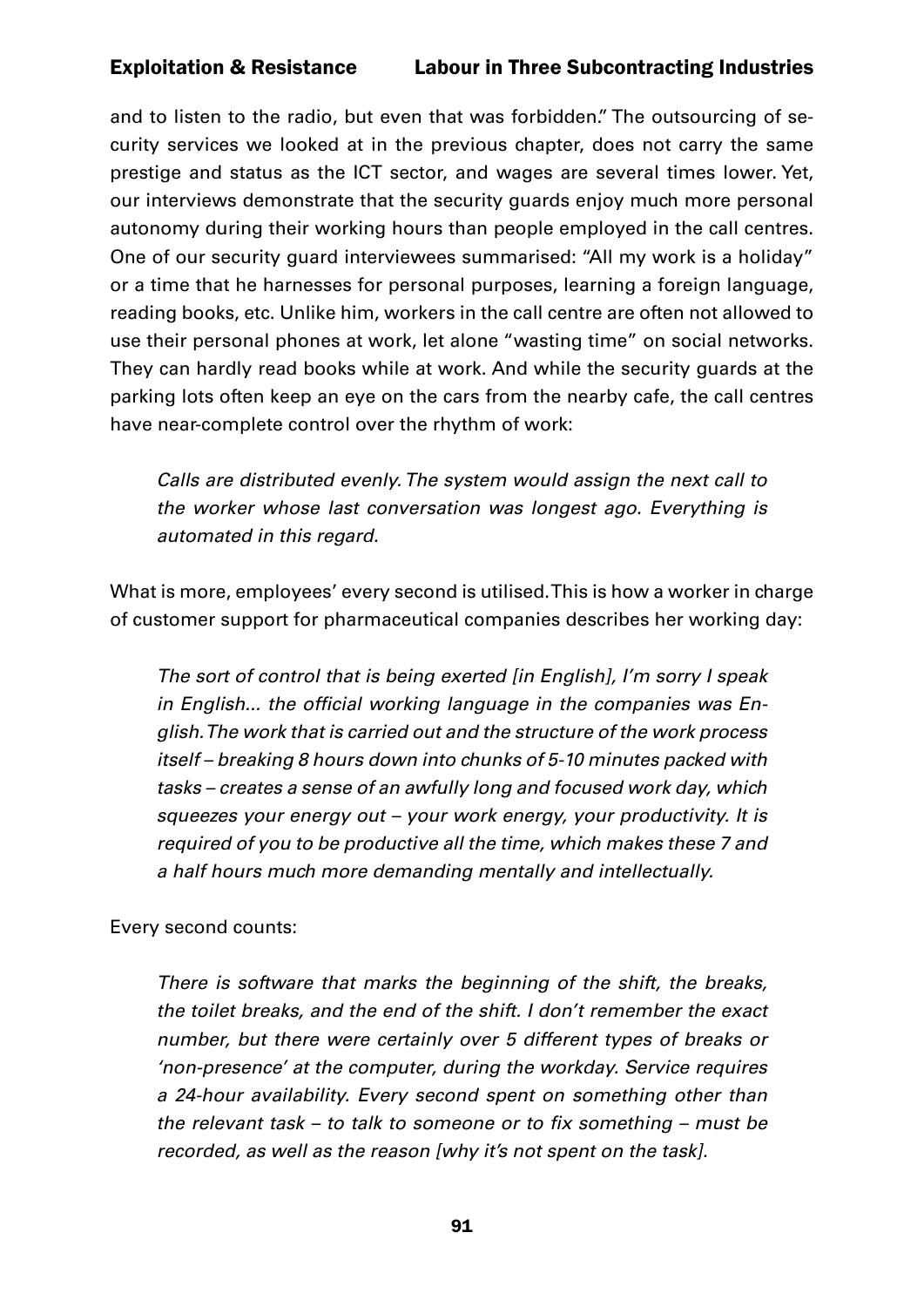The total control over time, however, is at times disrupted and the workers steal time for themselves. One interviewee tells us she manages to "steal" a little time to study when working in the call centre. This comes to show some of the limits of analyses which focus only on the agency of the technology. Even just as software appendages, workers sometimes claim space to determine what to do in the rare minutes that no calls arrive. In the same call centre, workers who speak very rare languages enjoy more autonomy at work. But for our interviewee this autonomy often seems absurd. For example, she recalls how workers played turbo-folk music to the customers or how they start braiding each other's hair while waiting for a call.

# Corporatism

We have not heard of any case of (successful) trade union organisation of workers in the sector. In some places, however, there is an active anti-union policy adopted by the management. They use threats, reduce wages, and sometimes dismiss employees who have attempted union organisation.<sup>55</sup> Our interviews confirmed the presence of management's preventive anti-union practices in this sector. As one interviewee shared:

*There's no trade union. From the media I know that they do not encourage union organisation. Ivaylo Penchev [CEO of one of the most famous business start-ups in the country], who expressed support for*  Sofia [Gay] Pride, kept saying that when he was looking to recruit peo*ple [for his start-up], he was looking for people who have experience, are young of age, and who have not been involved in trade unions. Disciplining takes place in the most banal way – threat of dismissal and possibly bonus cuts.*

A woman who worked for three call centres says that none of her jobs have union representation. However, there had been rumours of one:

*There's no trade union. They used to say that a year ago someone tried to organise something, but he was dismissed immediately,*  with a very good financial compensation. They told him they didn't *like what he was trying to do, and they kicked him out – at least that was the rumour that was travelling around. I don't know, it could have been a myth to scare us so we don't try to do that sort of thing.*

<sup>55</sup> Hristova. 2014. p. 85.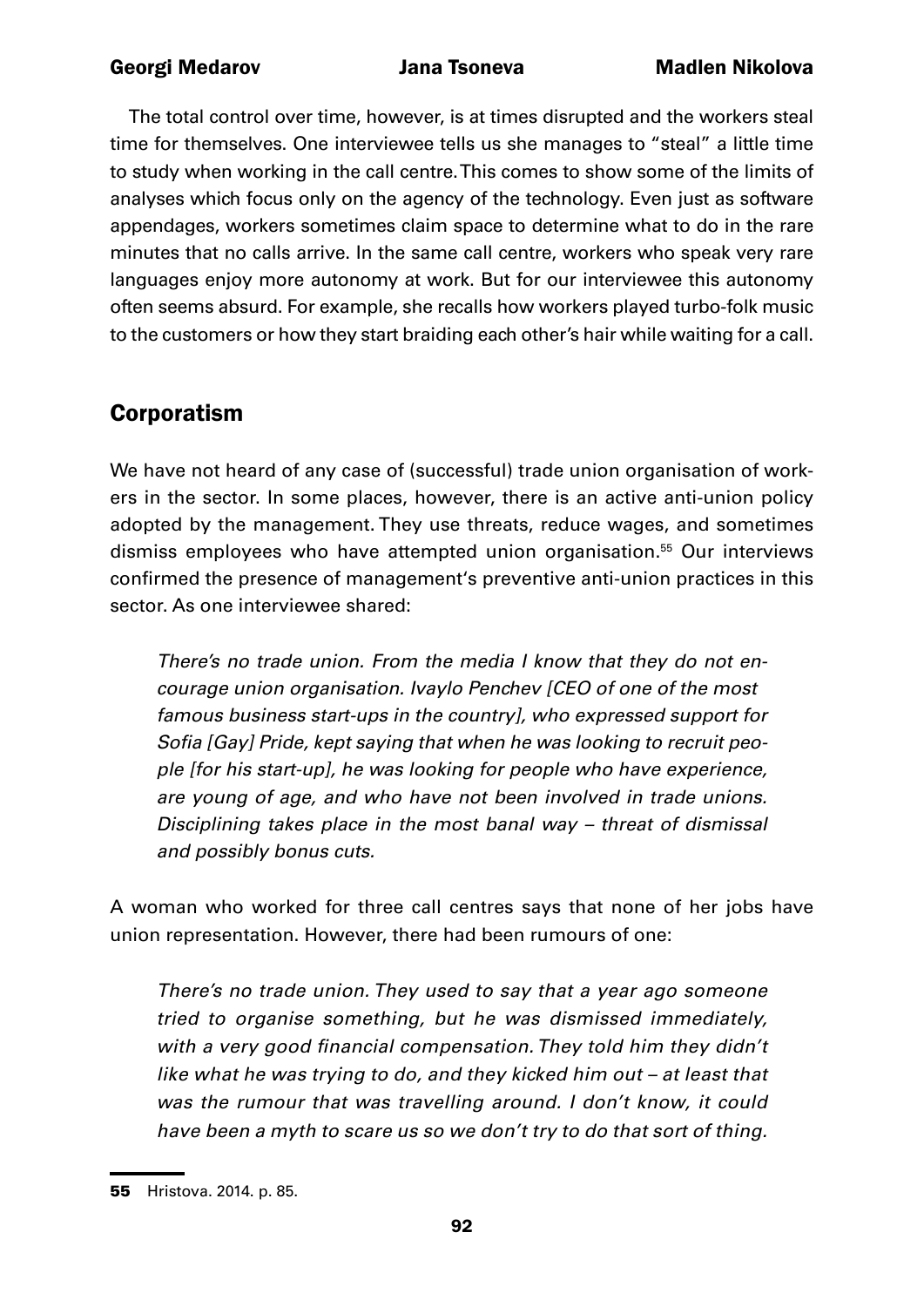Sometimes workers assume that there is no interest in the trade unions: "I've never heard of union organising. I don't know if they think about such things at all, they're an American company and they certainly don't have such things (laughs)." When asked "Is there a union?", another interviewee replied "I have no idea, I didn't even care." A third said, "We don't have a union. I've never even heard of a call centre that has union representation to defend the employees' rights there. "

But the fact that the trade unions are not active in the sector does not mean that workers' labour is not organised, even in their spare time. We find clear efforts to create corporatist (see chapter 1) company culture that blurs the line between the basic job roles and the managerial positions. This is reinforced by the "game atmosphere" that we discussed earlier. This aims to waver the boundary between work and free time, and to discipline the workers into being productive for the company even during the hours they are not paid for.

Work discipline techniques in the call centres are also used by the Human Resources departments, which organise teambuilding events and company parties. This includes practices such as company excursions and events (sometimes introducing a competitive element, such as sporting events), which are usually organised outside of working hours and aim, as the name implies, to create "cohesion" in the team and to consolidate it. As one call centre worker tells us:

The company organises team buildings. For example, for the fifth an*niversary of the project there was a big party, which was only for our project. In addition, the company organises Christmas parties for everyone. The Christmas party is the biggest. At one point, they introduced a happy Friday or Hotdog day, following the American model. Absolutely all employees would get a hotdog or a lemonade. The HR organised that. We also had teambuilding outings each time we scored very good results on a certain project.* 

Another call centre employee recounts:

*We had teambuilding events, for which money was set aside, 30 leva per year per person. Or if you top this up with another 50 leva for example, we would go away for a weekend or go play bowling or do laser tag, which is fun. They organised competitions and awarded prizes, you could get something like a mini-iPhone. I was given an electronic key, a notebook and a mug.*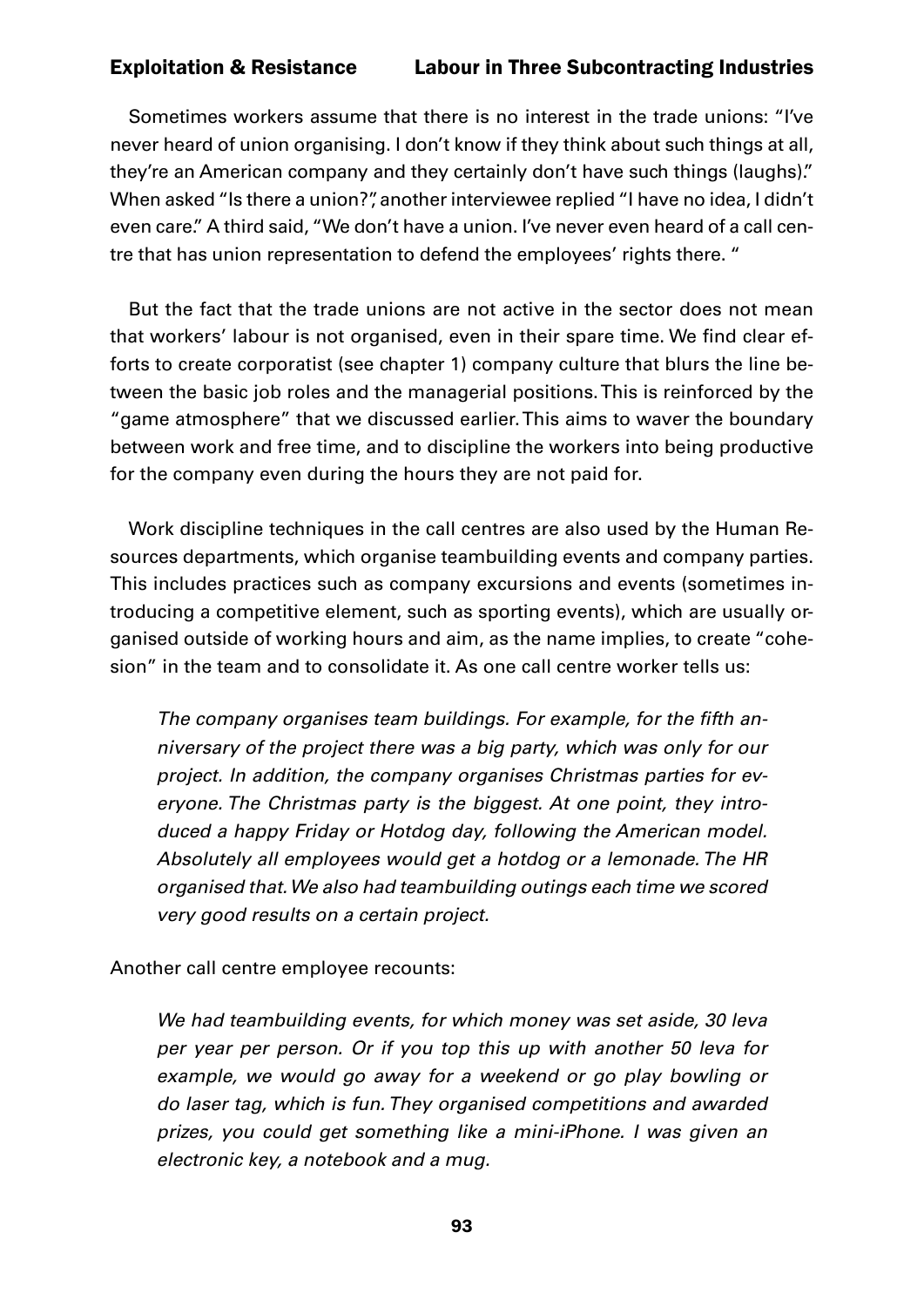Other stories from the interviews also revealed that the discipline of work during working hours is also effected by competitive-game content: "I remember that I competed with other people, for bonuses, it was working". Irrespective of whether it takes place during or outside of working hours, this sort of disciplinary game strategy aims to increase productivity. Only the form of disciplining is new: through company-organised "active rest" at holiday resorts, games and contests, or just parties with lots of alcohol. The effect of these practices can contribute to the intensification of labour, as well as to securing compliance and active agreement with labour discipline through paternalistic gestures on the part of management.

*For example, in periods when it is terribly busy, they bring pizza, cakes. And when there's a lot of phone calls, they're asking us to skip lunch so we manage to get all incoming calls, but the team manager goes and buys us lunch. Though this happens rarely.* 

One of the interviewed managers understands his own role to prevent potential conflicts at work. According to him, the money is not the only thing that motivates people to work but also:

*The attitude at work, some team building, for example to get every*  now and then a food voucher or fresh fruits in the office. And they *expect me, if I notice any dissatisfaction among colleagues, and in particular among the lower levels and our subordinates, to take action, to report to the higher levels so that something can be done to suppress*  the stress and this conflict.

Asked how discipline is enforced in the sector, another respondent singles out the trainings as a means for control:

There are quite a lot of different control measures. On the first level, in *each of the three companies [in which he worked], and I suppose, and within the industry, it is a process that begins with the interview. And it ends with training, which sometimes lasts a few weeks, sometimes*  it is a month or two. The first type of control is through training, the *second control through software. The third control is social. There are many old practices, a very old type of socialisation within the teams. Employee of the Month, who answered the most calls, who has the highest number of successfully closed cases, and so on.*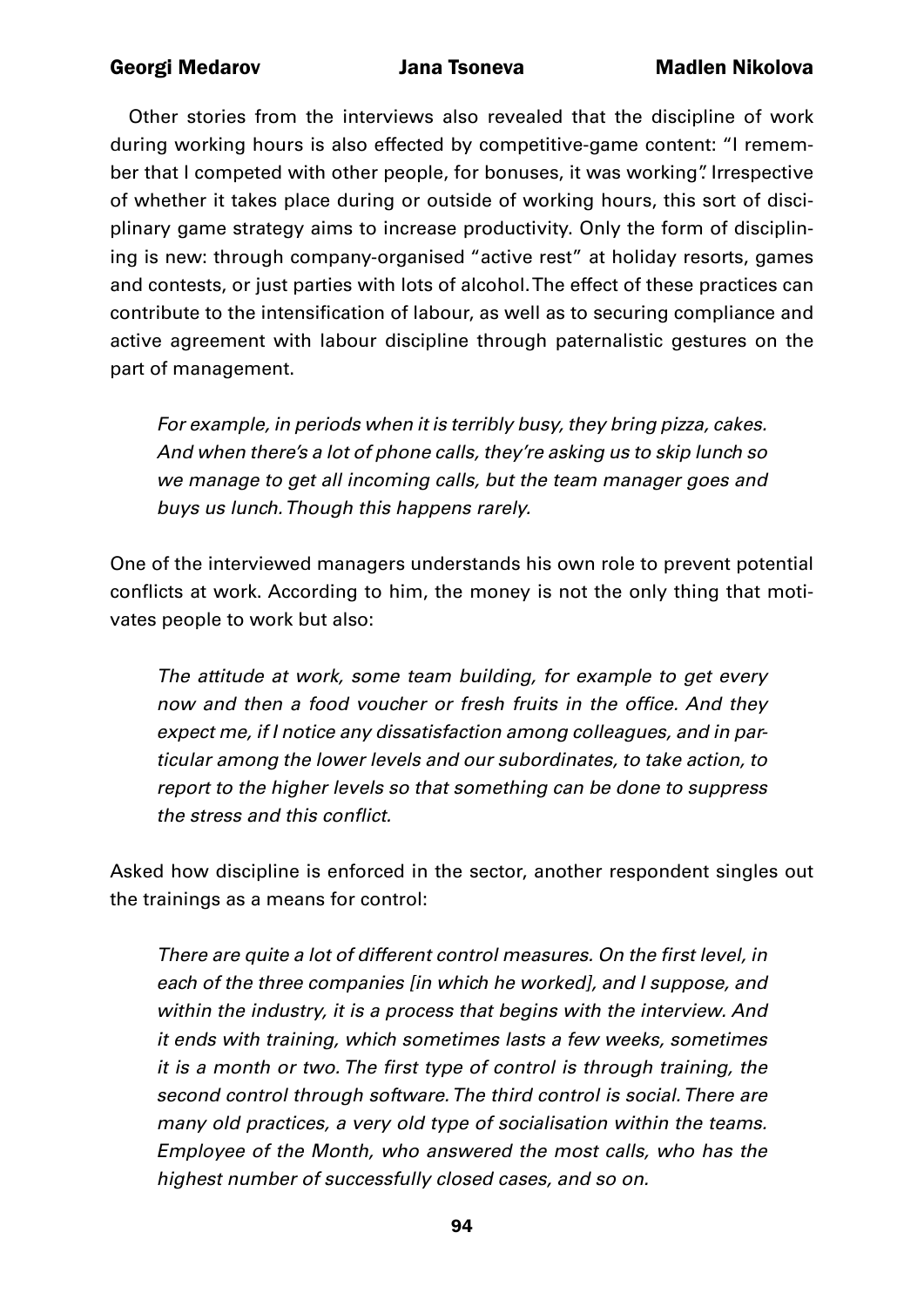In some cases instead of team building, the call centre organises the workers in charity initiatives:

*There was a business run that was organised in the Business park and in the Borisova garden. The fee for was 50 leva per participant and was*  paid by the company. We just ran. If you won your first prize, it's for *you. And the money raised went to a cause.* 

It is important to note that the organisation of work, especially in leisure time, is not just top-down. The above-quoted respondent tells us how she and her friend made Christmas cards and sold them to their colleagues:

*We also made invitations for the Christmas party and sold them at a symbolic price. Purchase was mandatory but in effect optional.. We organised it with the Human resources manager. And then me and other people went to an orphanage in a village and bought some things for kids. This is one of my best memories from my workplace.* 

In another example, we see common chats being organised:

*We have a chat, we are all there. We talk about everything. I do not think the [management is] following it, no. In our chat we're just writing nonsense and we have turned logging off so no history is preserved. This is how I made friends with my colleagues. Sometimes we go out after work.* 

And from another story we understand that the workers have themselves organised teambuilding:

*We have team buildings. The strange thing is that they are not as regular as I would expect, perhaps because of this constant turnover of the team. The last one was about two years ago. We organised it ourselves and we went to the seaside.*

Even self-organising with colleagues to go on holiday as friends can work to rally the team and increase productivity. But the fact that it is self-organised and thus comes "from below" doesn't necessarily make it less of a disciplinary technique. On the contrary, discipline is most efficient precisely when it requires fewer resources and is driven from within (by workers themselves), rather than being im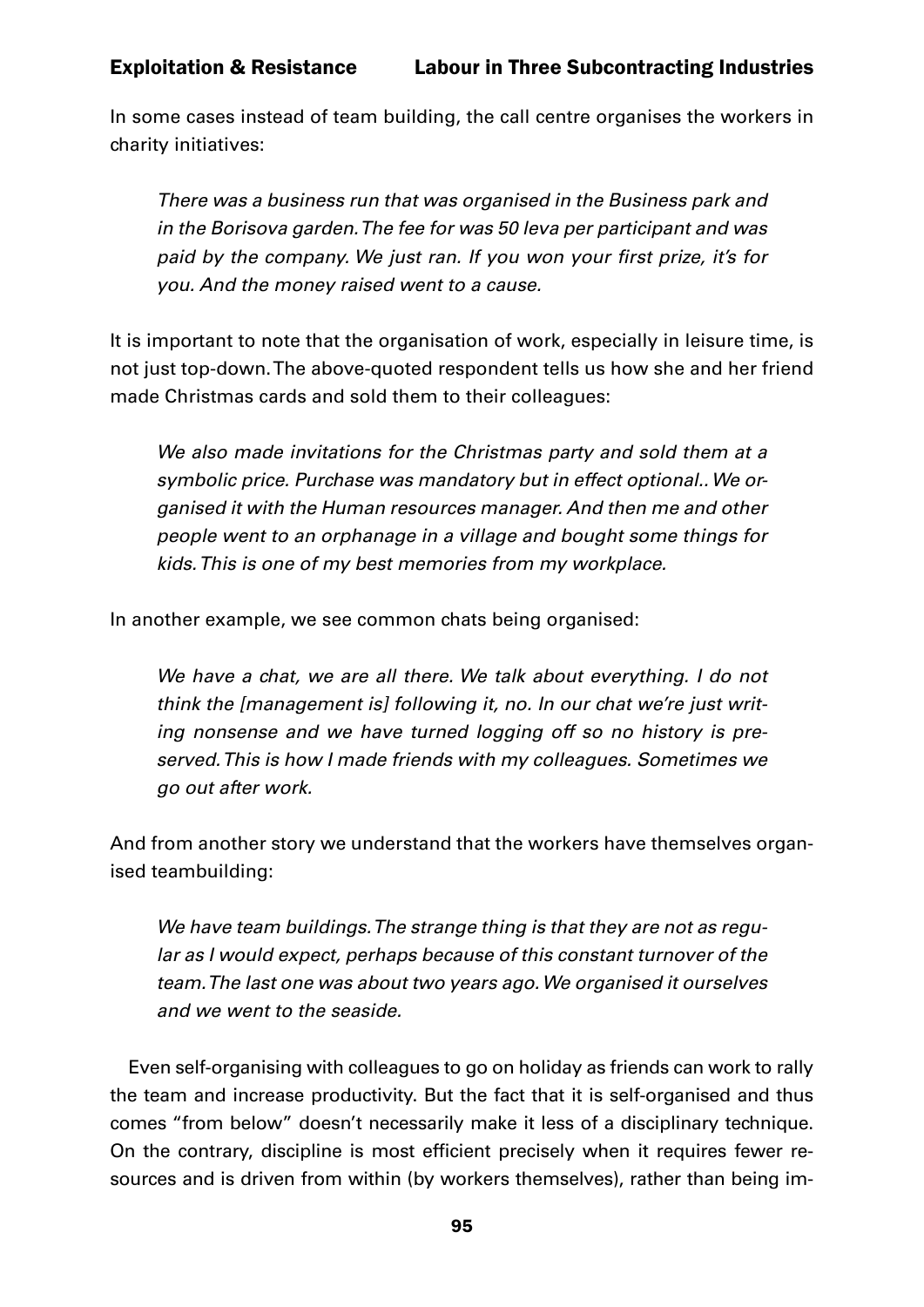posed from the outside (by management). The worker becomes 'well-behaved' and starts self-disciplining. One interviewee's (promoted to manager today) story about heavily exercising self-supervision even *outside of working hours* is quite telling:

*When I was level 1 customer support, I really enjoyed the job. It was like a computer game. There was this competition between me and my colleagues, even at home after work, I kept track of what was going on the system. I was just enjoying it, not working, but just keeping track of what results I'd achieved during the day. I had created this table in Excel... since each day we were told what productivity we had the previous day, I entered my data in the table myself, and the table automatically calculated my score and showed me how well I was doing that month... That was fun, very satisfying.*

Before we decide that the above is down to this person's "character", let us consider another interesting (self)-observation from someone who works in a company providing technical support to pharmaceutical companies.

*The competition is not so much with your co-workers as it is with your own previous performance. The more you improve your performance,*  the better chance you have for a bonus or any other benefit. But there *wasn't really much competition between people.*

The sector does not rely only on self-discipline in order to increase productivity however. Workers themselves are forced to exercise constant mutual oversight. This brings about even higher levels of stress and guilt. For example, a quality control worker in a market research company tells of her concerns that her work harms her colleagues:

*I was worried that the people whose work I assess might lose not just their bonuses, but their jobs too. My job was to listen in on the agents' calls. If they fail to ask the right questions or ask them in the wrong order, the interview they conduct may be annulled for which they lose*  their pay. And these interviews are very difficult, because they could *be calling all day, and it is possible that none of the people they call may agree to answer all questions. And generally, with this listening in thing... it's like working for the secret services. A younger colleague of mine used to get extremely anxious when she had to listen and evaluate others' interviews.*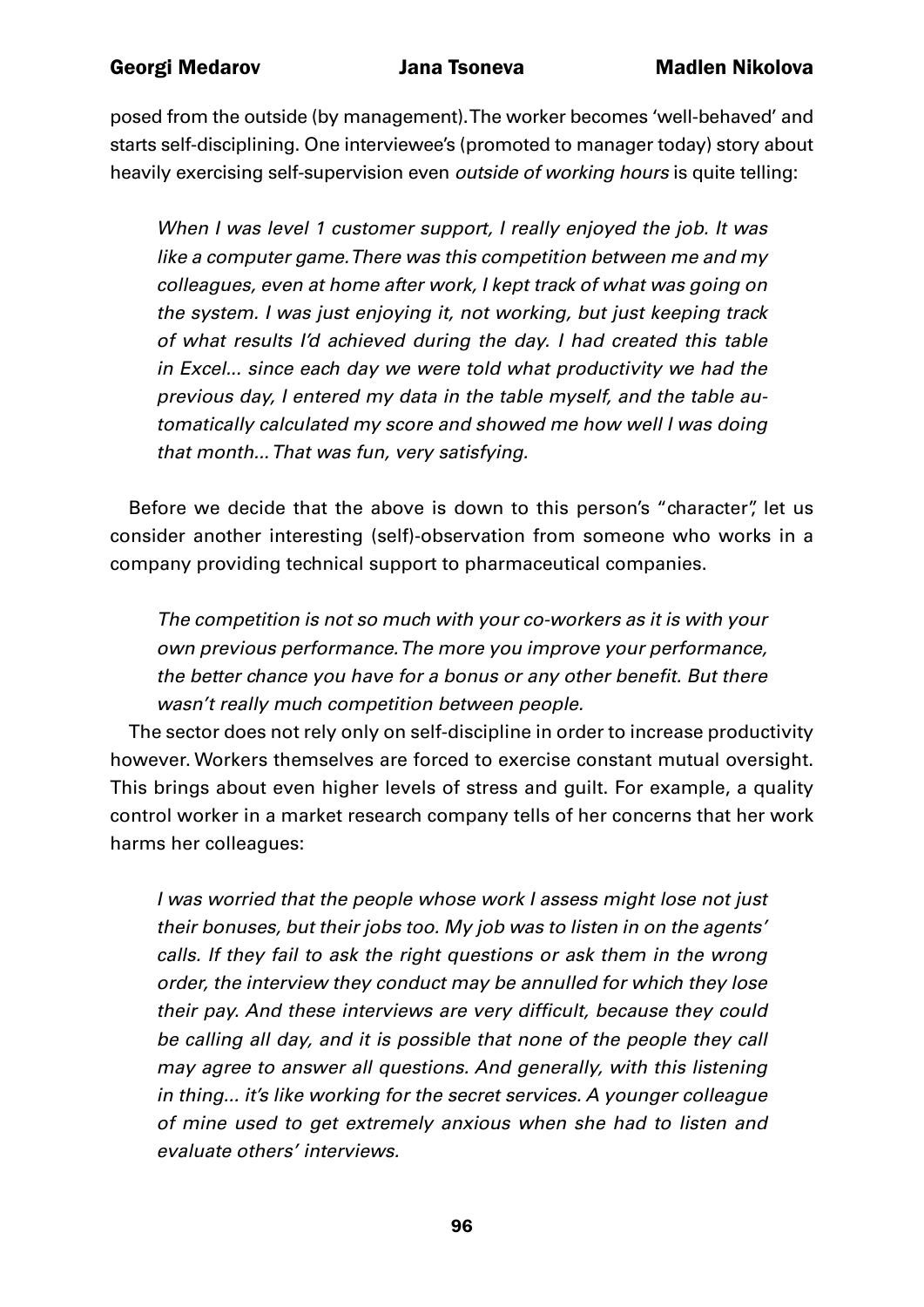A "team leader" we interviewed told us that in the company he works, they get subjected to monthly interviews to evaluate their performance (presentation, productivity) against a so-called score card, and every six months all team leaders are expected to mutually evaluate each other's productivity. In this sense, managers also undergo constant supervision and efficiency assessment. He himself carries out supervision of work productivity following a rigorous assessment system:.

Interviewee: I do QA of other people's work and if I find that an in*teraction has not been carried out properly, it is my duty to 'cut' the person, to fail him on QA, and after a certain number of failed QA, this person's productivity drops and he cannot get a bonus this month.* Interviewer: Can he be fired?

Interviewee: *He could, but it is complicated in general. It is not directly as a consequence of poor QA that they get dismissed. The principle is*  that, at first, the person must have performed poorly on many fronts, *e.g. to have poor performance in terms of quantity of work produced,*  to have had poor behaviour in the office, etc..

Interviewer: *How do you measure whether you behave well or poorly?* Interviewee: *Very good question. Again, my duty, both mine and my colleagues' on the same level, is to do the so-called personal evaluations – for each worker below our job level, we need to do an assessment in a couple of paragraphs, namely work ethic and time compliance – whether they come on time, whether they come back late from breaks, etc.* 

The same interviewee then shared how disappointed he was when senior management demonstrated that they took his efforts for granted:

*This company has lost my loyalty and motivation and I've been trying to leave for a while now. There was a time when I was throwing some brutal efforts [into work], staying late pretty much every day working my ass off for them. And their reaction was "yes, that's what you're*  expected to do. Maybe if you work a little more efficiently, you won't *have these problems." And the moment they told me that, I said,"OK,*  well, it was nice to work here". I'll very soon tell them they need to find *a replacement for me.*

When asked what the relationships and especially the conflicts within their otherwise 'cohesive' team are like, and whether any form of trade union organisation me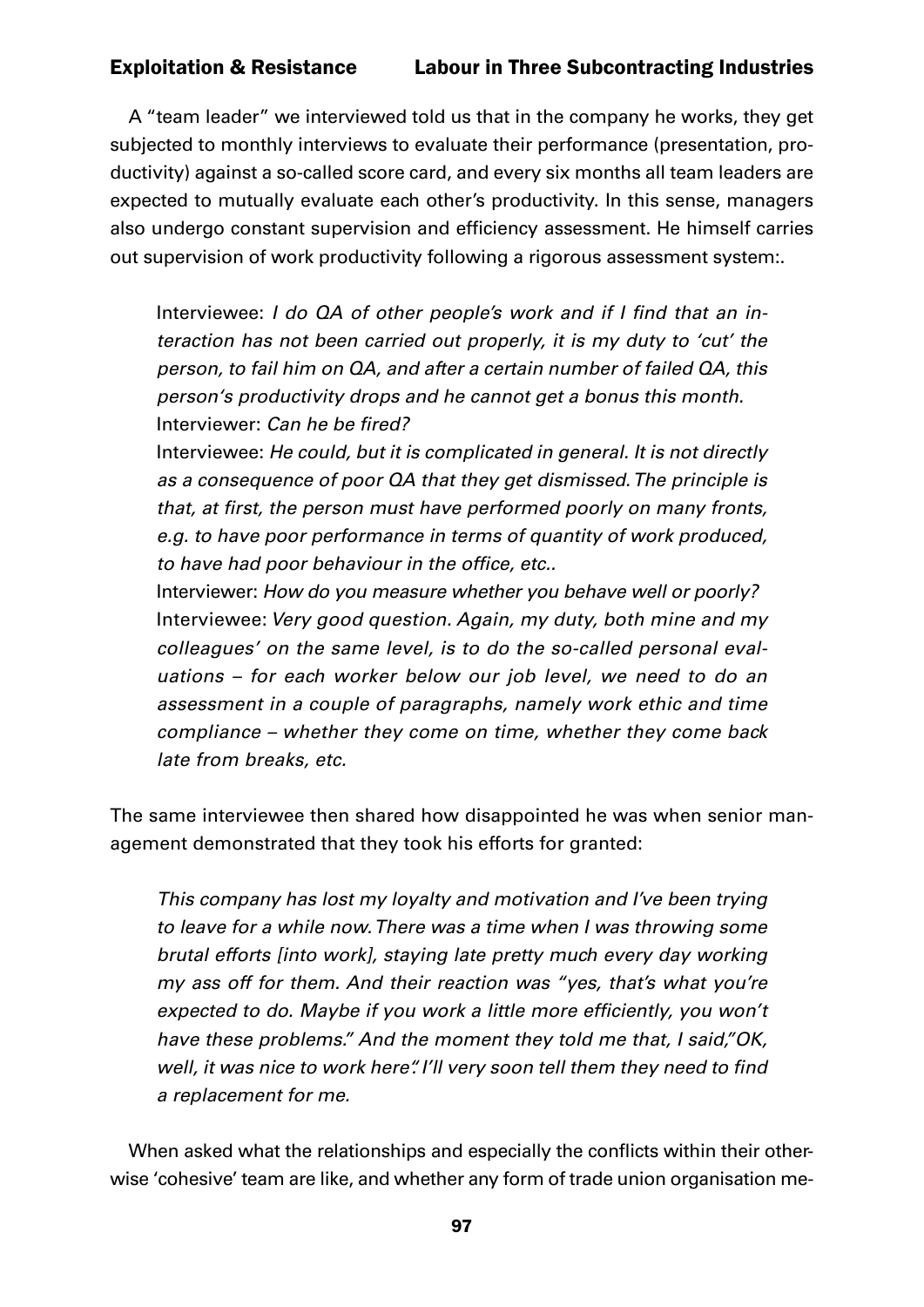diates the relations between owners, managers and workers, the same team leader tells us that workers "whine" when they want something and managers "yell":

*My position now is between a rock and a hard place... Those beneath you hate you, the ones above you don't really like you and overload you with work, so... fun times, you know [in English].* Interviewer: Were there conflicts between workers and management? Interviewee: *Yes.* Interviewer: *How do you resolve these, do you have union representatives there?*  Interviewee: *We don't have a union as far as I know [laughs]. For example, I know of a curious case when the operations manager had come to work at 9:00 in the morning and took a picture of one of the agents who was asleep on his desk. Later he gave him a pillow with the photo printed on it for Christmas...This is fun. The front-ops manager has repeatedly told off an agent who would sleep in the kitchen during his break for 2 hours, instead of the hour and a half maximum break that he can take. We, the team leaders, have also been told off* 

*repeatedly whenever we missed doing the mutual evaluations, we need to evaluate each other's [performance] every six months.*

It is important to note that the lack of trade unions does not mean that workers' attitudes towards them are negative in principle. For example, in response to our question about the reasons why there are no unions operating in their company, an interviewee speculated that "the majority of people must be satisfied with the conditions". Yet, to the question, "what is your attitude towards trade union activities" she says:

*I support them. In my opinion, there are things that could actually be made fairer and more transparent if the unions were present, [but they need to be properly] functioning, not like the unions we have.*

The question of trade unionisation becomes even more pressing, as evidenced by the following story of a young mother working in a call centre. She has been prevented by the manager from using additional health insurance that she had already paid for:

*We were paying extra health insurance for years, with the company paying half of the dues. At some point change in the ownership*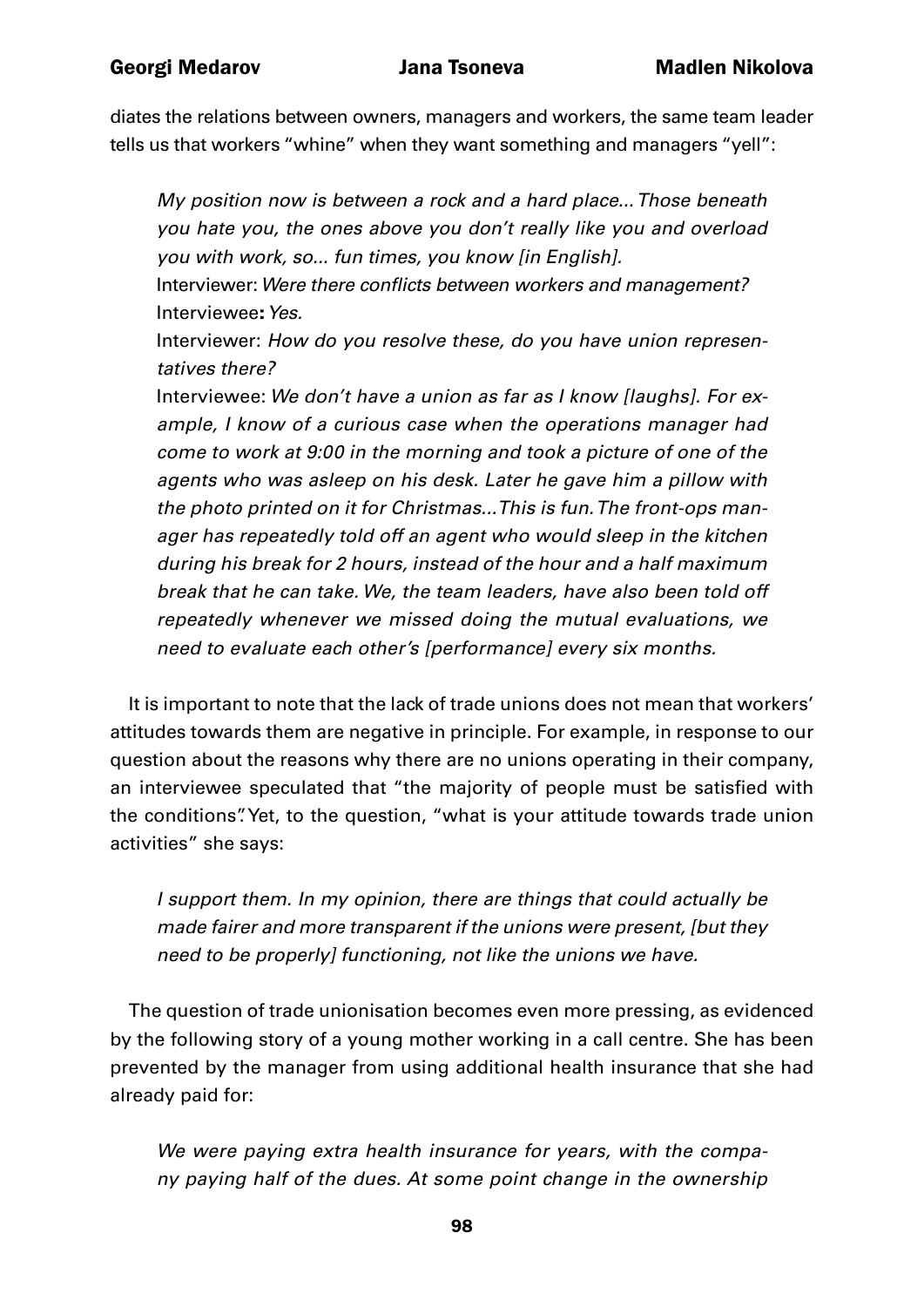*emboldened the HR to act wholly arbitrarily. This is tied to their cost-cutting drive. Then I got pregnant and wanted to use the extra health insurance, as I had chosen to give birth in a private hospital (otherwise I would not go there). My contract was going to expire in a year and I informed the HR that I wanted it extended for the following year. Suddenly, the main HR chose to save the company money by depriving all people on maternity leave from that extra health insurance, which is scandalous. They saved only 200 leva per year per person. I offered to pay the whole package because it included not only the delivery but also checks over the year. They did not heed my request. In the meantime I gave birth while they were*  pontificating over my case. I was paying this insurance for years and *when I needed it, it was gone because an HR decided to save some*  money as they do not benefit from women on maternity leave [and *abandon them]. I think, had there been a union, I could have defended my right to use my insurance.*

The above story shows that workers' struggles on the shop-floor are always-already struggles for reproductive rights, looming with all their urgency before every woman who has, expects or wants children. Workers' self-organisation is an important practical condition for the realisation of the equality between women and men, insofar as women's rights are directly impacted by practices and class relations in the sphere of production.

Another call centre worker laments the gaps in his own knowledge of his rights. He does not refer to trade union representation as a possible form of protection from unlawful and arbitrary behaviour on the part of management, but his thoughts seemed to go in this direction. As we learned from our fieldwork with garment workers, in addition to being used as a tool to claim their rights at the workplace, the trade unions are also a sort of education provider that offers training about labour legislation and helps workers defend themselves and their rights. This empowers them against the companies' constant attempts to take out as much of workers' time as possible, without paying for it. In addition, educating workers about the role of the unions can help them challenge managers' claims for monopoly over political and economic knowledge. Here's what another interviewee shared:

*I don't know what I can demand. I have some basic understanding of my rights, but I don't have that level of awareness that compa-*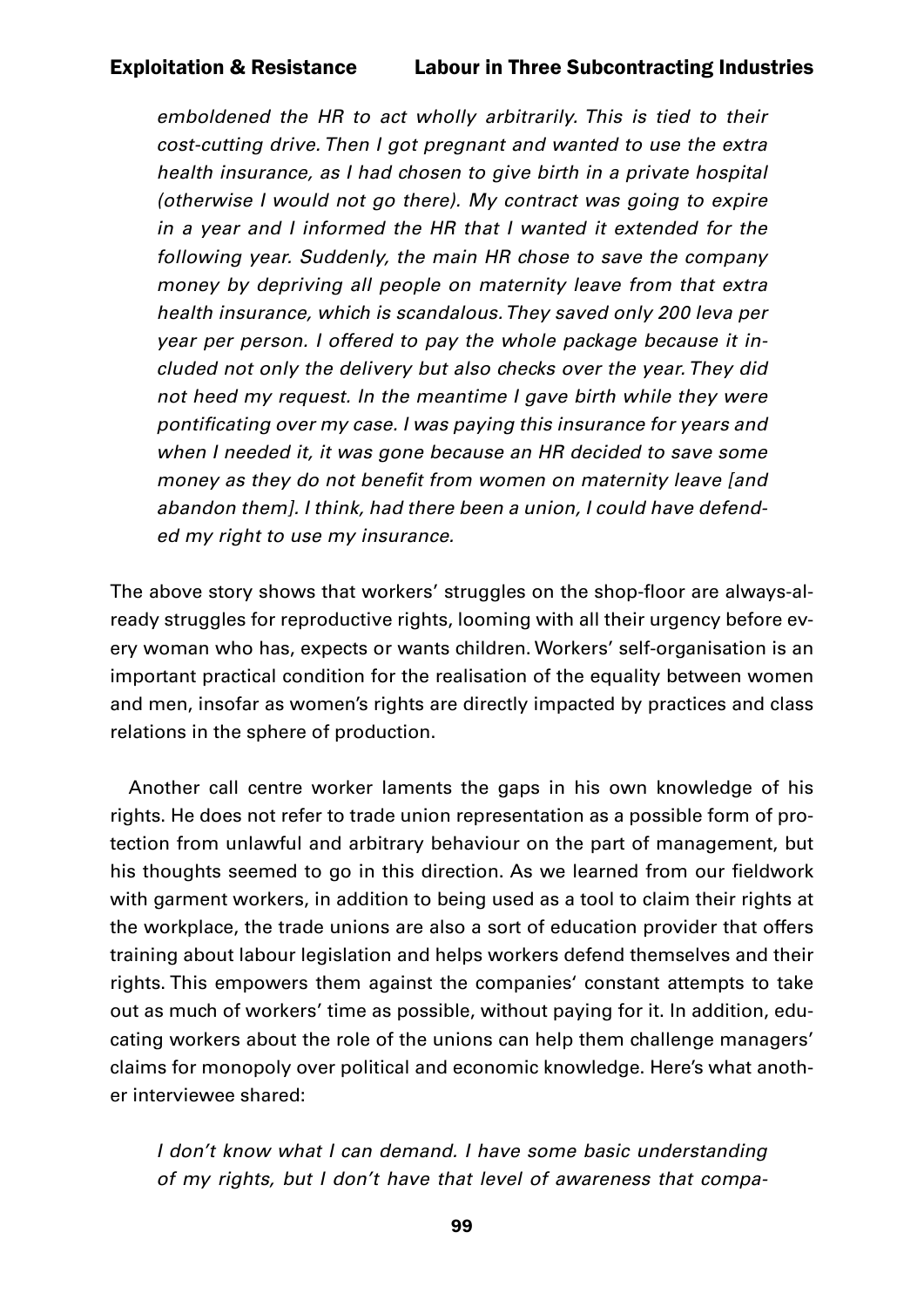*nies have of themselves as a result of all the regulations they have to comply with. I don't have this level of self-understanding and self-awareness of my value [as a worker], etc. On all occasions when I left companies and became redundant, I did not want to look like a greedy person or as if I was ungrateful. I wouldn't ask what I can*  get when I left or when I got fired. And as a result, it was only from *former colleagues, and from people who have more experience than me, that I found out I could have asked for more, "you're entitled to compensation, but you didn't ask for it', they said. There are very clear regulations about how businesses should treat their employees, what they can and cannot do to them. However, there is no way*  [I can know], I do not know where to find out [about these]…I have never been told where I can find out what I need to know about my*self, what I can demand and what the company owes me.* 

It is not teambuildings and other forms of corporatist work organisation "from above" but only genuine union self-organisation that can guarantee the rights of workers. As we said earlier, what is characteristic of call centres is such a "loose" corporate culture, which appears to defy the distinction between work and leisure time, blurring the existing formal hierarchies (for example, by organising company parties). Despite all efforts in this direction, however, the awareness of hierarchical structures does not disappear. The hierarchies structuring the work place quietly but constantly re-emerged in the interviews we conducted.

A representative of a call centre's lower management we interviewed told us: "our *level* – the team leaders, supervisors, and part of management, have lunch once a month, quite a lengthy lunch, sort of a mini teambuilding", and added:

*Our former manager had tried to impose a ban on mixing between employees at different levels. Team leaders of [levels] above would almost never be invited to the places and events where the Level Ones [the basic customer support positions] or the Level Twos went – parties, etc... There are some exceptions, there are some supervisors who are so 'chillaxed', they don't care much about professionalism or eth*ics, and hang out with Level Ones and with couples... But officially, *this was frowned upon.*

The example above shows that the ethos of party-egalitarianism is underwritten by strategies of distinction and a will to hierarchy. This brings us to the issue of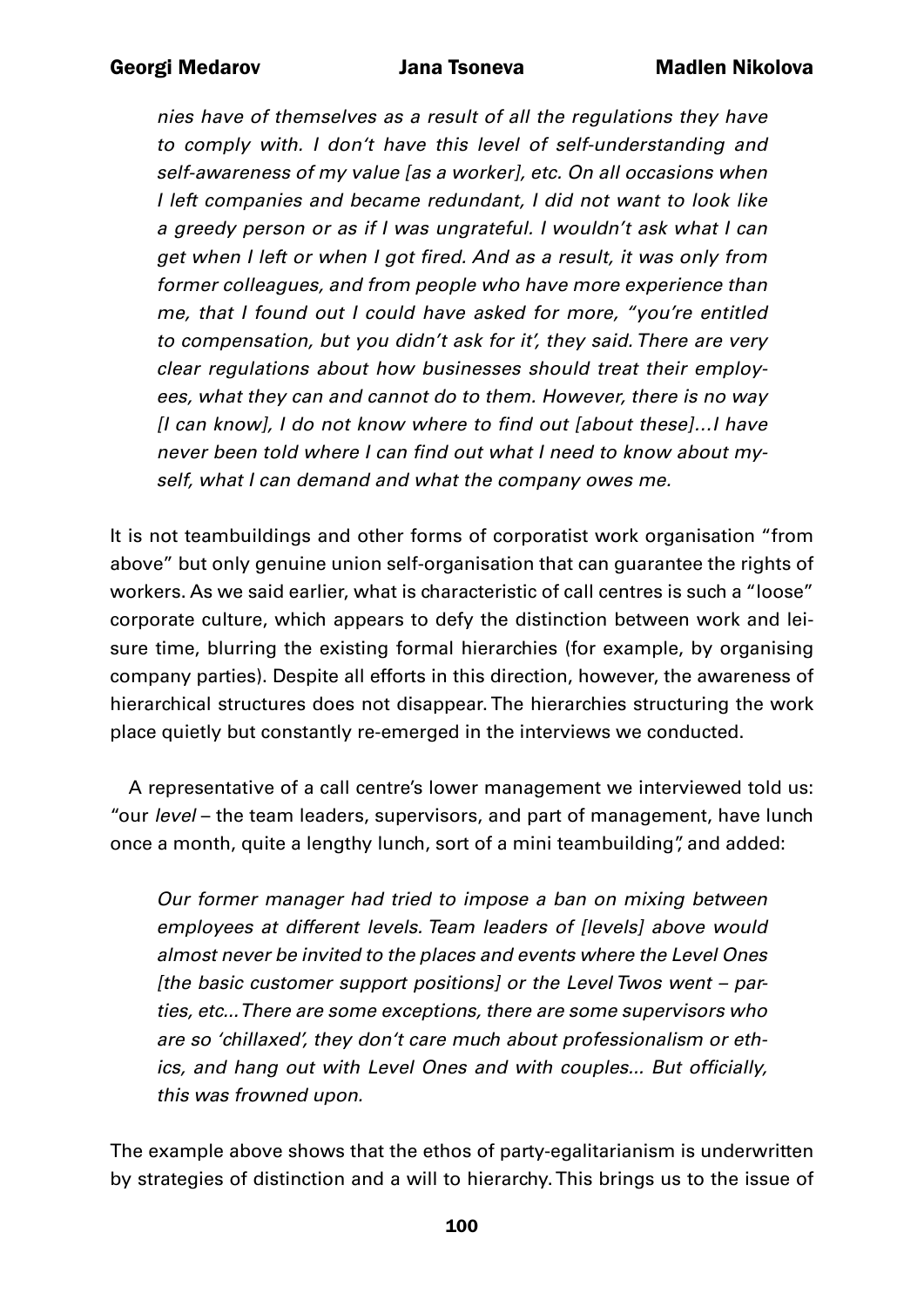the peculiar forms of class consciousness which workers in this sector bear. Interviewees seem to think that their companies' hierarchies are not meritocratic. They are not based on the individual performance of the "agents" in the call centre, but rather on workers' long-term commitment to the company, as well as on "non-transparent competition", our interviewees say. Under "non-transparent competition", they usually meant informal relationships, including sexual relations, which turned out to be key for one's career growth in the companies.

### The middle class and the sector

What is the effect of such labour discipline techniques and practices on the consciousness of one's own position in society? Regardless of the position they occupy in the corporate hierarchy, none of our interviewees in this sector actively defined themselves as workers when asked about their identity. The word workers, however, does appear when talking about other employees at similar positions: for example, "the company has workers all over the world" or in another interview, "there were lots of workers in the company". A call centre employee described the company's workers as "agents, and I define myself as Team Leader." In contrast, our interviewees from the garment and security sectors described themselves not only as hired workers, but sometimes even as "slaves". Contrary to what some liberal pundits say, the use of labels such as "slave" or "slavery" is not a sign of defeatism, but precisely the opposite. It is a call to action, a call to drop obedience and to fight against the abuse of their rights. The word "slavery" is not intended to describe some objective reality, but to claim that obedience has now been recognised as unjust and illegitimate by subordinates who are now willing to fight to overcome it. This narrative draws on the collective memory of struggles for national liberation from the 19th century. At the time it was not necessary to have an "objective" form of slavery in order for national revolutionaries to declare the Ottoman Empire a slave-holder. The label functioned to reject the empire's management structures as fundamentally unfair and not subject to reform.<sup>56</sup>

 Let us return to the call centres, where in the place of a contradiction between workers and supervisors (a contradiction we observed in the garment and security sectors), there is a wide range of contradictions and hierarchical positions and distinctions: "At the initial level, there are the Level Ones and Level Twos". We did observe an endless fragmentation of work roles and tasks in the garment

**<sup>56</sup>** Here we are influenced by the work of the Bulgarian critical sociologist Todor Hristov.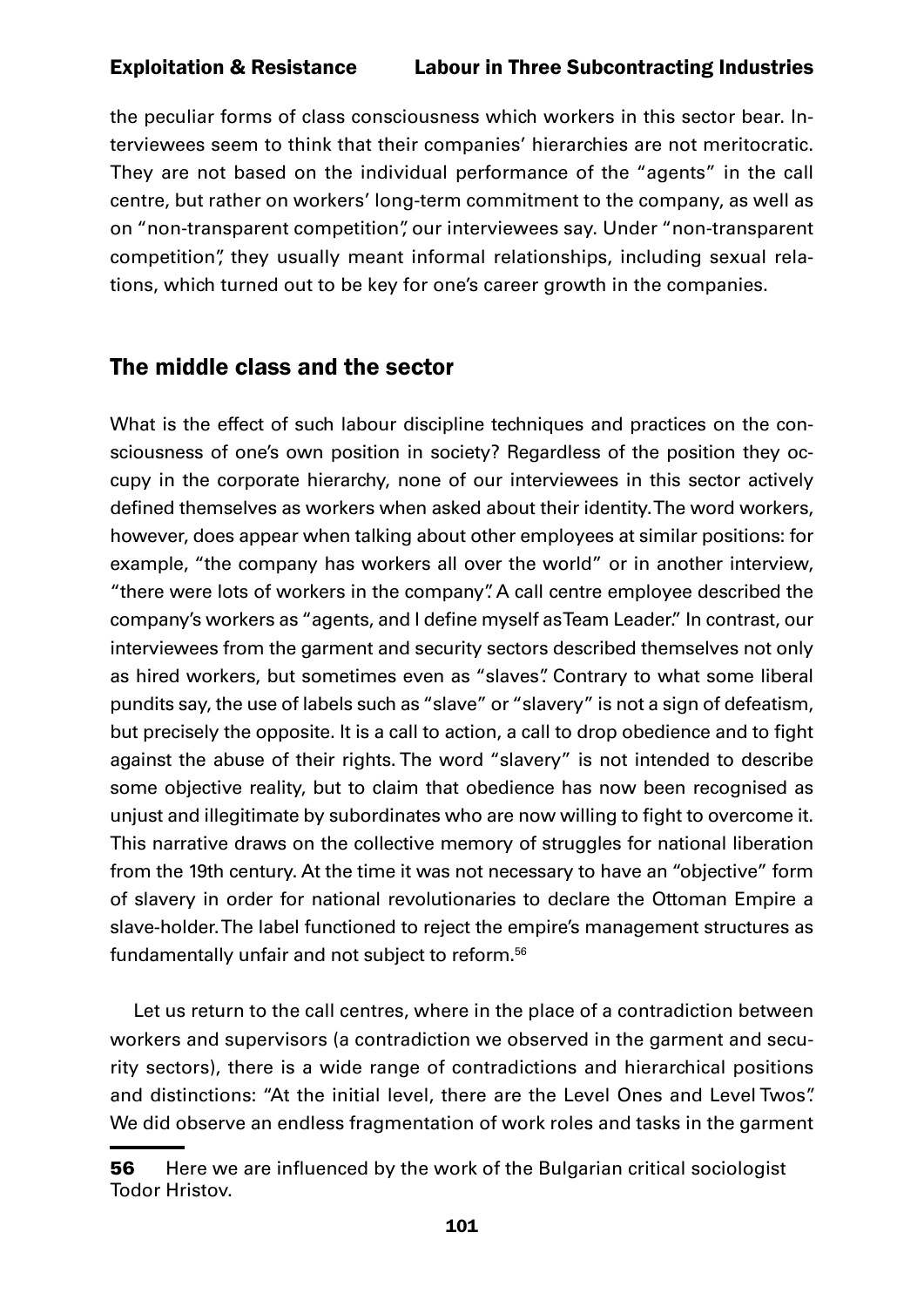industry too – seamstresses, pressers, cutters, etc., but the division of labour in the factory did not translate into the same strict hierarchy at the workplace. Neither did it translate into ethno-nationalist divisions and conflicts, unlike the ICT sector, where the structure of jealously guarded hierarchies gets reinforced by ethno-nationalist contradictions. A call centre employee describes his fellow foreigners in this way:

*In order not to sound racist I will say it using English words: [People in general are] low, medium and high in terms of education, human potential, as well as communication and social skills. The foreign [employees] are mostly medium-low, while most of the Bulgarians are*  medium-high: they have decent computer literacy, are fluent in one or *several languages, are relatively well behaved and educated, and they dress properly, unlike the foreigners. Here come foreigners, such as this Danish guy I worked with... had he stayed in Denmark, he would have simply been scanning products in a supermarket for 2000-3000*  euro [a month], which would have not kept him afloat. In Bulgaria the *salary of an agent who is a native speaker [of the language used in the call centre] ranges from 3,000 to 5,000 leva.*

What surprised us in these interviews is that the "middle class" self-identification is actually not widespread among the employees in the sector. It appears to be rare and or often used ironically, as well being frequently associated with consumer habits. An interviewee mocked the sector's workers in this way:

*They wouldn't describe themselves as workers. This is the upper mid*dle class of Bulgaria. As a middle class, they have a significant impact on society, the state, the economy, on everything. At first, people *thought this class did not exist [in Bulgaria], but this is not true. The biggest shock came from the business park during the protests [of 2013] when the companies shortened the working day by an hour because the workers literally said "Fire me if you want to, I'm going to protest." This middle class went to protest, toppled down the government and stopped protesting. [Thus] the upper middle class declared its existence. I'm not very integrated [into this class]. This class goes to the theatre, reads books. It's true, [they only do this] as a show-off, but they do [...] [Such] fake behaviour...This middle class has its own dress code. Men are expected to dress in a shirt with their sleeves rolled up. But nobody is supposed to wear trousers with a rim. They*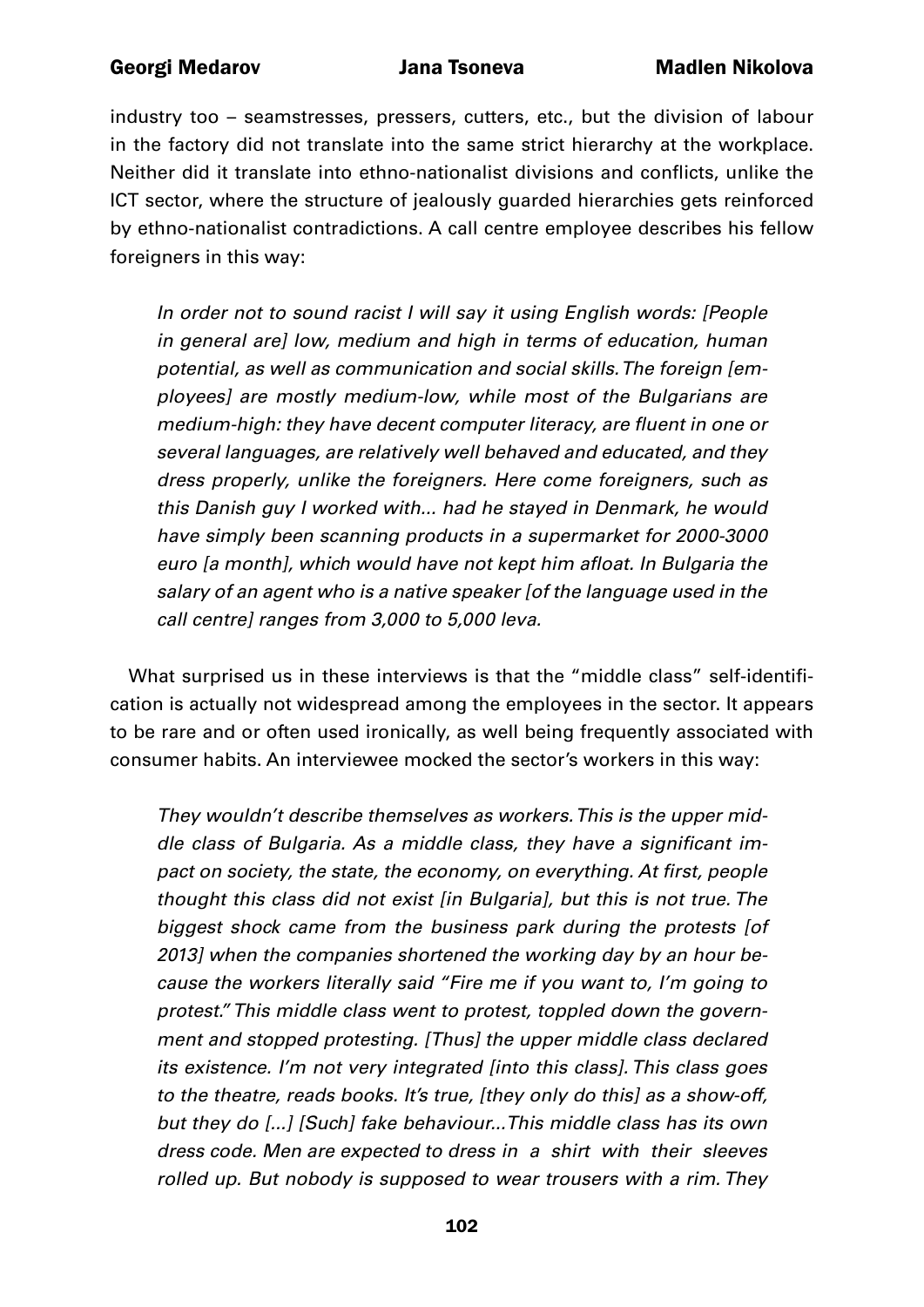once refused to let into the office a Team leader who was wearing shorts. The boys grow 1-finger-long beards, wear shirts and suit jack*ets, designer glasses, eat in expensive restaurants...*

Another interviewee who defined the work discipline in two of the three companies he worked for as a "meat grinder" seems to understand the idea of a middle class in terms of pay, rather than consumption. He had developed the following typology of "class composition" in the sector:

*Companies 1 and 2 [I worked for] are a sort of meat grinder. Since they are located in the Business park, they are part of an isolated group of people. They embrace a very strong identity [that can be described as] "We go to work to have our souls crushed and ground." The other company was closer to the [city] centre and being located inside the city somehow calmed things down. This professional identity, however, is quite*  visible in Sofia, Plovdiv and Burgas, where I know that there are centres *for customer support. There is a sort of mental heuristic that when you receive over 1000 [BGN per month] to sit on a computer, or 1200-1500- 1800 leva to do things that you would not normally do, you in a way go to sell yourself to an extent. And you compensate later in nightclubs and nightlife, feeding the economy. This money pays for your bank loans, cars, you buy stuff for your kids. That's the sort of identity there. I'd rather call people who work in these companies, middle middle [sic] class, or*  low and middle middle class. The middle level managers in the first two *companies I would call them upper middle class. But none of the people in the three companies I've worked for, apart from the owners, I would call anything above middle class.*

The same interviewee also said that the fact that the work is spread all over the world gives a sort of "global" self-esteem to the workers in the sector.

The interviews we conducted then cannot confirm a wide-spread self-identification of call centre workers as 'middle class', despite the popular media narrative that carves the image of the middle class as young and middle aged, high-income employees in the sector of outsourced communication services located in the largest cities.

The 'prestigious' image of the work in the outsourcing sector (as opposed to that of manufacturing) emerges clearly from the interviews: "We were in the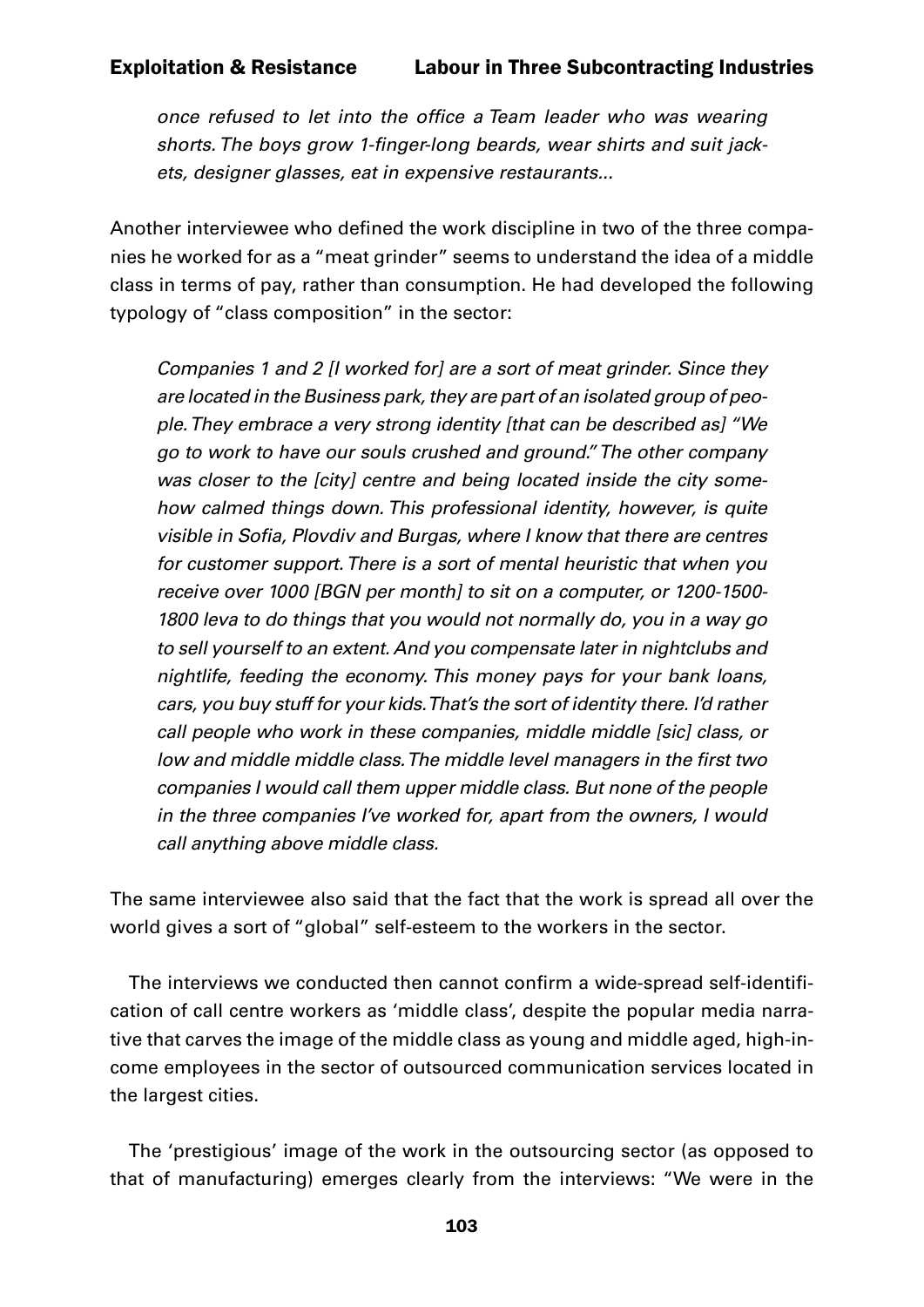Business park [in 2007] and it was a big thing back then – the business park carried such an aura of privilege. Everything was very shiny, clean... " Or the following from another interview:

*People who are a bit more ambitious tend to go to this sector. People who have families and see to support their families, this is one of the main criteria for working in a call centre because the salary isn't*  low. [As well as] people who want office work. Something beyond *work in manufacturing.*

It is important to highlight then that the sort of work that is non-prestigious and low-paid in Western Europe (which is why it is exported to Eastern Europe), here seems to be a symbol of prestige. This comes out clearly in the story of a woman who worked in call centres in both England and Bulgaria:

*My work in the two call centres in England was much less pleasant than the one in Bulgaria. The managers behaved much worse, and*  there was no sign of the "caring" attitude that those in Sofia had. In *one of the call centres where I stayed for only about a month, I had to sell windows and doors on the phone to strangers – the so-called 'cold calling', and the second call centre was a charity – I called to ask people for donations. Unlike the full time permanent employment*  contract and the exceptionally good pay I had in Sofia, I was here *at a zero-hour contract, and paid below the national minimum wage, because I was under the age of 21, so I could make enough money to pay my bills only if I sold an impossible number of windows and doors quotations... In general, jobs in call centres in England, unlike in Bulgaria in 2007, were extremely "non-prestigious" – people who had little or no other options worked there.*

# The future of the sector of the future

We shall finish this study with the question of what determines pay in this sector, as well as what the future holds for the "sector of the future", as media have called the outsourcing of ICT. As we have repeatedly indicated, wages and working conditions are not determined by the quality or the qualifications of labour itself, but are instead mediated by societal notions of prestige, and, even more importantly, by the existing levels of labour self-organisation and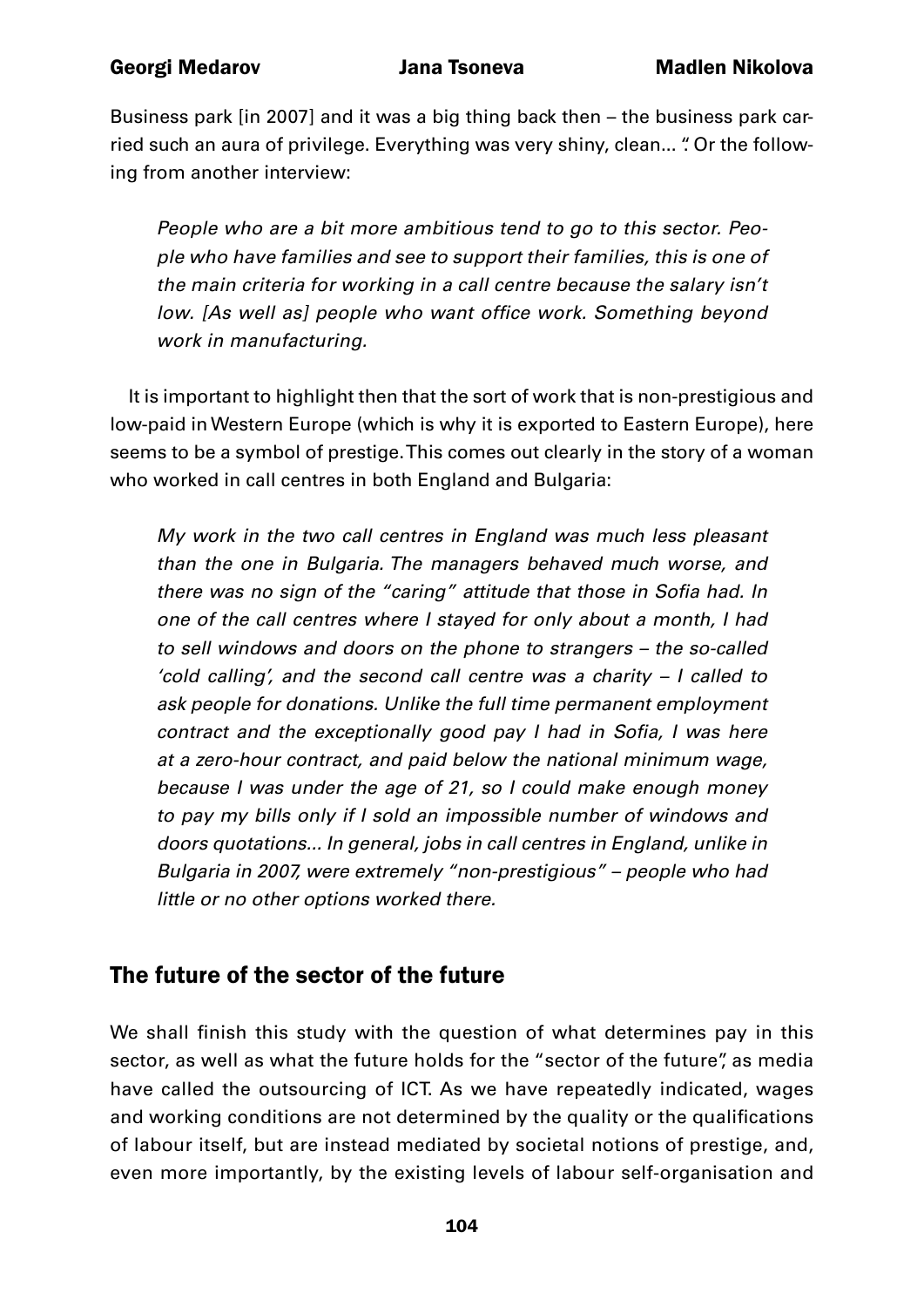the supply of workers who compete for jobs. Knowing English in England, for example, is no advantage at all, but in Bulgaria the fluent use of this language, not to mention less popular languages, is rarer. The same holds for computer literacy, which is often required in this sector.

Trends today indicate a movement towards mass knowledge and use of communication technologies. The age at which children and young people are encouraged to prepare for future work in this sector are constantly dropping: code-writing workshops are available to pre-school children today. Meanwhile, owners and senior managers in Silicon Valley ban their children from using smartphones and social networks, and make them read real books instead. This means that in the long run, the knowledge and skills that are sought in this sector will lose their exclusivity, cutting the high levels of pay that exclusivity brings. This is probably what motivates the recent rapid increase in the number of schools, academies, courses, and even nursery programmes dedicated to training the next generation of ICT cadres.

The future looks bleak for workers in the sector of the future. Capital does not like hard to find, well-paid and self-organised workers because that makes it dependent on them. However, if the sector's employees fail to self-organise, educate themselves about their labour rights and claim them, it seems the future that awaits them is far from rosy, given that the levels of insecurity and competition between workers is set to increase.

All this, of course, applies to us all, regardless of what sector we work in. If we fail to self-organise, we will surrender to the arbitrariness of Capital, which, as is evident from our research, is unwilling to comply even with the law, let alone voluntarily provide better labour conditions. The subcontracting industry, promoted by the media and by politicians as flexible, modern, and alternative, eventually leads to appalling violations of workers' rights. Subcontracting also amplifies the corporate trend to impose totalitarian models of discipline and management, which also often spill out of the workplace and affect life in its entirety. It is time to stop and ask, what are the conditions for the emergence of a genuine democracy – one that includes the work place and economic relations? Only democracy that extends to the work place can guarantee a decent life for all.